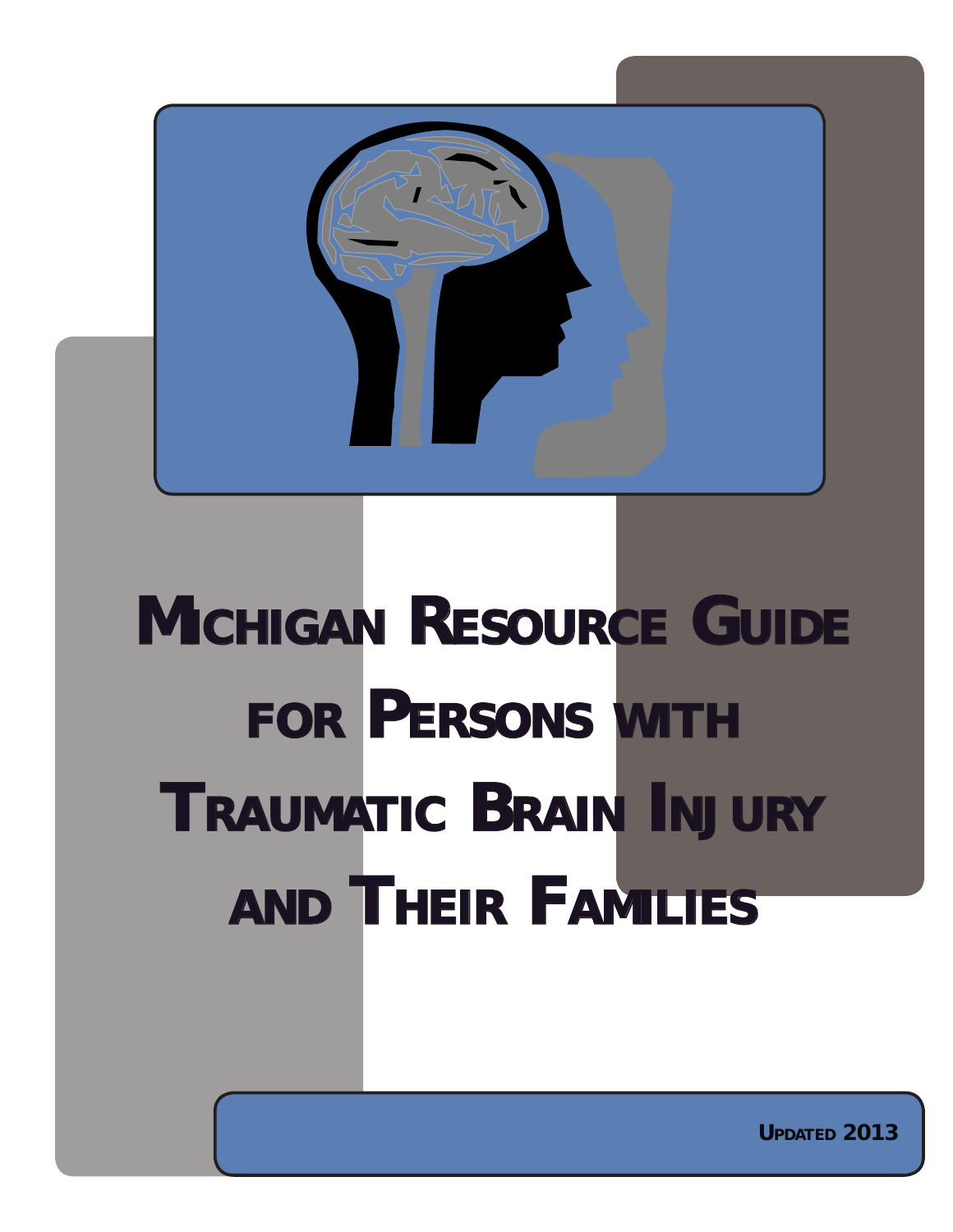#### **State of Michigan**

Governor - Rick Snyder

#### **Michigan Department of Community Health**

Director - James K. Haveman

**Michigan Department of Community Health – Mental Health and Substance Abuse Administration** Deputy Director - Lynda Zeller

**Michigan Department of Community Health - Medical Services Administration** Deputy Director - Stephen Fitton

> **Department of Human Services** Director - Maura D. Corrigan

**Department of Human Services, Children's Services Administration** Director - Steve Yager

**Michigan Department of Military and Veterans Affairs** Director and Adjutant General for Veterans Affairs - Maj. Gen. Gregory J. Vadnais

**Michigan Department of Education** 

Superintendent - Michael Flanagan

**Michigan Department of Education - Offi ce of Special Education**  Director - Eleanor White

**Southeastern Michigan Traumatic Brain Injury System**  Project Director - Robin Hanks

> **Brain Injury Association of Michigan**  President - Michael F. Dabbs

**Michigan Public Health Institute** 

Executive Director - Jeffrey Taylor

This document was prepared by the Center for Data Management and Translational Research at the Michigan Public Health Institute. Thanks to all who reviewed drafts of this document and who submitted information.

This document was supported in part by a grant from the Department of Health and Human Services (DHHS) Health Resources and Services Administration, Maternal and Child Health Bureau (Grant H21MC06747). The contents are the sole responsibility of the authors and do not necessarily represent the official view of DHHS.

Version 8 - 2013













*Michigan Resource Guide for Persons with Traumatic Brain Injury and their Families*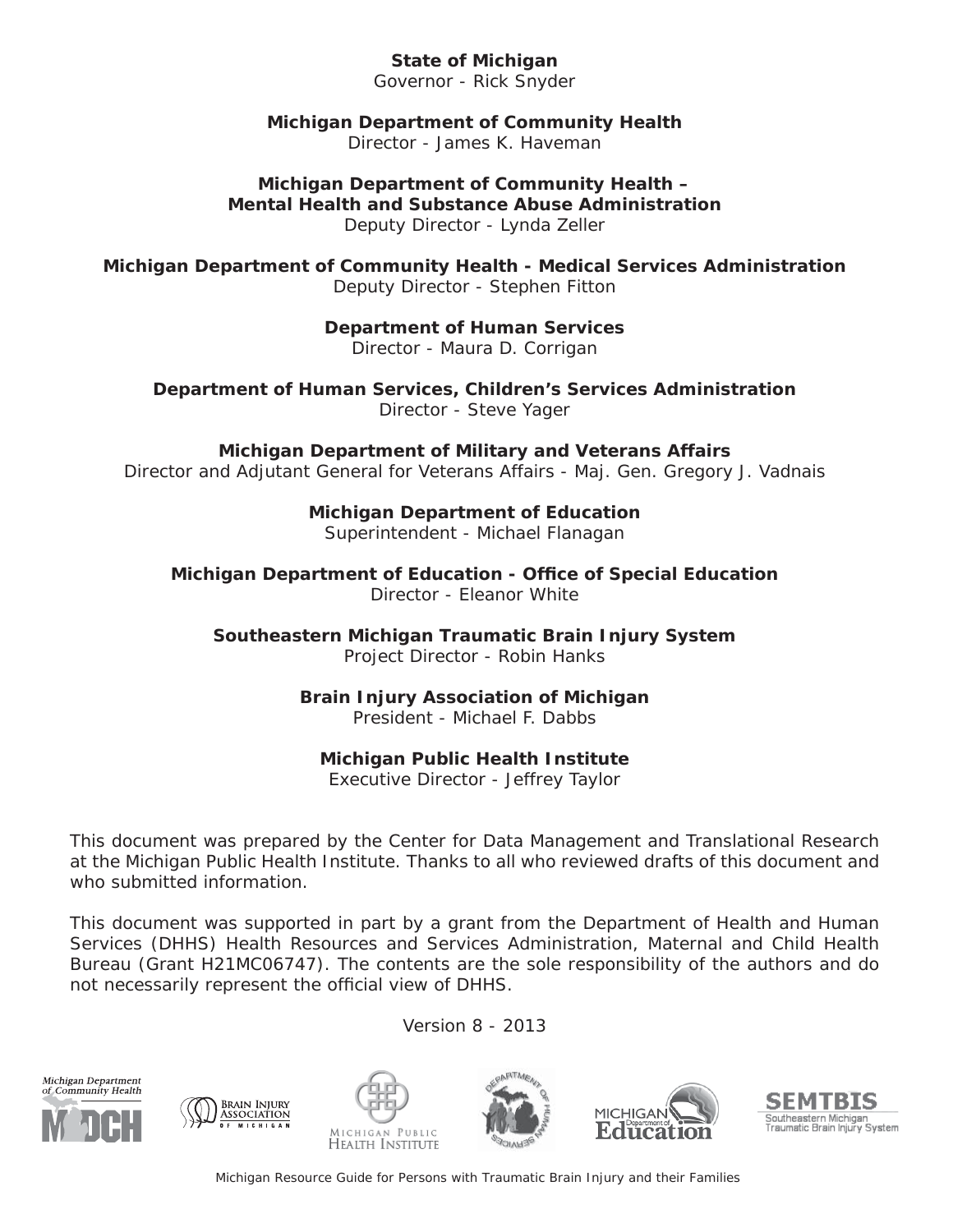### My Health Care Information

Dear user: We have added this portable profile to the Michigan Resource Guide. As you contact public and private providers, many will ask you questions about your history or heath care/rehabilitation needs. We suggest that you fill it out in pencil and change the information to keep it up-to-date. We hope that this will help you organize your personal health care information.

| If this book gets lost, please send it to this address: |                                                                    |
|---------------------------------------------------------|--------------------------------------------------------------------|
| (Street)                                                | (City)<br>(State)<br>(Zip)                                         |
|                                                         |                                                                    |
|                                                         |                                                                    |
|                                                         |                                                                    |
| IN CASE OF EMERGENCY                                    |                                                                    |
|                                                         |                                                                    |
|                                                         |                                                                    |
|                                                         |                                                                    |
|                                                         |                                                                    |
|                                                         | I have a guardian (circle one): NO or YES (if yes, complete below) |
|                                                         |                                                                    |
| I have advanced directives (circle one): NO or YES      |                                                                    |
|                                                         |                                                                    |
|                                                         |                                                                    |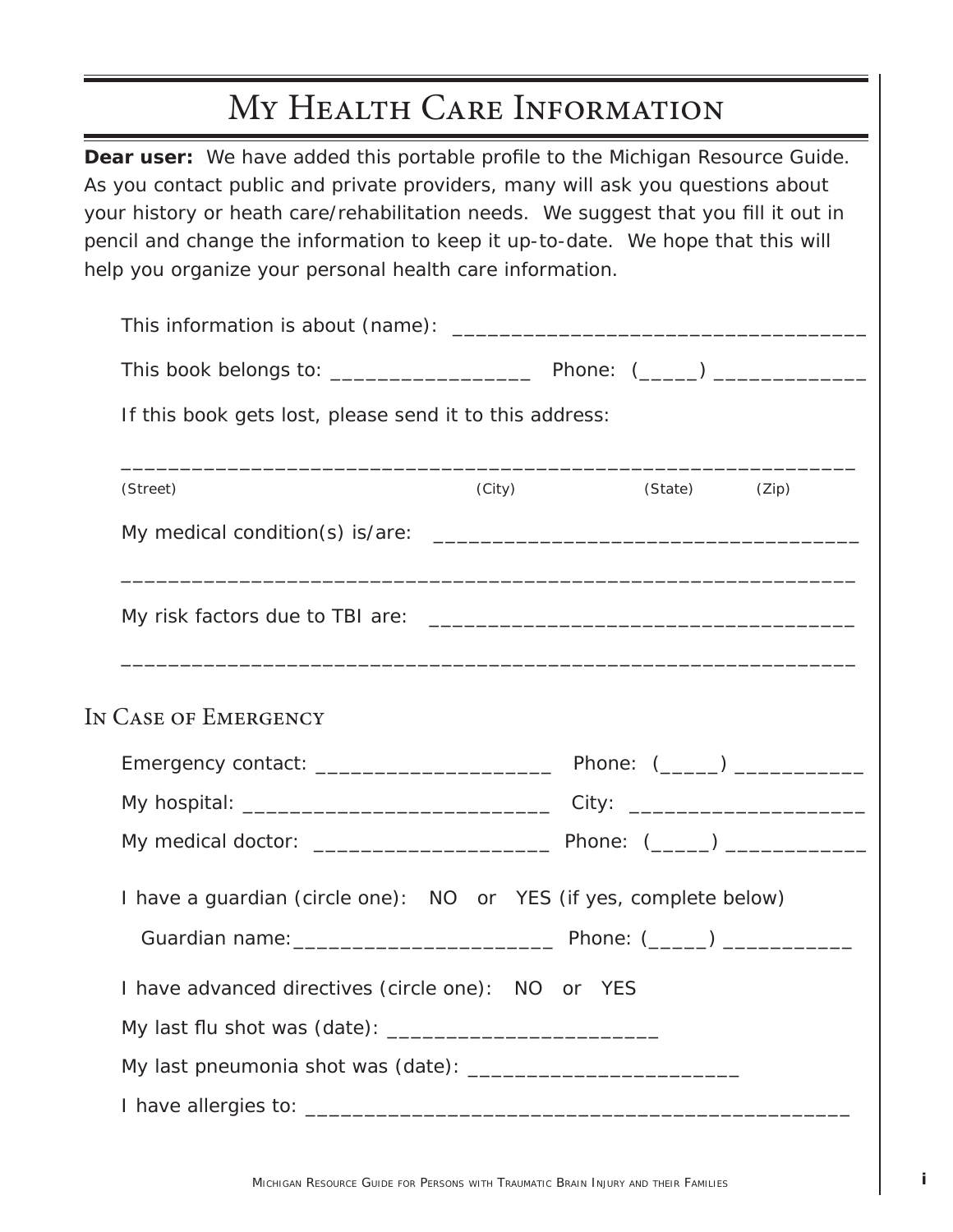| MY INSURANCE FOR PROBLEMS RELATED TO MY INJURY |                      |                                                                                  |                                |
|------------------------------------------------|----------------------|----------------------------------------------------------------------------------|--------------------------------|
|                                                |                      | Name of Insurance: ________________________________Claim #: ____________________ |                                |
|                                                |                      |                                                                                  |                                |
|                                                |                      | MY INSURANCE FOR PROBLEMS NOT RELATED TO MY INJURY                               |                                |
|                                                |                      |                                                                                  |                                |
| <b>MEDICATION INFORMATION</b>                  |                      |                                                                                  |                                |
|                                                |                      |                                                                                  |                                |
| My Medications:                                |                      |                                                                                  |                                |
| <b>Medication Name</b>                         | Medication<br>Dosage | Why I take this<br>medication                                                    | When I take this<br>medication |
|                                                |                      |                                                                                  |                                |
|                                                |                      |                                                                                  |                                |
|                                                |                      |                                                                                  |                                |
|                                                |                      |                                                                                  |                                |
|                                                |                      |                                                                                  |                                |
| REHABILITATION INFORMATION                     |                      |                                                                                  |                                |
| My Rehab Doctor: _______________               |                      |                                                                                  |                                |
|                                                |                      |                                                                                  |                                |
|                                                |                      |                                                                                  |                                |
|                                                |                      |                                                                                  |                                |
|                                                |                      | Company/person's Phone: (_____) ______________________                           |                                |
|                                                |                      |                                                                                  |                                |
|                                                |                      |                                                                                  |                                |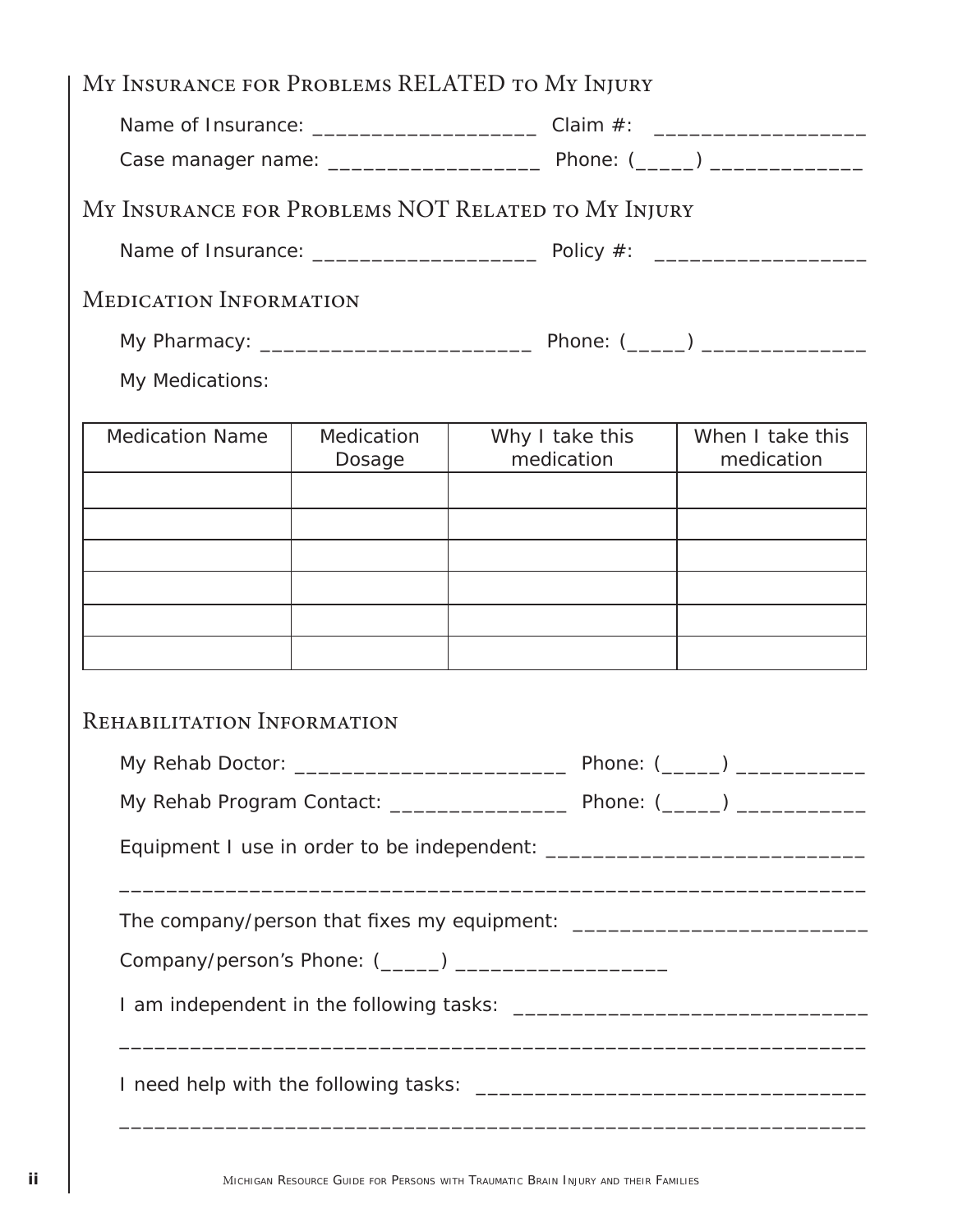### My Major Medical Events

| Test or treatment performed | Location of treatement | Date |
|-----------------------------|------------------------|------|
|                             |                        |      |
|                             |                        |      |
|                             |                        |      |
|                             |                        |      |
|                             |                        |      |
|                             |                        |      |
|                             |                        |      |
|                             |                        |      |
|                             |                        |      |
|                             |                        |      |

### Frequently Called Numbers

| Organization | Phone Number | <b>Notes</b> |
|--------------|--------------|--------------|
|              |              |              |
|              |              |              |
|              |              |              |
|              |              |              |
|              |              |              |
|              |              |              |
|              |              |              |
|              |              |              |
|              |              |              |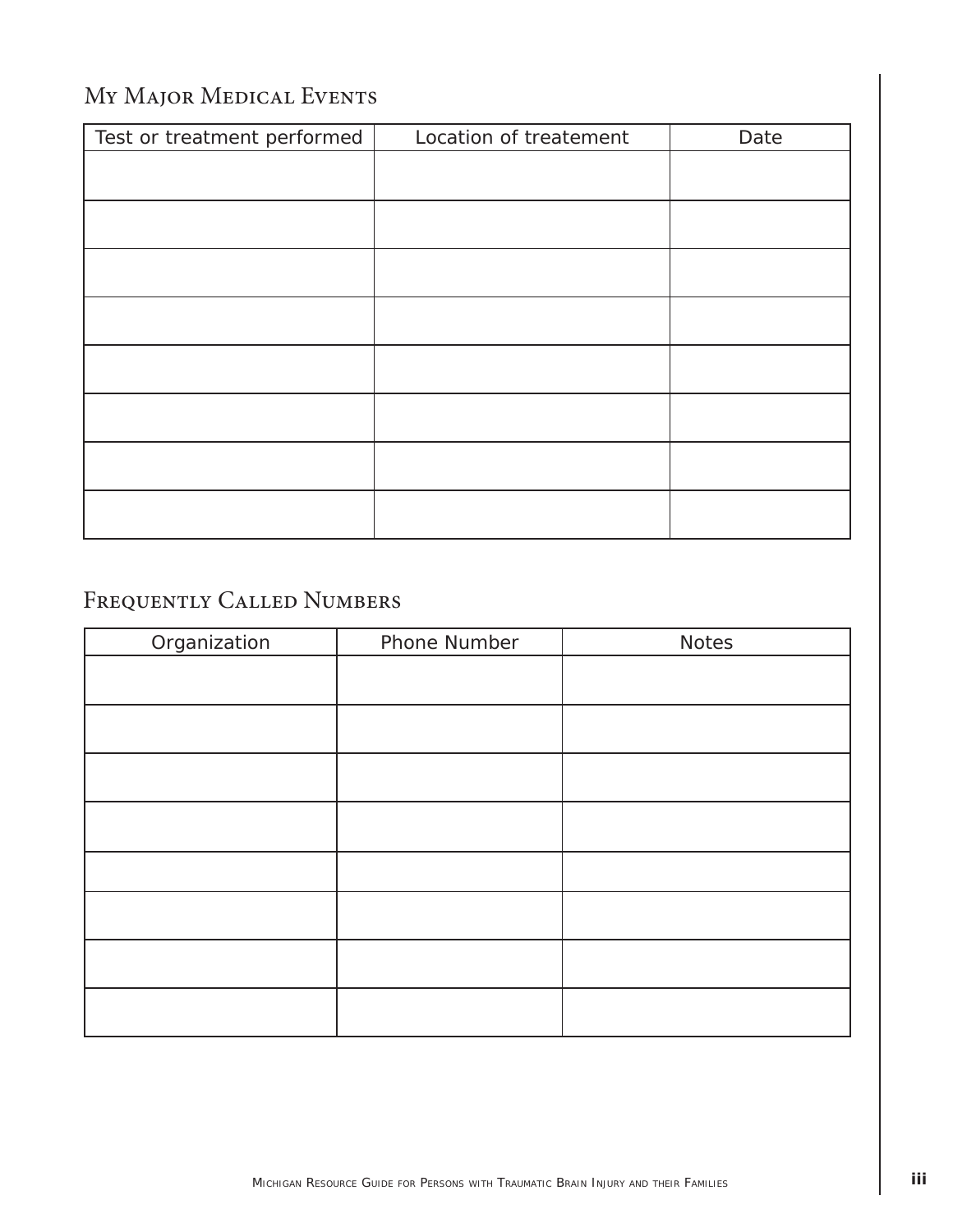| <b>NOTES</b> |
|--------------|
|              |
|              |
|              |
|              |
|              |
|              |
|              |
|              |
|              |
|              |
|              |
|              |
|              |
|              |
|              |
|              |
|              |
|              |
|              |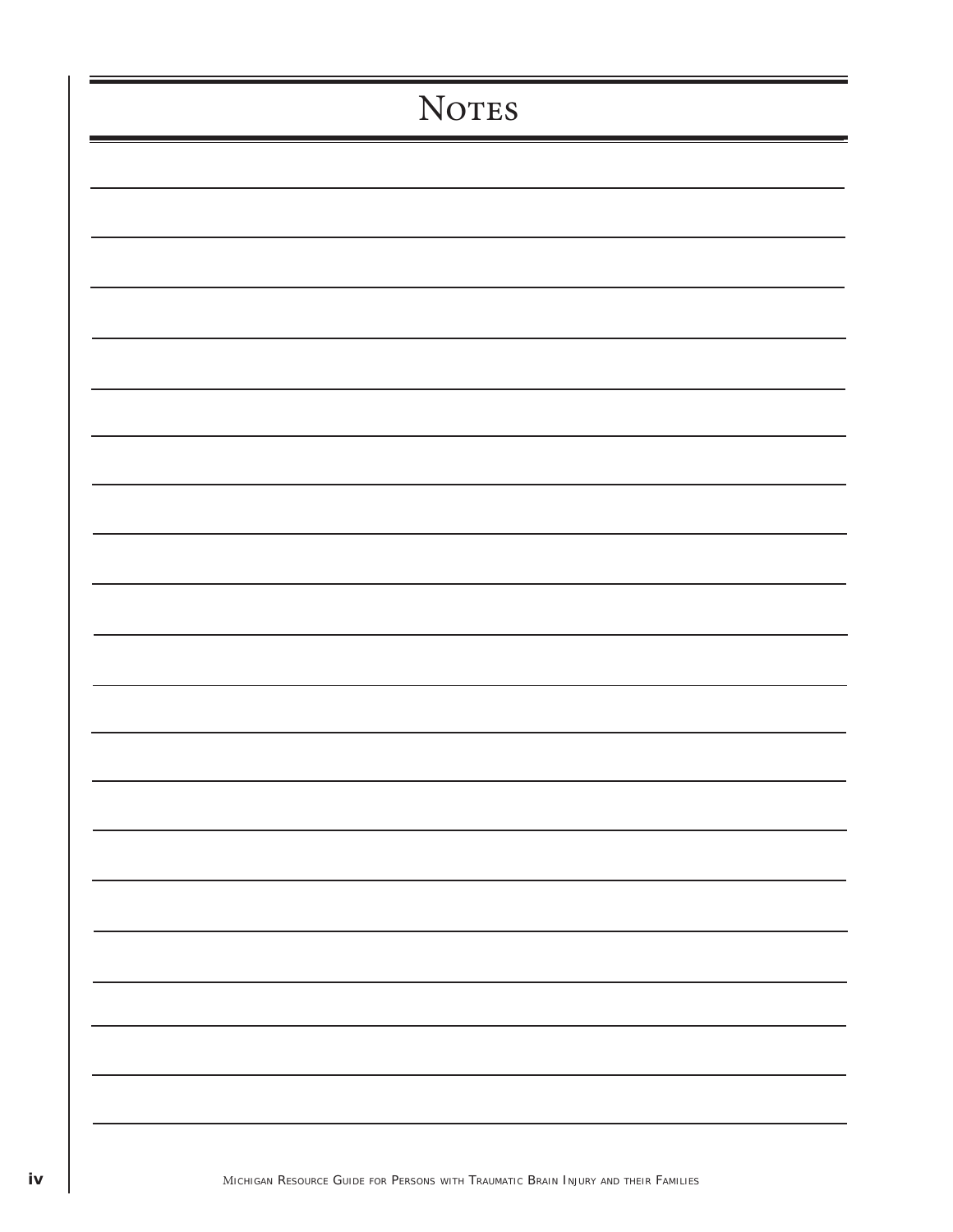| Ξ. |
|----|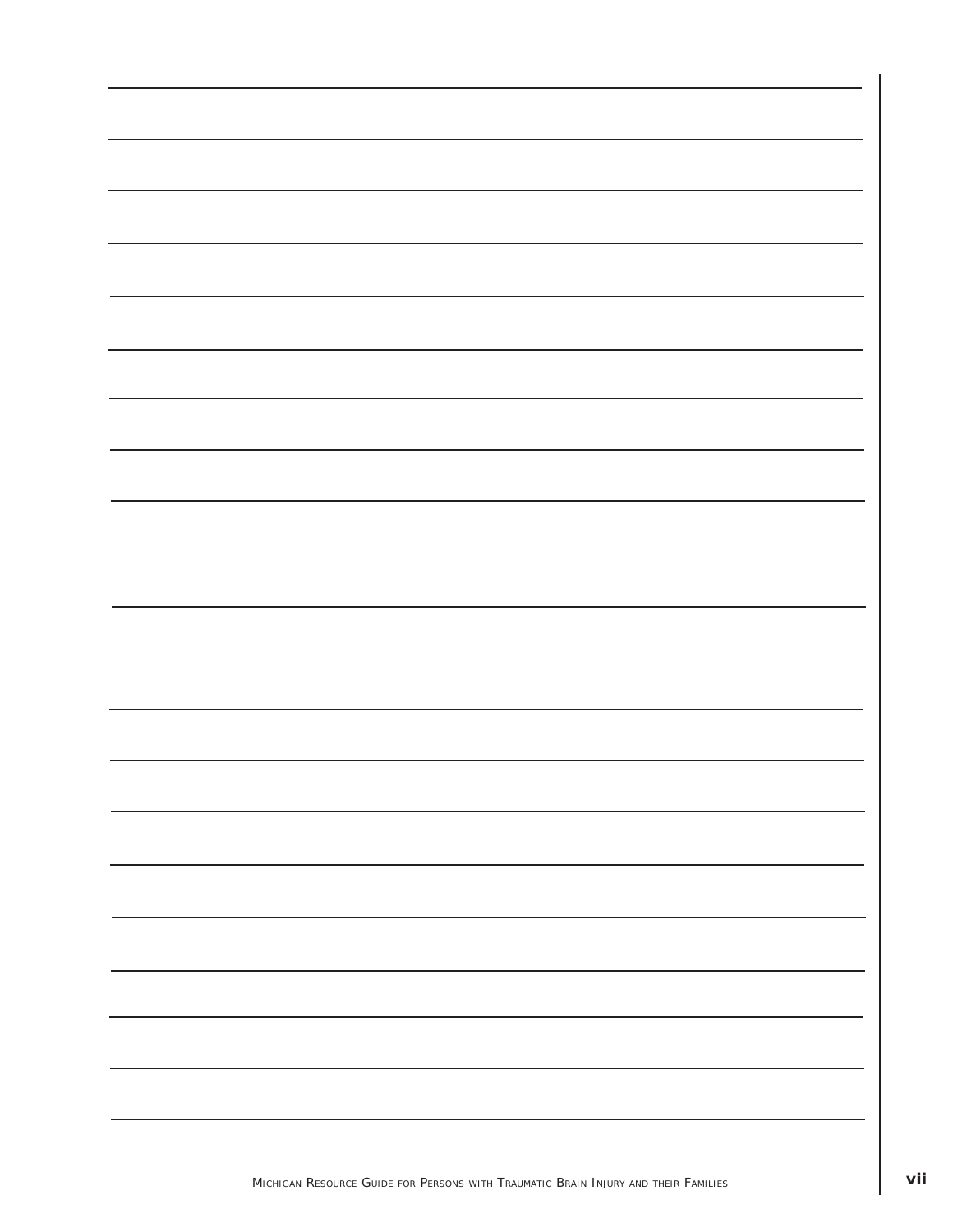### TABLE OF CONTENTS

### **INTRODUCTION**

### SECTION I: OVERVIEW OF TRAUMATIC BRAIN INJURY

| Books Written by Persons with Traumatic Brain Injury or Their Families  16 |  |
|----------------------------------------------------------------------------|--|

### SECTION II: COMMONLY NEEDED SERVICES

| Living and Care Arrangements (Including Housing and Long-Term Care) 31 |
|------------------------------------------------------------------------|
|                                                                        |
|                                                                        |
|                                                                        |
|                                                                        |
|                                                                        |
|                                                                        |

### Section III: Financial Support for Health Care and Lost Income

| Michigan Department of Community Health's Crime Victim Compensation |  |
|---------------------------------------------------------------------|--|
|                                                                     |  |
|                                                                     |  |
|                                                                     |  |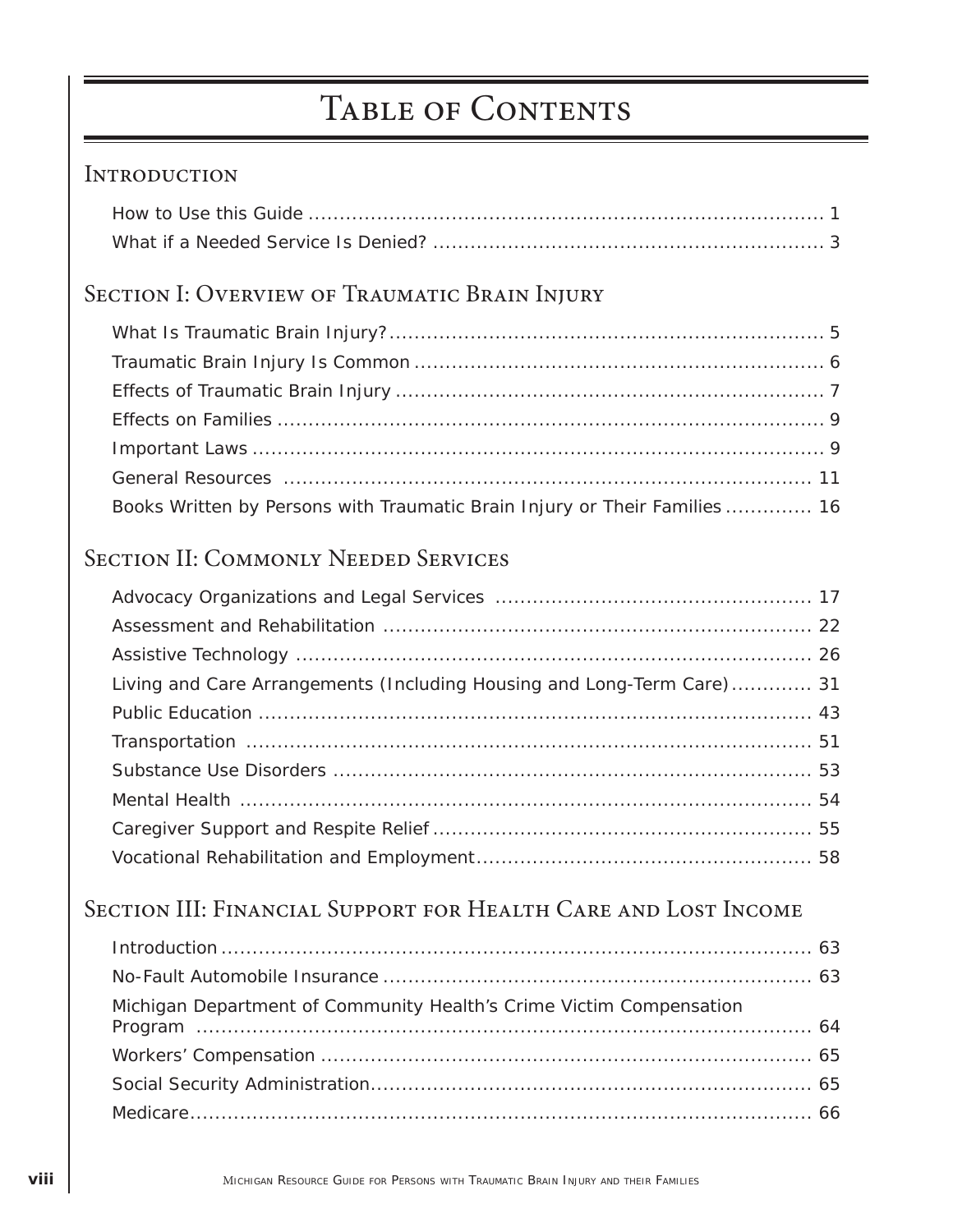| Dental Services - Michigan Department of Community Health (MDCH) 69                    |
|----------------------------------------------------------------------------------------|
|                                                                                        |
|                                                                                        |
| SECTION IV: SUMMARY OF SERVICES OFFERED BY SELECTED GOVERNMENT<br>AND PRIVATE AGENCIES |
|                                                                                        |
|                                                                                        |
| <b>SECTION V: CONTACT INFORMATION FOR AGENCIES, RESOURCES AND</b><br>PROGRAMS          |
|                                                                                        |
| <b>SECTION VI: GLOSSARY OF TERMS</b>                                                   |
|                                                                                        |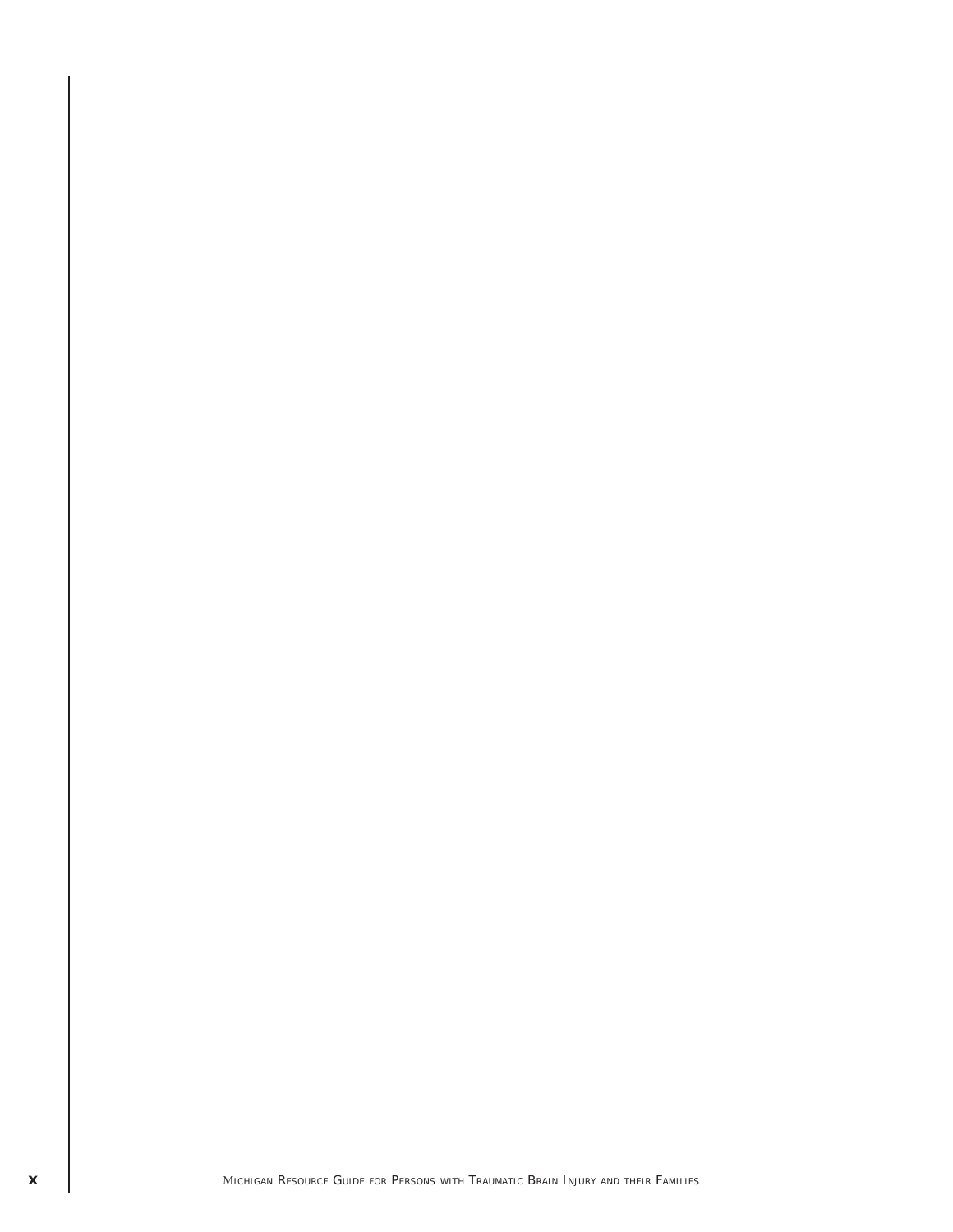### **INTRODUCTION**

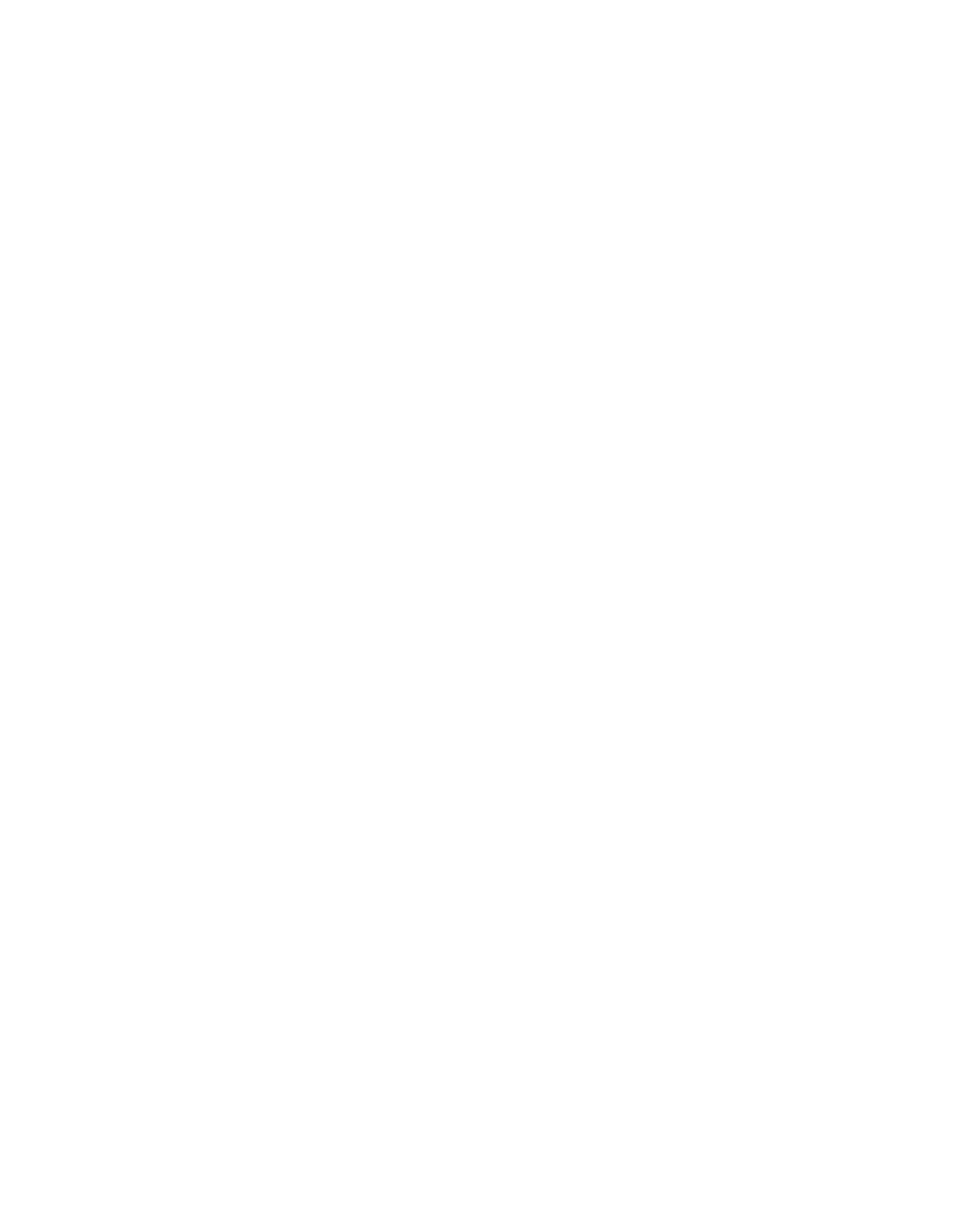### How to Use this Guide

The goal of the *Michigan Resource Guide for Persons with Traumatic Brain Injury and Their Families* is to help direct people to appropriate state and local services. In Michigan, many traumatic brain injuries (TBI) (about 30%) are caused by car crashes. The services provided to such persons with TBI through automobile insurance companies are typically very good and comprehensive. This *Guide* is primarily meant for the remaining 70% of persons with TBI who are dependent on other forms of medical coverage and financial aid.

The *Guide* presents information on **financial aid, medical care insurance or** 

**aid, housing, education, vocational rehabilitation, legal aid and advocacy, mental health, and transportation services.** Sections I-III offer information followed by a listing and description of agencies or resources that provide services or information relating to the topic. **Note that not all resources or programs are available to everyone.** For such programs, eligibility criteria are listed along with a description of the program.

#### **TIP**

Agencies or resources are listed in alphabetical order rather than in order of importance. In some sections, there are many agencies or resources listed and you might not know whom to call first. Hints provided in boxes labeled **'TIP'** are meant to guide you through the process.

**Section I** explains what TBI is, its symptoms, and the impacts on individuals and families. The section presents information on the number of individuals who get a TBI. Important laws about the rights of persons with disabilities are described. **This section also supplies a list of important organizations that provide general information, advocacy and other services** to individuals with TBI and their families. A list of books written by persons with TBI is also included.

**Section II** provides information on frequently needed services that are available in Michigan. To help readers get services in their community, information about state agencies and other resources are listed. **This list does not include** *all* **direct service providers in your area. The organizations listed are statewide organizations that should be able to put you in touch with service providers and other resources in your area.**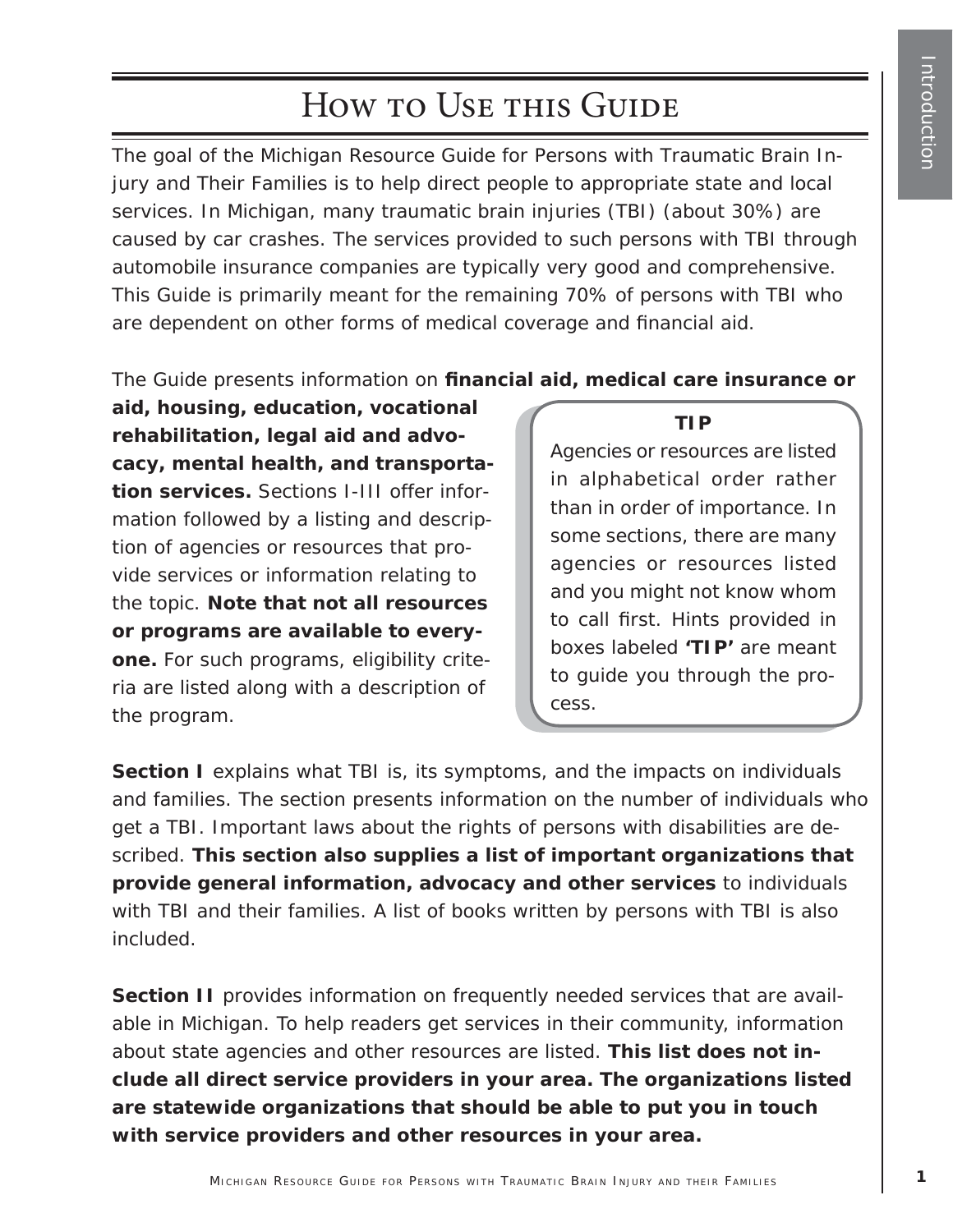**Section III** gives information on potential sources of financial aid to pay for needed services. Eligibility information for these state and federal programs is given. Financial aid and medical care coverage programs specifically for children and veterans are also discussed.

**Section IV** provides an overview of the main agencies and resources described throughout the *Guide*. If you are looking for a specific service, turn directly to the tables in Section IV to find agencies that offer the service, **referral or financial aid.** Also check the appropriate section as listed in the Table of Contents, as some resources are not in the tables.

**Section V lists the contact information for all agencies and resources discussed in the** *Guide***, along with the pages on which they are discussed.** The frequently called numbers table in the front of this Guide under "My Healthcare Information" is provided for you to make a note of numbers you call often.

**Section VI** is a glossary. Since many of the programs listed in this *Guide* come from federal or state statute, the terms may be confusing or unclear. This glossary is meant to help you understand these terms.

**Please note:** At the time this *Guide* was published, the accuracy of all contact and program information was verified; however, changes in addresses, telephone numbers and programs do occur.

**Some steps to follow when looking for services:**

- ♦ Identify current needs for treatment and services
- Contact the appropriate organizations
- Communicate with your insurer
- $\bullet$  Identify other possible funding sources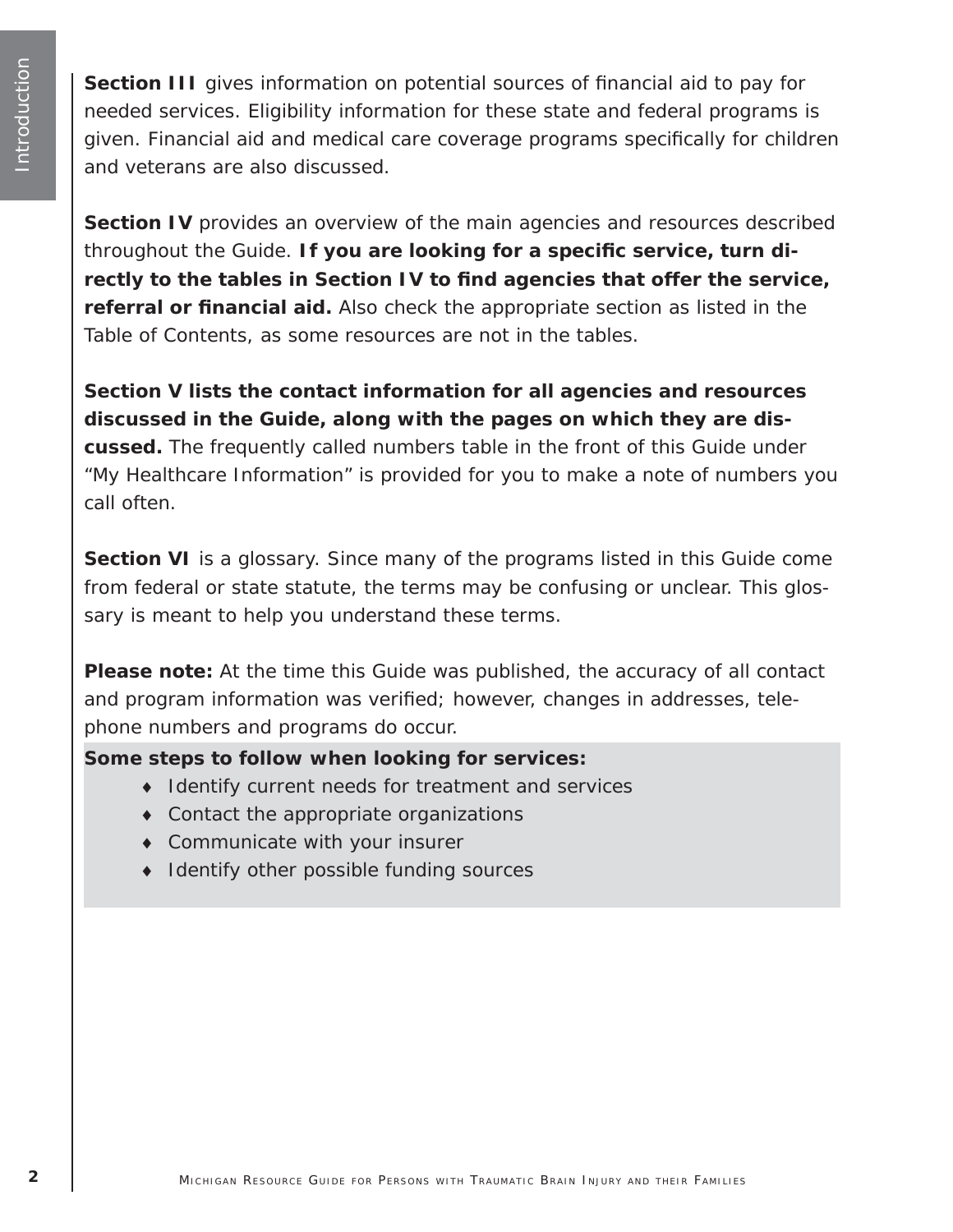#### **Tips to help in the application process:**

- Maintain a journal to chart progress
- Keep your paperwork organized
- Ask for copies of all records/paperwork
- Have documents, such as your insurance card or medical information, available
- Keep a list of contact information (names, phone numbers, and addresses) for all persons you talk with
- Keep written records of all communications and write down the name of the person you speak to
- When calling organizations, ask if there is a person available who specializes in TBI

### WHAT IF A NEEDED SERVICE IS DENIED?

It is not uncommon for a request for services or financial aid to be initially denied, and later approved upon appeal. Whether dealing with state agencies or private insurers, consumers or their advocates have a right to appeal any denial

*MICHIGAN RESOURCE GUIDE FOR PERSONS WITH TRAUMATIC BRAIN INJURY AND THEIR FAMILIES* **3**Introduction that they feel was made in error. Many agencies have on-site advocates who can help settle disagreements and other concerns that individuals may have regarding delivery or denial of services, financial support, or other matters related to the agency. Ask someone from the agency how to file an appeal or complaint. It is important to have documentation of services, denials and other important records to support your appeal or complaint.

#### **TIP**

You or your advocate may have to be persistent to make sure your medical problems are taken seriously.

Having an advocate may be very important for persons with TBI. Advocacy support may involve appealing denials of service or financial coverage, or explaining limitations in detail. A person with TBI may have a range of advocacy needs. Often, a family member or other person may act as an advocate to assist in getting needed services. You may also want to seek out the services of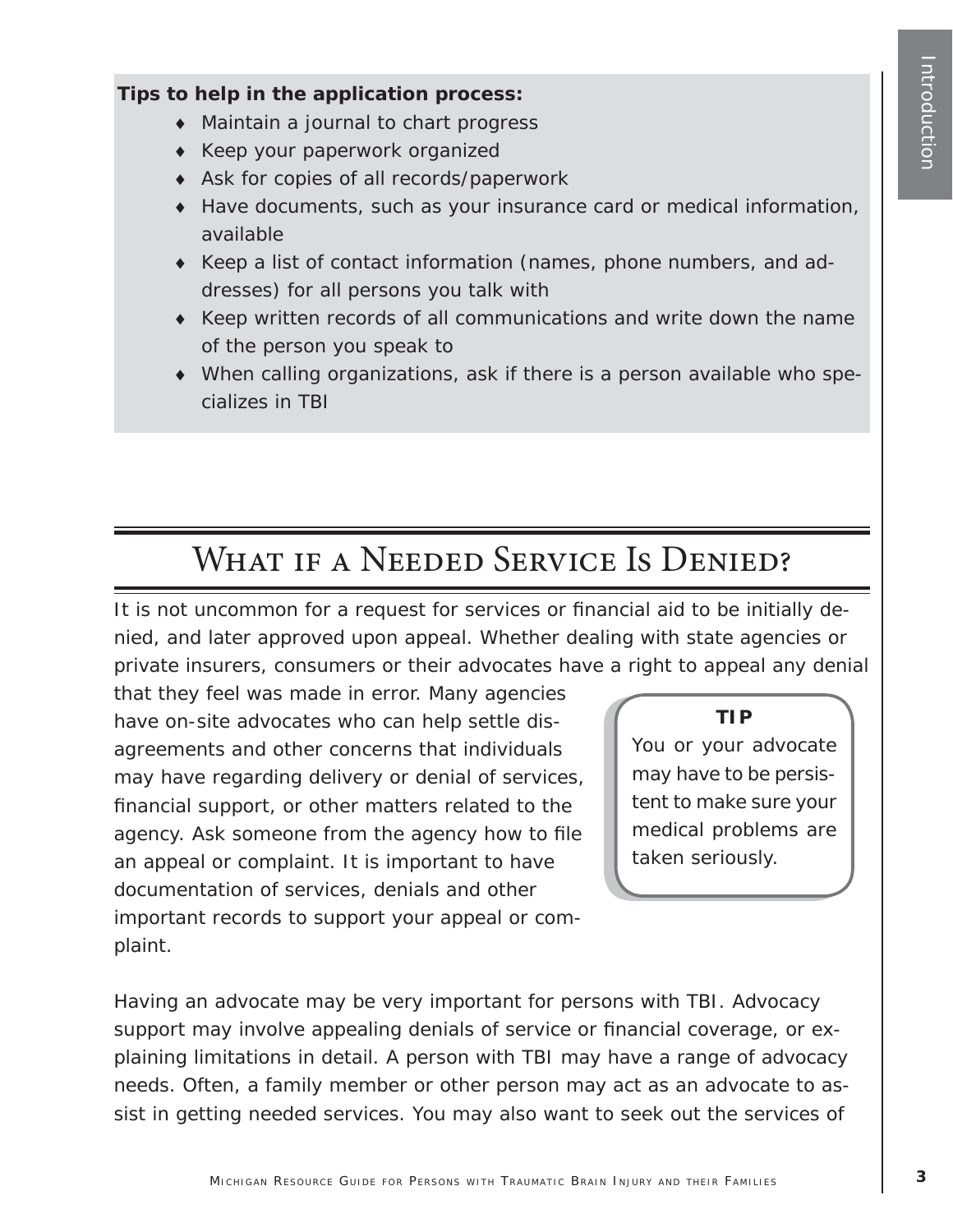Introduction Introduction

an advocacy organization or even a lawyer. Advocacy organizations can help you understand why services were denied and whether or not you are entitled to services. They can also offer advice on what steps to take next, and if similar services are available elsewhere. In some cases, such as in denial of Social Security benefits, obtaining a legal advocate to assist in the appeals process is wise. See the section on Advocacy Organizations and Legal Services on page 17 of this *Guide*.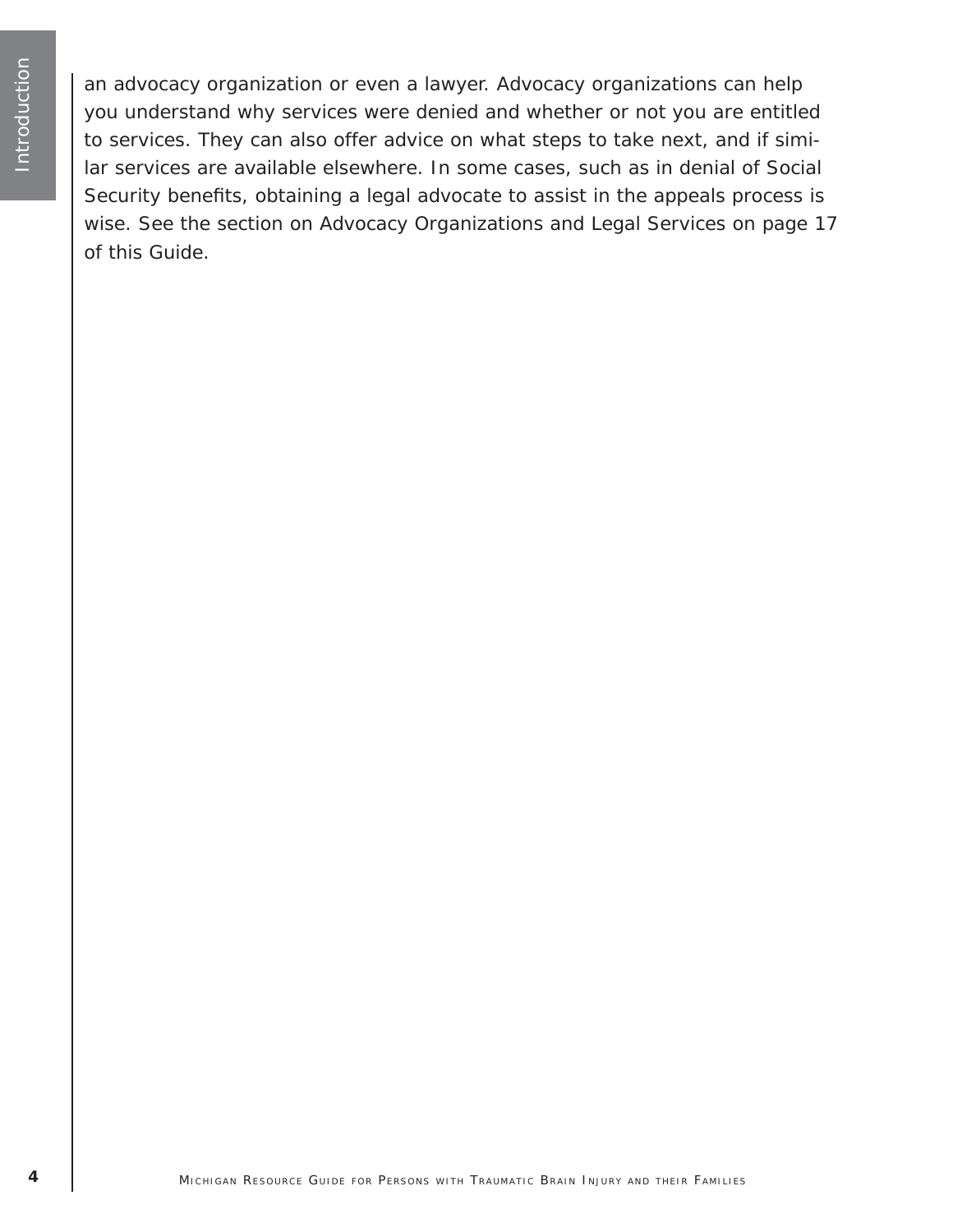### **SECTION** I OVERVIEW OF TRAUMATIC BRAIN INJURY

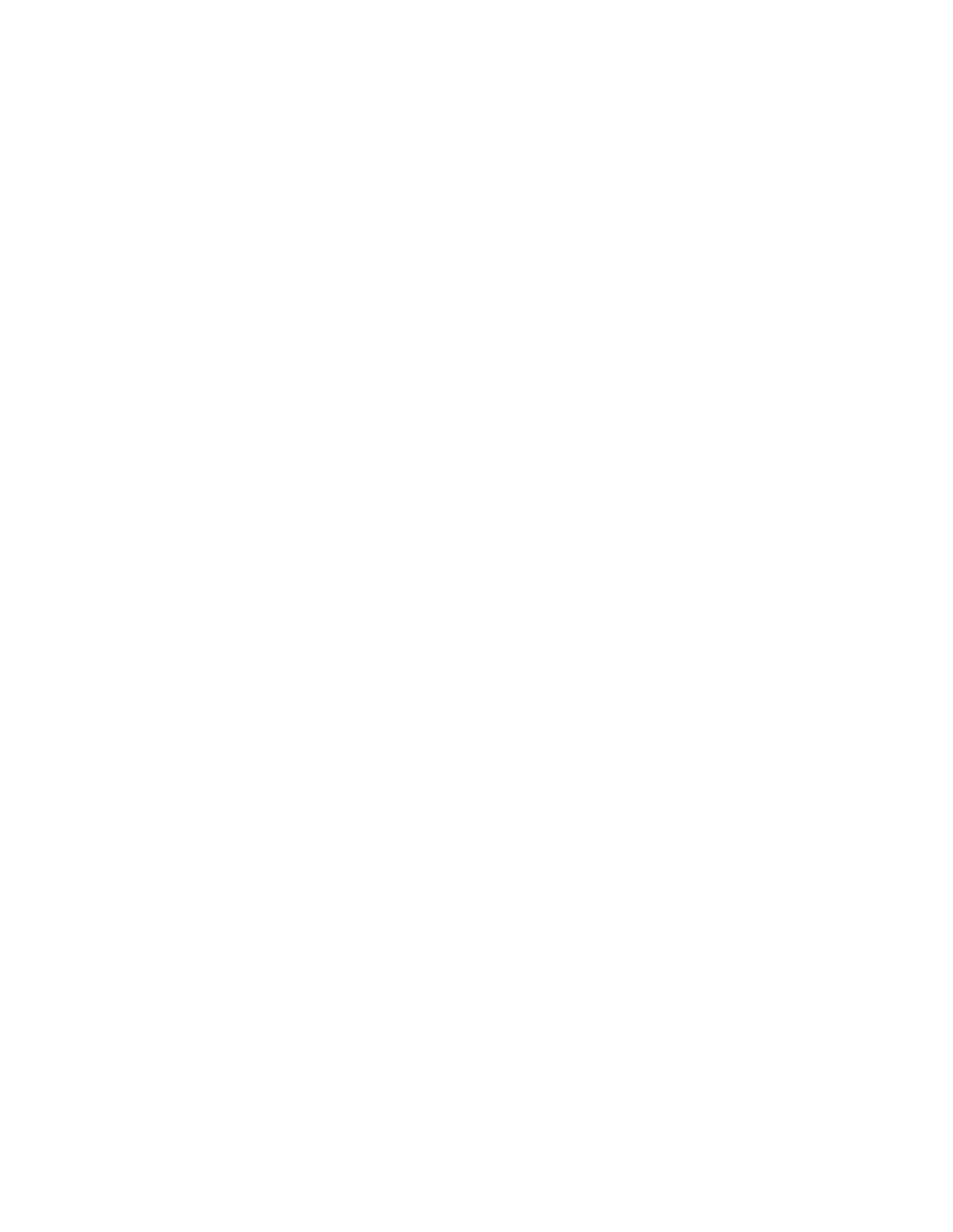## WHAT IS TRAUMATIC BRAIN INJURY?

A traumatic brain injury (TBI) is defined as a change in brain function, or other evidence of physical changes/disruption of normal function (brain pathology), caused by an external physical force. However, not all bumps on the head result in TBI. TBI may or may not be combined with loss of consciousness, an open wound, or skull fracture. Typical causes of TBI:

- $\triangle$  Falls
- Assault
- $\blacklozenge$  Motor vehicle-traffic
- ◆ Struck by/against
- ◆ Sports injury

### Acquired Brain Injury

An aquired brain injury (ABI) is an injury to the brain that occurs after birth, which is not hereditary, congenital, degenerative, or induced by birth trauma. TBI is a type of ABI. Typical causes of ABI:

◆ Stroke

- $\blacklozenge$  Substance abuse
- ◆ Near drowning
- ◆ Seizure disorders
- ◆ Electric shock
- ◆ Lightning

### SEVERITY OF BRAIN INJURY

**MICHIGAN RESOURCE CONSTRESS** an open<br> **MACHIGAN RESOURCE CONSTRESS**<br> **M**<br> **MICHIGAN RESOURCE THEIR FIGURE CONSTRESS**<br> **MICHIGAN RESOURCE THEIR FAMILIES**<br> **CONSTRES**<br> **MICHIGAN RESONS**<br> **PICE AND AT PRAIN INJURY**<br> **CONSTRE** Based on the length of time the person was unconscious, without memory, or confused, TBI can be classified as "mild," "moderate," or "severe." Usually, someone with a mild TBI will recover fully. However, since there are cases of people with mild TBI who have lasting disability from their injury, it is important not to dismiss the potential seriousness of such an event. Also, if a person experiences mild TBI more than once – the results may be worse than if only one mild TBI occurs.

Emergency personnel evaluating an individual who recently sustained a brain injury typically assess the severity of a brain injury by using an assessment called the **Glasgow Coma Scale (GCS)**. The scale, which generates a score

- 
- **Infectious disease**

◆ Toxic exposure

**↑** Tumor

- 
-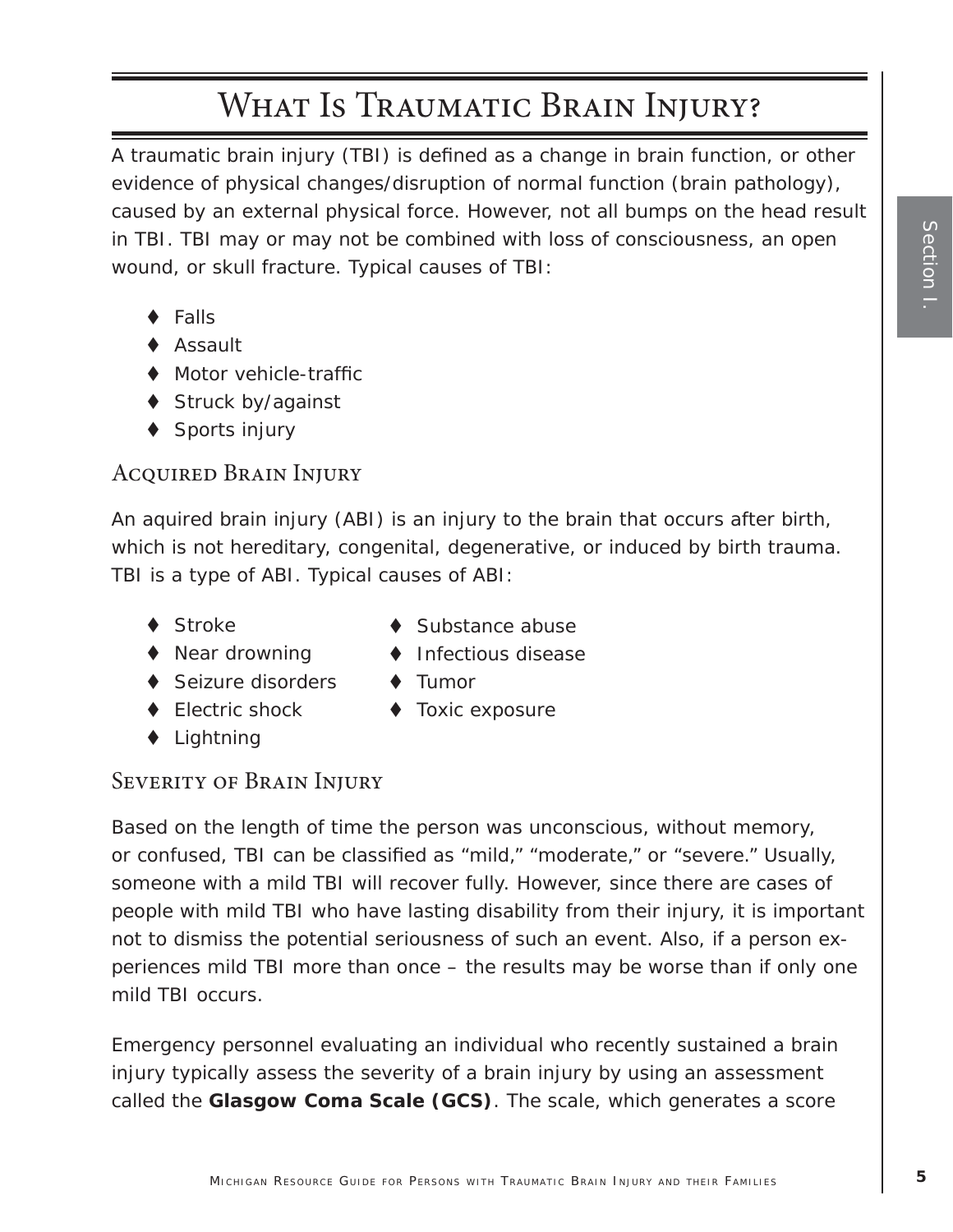between 3 and 15, comprises three tests: eye opening, verbal responses, and motor responses.

*Note: There may be no correlation between the initial GCS score and the initial level of brain injury and a person's short or long-term recovery or functional abilities.* 



### Mild Traumatic Brain Injury

The occurence of an injury caused by a blow or jolt to the head involving any one of the following:

- Any period of loss of consciousness does not exceed 30 minutes
- Post-traumatic amnesia does not exceed 24 hours
- ♦ Initial Glasgow Coma Scale score of 13-15

### Traumatic Brain Injury Is Common

**6 6 6** *S* **EXERCE FOR PERSONS COMM SCALE (GCS)**<br> **6 Secret Fraumatic**<br> **BRAIN RESOURCE FOR PERSONS** *CCS above*<br> **FRAUMATIC BRAIN INJURY** (CCS above<br> **FRAUMATIC BRAIN INJURY** (CCS above<br> **FRAUMATIC BRAIN INJURY** Over 52,000 people die from TBI in the United States each year and 275,000 are hospitalized. Many more are treated and released from hospital emergency departments, seek care in a doctor's office, or do not seek care at all.<sup>1</sup> Michigan data show that each year about 12,000 Michiganders have a serious TBI - one that leads to hospitalization and/or death. Men are more likely than women to sustain a TBI at any age. In Michigan, the elderly, babies, and young adults are at particular risk for TBI.2

<sup>1</sup>Faul M, Xu L, Wald MM, Coronado VG. Traumatic brain injury in the United States: emergency department visits, hospitalizations, and deaths 2002-2006. Atlanta (GA): Centers for Disease Control and Prevention, National Center for Injury Prevention and Control; 2010. 22003 to 2008 Hospital Discharges from the Michigan Inpatient Database and Mortality Data from the MDCH Division of Vital Records and Health Statistics.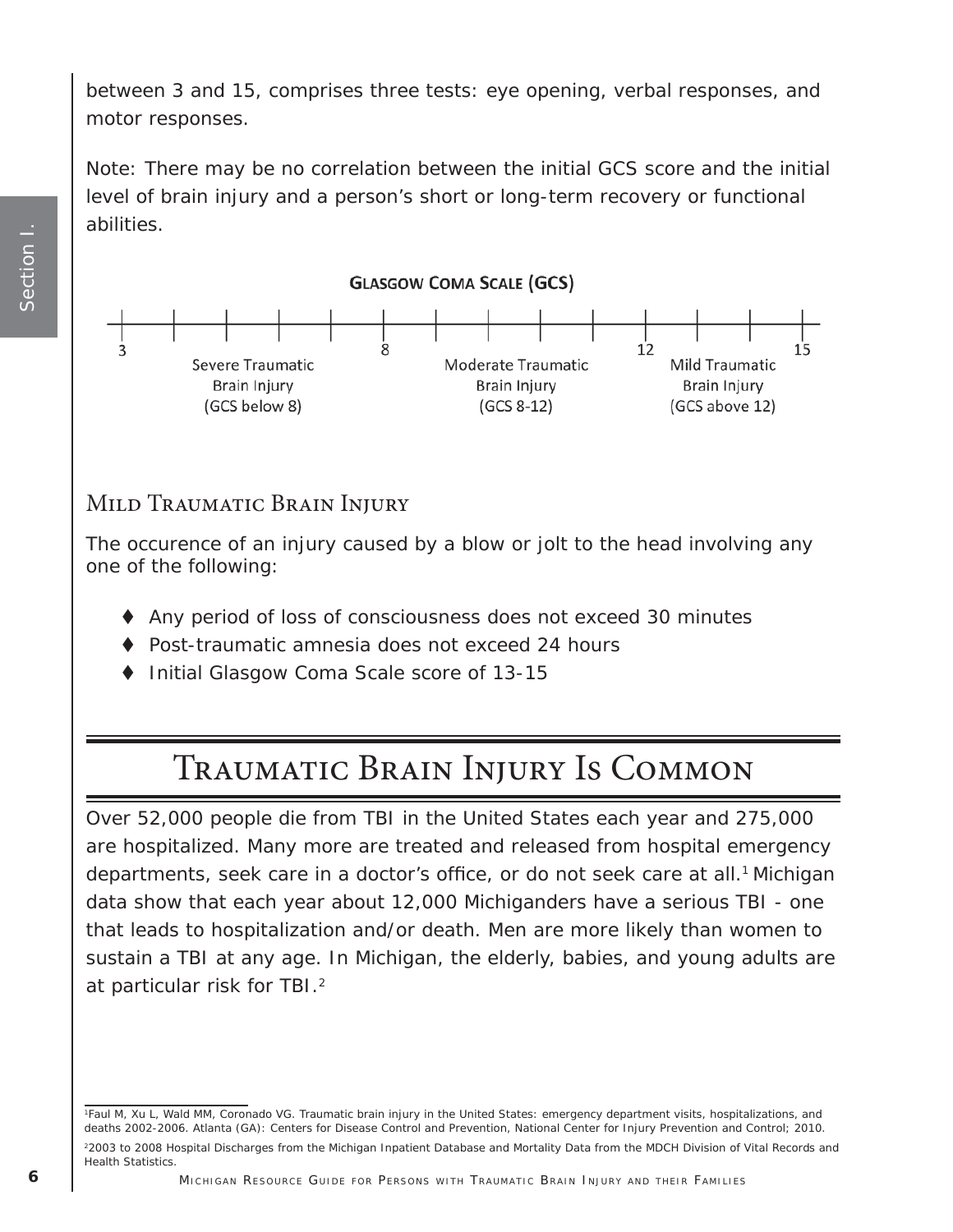This graph shows the leading causes of TBI in the United States by percentage.



This graph shows the estimated average annual number of TBI and ABI in the United States.



### Effects of Traumatic Brain Injury

The brain is a very complex organ, and each injury is different. Therefore, the path to recovery and rehabilitation is difficult to predict. The symptoms of TBI may not be obvious at first, especially when combined with serious physical injuries. Outcomes can range from no apparent effect to severe impairment. Friends and family should note that if the person experiences mild TBI more than once, the results may be worse than if only one mild TBI occurs. It is important to acknowledge the potential seriousness of such events.

<sup>&</sup>lt;sup>3</sup> Centers for Disease Control and Prevention. National Center for Injury Prevention and Control (2010). What are the Leading Causes of TBI? http://www.cdc.gov/traumaticbraininjury/causes.html

<sup>4</sup> Centers for Disease Control and Prevention. National Center for Injury Prevention and Control (2010). Facts Annual Number of TBIs. http://www.cdc.gov/traumaticbraininjury/pdf/tbi\_blue\_book\_annualnumber.pdf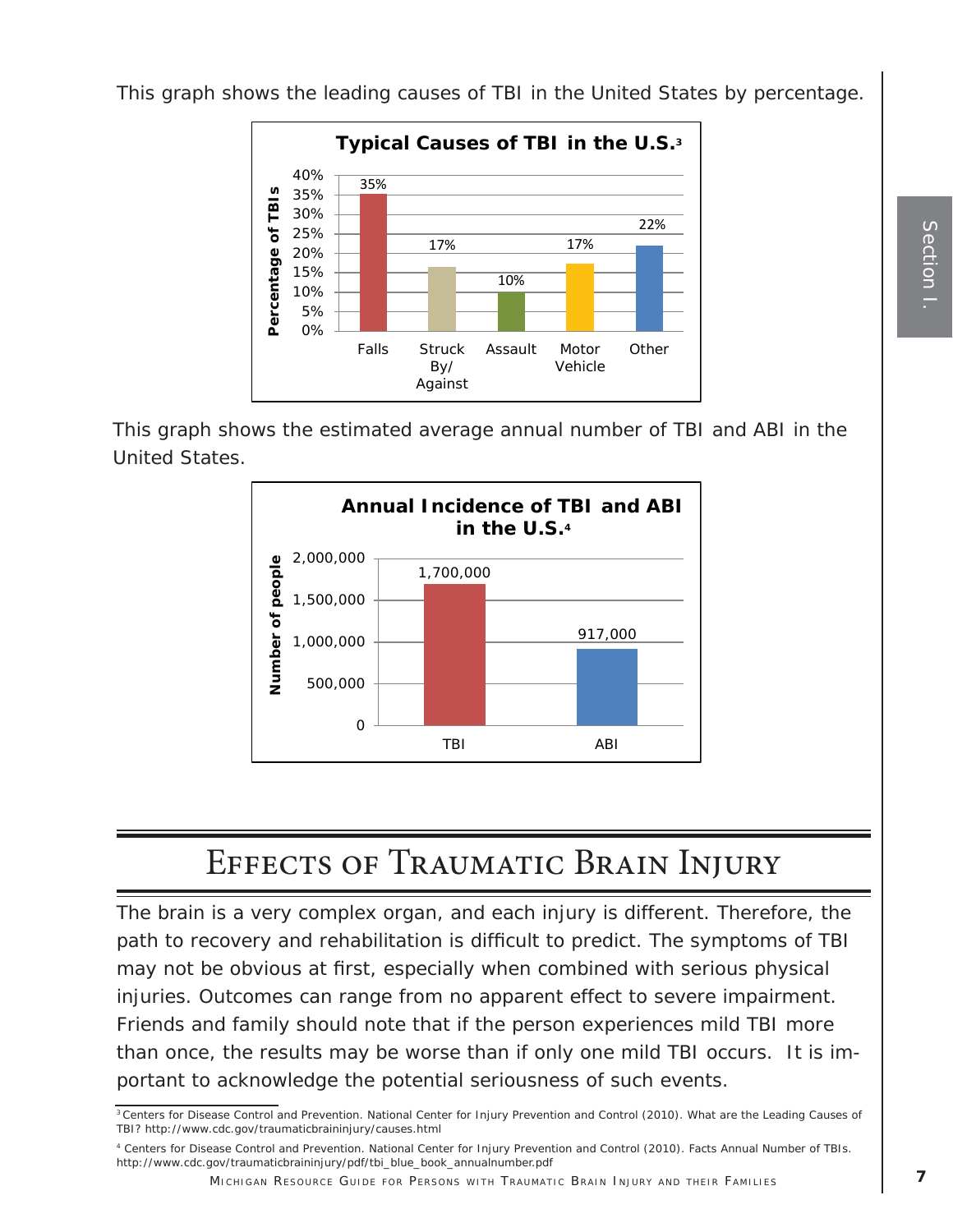Depending on the severity of the injury, long term effects in both children and adults may include: 5, 6, 7, 8

#### **Cognitive and Sensory Problems**

- ◆ Slow thinking
- $\blacklozenge$  Difficulty with memory
- Impairments in judgment, concen tration, learning new information
- ♦ Inability to do several tasks at once; easily distracted
- **8 Example 2 Confirming the control in the control in the section of the south of the south (and the south of the south (and the south of the south of the south of the south of the south of the south of the south of t**  Trouble handling information from the senses (e.g., sight, sound, taste, smell, touch and balance)
	- Language and communication difficulties
	- ◆ Loss of personal safety skills
	- ♦ Difficulty reading/writing/drawing

### **Physical Problems**

- ◆ Headaches or pain
- ◆ Stiffness or weakness
- ◆ Lack of coordination/balance
- ♦ Problems with sleep/fatique
- ◆ Slurred speech/no speech
- ♦ Problems with planning movement for eating, dressing, walking
- Trouble swallowing
- Seizures
- Trouble going to the bathroom

### **Behavioral and Emotional Problems**

- $\blacklozenge$  Irritability, impatience
- $\bullet$  Impulse control, difficulty with anger management
- ◆ Increased stress and anxiety
- Inability to read social cues and self monitor responses to other people
- ◆ Trouble starting or completing tasks
- ◆ Violence
- ◆ Persistent crying
- Excessive mood swings or personality changes
- ◆ Lowered self esteem
- ◆ Isolation
- Inappropriate sexual behavior

### **Psychiatric Problems**

- Depression
- $\triangleleft$  Attention deficit and hyperactivity disorder (ADHD)
- ◆ Obsessive compulsive disorder

<sup>5</sup>NIH Consensus Statement. (1998). Rehabilitation of Persons with Traumatic Brain Injury. Web site: http://consensus.nih.gov/1998/1998 TraumaticBrainInjury109Program.pdf, p. 2-4.

<sup>6</sup>NIH Consensus Statement. (1998). Rehabilitation of Persons with Traumatic Brain Injury. Web site: http://consensus.nih.gov/1998/1998 TraumaticBrainInjury109Program.pdf, p. 17-21.

<sup>7</sup>National Resource Center for Traumatic Brain Injury. (2000). The Brain Injury Source Book: Answers to Questions Most Often Asked. Richmond, Virginia: Virginia Commonwealth University, p. 14-15.

<sup>&</sup>lt;sup>8</sup>Centers for Disease Control and Prevention. U.S. Department of Health and Human Services (1999). Facts about Concussion and Brain Injury: Where to get help. Version 2: 6-8.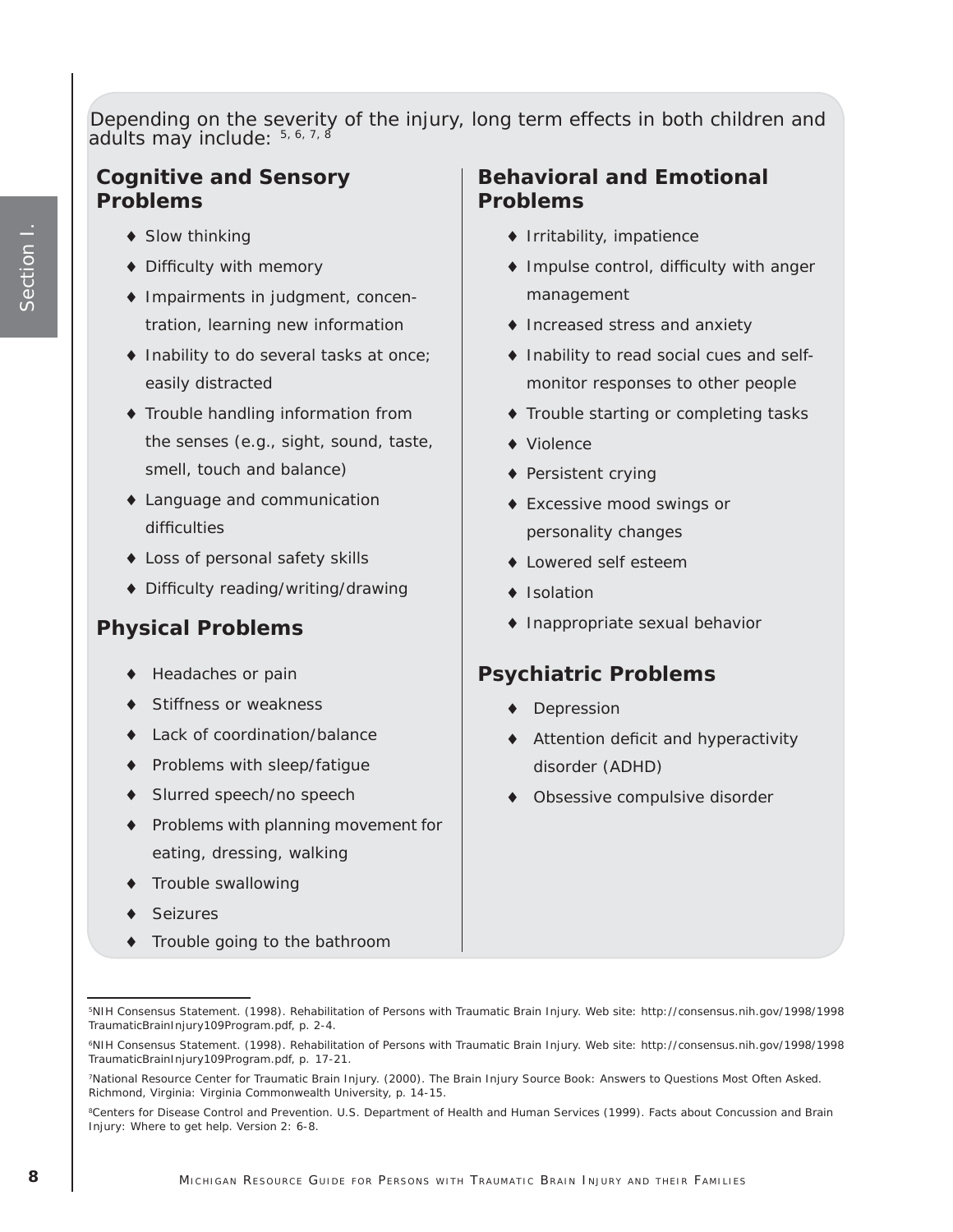### Effects on Families



Families of persons with TBI are affected when changes in personality, behavior, or physical ability become obvious and persist. Emotional or sexual relationships with the injured person may change. Family members may have to spend a lot of time caring for the injured person. The physical and emotional strain

*MICHIGAN RESOURT CONSIDER FRAM RESOURT CONSIDER AN ENGINEER (ADA)*<br> *MAIN CONSIDER CHIGAN SECTION AND CONSIDER THE PROPORTION CONSIDERATION CONSIDER THE FOR PERSONS AND ATTENT TO THE CONSIDER THE FAMILIES CONSIDER THE FAM* of caregiving may cause rifts and resentment among family members. This may lead to anxiety, stress, guilt, loneliness and depression.9 If the injured person was the main financial provider, the family could also experience income losses *every year* – made worse if other family members no longer have time to work because they have to care for the individual. During this stressful time, a family member may have difficulty finding and getting desperately needed benefits.

#### **TIP**

Many of the references listed in this *Guide* are websites. The Internet can be the fastest and easiest way to find information.

If you do not have a computer, you may be able to access the Internet from a computer at your local public library.

Family members may need support to fulfill their new roles, including emotional and social support from others in similar situations, and the chance to take a break from caregiving tasks. In addition, they may need help and advice to get crucial benefits. Family members may need to be their own advocates in seeking care and social support for themselves.

### Important Laws



The Americans with Disabilities Act (ADA)

The Americans with Disabilities Act (ADA) is a federal law that protects millions of Americans with disabilities from discrimination and reaffirms their civil rights. The ADA is designed to

make American society more accessible to people with disabilities. Some of the

<sup>9</sup>Kreutzer, J.S., (1998). Consequences of Traumatic Brain Injury for the Family. NIH Consensus Development Conference on Rehabilitation of Persons with Traumatic Brain Injury, p. 14.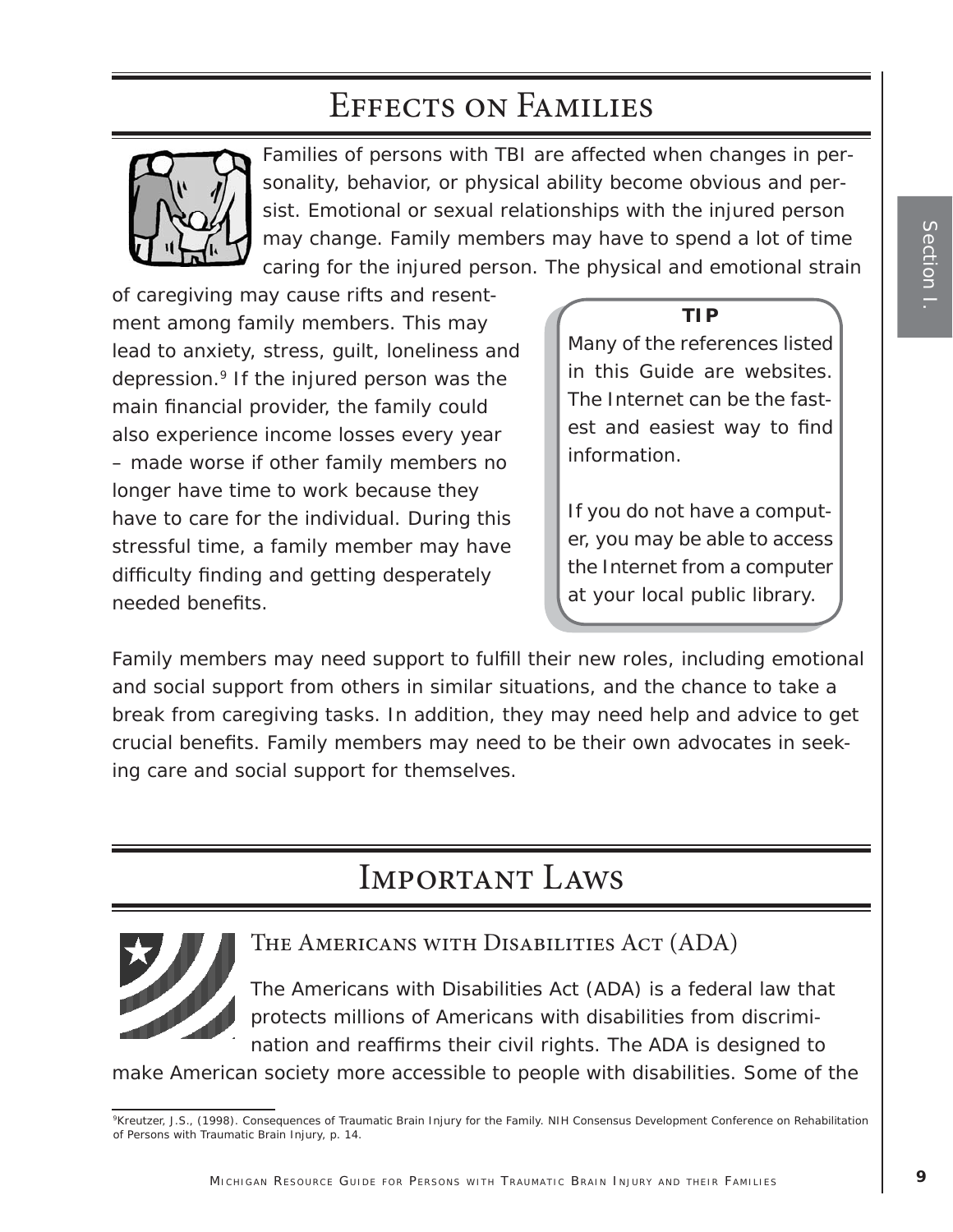guarantees under the ADA include:

**Employment:** The ADA oversees all business practices including hiring, firing, wages and benefits. Businesses must provide reasonable accommodations to meet the needs of employees with disabilities unless these changes would produce undue difficulty or expenses, which are determined by specific guidelines.

**Public Services:** The ADA specifies that state and local government entities (e.g., school systems, park districts, etc.), including public transportation systems (e.g., buses, trains, etc.), provide equal access to their services and programs for individuals with disabilities.

**Public Accommodations:** All new and existing public accommodations that provide services to people must be accessible to individuals with disabilities. Public accommodations include facilities such as restaurants, hotels, grocery stores, and retail stores, as well as privately owned transportation systems.

**Telecommunications:** Telephone companies must provide relay service to individuals who use telephone systems for the deaf (TTY).

An ADA Information Line is available for general ADA information, answers to specific technical questions, and free ADA materials and information about filing a complaint.

*ADA Information Line:* (800) 514-0301 *ADA Information Line (TTY):* (800) 514-0383 *Website:* http://www.ada.gov/

### Fair Housing Act

**10 10 Examples 10 CONDUP CONSTRANT RESONS CONSTRANT RESONS CONSTRANT RESONS AND A proper entities (e.g., strolol systems, park districts, etc.), including pub portation systems (e.g., buses, trains, etc.), provide e** Title VIII of the Civil Rights Act of 1968 makes it illegal to discriminate in matters related to buying, financing, or renting homes and apartments because of race, national origin, disability, or other characteristics. For more information on the Fair Housing Act, please refer to page 31 in the Living and Care Arrangements section.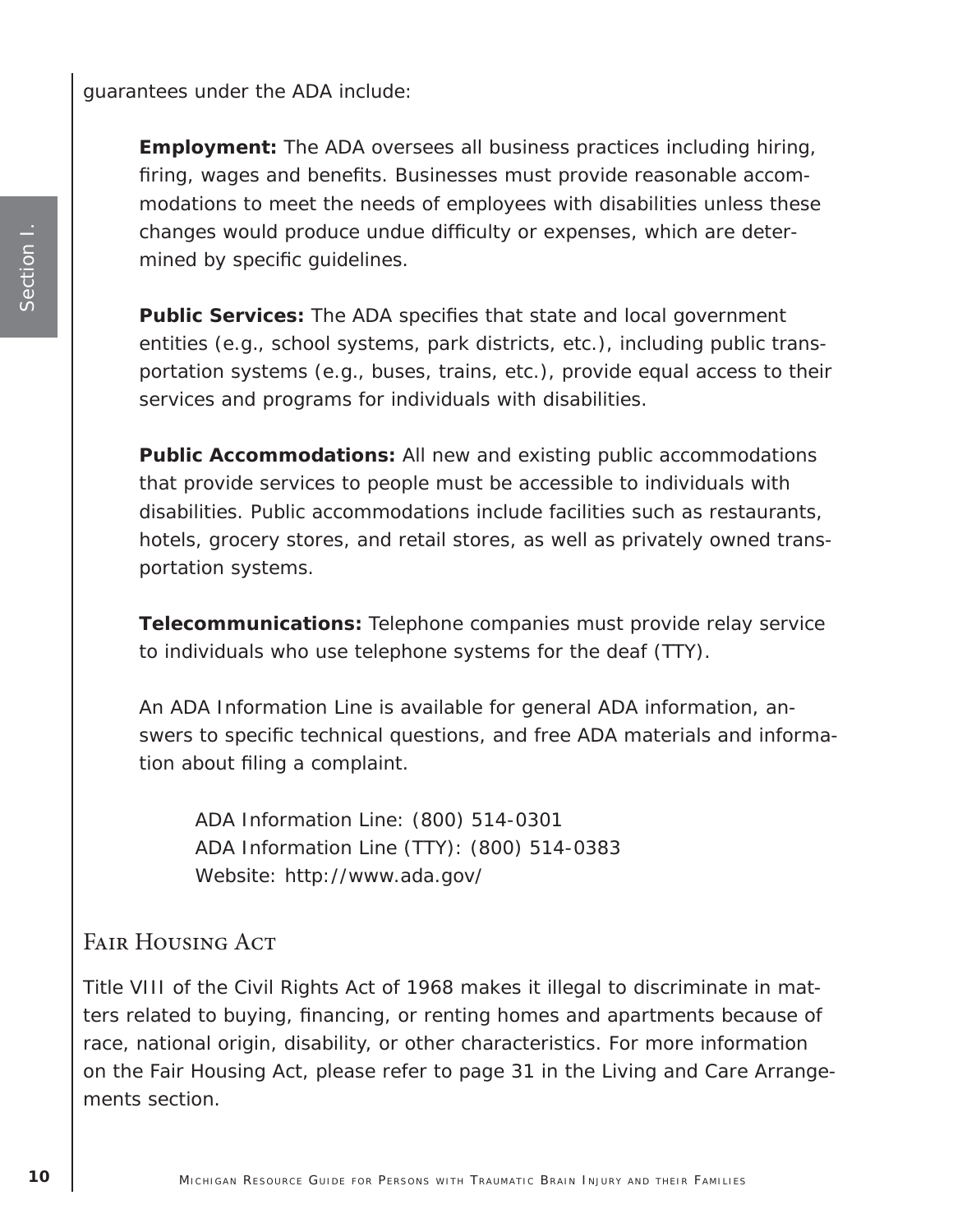### Individuals with Disabilities Education Act (IDEA)

This act sets requirements for special education in public schools. For more information about IDEA, please see the Public Education section on page 43.

### Olmstead Decision

This important Supreme Court decision held that unnecessary segregation of individuals with disabilities in institutions is discrimination. Please refer to page 31 in the Living and Care Arrangements section for more information about the Olmstead Decision.

### PERSONS WITH DISABILITIES CIVIL RIGHTS ACT (PUBLIC ACT 220 OF 1976)

This Michigan law prohibits discrimination based on disability in the areas of employment, housing, public accommodations (businesses serving the public), public services, and education. Moreover, it specifies that reasonable accommodations must be made for persons with disabilities in these areas. Anyone who is denied equal opportunity in these areas may file a complaint with the Michigan Department of Civil Rights. Please see page 19 for more information.

### General Resources

A number of national and statewide agencies and organizations offer information and referrals for individuals with TBI. Although the type of service available differs for each agency, these agencies are a good starting point for learning more about TBI, locating a specific resource, or determining the types of services needed.

### **BRAIN INJURY ASSOCIATION OF AMERICA (BIAA)**

BIAA is a nonprofit organization that brings together persons with TBI, their families and friends, concerned professionals, and their communities. There are state affiliates throughout the country. This agency is a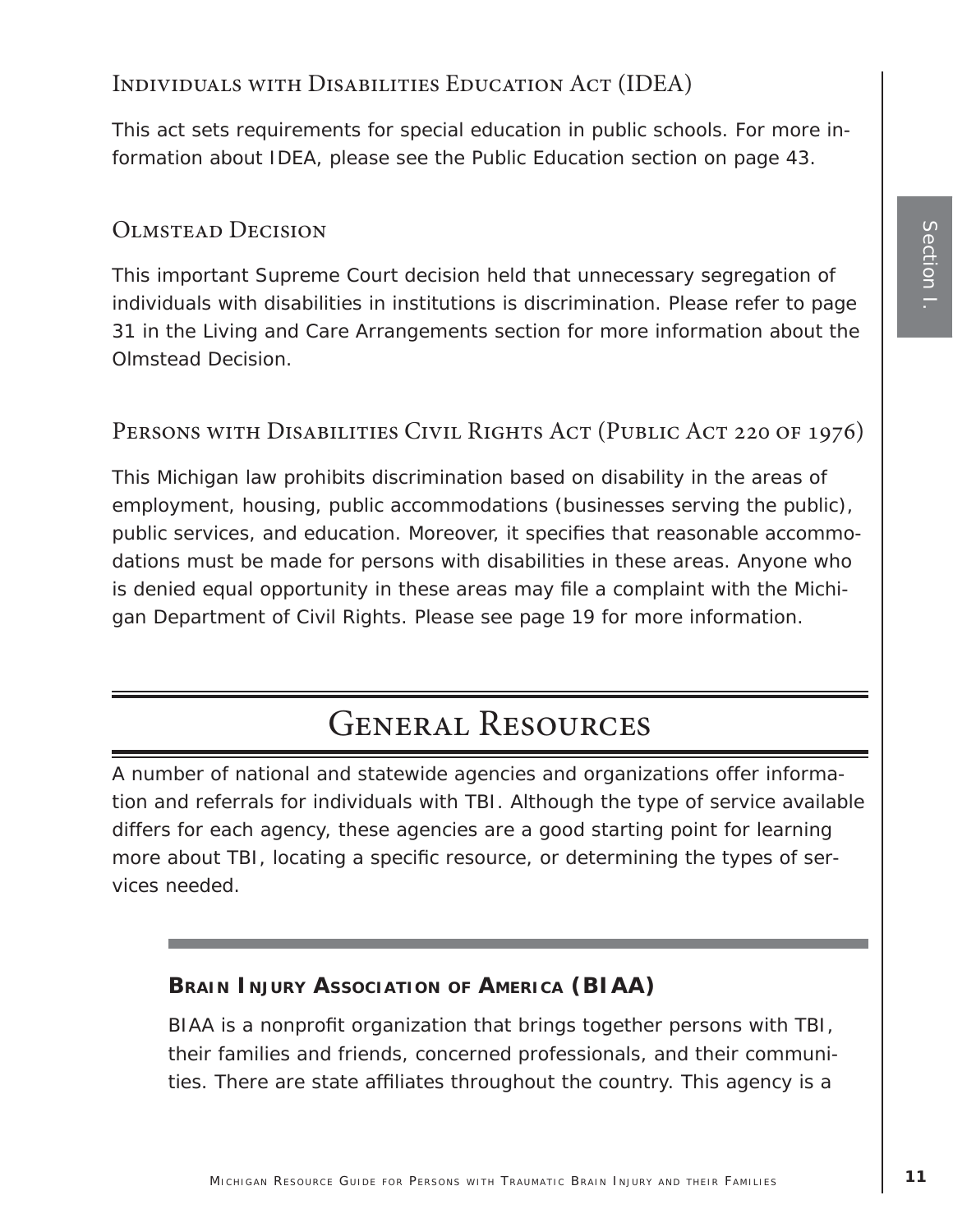good overall referral source for information, services, and products (such as audiotapes, books, and videos).

*Phone Number:* (703) 761-0750 National Brain Injury Information Center: (800) 444-6443 *Website*: www.biausa.org *Additional Contact Information:* See page 82

#### **BRAIN INJURY ASSOCIATION OF MICHIGAN (BIAMI)**

**12 12** *MULTRAN RESOURCE WWW.BUBBG CONTROLL CONTROLL CONTROLL CONTROLL CONTROLL CONTROLL CONTROLL CONTROLL CONTROLL CONTROLL CONTROLL CONTROLL CONTROLL CONTROLL CONTROLL CONTROLL CONTROLL CONTROLL CONTROLL CONTROLL CON* BIAMI works to improve the lives of those affected by brain injury through education, advocacy, research, and local support groups. They also seek to reduce the number of brain injuries through prevention. BIAMI is a key source of information for brain injury services in Michigan. Books, videos, and customized information packets, as well as an annual educational conference, serve as resources for families and persons with brain injury. Local chapters and support groups throughout Michigan offer individuals with brain injury and their families support, local information, and activities.

*Phone Number:* (810) 229-5880 National Brain Injury Information Center: (800) 444-6443 *Website*: www.biami.org *Additional Contact Information:* See page 82

#### **CENTERS FOR INDEPENDENT LIVING (CIL)**

There are 15 CIL in communities throughout Michigan. CIL provide services to integrate people with disabilities into the community. Services offered may include advocacy; resource and referral information pertaining to housing, transportation, community services and programs; peer counseling; independent living skills training; support groups; and recreational events. Some CIL offer services specifically designed to meet the needs of persons with TBI.

*Phone Number:* To locate the nearest CIL, look in your phone book or contact the Disability Network/Michigan (517) 339-0539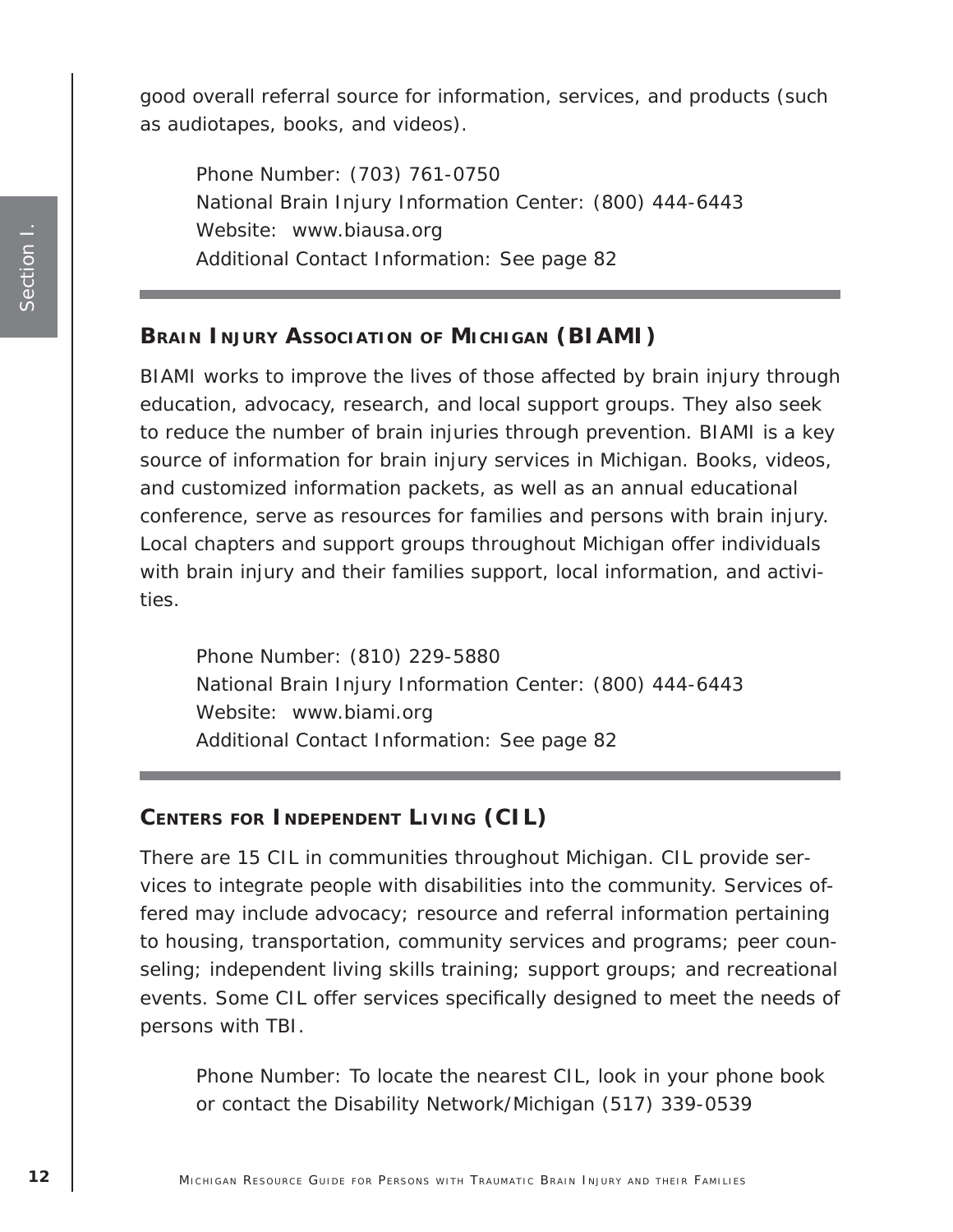*Website*: www.dnmichigan.org (see member locator for local office contact information)

*Additional Contact Information:* See page 83

### **DEPARTMENT OF HUMAN SERVICES (DHS) – ADULT SERVICES**

*MICHIGAN RENOTES (UPIS) - ADULT SERVICES*<br> *AMILI Sevices provides Adult Potective Services; and Adult Community<br>
<i>AMILI Sevices that includes Home Help Services; and Adult Community<br>
ares to the Aged (HA) for adults who* DHS - Adult Services provides Adult Protective Services; Independent Living Services that includes Home Help Services; and Adult Community Placement, which assists in locating Adult Foster Care Homes (AFC) and Homes for the Aged (HA) for adults who are unable to live independently. AFC/HA services include authorizations for the Medicaid Personal Care Supplement to these facilities.

*To be eligible*:

- Adult Protective Services are available to all vulnerable adults who are at risk of harm from abuse, neglect, or exploitation regardless of the adult's income and assets.
- Information and referral services are available to everyone, including information on Adult Foster Care and Homes for the Aged.
- Medicaid eligibility is required to receive DHS direct services, such as Home Help Services and the Adult Foster Care/Home for the Aged Medicaid Personal Care Supplement. DHS – Adult Services staff may assist customers in applying for Medicaid.

*Phone Number*: Check the phone book for your local DHS office or call the Lansing office and ask for the phone number for the county in which you live (517) 373-2035 *Website*: http://www.michigan.gov/dhs *Additional Contact Information:* See page 85

#### **DISABILITY.GOV**

This website is a comprehensive source for disability-related information and resources at the federal level. The site also has a state and local resources map to assist visitors in finding disablity-related information in their own states and localities. The website includes nine subject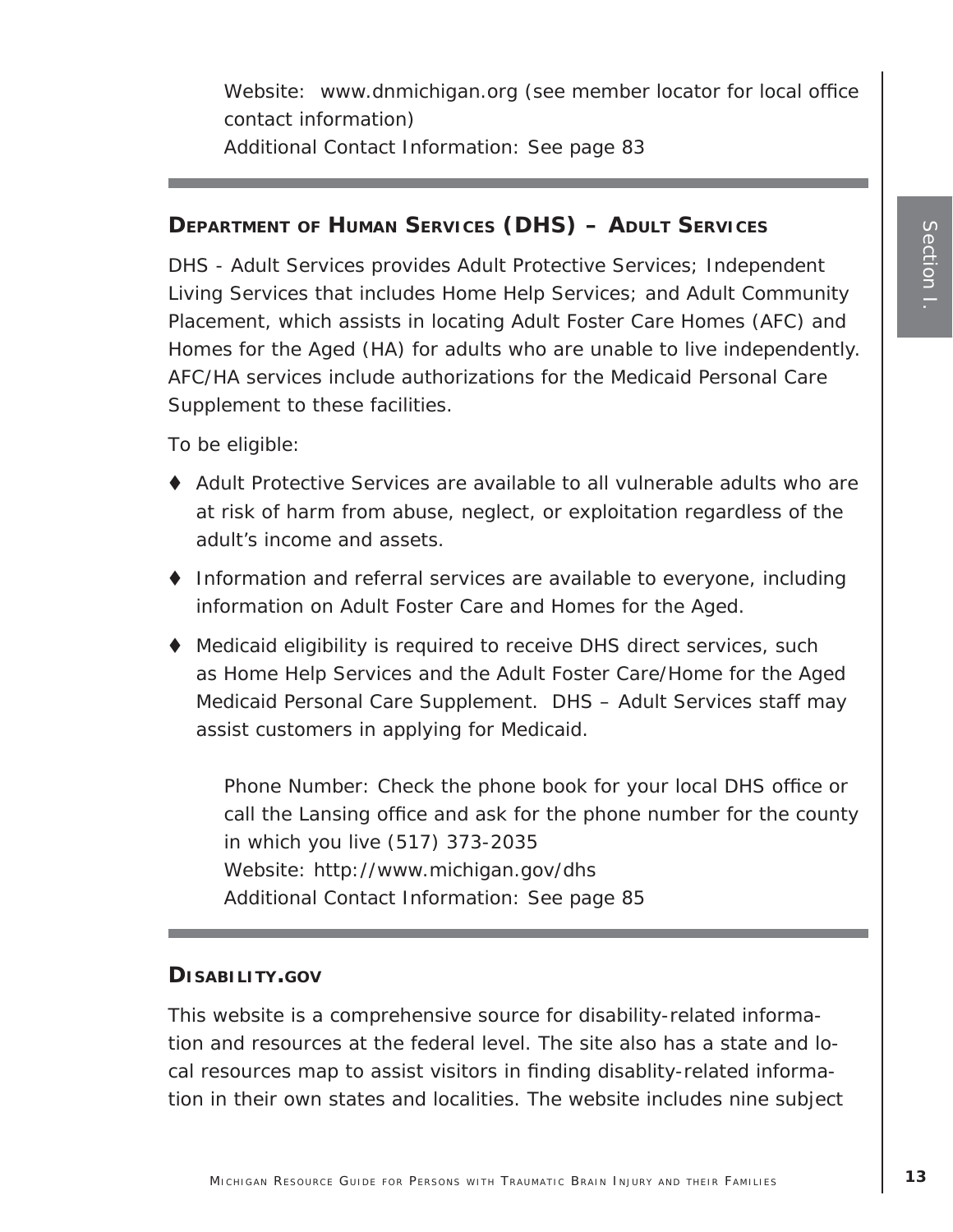tabs with information in the following areas: benefits, civil rights, community life, education, employment, health, housing, technology, and transportation.

*Website:* www.disability.gov *Contact Information:* See page 86

#### **EPILEPSY FOUNDATION OF MICHIGAN**

Epilepsy Foundation of Michigan provides education and consultation services, public awareness, camp programs, support services, advocacy, and employment guidance for people with epilepsy, their families, and the general public.

*Phone Number:* (800) 377-6226 *Website:* www.epilepsymichigan.org  *Additional Contact Information:* See page 86

### **MICHIGAN DEPARTMENT OF COMMUNITY HEALTH (MDCH) TRAUMATIC BRAIN INJURY (TBI) GRANT**

**14 14 EPILEPSY FOUNDATION OF MICHIGAN**<br> **EPILEPSY FOUNDATION OF MICHIGAN**<br> **14 EDIEPSY FOUNDATION OF MICHIGAN**<br> **14 CONDECTAINT CUIDE** *PHONE CUIDE CONTRALS CUIDE CONSIDERATIONS (PORTER PERSONS)**WERE TRAUMATI* The MDCH TBI Grant is funded by the State of Michigan and the federal Health Resources and Services Administration-Maternal and Child Health Bureau to improve public services for TBI in Michigan. The Grant produces information for people with TBI, their families, and service providers (including this *Guide*). To learn more about the Grant, visit www.michigan.gov/tbi. Free online training about TBI is available at www.mitbitraining.org.

 *Phone Number:* (517) 335-5322 *Website:* www.michigan.gov/tbi  *Additional Contact Information:* See page 90

### **NATIONAL RESOURCE CENTER FOR TRAUMATIC BRAIN INJURY (NRC FOR TBI)**

This is a national nonprofit center committed to providing practical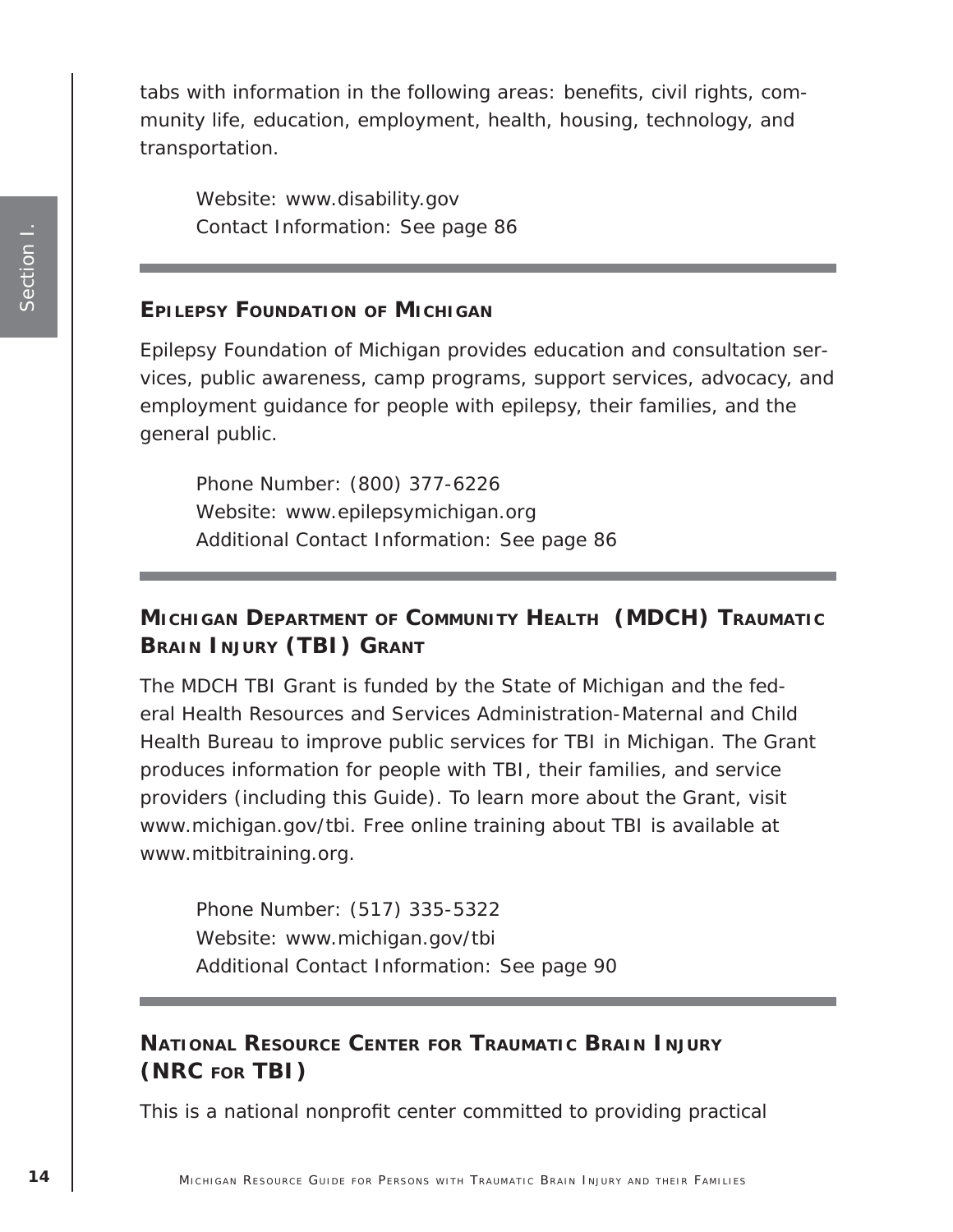and relevant information to persons with TBI and their families. The NRC for TBI is a valuable resource for many different services and questions. The NRC for TBI produces a guide titled *The Brain Injury Source Book: Answers to Questions Most Often Asked by Family & Survivors*.

*Phone Number:* (804) 828-9055 *Website:* www.tbinrc.com *Additional Contact Information:* See page 94

### **UNITED CEREBRAL PALSY (UCP) OF MICHIGAN**

This nonprofit organization provides information about housing, special education, employment, technology and equipment, public benefits, and transportation. UCP Michigan has expertise in cerebral palsy, disability rights, and disability services. Anyone with a disability can call UCP for assistance.

*Phone Number:* (517) 203-1200 (800) 828-2714 (Michigan Only)  *Website:* www.ucpmichigan.org  *Additional Contact Information:* See page 97

#### **UNITED WAY**

*MICHIGAN RESOURT CONSIDER AND ANOTHER AND CONSIDERATION CONSIDERATION CONSIDER AND ADDITIONAL CONSIDERATION CONSIDER AND CONSIDER AND CONSIDER AND CONSIDER AND consider the considered and all the consistent and all the co* United Way organizations serve people in their community directly or in collaboration with other local nonprofit organizations. United Ways frequently offer a program called "First Call for Help." This is a local telephone number (dial 2-1-1) that people in need may call and immediately be referred to the community service(s) that can help them. In Michigan, there are approximately 60 local United ways.

*Phone Number*:(517) 371-4360 or call 2-1-1 for resources *Website:* www.uwmich.org *Additional Contact Information:* See page 97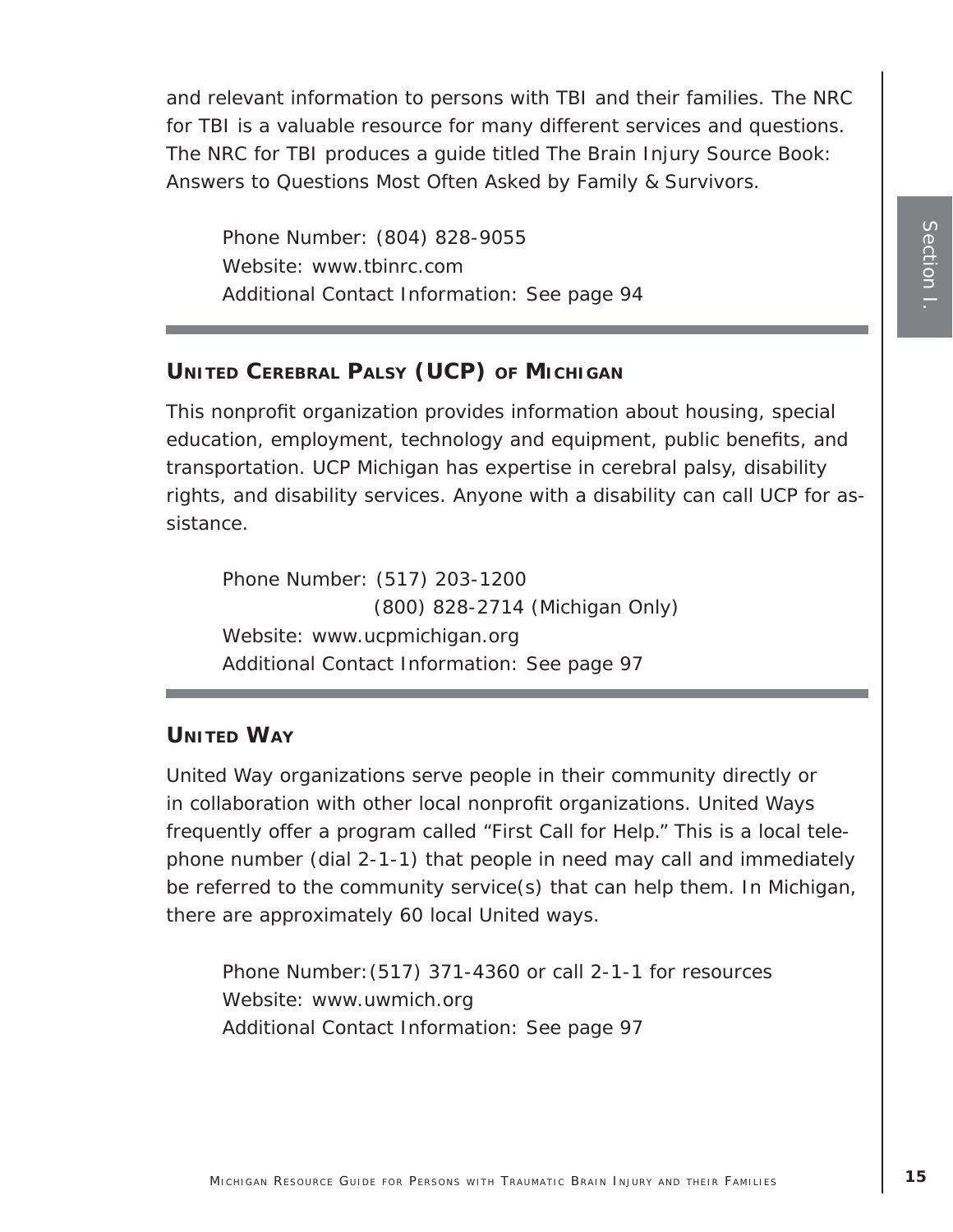### Books Written by Persons with Traumatic Brain Injury or Their Families



The following are several books written by persons with TBI or their family members. You may contact the Brain Injury Association of Michigan for these and other books available through their lending library.

Becker, S. (2004). *I Had Brain Surgery, What's Your Excuse?* New York, NY: Workman Publishing Company Inc.

Cramer, Jody. (2005). *An Excellent Life.* Lake Mary, FL: Strang Communications Company.

Crimmins, C. E. (2000). *Where is the Mango Princess?* New York, NY: Knopf-Random House, Inc.

Fryer, E.E. (2005). *My Lost Summer*. Morrisville, NC: Lulu, Inc.

Osborn, C. L. (1997). *Over My Head: A Doctor's Own Story of Head Injury from the Inside Looking Out.* Riverside, NJ: Andrews McMeel Publishing.

Rocchio, C. (2004). *Ketchup on the Baseboard.* Wake Forest, NC: Lash & Associates Publishing/Training, Inc.

Schoenbrodt, L. (2001). *Children with Traumatic Brain Injury - A Parent's Guide*. Bethesda, MD: Woodbine House (The Special Needs Collection).

Swanson, K. L. (1999). *I'll carry the Fork! Recovering a Life after Brain Injury.* Bend, CA: Rising Star Press.

Taylor, J.B. (2006). *My Stroke Of Insight.* New York, NY: Viking.

Warrington, J. (2005). *A Caregiver's Triumph*. Lake Mary, FL: Creation House.

**16 16 A A A A A** *MICHIGAN RESOLUTE AND <i>MICHIGAN RESOLUTE: MICHIGAN RESOLUTE: MICHIGAN Surgery, What's Your Excuse?* **New You Workman Publishing Company Inc.**<br> **Carnet, Jody**, (2005). *An Excellent* Warrington, J. (2006). *The Humpty Dumpty Syndrome.* Lake Mary, FL: Creation House.

Woodruff, L. & Woodruff, B. (2007). *In an Instant*. New York, NY: Random House.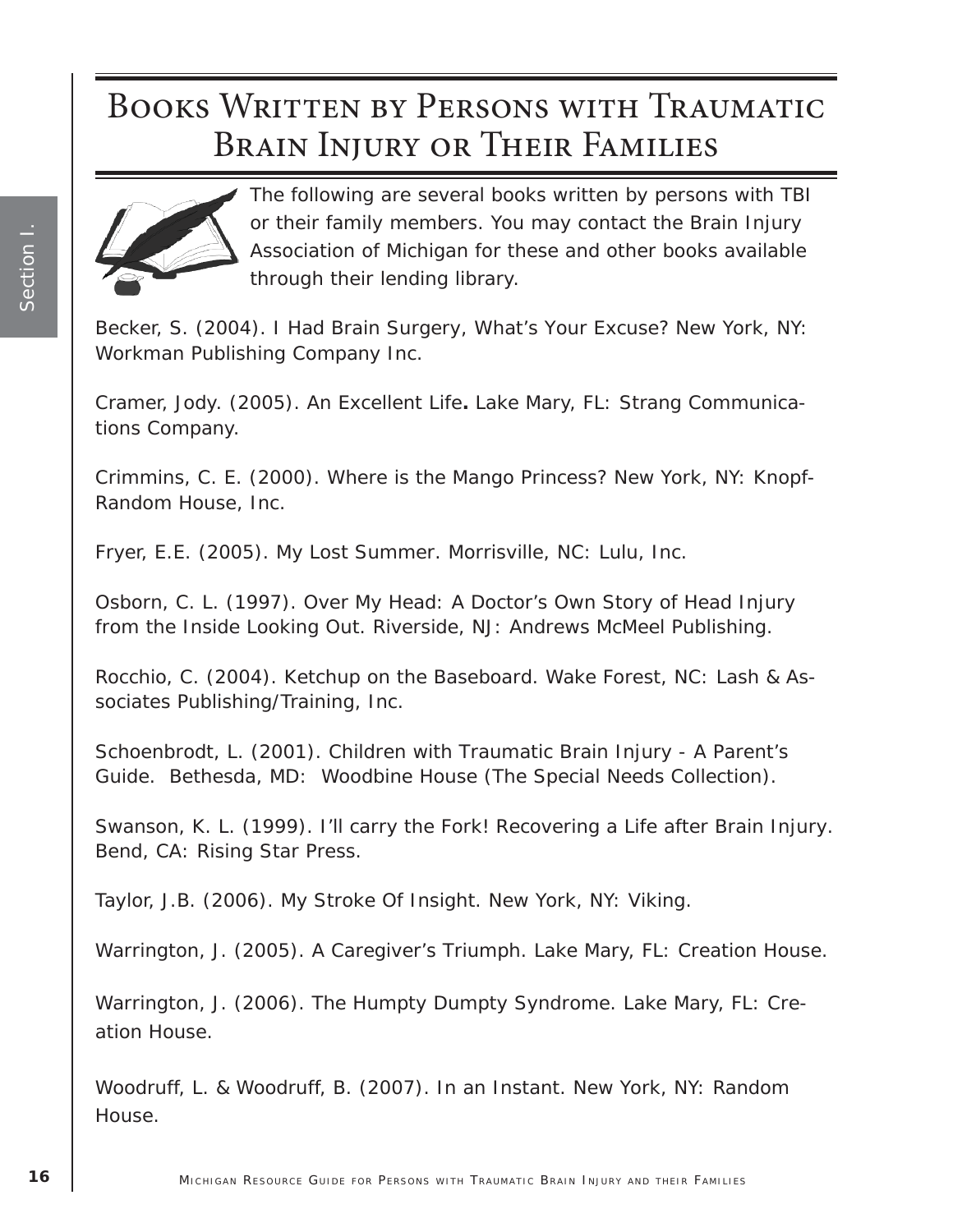### **SECTION II** COMMONLY NEEDED SERVICES



Section IISection II.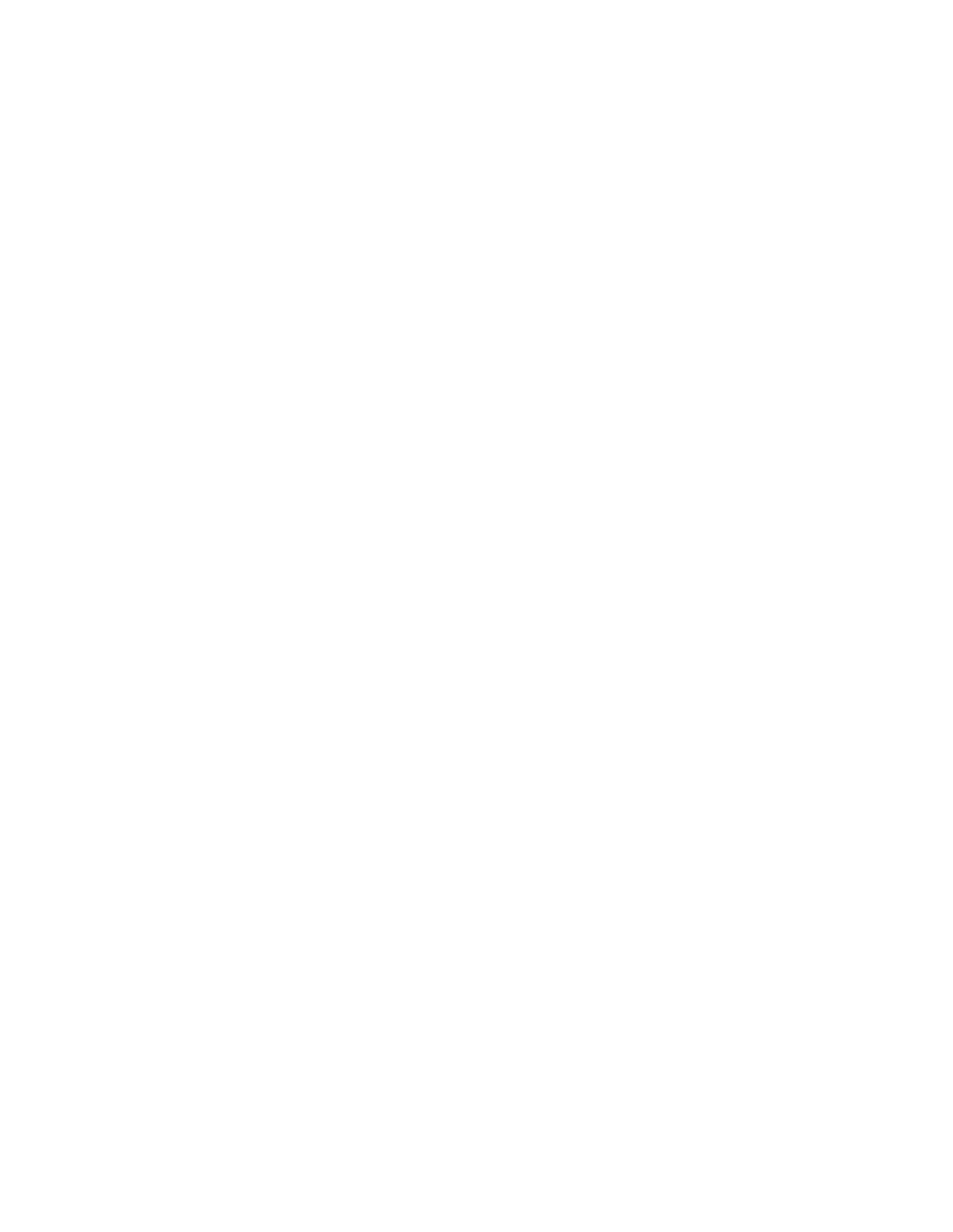### Advocacy Organizations and Legal **SERVICES**

Persons with TBI often need an advocate to help them get the services they need, beginning as soon as they are injured. As well as helping to obtain services, an advocate can assist with day-to-day issues (such as helping to correct a phone bill error). An advocate can be a family member, friend or neighbor, but occasionally the need for help from an organization that specializes in advocacy, or even a lawyer, may be necessary. Your social worker, case manager or minister may also be able to help with advocacy needs.

### Advocacy Organizations

Advocacy organizations can help to determine what services persons with TBI qualify for. Many informal support groups focus on advocating for rights of people with TBI or other disabilities. There are also professional organizations which focus on enabling individuals with disabilities.

#### **TIP**

*MICHIGAN RESOURCE STRAUMATIONS*<br> *Mary* informal support groups<br> **EXECUTE CONSECUTE CONSECUTE CONSECUTE CONSECUTE CONSECUTE DEVICE AND interviews are externed in the property and the property and the property and the prop** There might be community organizations serving specific cultural groups in your area. These groups may be able to provide information, support, advocacy, or assistance in interacting with service providers. Look in your local phone book for such organizations (for example, social services organizations).

### Legal Services

Services of an attorney may be required to advocate for fair medical treatment,

services, and compensation for persons with TBI and their families. To help you find the right lawyer, here are some helpful questions to ask:

- Do the circumstances surrounding the injury allow for compensation or benefits?
- ◆ How long does it take, on average, to settle a TBI case?
- Does this lawyer specialize in TBI cases, securing government benefits, workers' compensation, or discrimination?
- What fees does the lawyer charge and for which services? Is it possible to pay the lawyer only if the case is successful?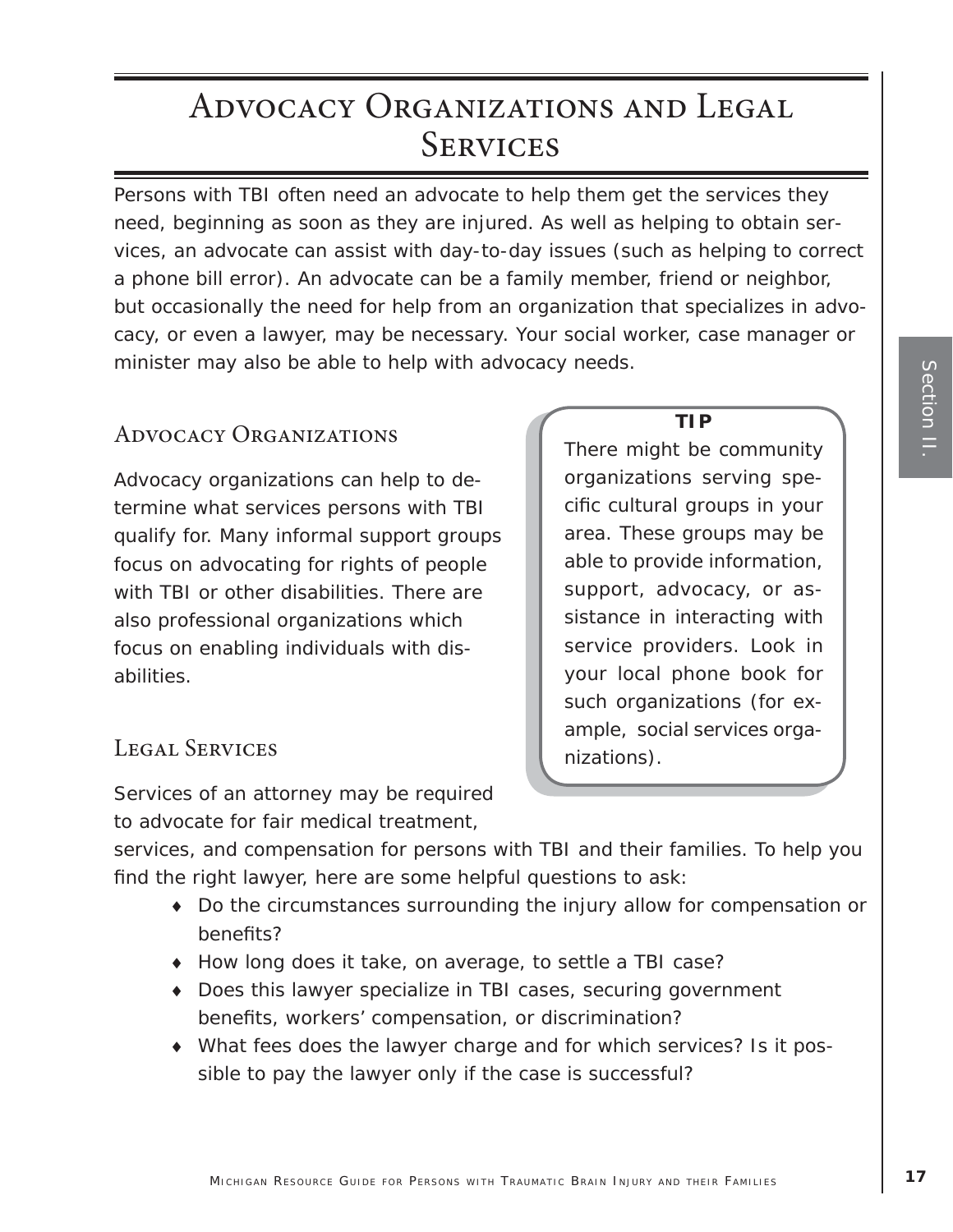### **BRAIN INJURY ASSOCIATION OF MICHIGAN (BIAMI)**

BIAMI provides information to families and individuals with a brain injury on how to select an attorney as well as a list of attorneys who have indicated that they serve persons with brain injury. In addition, BIAMI provides testimony on issues that impact persons on the state or national level.

The **TBI Ombudsperson** program, through the Brain Injury As<br>
of Michigan, was created as a result of the Michigan TBI Grant<br>
those who sustain a brain injury and their families navigate thre<br>
lie and private systems. The T The **TBI Ombudsperson** program, through the Brain Injury Association of Michigan, was created as a result of the Michigan TBI Grant to help those who sustain a brain injury and their families. This program focuses on assisting individuals with TBI and their families navigate through public and private systems. The TBI Ombudsperson can assist with the following:

- Advocate for the rights of people who sustain a brain injury who are in nursing homes, hospitals, group homes, foster care or TBI facilities.
- Educate people with brain injuries, their families, providers, and the public on issues related to brain injury.
- $\triangle$  Assist in finding appropriate facilities for persons with brain injury.
- Provide emotional support for the person with a brain injury and their family and friends. Just lend a listening ear!
- To increase knowledge of available public services.
- To advocate with government agencies for support for people with brain injuries and their families.

 *Phone number:* (810) 229-5880 (M-F, 8:30 a.m. - 5:00 p.m.) *National Brain Injury Information Center:* (800) 444-6443 *Website:* www.biami.org *Additional Contact Information:* See page 82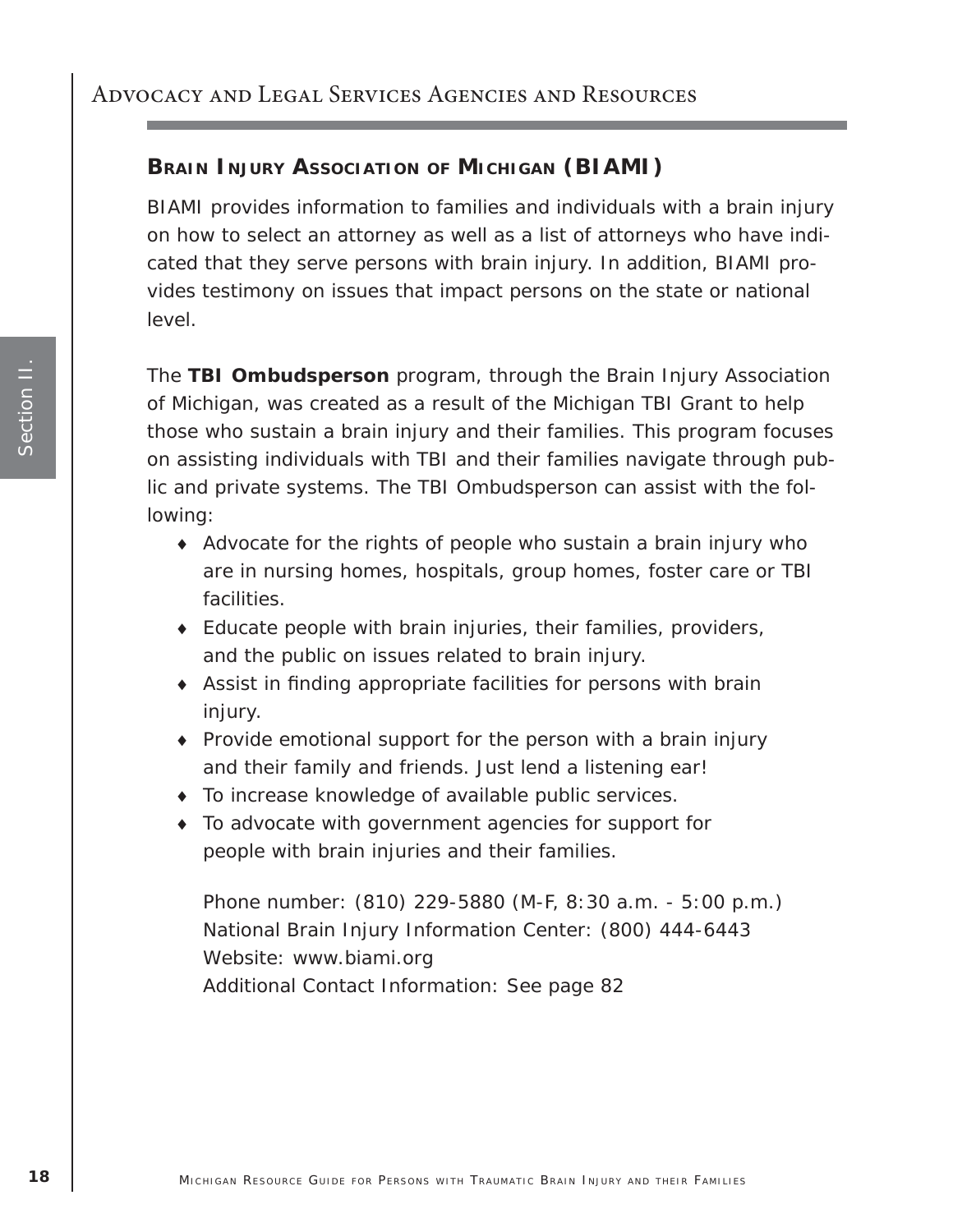## **CENTERS FOR INDEPENDENT LIVING (CIL)**

These centers, located throughout Michigan, provide services designed to maximize self-sufficiency and independence of people with disabilities. Services offered may include resource and referral information pertaining to housing, transportation, and community services; peer counseling; independent living skills training; advocacy; support groups; and recreational events.

*Phone number:* (517) 339-0539 *Website:* www.dnmichigan.org *Additional Contact Information:* See page 83

#### **MICHIGAN DEPARTMENT OF CIVIL RIGHTS (MDCR)**

*Mebsite:* www.dnmichigan.org<br> *Additional Contact Information:* See page 83<br> **HIGAN DEPARTMENT OF CIVIL RIGHTS (MDCR)**<br> **FR** INVESTIGATES discrimination complaints and enforces the Elliot-<br>
FR INVESTIGATES in the creass o MDCR investigates discrimination complaints and enforces the Elliot-Larsen Civil Rights Act and the Persons with Disabilities Civil Rights Act. MDCR also provides information to help the public understand their civil rights in the areas of employment, housing, public accommodations (businesses serving the public), public services, and education. If you believe someone has discriminated against you in any of the areas protected by law, you or your representative may contact the nearest MDCR office for assistance. A civil rights representative will answer your questions and advise you regarding the filing of a complaint or offer you other alternatives, as appropriate, to address your concern. Complaints can be filed electronically on the MDCR website or by calling the number below.

 *Phone Number:* (800) 482-3604 *TTY:* (877) 878-8464 or visit the MDCR website to find local contact information  *Website:* www.michigan.gov/mdcr  *Additional Contact Information:* See page 90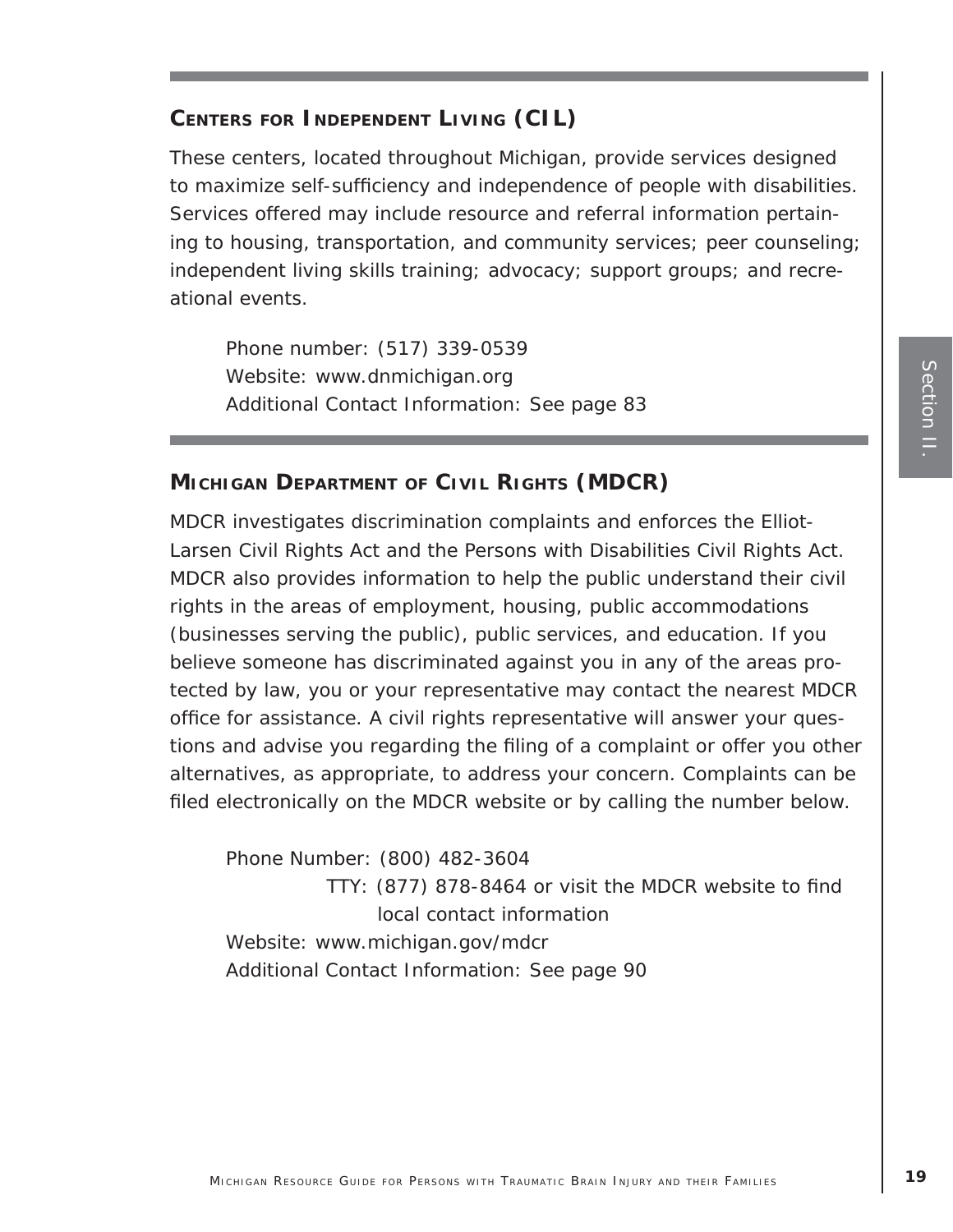#### **MICHIGAN DISABILITY RIGHTS COALITION (MDRC)**

The mission of the MDRC is to be a disability justice movement working to transform communities. This organization has a statewide network that advocates on behalf of Michigan's disability community, by working to build opportunities for people with disablilities so they may live fully interactive lives within their chosen communities, now and in the future. Full citizenship is the expected role that people with disabilities will play, and their hopes and dreams parallel those of citizens without disabilities. Its areas of focus are assistive technology, housing, leadership development, long term care, and recovery.

*Phone Number:* (800) 760-4600 *TTY Phone Number:* (517) 333-2477 *Website:* www.copower.org  *Additional Contact Information:* See page 92

#### **MICHIGAN LEGAL AID**

**20 20** *MICHIGAN LONG TERM CARE OMBUDSMAN PROGRAM*<br> **20** *MICHIGAN LONG TERM CONDUCE GUIDER AND <i>ACCOURCE GUIDER AND MICHIGAN LEGAL AID*<br> **20** *ACCOURCE AIR AID*<br> **20** *ACCOURCE AIR AID*<br> **20** *MICHIGAN LEGAL AID* MichiganLegalAid.org is a state-wide guide to free legal services for low income persons and seniors in civil (not criminal) cases. The guide is made possible through the generosity of the Michigan Poverty Law Program, the State Bar of Michigan, the Michigan State Bar Foundation, and the Legal Services Corporation. Using the website, you can locate information on all of the free civil legal aid programs, including basic eligibility and contact information. The website also has links to related sites on the web and legal education documents that give you basic information on a number of common legal problems.

 *Website*: www.MichiganLegalAid.org  *Additional Contact Information:* See page 92

#### **MICHIGAN LONG TERM CARE OMBUDSMAN PROGRAM**

The Long Term Care Ombudsman Program was created to help address the quality of care and quality of life experienced by residents who reside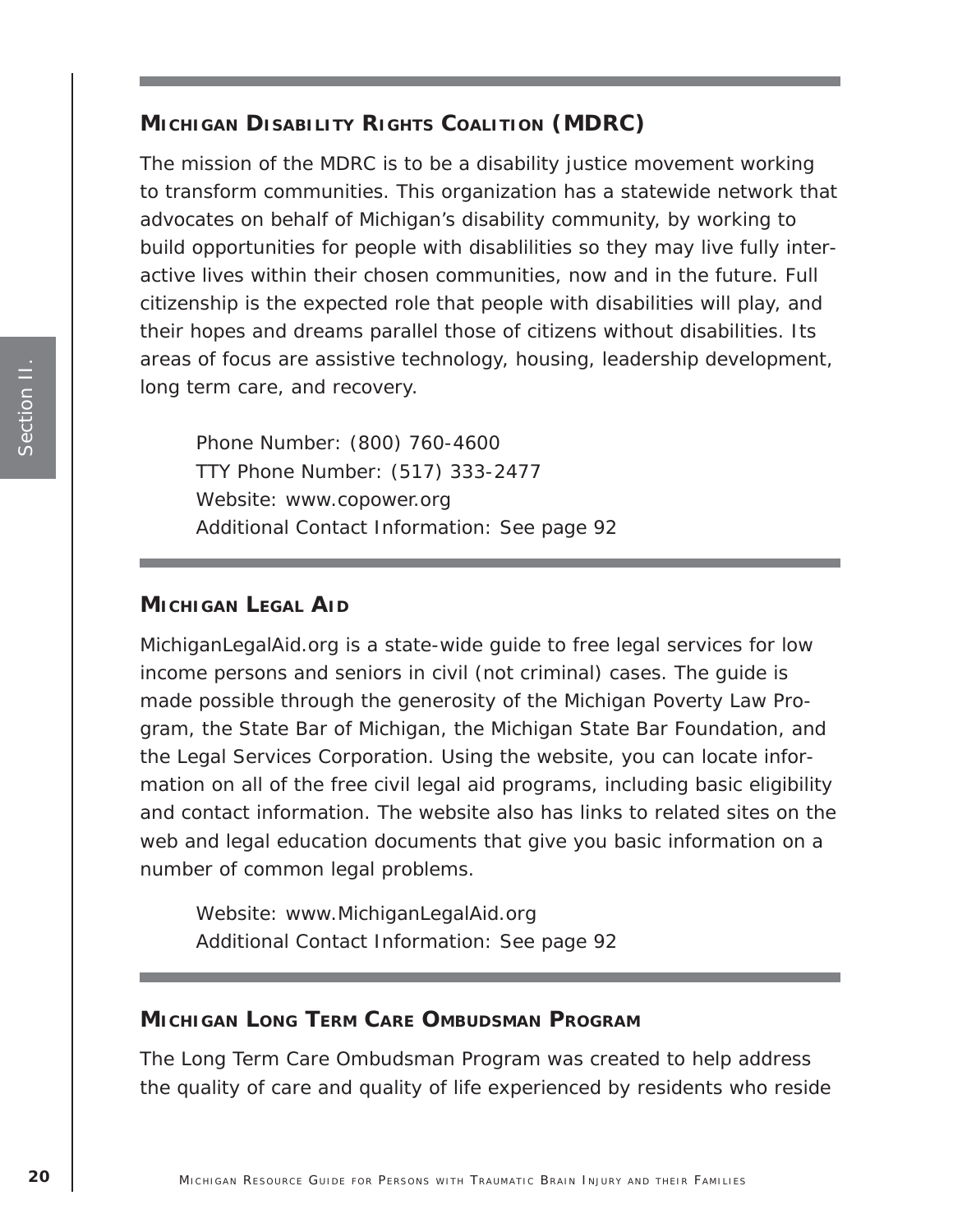in licensed long term care facilities such as nursing homes, homes for the aged, and adult foster care facilities. The Long Term Care Ombudsman can investigate complaints, suggest remedies, and assist with resident rights, payment issues, guardianship, and nursing home placement. In addition, the Ombudsman actively works to improve the long term care system, representing the interests of long term care residents and monitoring the development of federal, state, and local laws, regulations, and policies.

The Ombudsman Program is authorized in the Older Americans Act and the Older Michiganians Act and is housed in the Michigan Office of Services to the Aging.

*Phone Number:* (866) 485-9393 *Website:* www.michigan.gov/ltc *Additional Contact Information:* See page 92

#### **MICHIGAN PROTECTION AND ADVOCACY SERVICE, INC. (MPAS)**

This private, nonprofit organization provides information and advocacy for people with disabilities in Michigan. MPAS offers information and referral services to all Michigan residents.

*Phone Number:* (517) 487-1755 *TTY Phone Number:* (800) 288-5923 *Website:* www.mpas.org *Additional Contact Information:* See page 92

#### **UNITED CEREBRAL PALSY (UCP) OF MICHIGAN**

This nonprofit organization provides information about housing, special education, employment, technology and equipment, public benefits, and transportation. UCP Michigan has expertise in cerebral palsy, disability rights, and disability services, but anyone with a disability can call UCP for assistance.

*Phone Number:* (517) 203-1200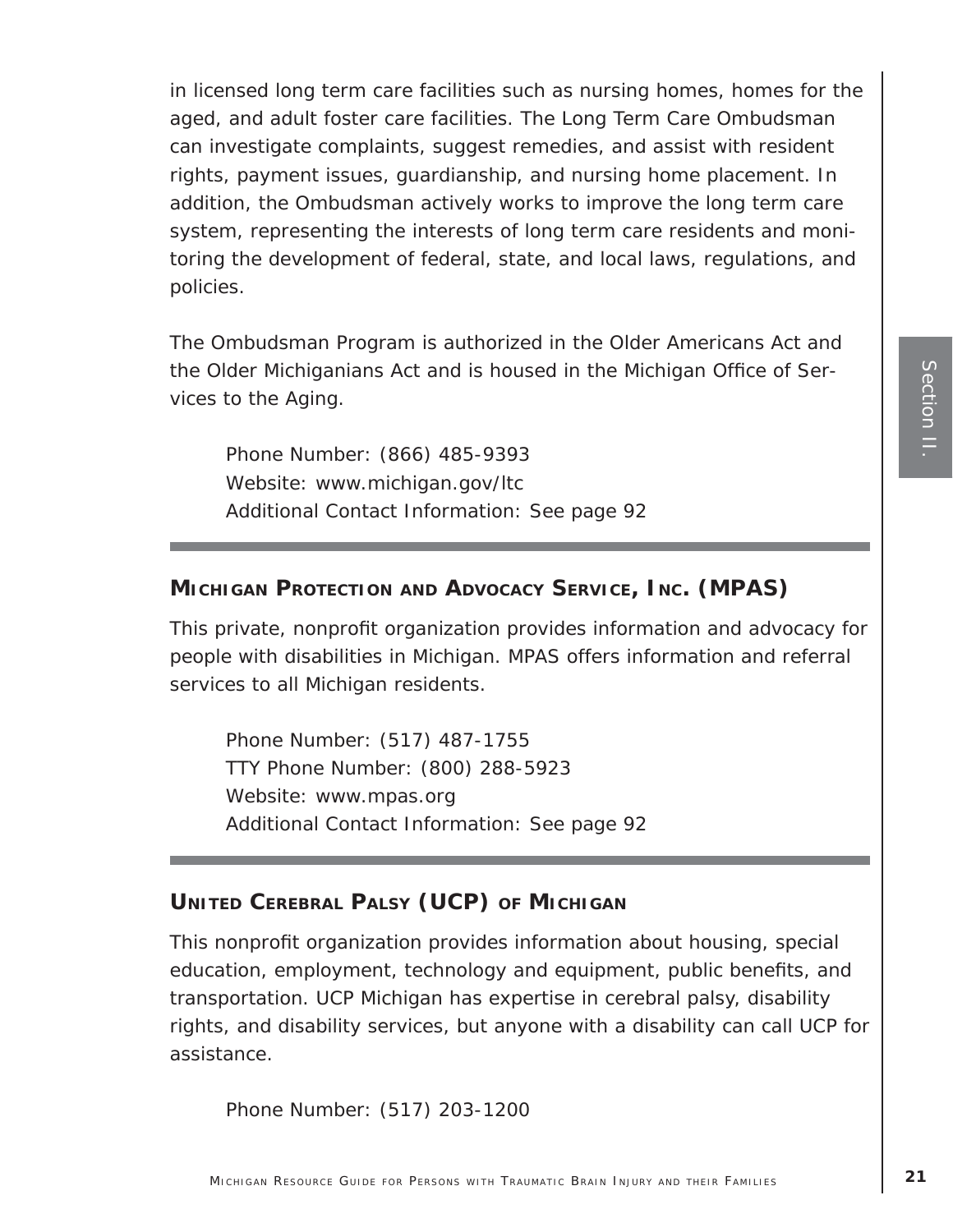*TTY Phone Number:* (800) 828-2714 (Michigan Only) *Website:* ucpMichigan.org *Additional Contact Information:* See page 97

#### **UNITED WAY**

United Way organizations serve people in their community directly or in collaboration with other local nonprofit organizations. United Ways frequently offer a program called "First Call for Help." This is a local telephone number (dial 2-1-1) that people in need may call and immediately be referred to the community service(s) that can help them. In Michigan, there are approximately 60 local United ways.

*Phone Number*:(517) 371-4360 or call 2-1-1 for resources *Website:* www.uwmich.org/ *Additional Contact Information:* See page 97

## Assessment and Rehabilitation

The goal of rehabilitation is to help people regain the most independent level of functioning possible. Rehabilitation fo-

**22** *MICHIGAN RESOURCE FOR PERSONSITY AND REHABILITATION*<br> **22** *Moon Resources words. The meaning Contact Information:* See page 97<br> **22** *MSSESSMENT AND REHABILITATION*<br> **22** *MSSESSMENT AND REHABILITATION*<br> **22** *MSS* cuses on the body's natural healing processes and the brain's relearning abilities for maximum recovery. Rehabilitation also involves learning new ways to make up for abilities that are permanently compromised by TBI. This may include changing the home, school and/or work environments to fit the needs of the individual with TBI (see sections on "Living and Care

#### **TIP**

Recreation is an important part of recovery. Contact your local or county recreation department for information about local programs.

Arrangements," page 31 and "Assistive Technology," page 26 in this *Guide*).

All functions of the body (such as staying awake, breathing, vision, physical movement, speech, memory, behavior, and emotions) are controlled by the brain. Damage from TBI may affect one or more of these functions. Rehabilita-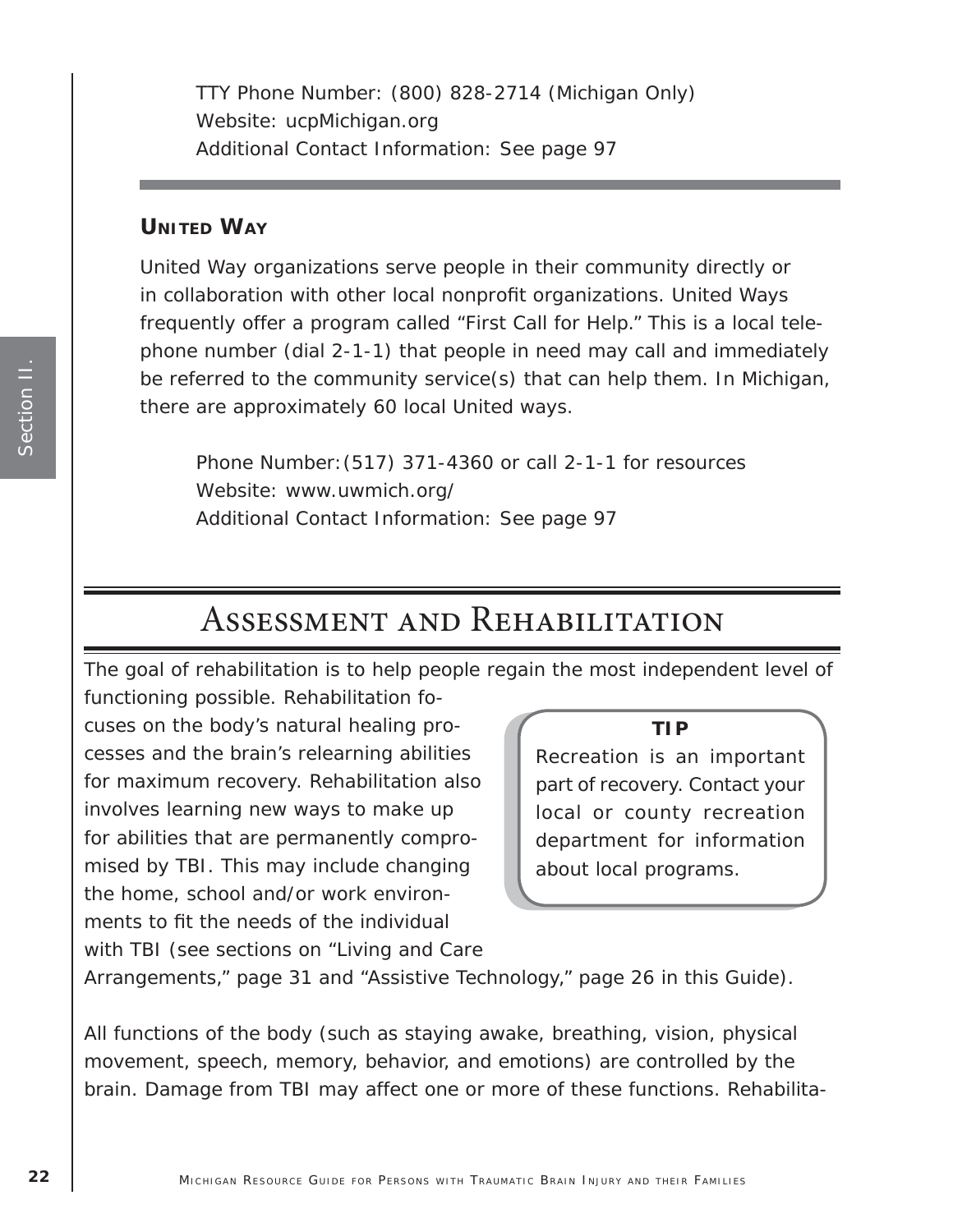tion programs should be designed to meet each person's unique needs. **It is very important that the therapists treating the person with TBI be trained specifically in TBI rehabilitation.**

Assessing the injury is an important part of the rehabilitation process. Physical problems that may result from TBI include impaired movements, weakness and reduced motor coordination, speech and swallowing difficulties, and possibly even paralysis. It may take several assessments to evaluate the full impact of TBI on physical functioning. Because emergency hospital treatment may affect initial assessment, it may be important to assess the full impact of TBI on physical

#### **TIP**

There are numerous providers of brain injury rehabilitation services in Michigan. This *Guide* does not make recommendations regarding specific service providers. To obtain a list of rehabilitation service providers in Michigan and for advice on finding the best one for you, contact BIAMI.

functioning in the weeks or months following the injury.<sup>10</sup>

*M*, specify and sixture Guide High COD The Bail hight Source Bay Provides in Michigan Anti-<br> **FOR PERSONS AND RESONS Example and for advice on find-**<br> **ERSONS AND RESONS Examinent may afferent and for advice on find-**Following the assessment, rehabilitation may be short-term (a few weeks or months) or long-term (several years). In general, most physical recovery occurs within the first 12-18 months of injury, although improvements may continue after that time.<sup>11</sup> Physical therapy may include regaining strength and control of body movements and improving coordination of body movements. **Occupational therapy** involves relearning everyday tasks (for example, dressing and bathing). **Speech therapy** focuses on language and swallowing.12 Rehabilitation therapies may also be extended to focus on independent living, working, and driving.

Cognitive functioning refers to brain behaviors such as thinking, problem solving, personality, intelligence, language, memory, and emotional regulation. A **neuropsychological evaluation** examines cognitive and emo-

<sup>1</sup>ºNIH Report of the Consensus Development Panel (1998). Mechanisms Underlying Functional Recovery Following Traumatic Brain Injury. Rehabilitation of Persons with Traumatic Brain. Web site: http://consensus.nih.gov/1998/1998TraumaticBrainInjury109program.pdf, p. 41.

<sup>11</sup>National Resource Center for Traumatic Brain Injury. (2000). The Brain Injury Source Book: Answers to Questions Most Often Asked. Richmond, Virginia: Virginia Commonwealth University, p. 130.

<sup>12</sup>National Resource Center for Traumatic Brain Injury. (2000). The Brain Injury Source Book: Answers to Questions Most Often Asked. Richmond, Virginia: Virginia Commonwealth University, p. 112.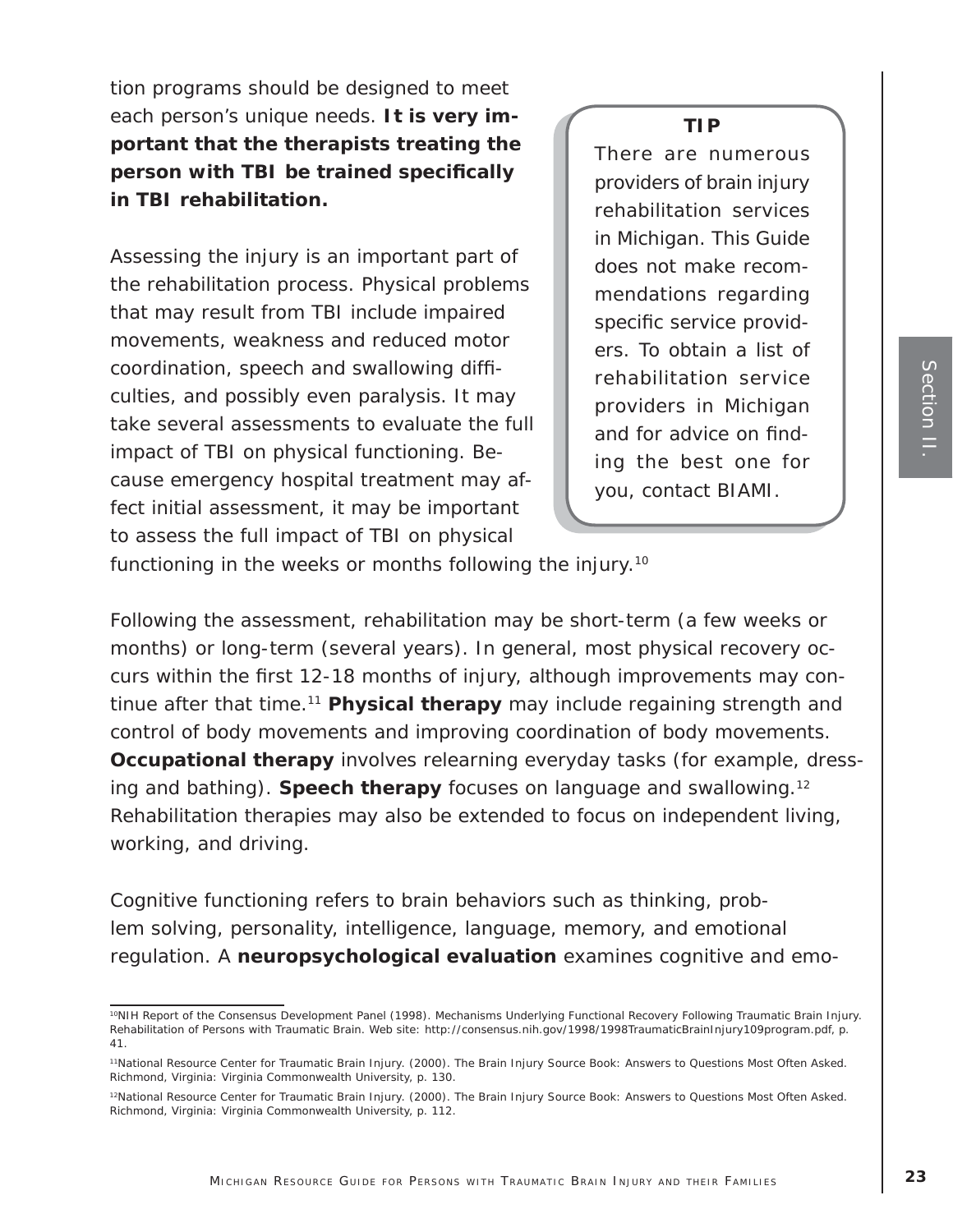tional functioning and could take more than one session. A person with TBI may need evaluations by a psychologist more than once in a 1-2 year span. **Future care could depend on this evaluation.**

Cognitive rehabilitation is recommended as part of a rehabilitation program.13 However, cognitive rehabilitation services are *not* always covered by insurance. If the rehabilitation therapists are trained and experienced in TBI rehabilitation, they will include cognitive rehabilitation goals with their physical rehabilitation goals.

Rehabilitation of the person with TBI also requires evaluation and treatment of emotional and behavioral adjustment.<sup>14</sup> This may require the involvement of a social worker, psychologist, and/or psychiatrist. Such services should address the personal wellbeing of the individual as well as his/her interactions with others, and his/her participation in the family and the community at large.

## Rehabilitation Agencies and Public Resources

## **BRAIN INJURY ASSOCIATION OF MICHIGAN (BIAMI)**

**24 24 Exhabilitation of the person with TBI** also requires evaluation and the animal behavioral adjustment.<sup>14</sup> This may require the involvements as well as this/her interactions the personal wellbeing of the individu BIAMI works to improve the lives of those affected by brain injury through education, advocacy, research, and local support groups. They also seek to reduce the number of brain injuries through prevention. The *Brain Injury Association National Directory of Brain Injury Rehabilitation Services Resource Guide* is available through the national website www.biausa.org. *The Michigan Brain Injury Facilities & Services Directory* is available through BIAMI.

*Phone Number*: (810) 229-5880 *National Brain Injury Information Center:* (800) 444-6443 *Website:* www.biami.org *Additional Contact Information:* See page 82

<sup>13</sup>Cicerone, K., Dahlberg, C., Malec, J., Langenbahn, D., Felicetti, T., Kneipp, S. (2005). Evidence-Based Cognitive Rehabilitation: Updated Review of the Literature From 1998 Through 2002. *Arch Phys Med Rehabil*, 86.

<sup>14</sup>Klonof, P. (2010). Psychotherapy after brain injury. New York: Guilford, p. 1.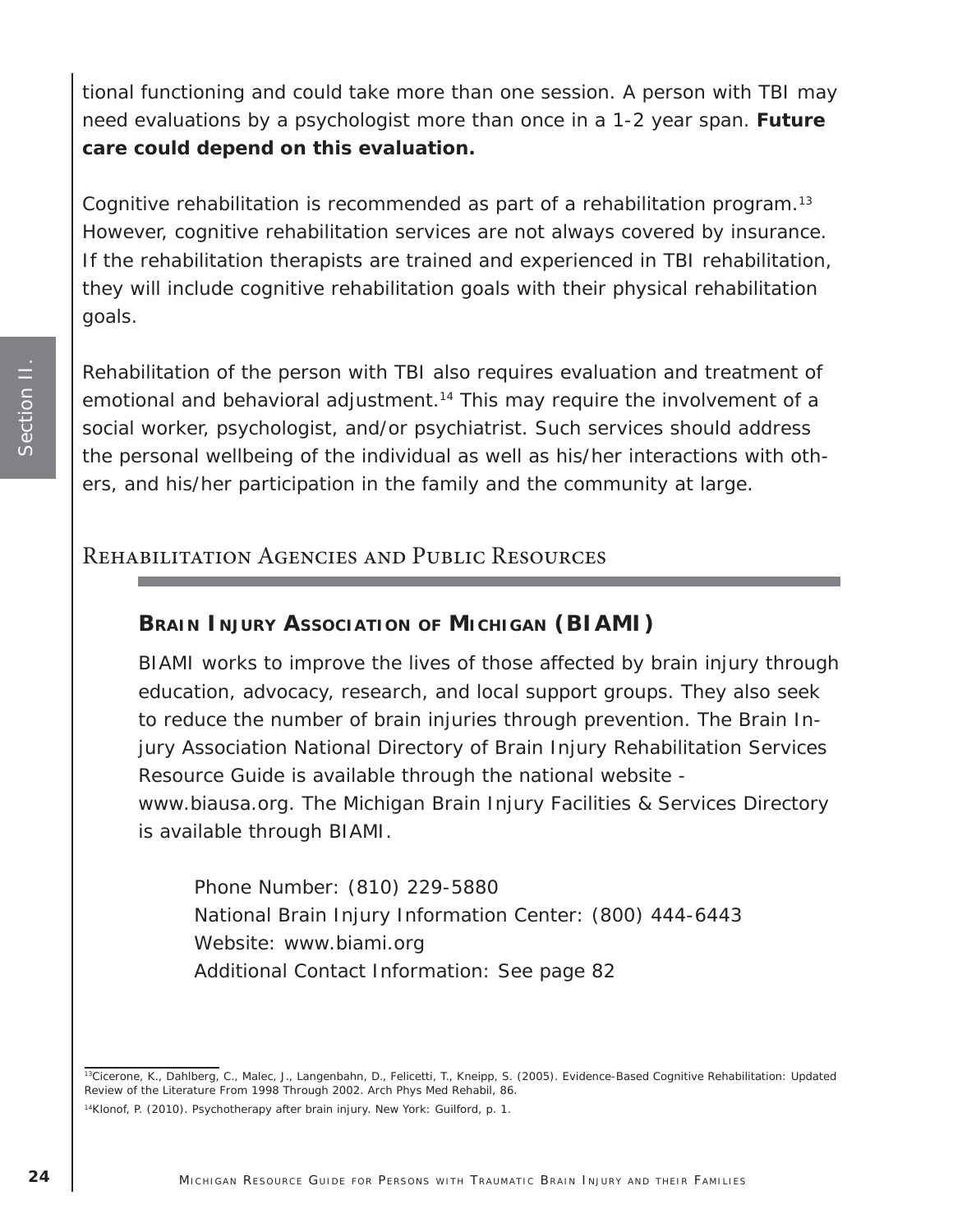## **MEDICAID TRAUMATIC BRAIN INJURY MEMORANDUM OF UNDERSTANDING PROGRAM (TBI MOU)**

Medicaid will cover limited post-acute, comprehensive, intensive, goal-directed, inpatient or outpatient rehabilitation services for individuals 18 years or older with TBI. Services must be authorized by MDCH Medical Services Administration. Services are provided by agencies who contract with MDCH.

*To be eligible*: Beneficiaries must meet financial and medical eligibility criteria. The hospital acute care case manager and Department of Human Services case worker will need to submit medical records and other documents for determining eligibility. For more information contact the Home and Community-Based Services Section within MDCH.

 *Phone Number:* (517) 241-8474  *Website*: www.michigan.gov/mdch  *Additional Contact Information*: See page 88

## **PUBLIC SCHOOLS - SPECIAL EDUCATION AND EARLY INTERVENTION SERVICES**

**The hospital acute care case manager and Department of Human<br>** *MICHIGAN RESOURE WITH THE MICHIGAN RECONSITION CONTICERTIES TO THE COMPUTER COMPUTER COMPUTER COMPUTER COMPUTER COMPUTER COMPUTER COMPUTER COMPUTER CONTINUITY* Michigan law requires each public school system to make available certain aids and services for infants, toddlers, children, or youth who have disabilities. If a person has a disability, including brain injury, the law requires the public school system to obtain consent from the parent/ guardian and determine if the child is eligible for, and needs, certain special education or early intervention services. For each student who is determined to be eligible, the public school system then develops an Individualized Education Program (IEP). This plan is based on federal law and state standards. It lists the services, including therapies, the school will provide for that child. Michigan's special education and early intervention services are described in more detail in the Public Education section on page 43 of this *Guide*.

*To be eligible*: Special education in Michigan is available for individuals up through age 25. A school-based multidisciplinary evaluation team is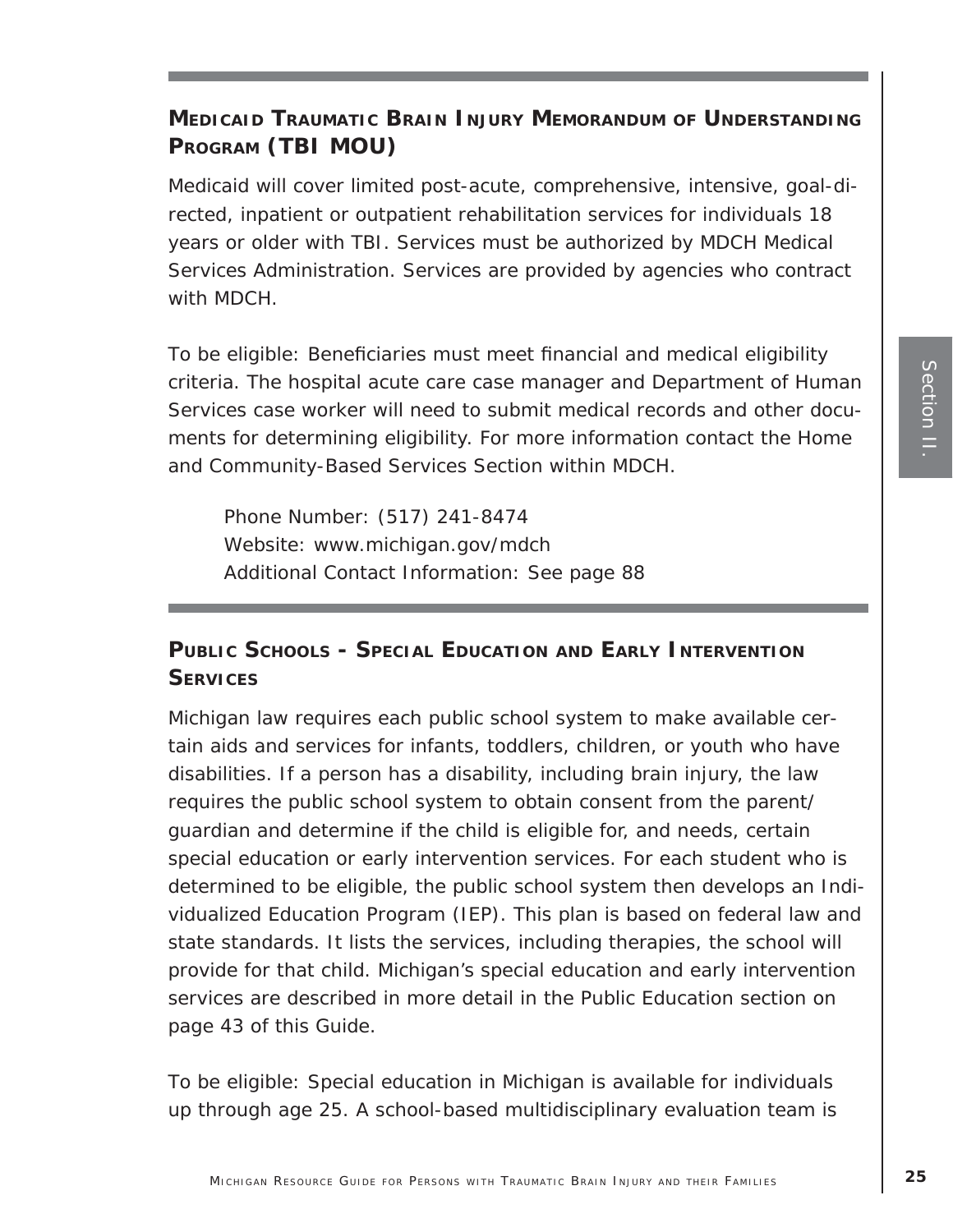formed that includes the school professionals and parent(s). The team gathers information and then determines whether the individual has a disability that will make learning difficult without accommodations or special services. Persons with TBI who require special education or early intervention services most often qualify for those services with documentation of a TBI and adverse effects to their educational performance. A student with a Traumatic Brain Injury (TBI) may also recieve services for a Physical Impairment (PI), Other Health Impairments (OHI), Learning Disabilities (LD), or Speech and Language Impairments (SLI).

**26 26** *MICHIGAN RESOURCE FOR PERSONS CHILD FOR PERSONSISTIVE TECHNOLOGY***<br>
<b>26** *Additional Contact Information:* **See page 95<br>
<b>26** *Additional Contact Information:* **See page 95<br>
<b>26 ASSISTIVE TECHNOLOGY**<br> **26 AS** *Phone Number*: (517) 373-0923 (children over 3 years with disabilities) (517) 335-4864 (children with disabilities age 0-3 years) *Website:* www.michigan.gov/mde *Additional Contact Information:* See page 95

# Assistive Technology



Assistive technologies (also known as adaptive technologies or adaptive equipment) are any item, piece of equipment, or product that is used to increase, maintain, or improve functional abilities of individuals with disabilities. Assistive technologies may aid persons with TBI with day-to-day tasks or with work,

school, and household chores. Assistive technologies may be bought at stores, through catalogs, or on the Internet.

Some of these technologies can be changed or customized, or may require special training. A word of caution; some of these products are quite expensive and may not be covered by insurance. Also, many health plans require prior approval, so check with your insurer before purchasing assistive technologies.15

The resources listed below include some organizations and programs that provide funding specifically for assistive technology. In addition, some types of

<sup>15</sup>Gerald, C. W. (1995). *Use of assistive technology in vocational rehabilitation of persons with traumatic brain injury*. In M. Ashley and D. Krych (Eds.), Traumatic Brain Injury Rehabilitation, p. 129-160. Boca Raton: CRC Press.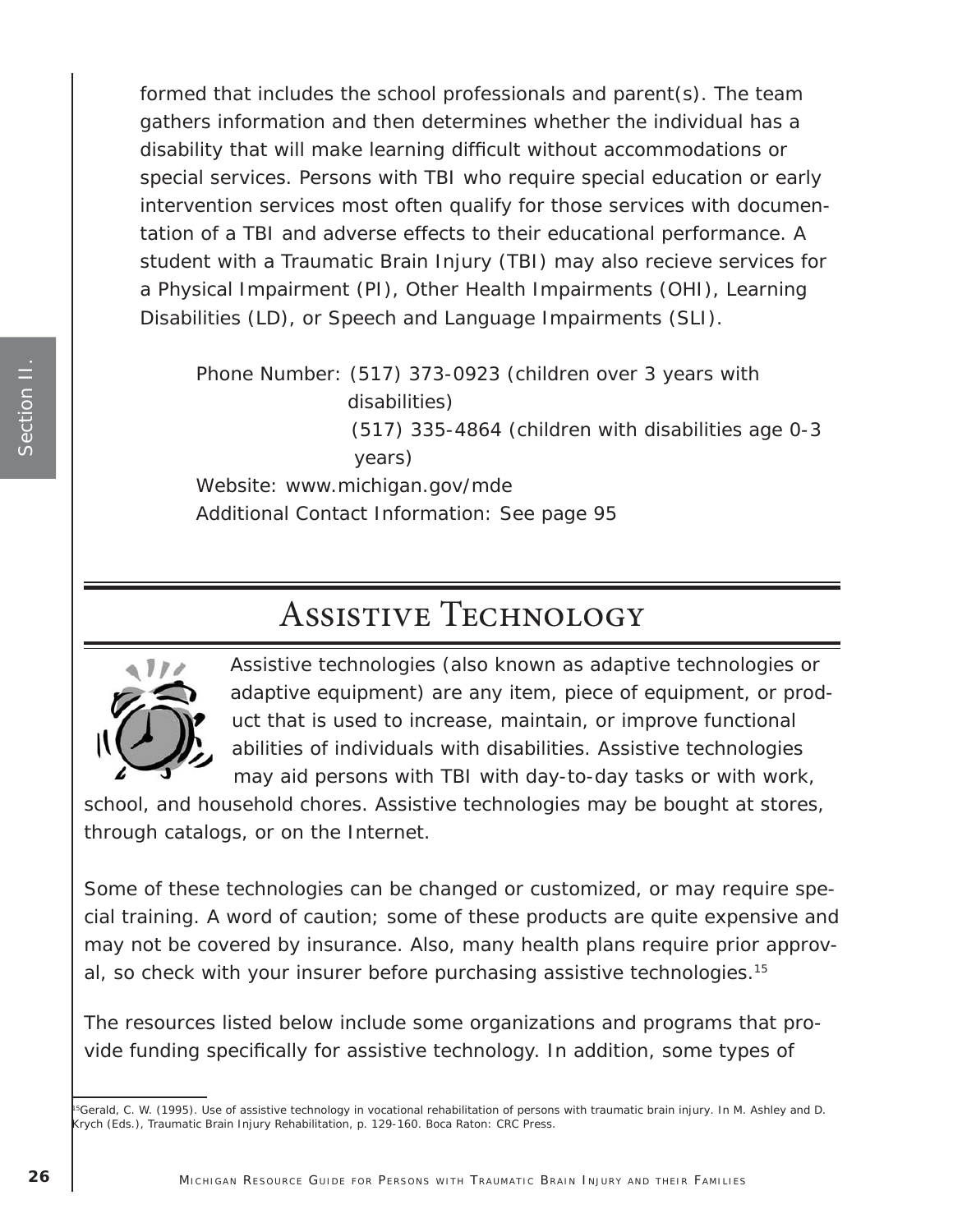assistive technology may be provided or covered through other programs. These programs are discussed elsewhere in the *Guide* and include:

- Children's Waiver Program (see page 36)
- Community Mental Health Services Programs (see page 37)
- Medicaid (see page 67)
- Michigan Rehabilitation Services (see page 59)
- MI Choice Program (see page 39)
- MDCH Crime Victim Compensation Program (see page 64)
- No-Fault Automobile Insurance (see page 63)
- Special Education Services through local public schools (see page 25)

Also, some automobile companies have "Mobility Programs" that provide assistance and cash reimbursement to help cover the cost of installing adaptive driver or passenger equipment in a newly purhased vehicle. To find out more about such programs contact the vehicle manufacturer directly through their website or ask at a local dealership.

## Assistive Technology Agencies and Resources

## **ABLEDATA**

**EXECT THEIGAN RESOURCE THEIGAN RESOURCE THEIGAN RESOLUTE THEIGHT COMPRESSONS CALCLE CONTINUS PROGREM COMPRESSONS**<br> **MICHIGAN PERSONS CONTINUES AND RESOURCES**<br> **EDGATA PERSONS AGENCIES** AND RESOURCES<br> **EDGATA**<br> **EXECTI** ABLEDATA provides objective information about assistive technology products and rehabilitation equipment using a searchable list of information on over 40,000 different assistive technology products (including reviews from users). The list is maintained for the National Institute of Disability and Rehabilitation Research of the U.S. Department of Education and is most accessible via its web page (www.abledata.com). Publications are also available by calling their toll free number. ABLEDATA does not produce, distribute, or sell products or a catalog, but does provide links, an assistive technology library, news about conferences, and many more resources.

The ABLEDATA Information Center is open Monday through Friday from 8:00 a.m to 5:30 p.m. Eastern time (except federal holidays) to answer your questions on assistive technology.

 *Phone Number:* (800) 227-0216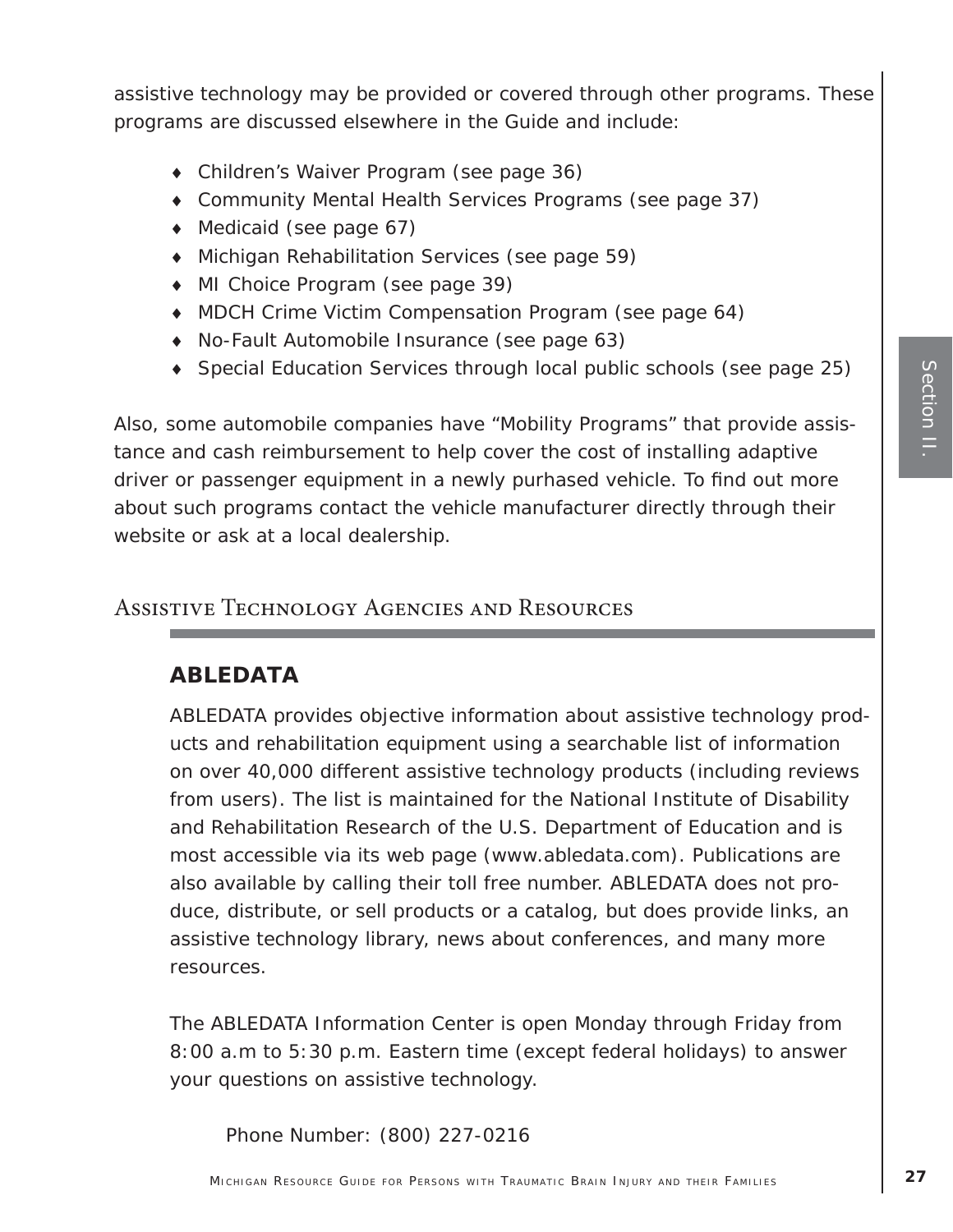*TTY Phone Number:* (301) 608-8912  *Website:* www.abledata.com  *Additional Contact Information:* See page 81

#### **BRAIN INJURY ASSOCIATION OF AMERICA (BIAA)**

The BIAA produces the online *Catalog of Portable Electronic Devices for Memory and Organization*. The *Catalog* provides product information on portable electronic devices that are being used to help with memory and organization. Products included in the catalog are divided into 6 categories:

**Voice organizers** - reminder devices using voice input and output **Medication reminders** - medicine beepers, time pieces **Smartphones** - cell phones with personal digital assistant (PDA) functions built-in **Watches** - time pieces for reminders **General** - other helpful devices **PDA devices** - handheld computers

 *Phone Number:* (703) 761-0750 National Brain Injury Inforamtion Center: (800) 444-6443  *Website:* www.biausa.org  *Additional Contact Information:* See page 82

#### **CHILDREN WITH SPECIAL NEEDS FUND**

**28**<br> **28 28** *Motication reminders* - reminder devices using voice input and out<br> **Medication reminders** - cell phones with personal digital assistant (PDA<br>
tions built-in<br> **Watches** - time pieces for reminders<br> **CHIC** This fund was created through individual donations and is administered through the Michigan Department of Community Health (MDCH). It pays for things that cannot be obtained through state or federal programs. The amount of funding and services available can vary from year to year. Partial or full funding may be provided for the following: wheelchair ramps into homes, van lifts and tie downs, therapeutic tricycles, air conditioners, adaptive recreational equipment, and electrical service upgrades necessitated by the eligible child's equipment. Additional requests may be considered.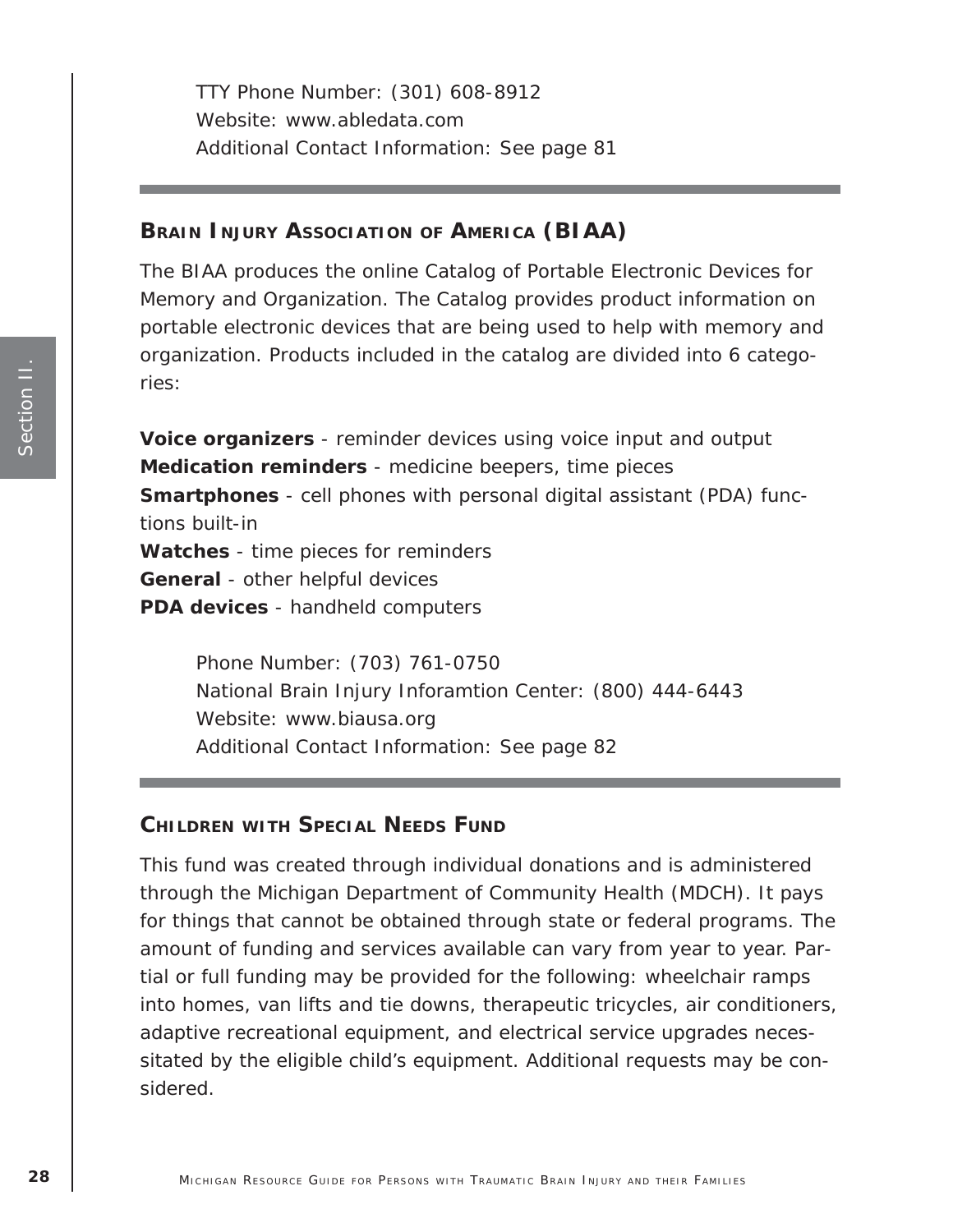*To be eligible:* A child must be a Michigan resident to receive benefits from this fund. Families with a child enrolled in, *or who is medically eligible to enroll in*, the Children's Special Health Care Services (CSHCS) Program may apply to the Children with Special Needs Fund. Families with a child with a severe disability or illness should contact the Fund to learn about eligibility and services.

 *Phone Number:* (800) 359-3722 (CSHCS family phone line) (517) 241-7420 (Contact the fund directly)  *Website:* www.michigan.gov/csnfund  *Additional Contact Information:* See page 83

#### **MICHIGAN'S ASSISTIVE TECHNOLOGY PROGRAM**

*McCHIHOnal Contact Information:* See page 83<br> **HIGAN's ASSISTIVE TECHNOLOGY PROGRAM**<br> **EXERCE TRAUMATIC FOR PERSONS**<br> **Program**, a federal initiative that funds systems-level training, device<br> **Prone Number:** (800) 760-46 Michigan Disability Rights Coalition houses the state's Assistive Technology Program, a federal initiative that funds systems-level training, device demonstrations, online equipment reuse/exchange, and policy change efforts.

 *Phone Number:* (800) 760-4600 or (517) 333-2477  *Website:* www.copower.org  *Additional Contact Information:* See page 94

## **MICHIGAN'S ASSISTIVE TECHNOLOGY (AT) XCHANGE**

AT Xchange is a Michigan-based website that gives individuals a place to buy, sell, or give away assistive technology for those with a disability.

 *Phone Number:* (800) 760-4600 or (517) 333-2477  *Website:* www.atxchange.org  *Additional Contact Information:* See page 82

## **MICHIGAN'S INTEGRATED TECHNOLOGY SUPPORT (MITS)**

The overall purpose of MITS is to provide information services, support materials, technical assistance, and training to local and intermediate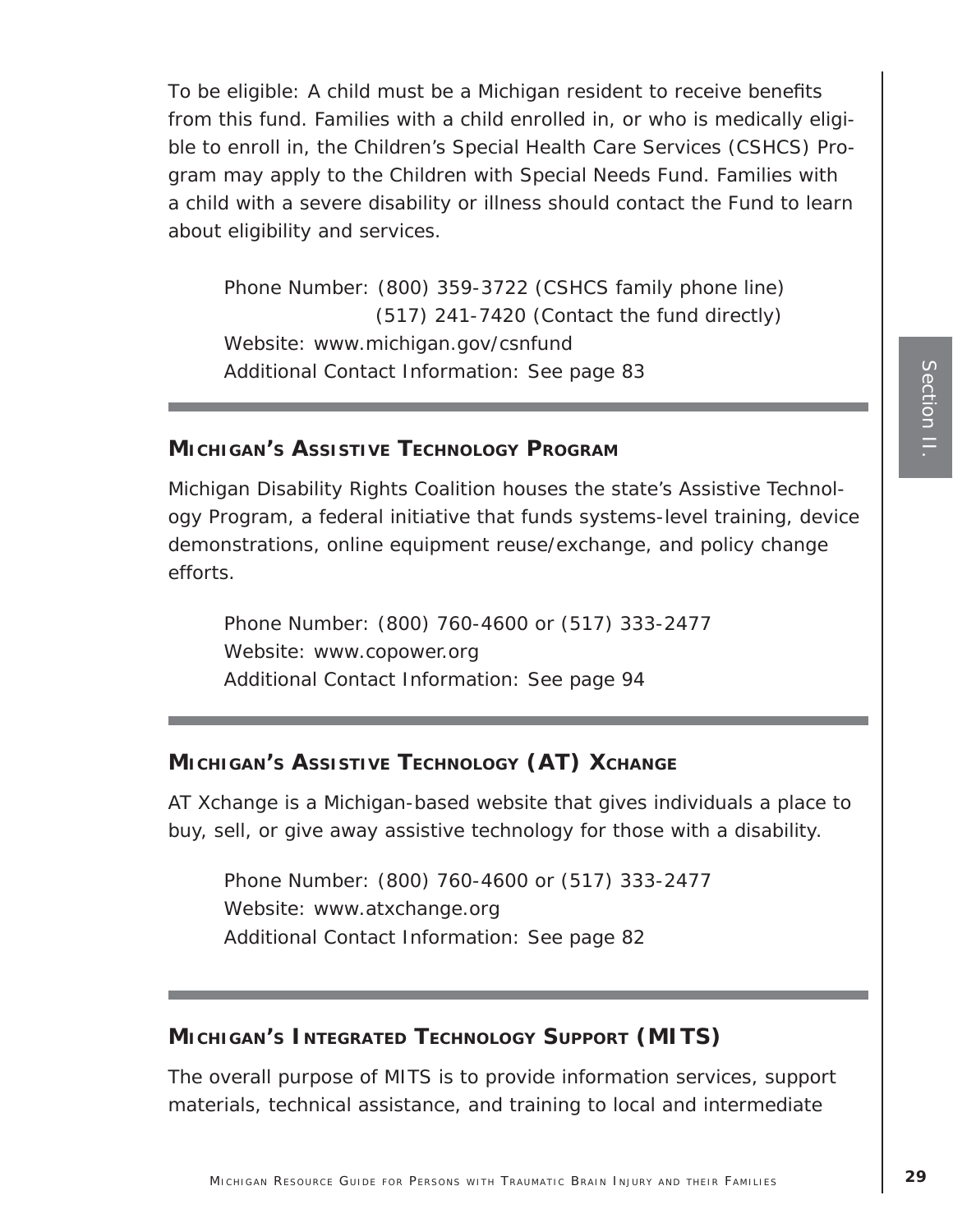school districts in Michigan to increase their capacity to address the needs of students with disabilities for assistive technology. MITS is a statewide project that has an extensive lending library to assist with choosing appropriate technology for the special needs of the students.

 *Phone Number:* (517) 908-3930  *Website:* http://mits.cenmi.org  *Additional Contact Information:* See page 94

### **UNITED CEREBRAL PALSY (UCP) OF MICHIGAN**

UCP Michigan runs two loan funds to help individuals with disabilities purchase assistive technology:

 The **Michigan Assistive Technology Loan Fund** supports the purchase of needed technology through low interest loans.

**30 30 CEREBRAL PALSY (UCP) oF MICHIGAN**<br> **30 CON Michigan runs to to end finds to help individuals with disabi<br>
chase assistive technology:<br>
• The Michigan Assistive Technology Loan Fund support<br>
chase of needed tec**  The **Michigan Employment Loan Fund (formerly The Michigan TeleWork Loan Fund)** reduces or eliminates barriers to employment through low interest loans that enable people with disabilities to purchase the computer technology and/or equipment that they need to work from home for an employer, or to establish their own homebased businesses. In addition, employers may obtain loans to purchase such equipment on behalf of employees with disabilities who work from home. Loans are credit-based and must be paid back.

*To be eligible:* Michigan residents with disabilities may apply. Having cerebral palsy is not a requirement. Family members may apply on behalf of the individual with a disability. In the case of the Michigan Employment Loan Fund, employers may apply on behalf of the individual with a disability.

 *Phone Number:* (517) 203-1200 (800) 828-2714 (Michigan Only)  *Website:* www.ucpmichigan.org  *Additional Contact Information:* See page 97

The **Upper Peninsula Assistive Technology Center** assesses individuals with disabilities to determine what assistive technology will work for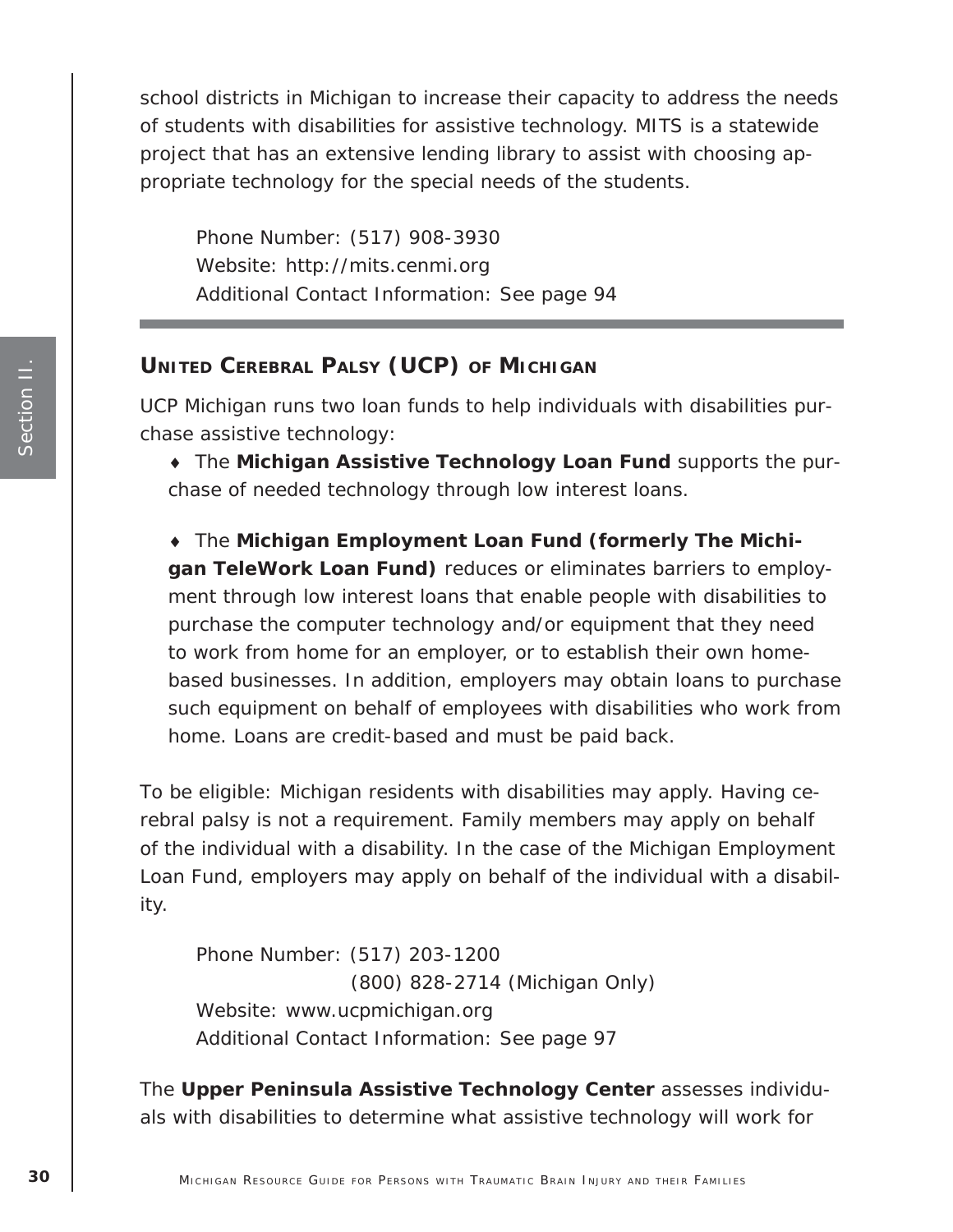them, and helps them look for funding and set-up and use the devices and/or software. The Center provides ongoing support to ensure success with assistive technology devices and/or software.

*To be eligible:* Upper Peninsula residents are eligible for Center services. Having cerebral palsy is not a requirement.

 *Phone Number:* (906) 226-9903  *Website:* www.ucpatcenter.org  *Additional Contact Information:* See page 96

# Living and Care Arrangements (Including Housing and Long Term Care)

Living and care needs may change because of the physical, emotional, and/or cognitive problems caused by TBI. For instance, persons with TBI may not be able to remember things, may get confused or be unable to focus or make decisions. As a result, it may be necessary to oversee their safety while cooking, using electrical appliances, and answering the door or the telephone.



There are several questions to ask when planning living and care arrangements:

- Does the individual want to live and function independently?
- Could the individual live independently with support services?
- What type of and how much help is needed to meet physical and safety needs?
- Should there be limitations on access to car keys, weapons, or alcohol?
- What type of living situation would meet social, intellectual, and cognitive needs?
- How much energy and assistance can family and friends provide?

**The Olmstead Decision:** In 1999, the United States Supreme Court held in Olmstead v. L.C. that the unnecessary segregation of individuals with disabilities in institutions constitutes discrimination based on disability. The court ruled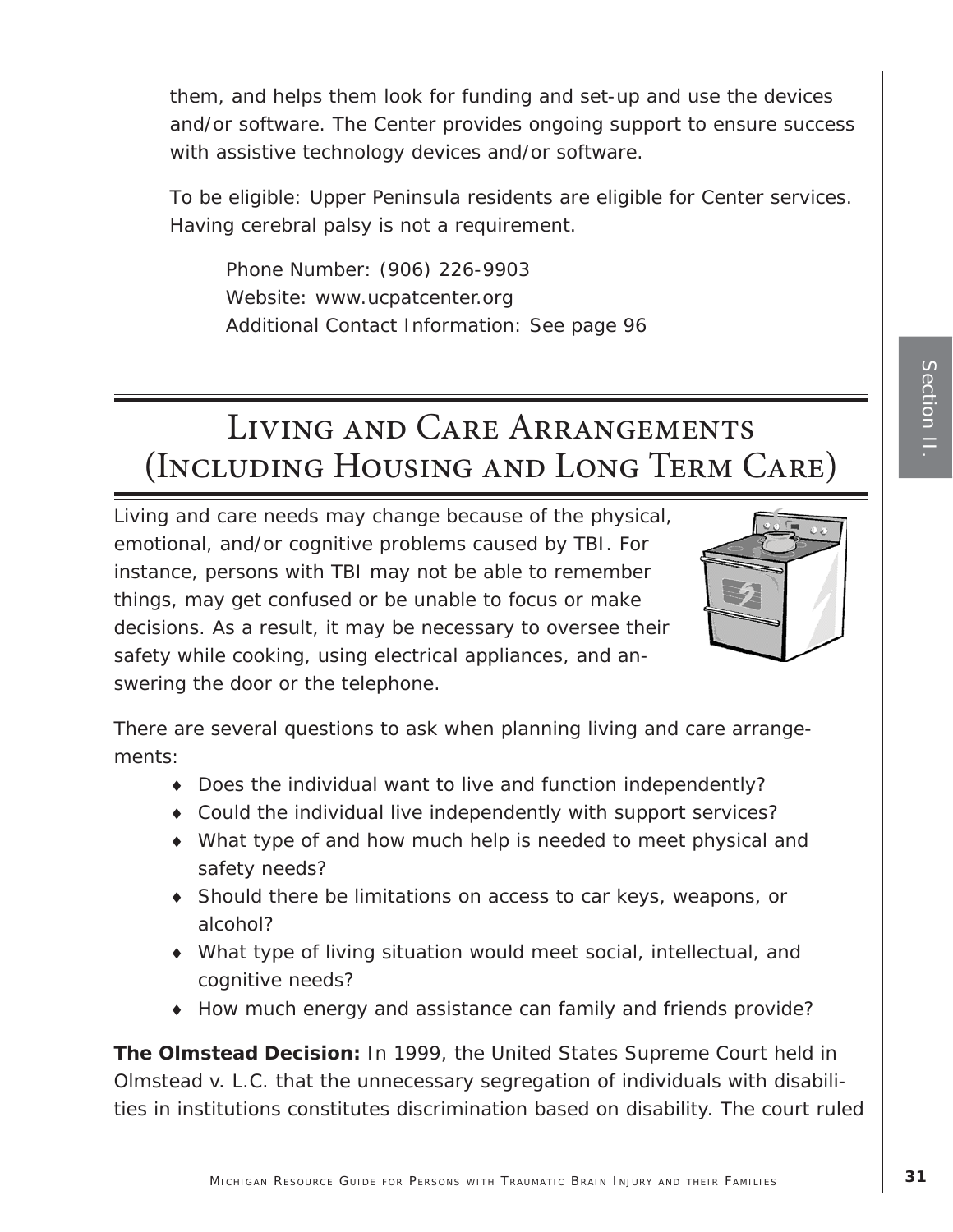that the Americans with Disabilities Act (ADA) may require states to provide community-based services rather than institutional placements for individuals with disabilities. This ruling provides an important foundation for housing rights for family members and individuals with TBI.

**Fair Housing Act:** Title VIII of the Civil Rights Act of 1968, or the Fair Housing Act, prohibits discrimination in the sale, rental, and financing of dwellings, and in other housing-related transactions, based on race, color, national origin, religion, sex, familial status, and handicap (disability).

If you or someone associated with you:

- Have a physical or mental disability that substantially limits one or more major life activities,
- ◆ Have a record of such a disability, or
- Are regarded as having such a disability

### **Your landlord must:**

- Let you make reasonable modifications to your dwelling or common use areas, at your expense, if necessary for the disabled person to use the housing. (Where reasonable, the landlord may permit changes only if you agree to restore the property to its original condition when you move.)
- Make reasonable accommodations in rules, policies, practices, or services if necessary for the disabled person to use the housing.

In Michigan, persons with TBI have the following options to meet their living and care needs:

**32 Example: 4 Example: CONFIGAT RESONS CONSTRANT RESONS CONSTRANT RESONS CONFIGATION AND AND <b>AND AT AND AT AND AT AND AT AND AT AND AT AND AND AND AND AND AND AND AND TRANCHAP TRANT CONFIGATION (Where reasonable Changes to the home:** When an individual with TBI is ready to return home, family members might need to adapt the home in order to enable the person to move about and safely accomplish daily tasks. For example, adding a ramp, widening doorways or making modifications to a bathroom might be required. Many contractors have the knowledge and experience needed to make these changes (when hiring a contractor, be sure to check their references, credentials, and license by the State of Michigan, Consumer and Industry Services). Also make sure the contractor is insured.

Some apartment complexes have apartments designed to meet the needs of individuals who have a physical disability. The Centers for Independent Living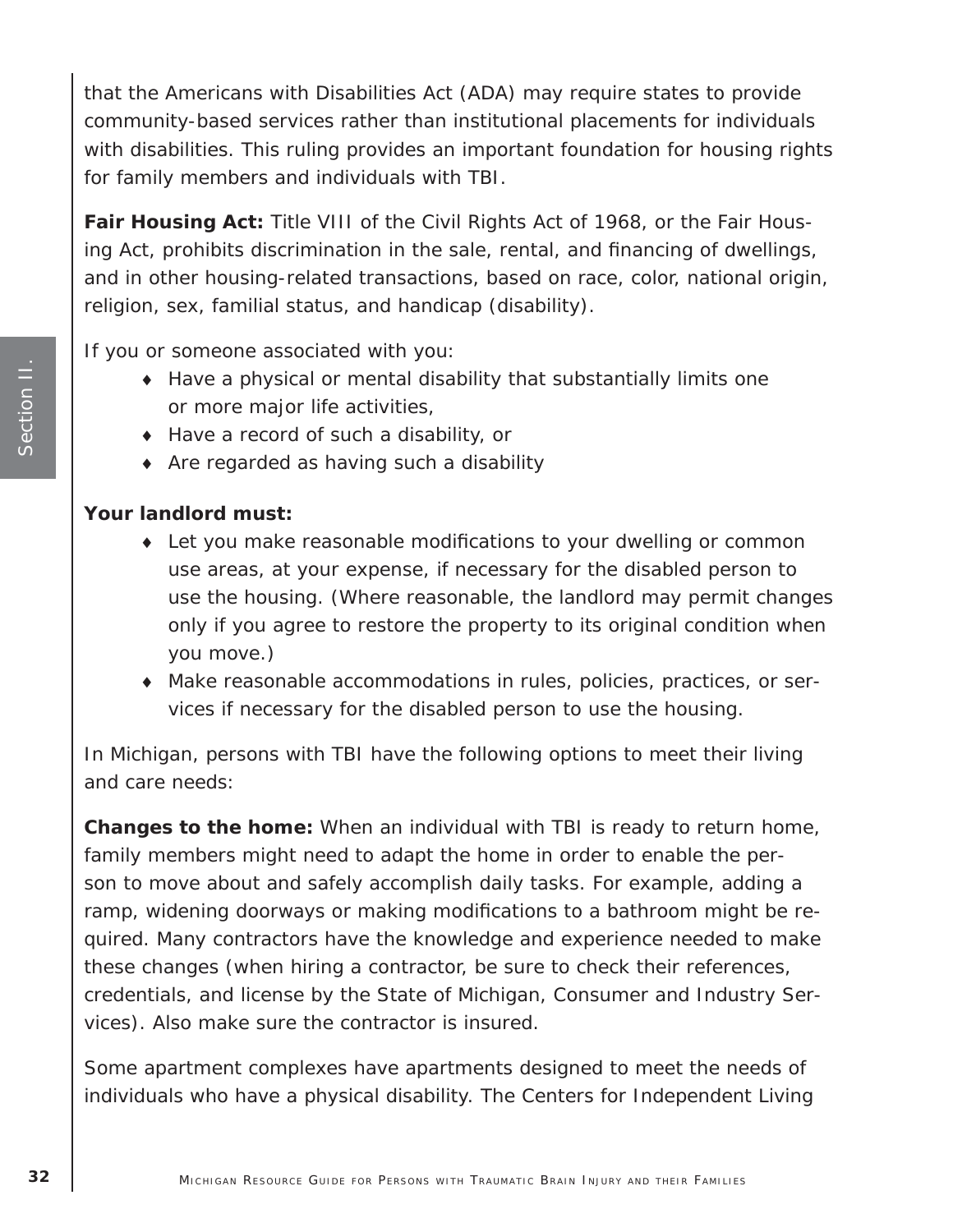(CIL) maintain lists of housing units for persons with disabilities for most areas of the state.

## **Financial aid to support independent living:** Hous-

ing aid, including low interest loans, may be available through federal and state housing programs to support living independently. Home renovation funding sources may also be available if eligibility requirements are met. Rental assistance programs, such as the Housing Choice

#### **TIP**

Consult your occupational therapist for help deciding what changes to the home might be helpful for a person with TBI. A local service organization or high school may offer assistance with the building of wheelchair ramps or other needed changes to the home.

Voucher (Section 8), may be available through your local public housing authority (see page 42) or Michigan State Housing Development Authority (MSHDA) representative (see page 41).

**Home health care:** People with more severe TBI may continue to need help after returning home from the hospital. There are private agencies that provide in-home nursing services. Funding may be available from the State of Michigan for those eligible. The hospital social work department or discharge planners may be good referral sources for in-home nursing services.

**Home Help:** Home Help Services assist individuals with functional limitations due to physical or cognitive impairments remain independent for as long as possible. Home Help provides assistance for Medicaid beneficiaries to hire someone to assist with activities of daily living (eating, toileting, bathing, grooming, dressing, trans-

#### **TIP**

*MICHIGAN RESOURCE CUIDER CUIDER CUIDER CONSISTED (CONSISTED TRANSPARED RESOURCE FOR PERSONS <i>FOR PERSONS MICHIGAT MICHIGAT AND CUIDER SECTION AND INJURY (MSHDA)* **<b>CONSISTED** (142) or Michigan State Housing David There are a variety of settings in which someone with TBI can receive supportive services, including their own home, someone else's home, adult foster care, home for the aged, assisted living, or a nursing facility. If you need help finding your own home or apartment, consider contacting the local CIL for assistance. If you are interested in supportive living, consider visiting different types of settings in your community before choosing.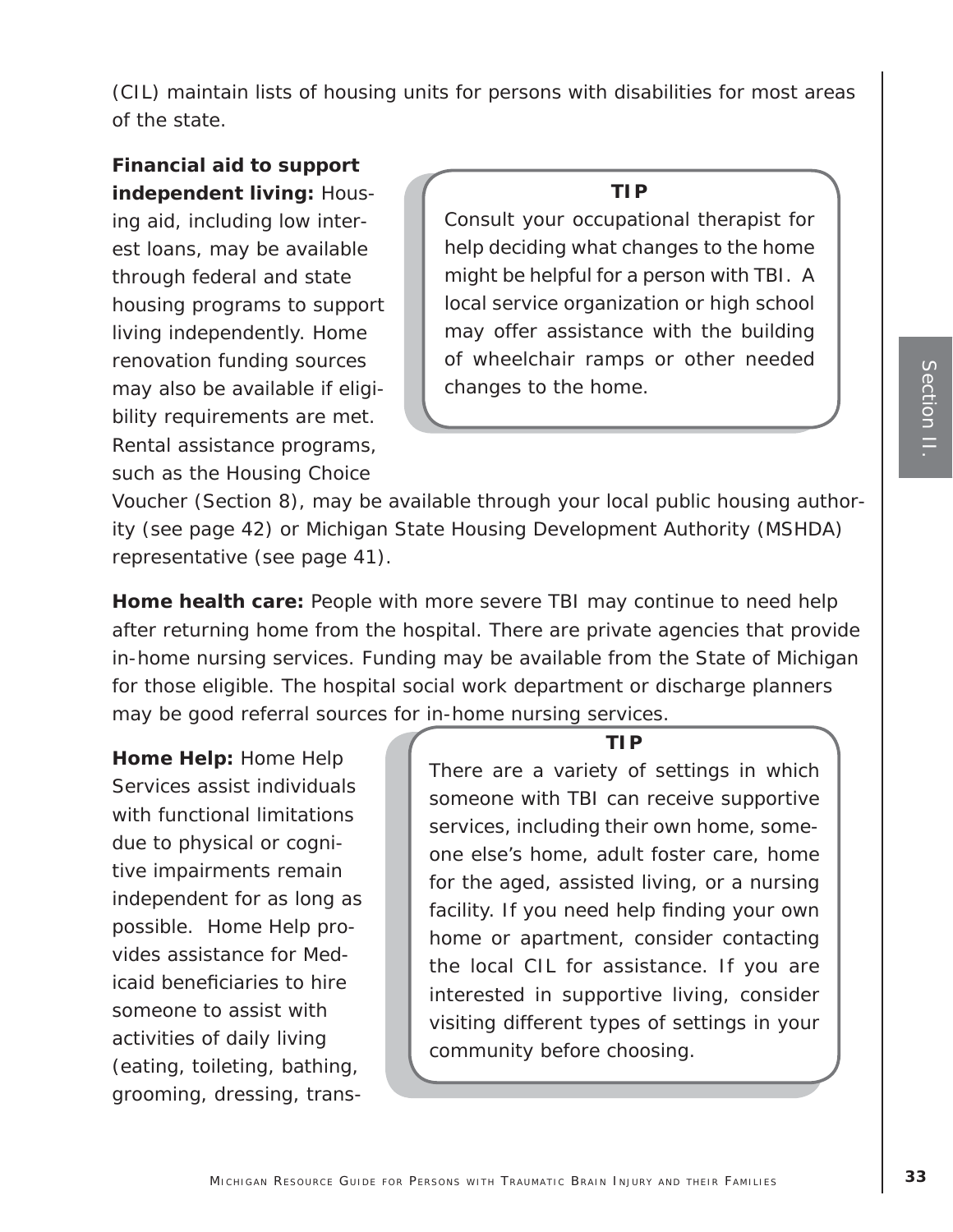ferring, mobility) and instrumental activities of daily living (medication, meal preparation, shopping, laundry, housework).

**Assisted living:** Assisted living is a general term for a range of housing facilities in which residents maintain varying degrees of independence. Residents may live independently and cook and eat on their own or they may have the option of joining other residents for meals in a cafeteria within the facility. Facility staff members are available to provide assistance to residents with things such as reminding residents about medications, organizing activities, and periodically checking on them. Ask the facility if they are licensed by the state.

**Adult Foster Care (AFC):** Adult Foster Care homes provide supervision, personal care, and protection, in addition to room and board, for 24 hours a day, five or more days a week to individuals who are developmentally disabled,

**34 34 34 34 34 34 CALC CALC CALC CALC CALC CALC CALC CALC CALC CALC CALC CALC CALC CALC CALC CALC CALC CALC CALC CALC CALC CALC CALC CALC CALC CALC CALC CA** mentally ill, physically handicapped or aged who cannot live alone but who do not need continuous nursing care.  These facilities vary in size and may serve individuals of specific ages, gender or disabilities. The Michigan Department of Human Services, Bureau of Children and Adult Licensing (BCAL) licenses all adult foster care homes in Michigan.

## **TIP**

Adult foster care and nursing facilities must be licensed by the state. To determine if a facility is licensed or to find a licensed facility in your area call (517) 334-8408 or visit www.michigan.gov/bhs.

**Homes for the Aged (HFA):** Homes for the Aged provide 24-hour room, board, protection and supervised personal care to individuals who are 60 years of age or older who cannot live alone but do not need continuous nursing care. The Michigan DHS, Bureau of Children and Adult Licensing (BCAL) licenses all Homes for the Aged in MI.

HFA facilities are composed of:

- 21 or more unrelated, non-transient individuals 60 years of age or older.
- 20 or fewer individuals 60 years of age or older that is operated in conjunc tion with and as a distinct part of a licensed nursing home.

*Note:* HFA is restricted to providing care to persons who are 60 years of age or older. Persons under age 60 must have an age waiver from BCAL in order to reside in a HFA.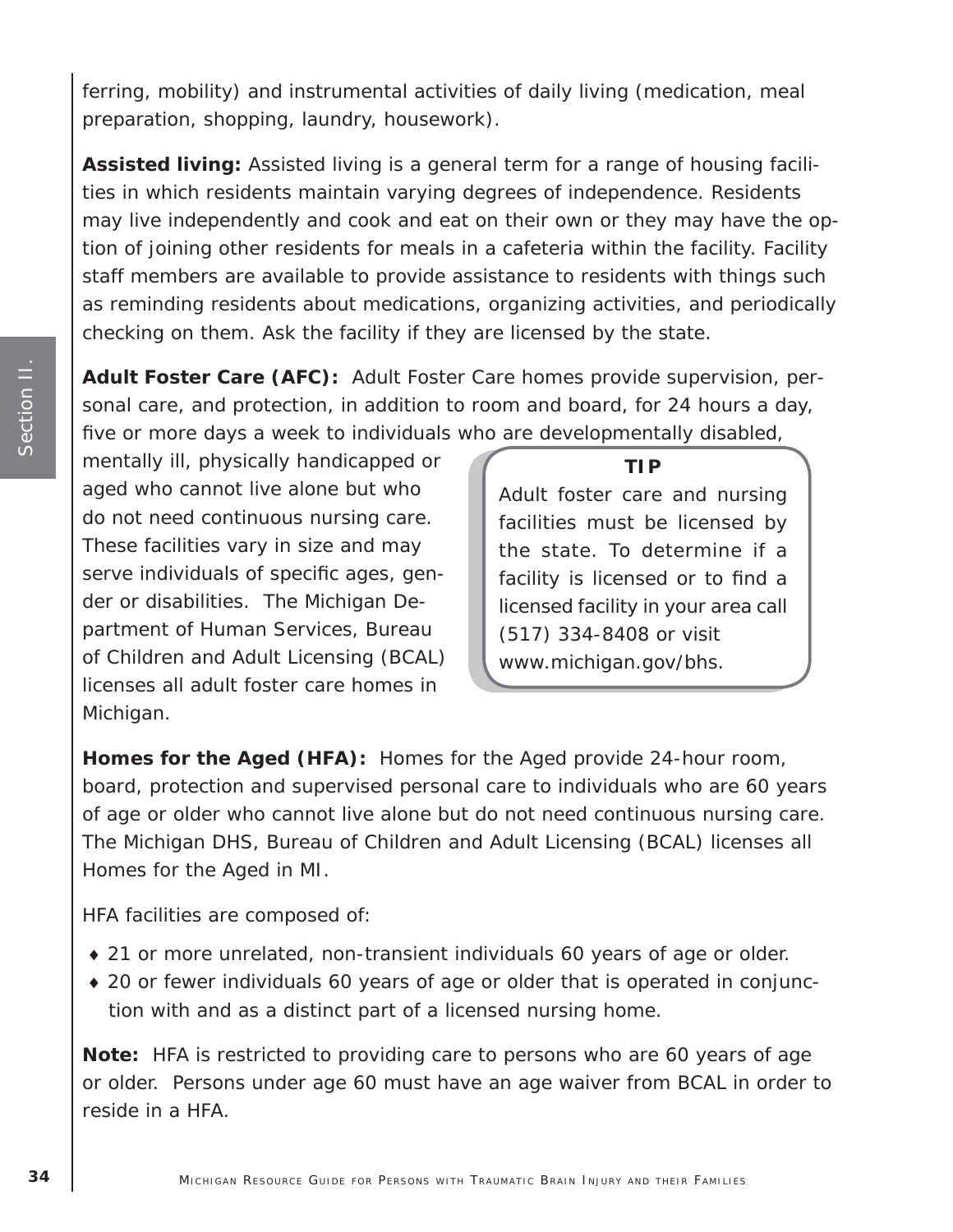**Nursing facilities:** Sometimes a more restrictive and structured environment is necessary, regardless of the age of the person with TBI. These facilities are licensed by the State of Michigan to provide 24-hour nursing and medical care for people who do not require hospitalization, but need round-the-clock monitoring or care. Some facilities may also provide rehabilitation and/or recreational services.

## Living and Care Agencies and Resources

## **BRAIN INJURY ASSOCIATION OF MICHIGAN (BIAMI)**

BIAMI provides articles, including issues to consider when selecting living and care arrangements, as well as lists of organizations to assist families in determining care options.

*Phone Number:* (810) 229-5880 National Brain Injury Information Center: (800) 444-6443 *Website:* www.biami.org  *Additional Contact Information:* See page 82

## **CENTERS FOR INDEPENDENT LIVING (CIL)**

**MICHIGAN RESOCIATION OF MICHIGAN (BIAMI)**<br> *MICHONGS* articles, including issues to consider when selecting living<br>
termining care options.<br> *Phone Number*: (810) 229-5880<br> **National Brain Injury Information Center: (800)** CIL provide services designed to maximize self-sufficiency and independence of people with disabilities. Services offered include resource and referral information about housing, transportation, and community services; peer counseling; independent living skills training; advocacy; support groups; and recreational events.

*Phone Number:* Look in your phone book or contact Disability Net work/Michigan (517) 339-0539 *Website:* www.dnmichigan.org (see Member Locator for local office contact information) *Additional Contact Information:* See page 83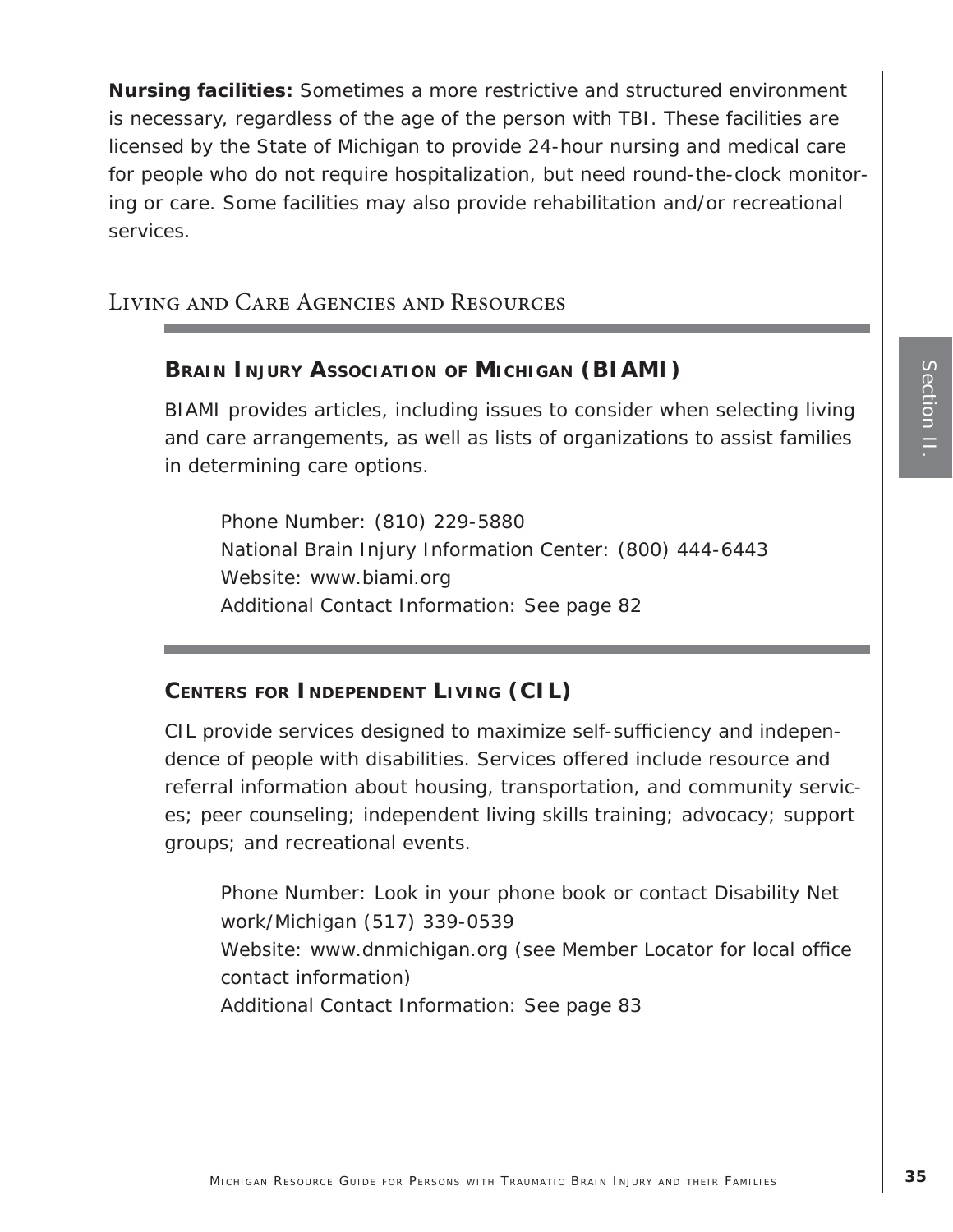## **CHILDREN'S WAIVER PROGRAM (CWP)**

The CWP is a federal entitlement program that provides Medicaid funded home and community-based services to children (under age 18) who are eligible for, and at risk of, placement into an Intermediate Care Facility for the Mentally Retarded (ICF/MR).

Children with developmental disabilities who have challenging behaviors and/or complex medical needs are served through this program.

**36 Internet Scheme Constrained Scheme Scheme Incoments, while receiving that Medicaid State Plan services (for instance, case management duty nursing) and waiver services include the following:<br>
<b>17 For waiver service** The CWP enables children to remain in their parents' home or return to their parents' home from out-of-home placements, while receiving regular Medicaid State Plan services (for instance, case management, private duty nursing) and waiver services, regardless of their parents' income.

The waiver services include the following:

- Family training
- Non-family training
- Specialty services (for example, music, recreation, art, and massage therapy)
- Community living supports
- Transportation
- ◆ Respite care
- Environmental accessibility adaptations
- ◆ Specialty medical equipment

The program has the capacity to serve 435 children statewide. Although the program is at capacity, a waiting list is maintained using a priority rating system to add new children to the program when openings occur.

To request more information about eligibility or to submit a prescreen application for the program, contact your local Community Mental Health Services Program.

*Phone Number:* (517) 374-6848 *Website:* http://www.macmhb.org/BoardList.html *Additional Contact Information:* See page 84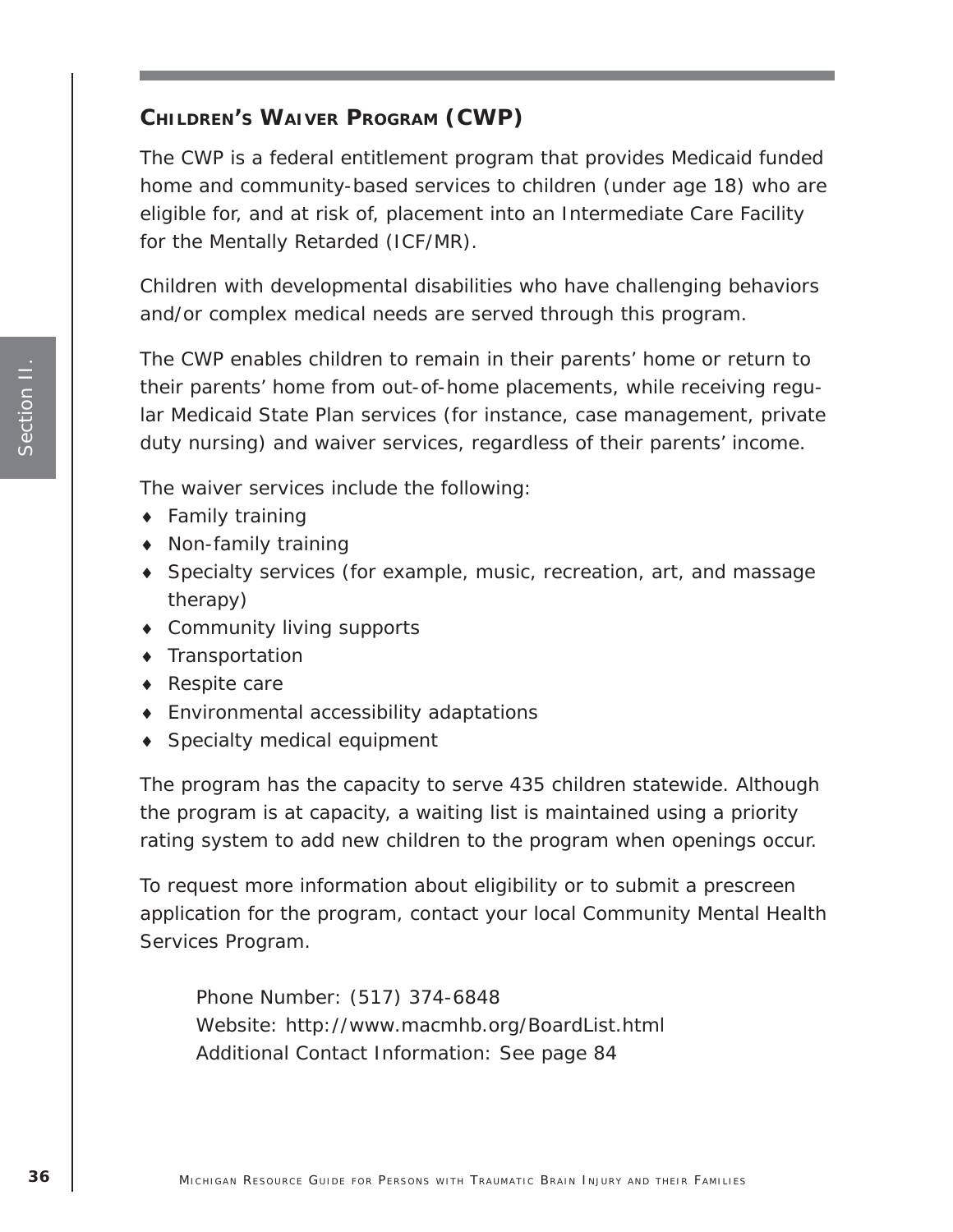## **COMMUNITY MENTAL HEALTH SERVICES PROGRAMS (CMHSPS)**

The Michigan Department of Community Health (MDCH) contracts with CMHSPs to provide a range of mental health services to eligible individuals. CMHSPs are located throughout Michigan. CMHSPs can assist qualifying individuals with residential services ranging from independent living, supported independent living, and more structured situations for people with severe mental disorders and diseases.

*To be eligible*: Persons with TBI who have a serious mental illness (such as depression, mood disorder due to head trauma, or others), or who have experienced their TBI before age 22, should contact their CMHSP for an assessment or intake. Individuals must meet specified severity and eligibility criteria.

*Phone Number:* (517) 374-6848 *Website:* www.macmhb.org *Additional Information:* See page 84

## **DEPARTMENT OF HUMAN SERVICES (DHS) - ADULT SERVICES**

DHS - Adult Services provides protection, advocacy, and case management services.

- **Expression, mood disorder due to head trauma, or others), or who<br>
<b>CAN RESOURCE ANTIFICATES**<br> **MICHIGAN RESONS TO THE CONSECURE ANTIFICATE CONSECURE AND AND THEIR CONSECURE THEIR** *Phone Number:* **(517) 374-6848<br>** *Website:*  Home Help Services (HHS) provide funding to Medicaid eligible individuals with physical or cognitive limitations who require hands-on assistance with instrumental activities of daily living (IADL) and at least one activity of daily living (ADL). This allows those individuals to hire providers to assist with their IADL (medication, meal preparation, shopping, laundry, housework) and ADL (eating, toileting, bathing, grooming, dressing, transferring, and mobility) needs.
- Adult Community Placement (ACP) provides pre-placement services for adults who can no longer live independently because of age, physical health limitations or cognitive impairments, and are in need of a more structured environment. Case management services are provided through the State of Michigan for people on Medicaid and Supplemental Security Income (SSI) who are in AFC and HFA facilities.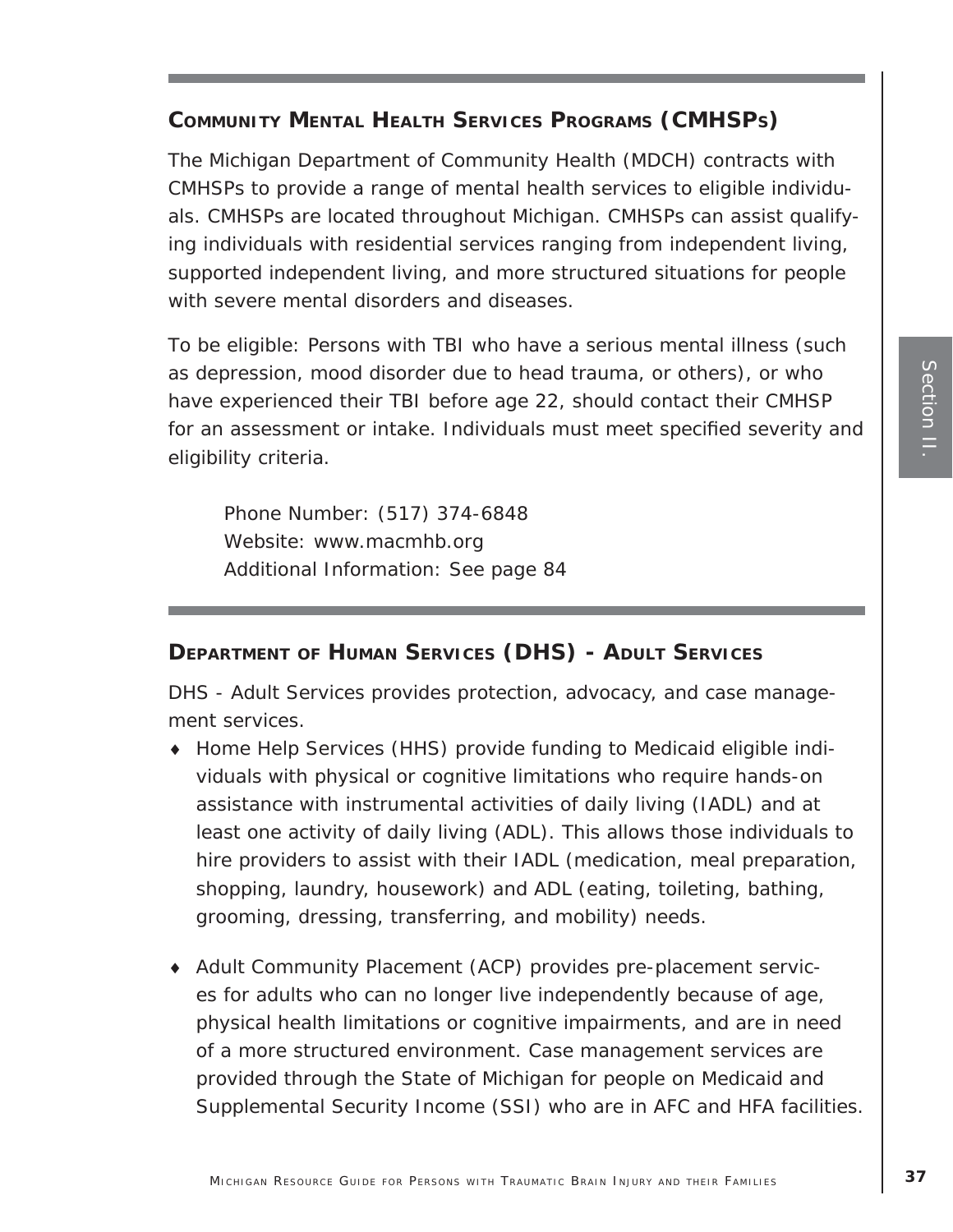Adult Protective Services (APS) provides protection to vulnerable adults (age 18 and older) who are or are believed to be at risk of harm from abuse, neglect, or exploitation. APS is available 24 hours a day by calling the state-wide, Centralized Intake for Abuse and Neglect phone number at (855) 444-3911.

Eligibility: Information and referral services are available to everyone. Medicaid eligibility is required for direct services (HHS, ACP). DHS, Adult Services staff may assist customers in applying for Medicaid. APS is available to vulnerable adults who are at risk of harm, regardless of asset and income levels.

*Phone Number:* (517) 373-2035 *Website:* www.michigan.gov/dhs *Additional Contact Information:* See page 85

#### **HEALTH CARE ASSOCIATION OF MICHIGAN (HCAM)**

HCAM is a nonprofit association representing more than 300 nursing homes and other long term care organizations operating within the State of Michigan. Information on adult foster care and nursing facilities is available through this association.

*Phone Number:* (517) 627-1561 *Website:* www.hcam.org *Additional Contact Information:* See page 87

#### **HOUSING AND URBAN DEVELOPMENT (HUD)**

**38 38** *MICHIGAN RESOURCE FOR PERSONSITY AND ACCELEAT ACTED AND HEALTH CARE ASSOCIATION OF MICHIGAN (HCAM)***<br>
HEALTH CARE ASSOCIATION OF MICHIGAN (HCAM)<br>
HCAM IS a nonprofit association representing more than 300 nu<br>
ho** HUD is a federal agency that provides money for housing programs. There are programs to help finance adaptations to the home to accommodate people with disabilities. There are also programs to provide rental assistance for people with low incomes or disabilities. You may contact HUD for more information about these programs, but your first contact in this regard should be the local public housing authority (see contact information section). The HUD website provides contact information for local public housing authorities throughout the country. There are several HUD offices in Michigan.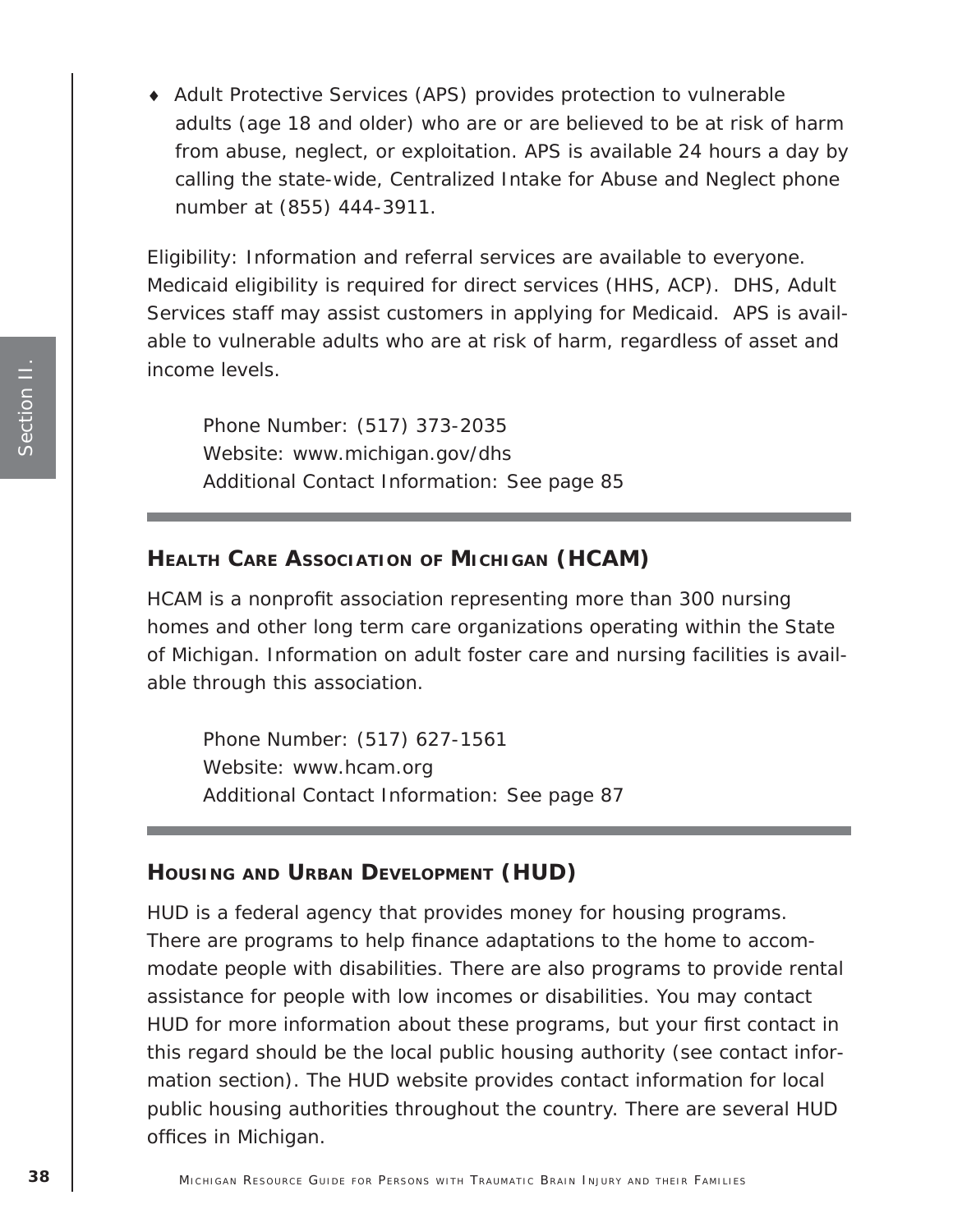#### **LEADINGAGE**

LeadingAge (formerly known as Michigan Association of Homes and Services for the Aging) represents nonprofit facilities and organizations that provide care and services to seniors. The spectrum of providers includes subsidized and market rate housing, unlicensed assisted living, adult foster care, homes for the aged, nursing homes, and home and communitybased services.

*Phone Number:* (517) 323-3687 *Website:* www.leadingagemi.org *Additional Contact Information:* See page 88

#### **MI CHOICE PROGRAM**

*MICHIGAN RESOURRET CONDUPTER CONDUPTER CONDUPTER CUIDE ACCESSARY*<br> *MICHIGAN RESOURT FOROFANN*<br> *Medicinal Contact Information:* See page 88<br> **CHOICE PROGRAM**<br> *Medicial MI Choice Waiver Program for the elderly and adults* The Medicaid MI Choice Waiver Program for the elderly and adults with disabilities provides services and support to allow an individual who needs nursing facility level of care to receive services in that person's home. Services covered include supports coordination, homemaker and chore services, home-delivered meals, personal care, adult day care, modifications to the home, non-medical transportation, specialized equipment or medical supplies, a personal emergency response system, training, counseling and respite care. The program also provides transition services to nursing facility residents who have barriers to returning to community living.

*To be eligible*: Applicants must be eligable for Medicaid, meet the criteria for nursing facility level of care, and need and receive at least one MI Choice service in addition to supports coordination. For more information contact the MDCH Home and Community-Based Services Section.

*Phone Number:* (517) 241-8474 *Website:* www.michigan.gov/mdch (Search for "MI Choice Program") *Additional Contact Information:* See page 89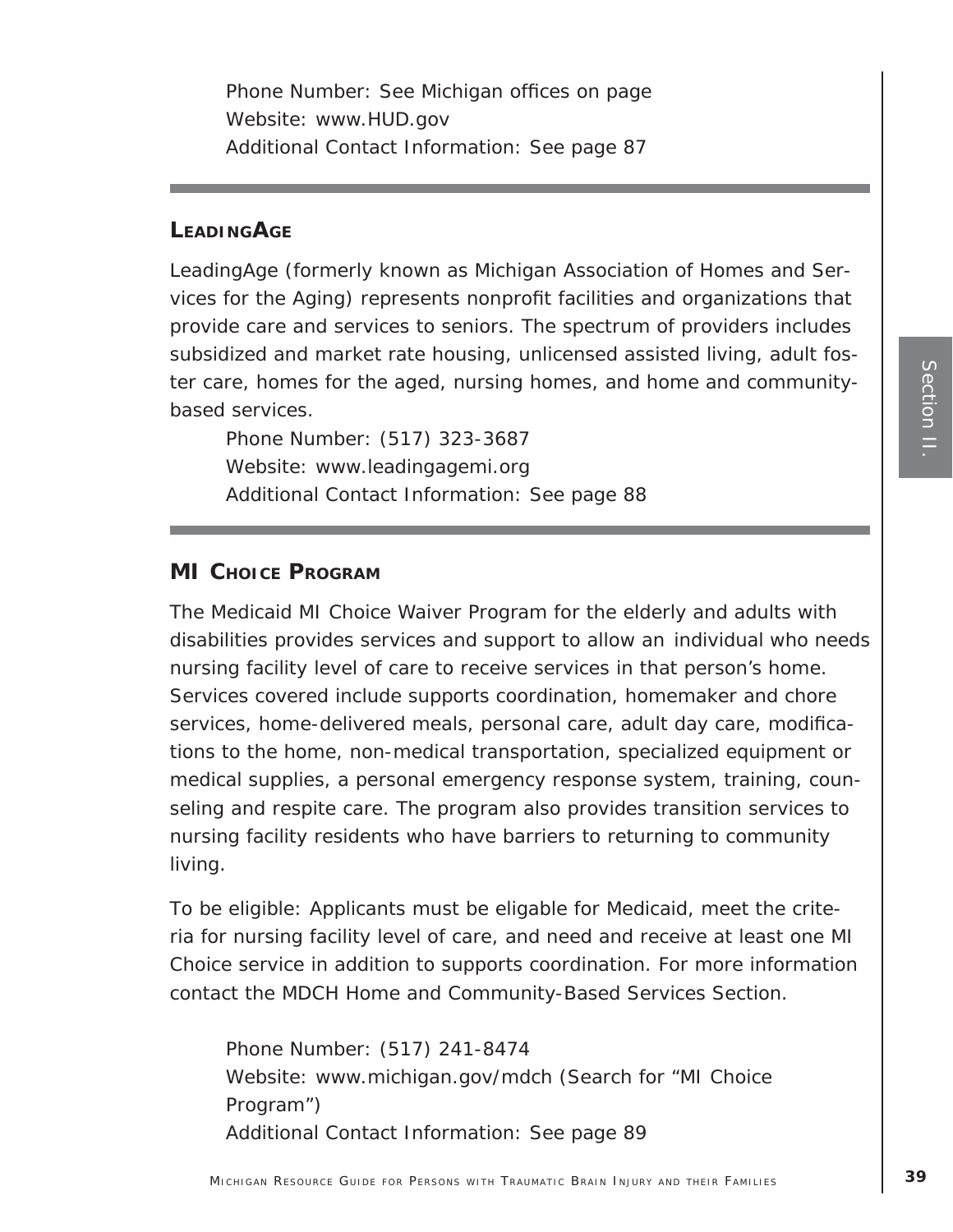#### **MICHIGAN ASSISTED LIVING ASSOCIATION (MALA)**

The Michigan Assisted Living Association is a non-profit organization that represents over 4,200 assisted living, residential care, and vocational programs. Because not all living facilities in Michigan are licensed, this Association can provide information about options and how to choose a facility.

*Phone Number:* (800) 482-0118 *Website:* www.miassistedliving.org *Additional Contact Information:* See page 90

## **MICHIGAN DEPARTMENT OF LICENSING AND REGULATORY AFFAIRS - BUREAU OF HEALTH CARE SERVICES (LARA - BHCS)**

LARA - BHCS includes the Health Professions Division, Long Term Care Division, and Health Facilities Division.

 The **Health Professions Division** regulates health professionals in Michigan who are licensed, registered, or certified under Articles 7 and 15 of the Michigan Public Health Code and pharmacy related facilities.

> *Phone Number:* (517) 335-0918 *Website:* www.michigan.gov/healthlicense *Additional Contact Information:* See page 91

**40 Alternation 40 CHERNER CONSTRANT CONSTRANT CONSTRANT ACTOMBT CONSTRANT A BHCC SINCT DURISH CONSTRANT AND THE PUNISHON <b>4 FOR PERSONS AND FOR PERSONS MICHIGAN FAMILIES** DURISHON **4 FOR PERSONS MICHIGAN**  $\bullet$  The Health Facilities Division coordinates the certification program on behalf of the Centers for Medicare and Medicaid Services (CMS) for some provider and supplier types. The aim of the Division is to simplify the system and to ensure fairness and efficiency while protecting Michigan's healthcare consumers.

 *Phone Number:* (517) 241-2629 *Website:* www.michigan.gov/healthfacilities *Additional Contact Information:* See page 91

 The **Long Term Care Division** is responsible for ensuring nursing home residents receive the highest quality of care and quality of life. The Division also ensures the quality of life is in accordance with all state and federal requirements.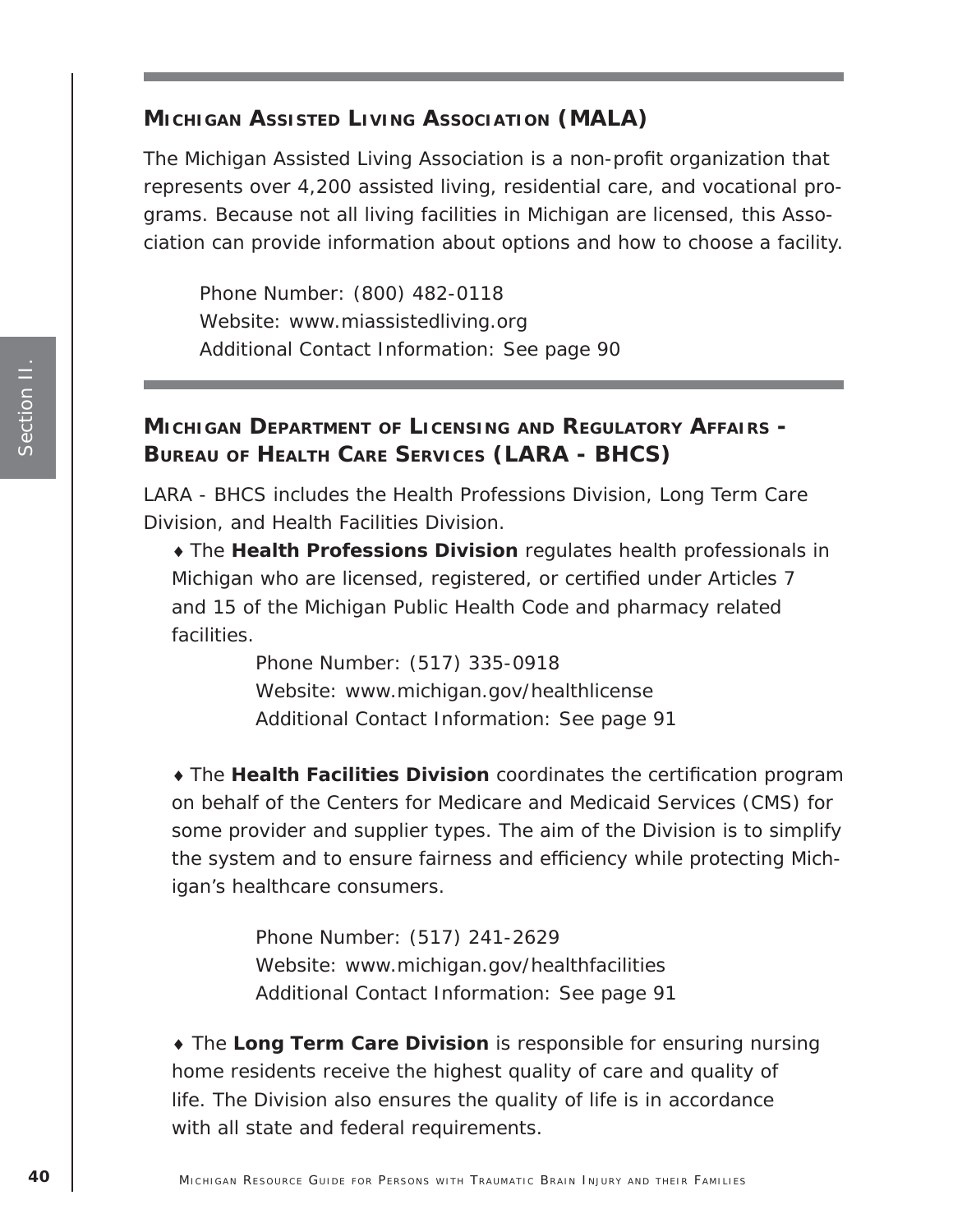*Phone Number:* (517) 241-4712 (Lansing) (313) 465-0340 (Detroit) (989) 732-8062 (Gaylord) *Website:* www.michigan.gov/longtermcare *Additional Contact Information:* See page 92

## **MICHIGAN QUALITY COMMUNITY CARE COUNCIL (QC3)**

The QC3 is a public body that offers Home Help consumers a tool for finding, choosing, and hiring a personal care provider. This "registry," or list, will have names of providers and their special traits, such as the language they speak and the services they are willing to provide. The QC3 offers resources to assist consumers in their role as employer of their in-home provider. They also offer a variety of job-related trainings and support to Home Help providers in an effort to improve skills and job retention.

*To be eligible:* Eligibility for Home Help services also requires Medicaid eligibility and is determined by the Department of Human Services (DHS). If eligible, DHS will approve the services you need and the hours of care needed.

*Phone Number:* (800) 979-4662 *Website:* www.mqcc.org *Additional Contact Information:* See page 93

## **MICHIGAN STATE HOUSING DEVELOPMENT AUTHORITY (MSHDA)**

MSHDA administers several federally-funded housing programs, including Housing Choice Voucher (Section 8) rental subsidies, grants to small communities and nonprofit organizations, and assistance to homeless service providers. Additionally, the MSHDA website has a housing locator system and a directory of subsidized housing.

*Phone Number:* To find the Housing Choice Voucher (Section 8) Office nearest to you call (517) 373-9344 Central Office (517) 373-8370 Detroit Office (313) 456-3540 TTY (800) 382-4568 *Website:* www.michigan.gov/mshda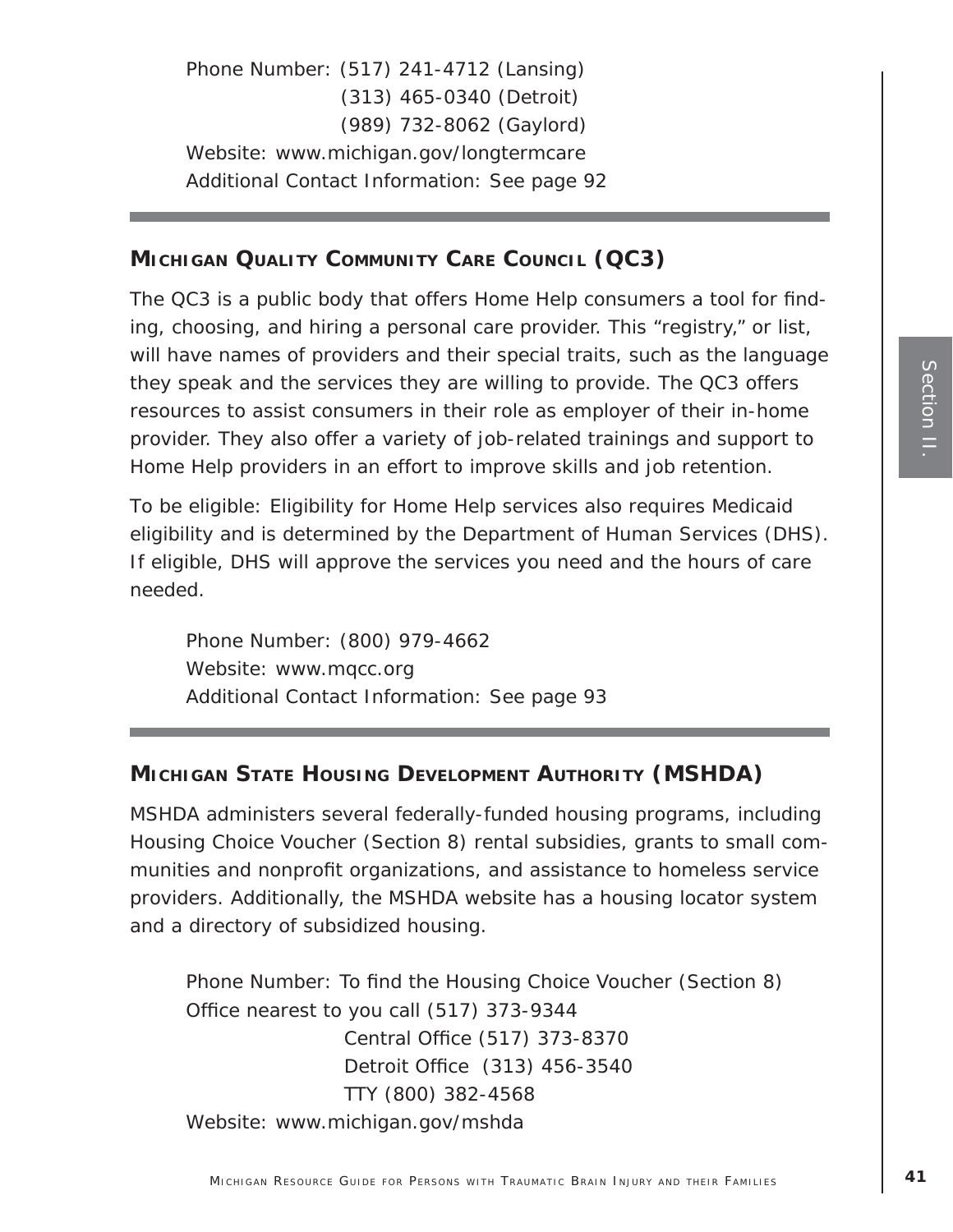#### **PUBLIC HOUSING AUTHORITIES**

Local public housing authorities are responsible for providing affordable housing for persons with low income and/or disabilities in their area. Funding comes from mostly federal sources. You may contact HUD for more information about these programs, but your first contact in this regard should be the local public housing authority. The HUD website provides contact information for local public housing authorities throughout the country. There are several HUD offices in Michigan.

*Phone Number:* See Michigan offices on page *Website:* www.HUD.gov *Additional Contact Information:* See page 95

#### **SHELTER PLUS CARE**

**42** *Alterna Resource Court CE CE Michigan* Friest Son page<br> *MICHIGAN RESOURCE CUNNATIC SCE DASCE FOR PERSONSITION Additional Contact Information:* See page 95<br> **SHELTER PLUS CARE**<br> **SHELTER PLUS CARE**<br>
This program link This program links rental assistance and supportive services to individuals and their families. The program serves hard-to-serve homeless persons with disabilities over the age of 18. Services are provided by private agencies under contract with the State of Michigan.

 *Phone Number:* (313) 465-4360 *Website:* www.michigan.gov/mdch (Search for "Shelter Plus Care.") *Additional Contact Information:* See page 96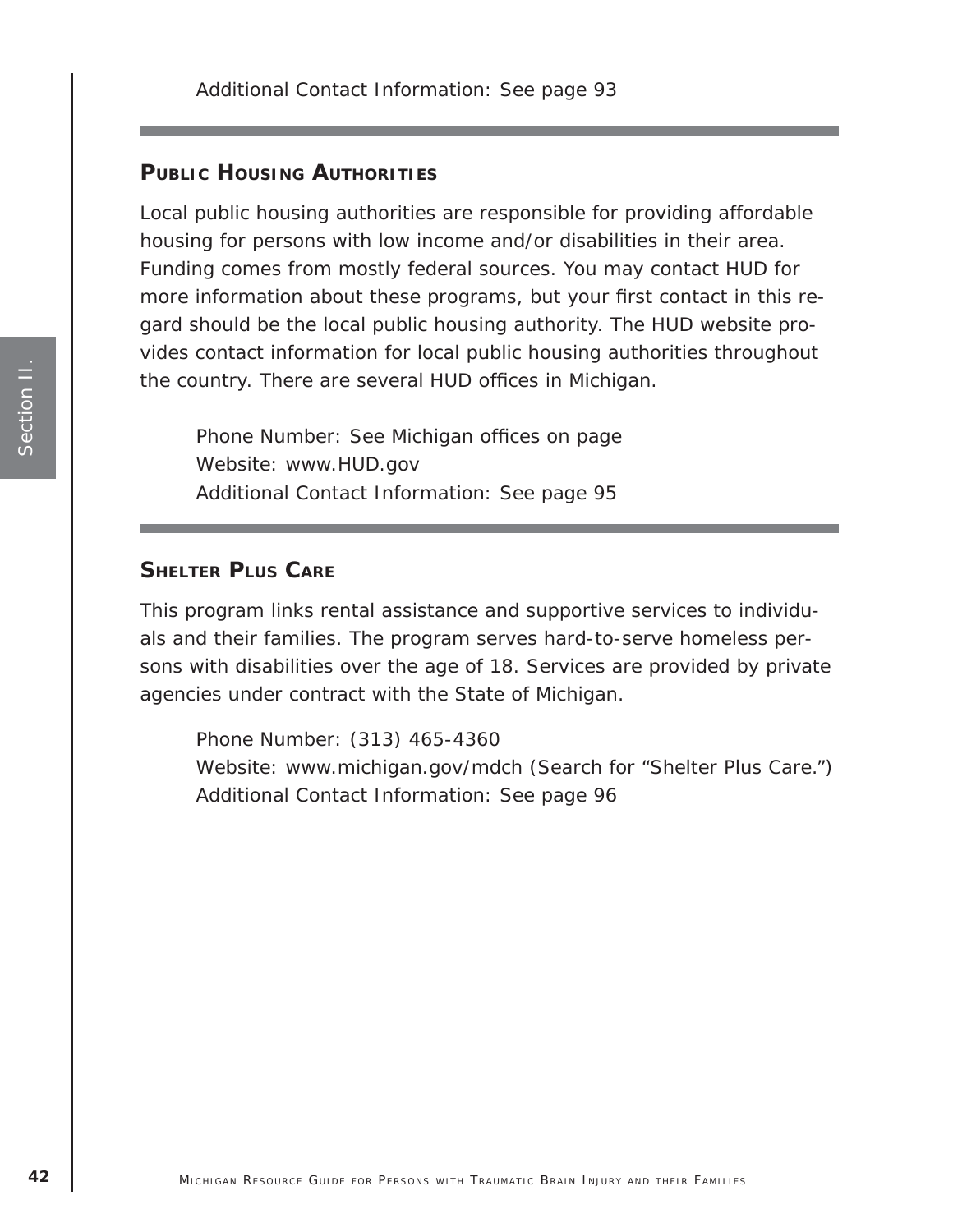# PUBLIC EDUCATION



People with TBI who have not graduated from high school and are 25 years old or younger may be eligible for special education services in Michigan. The Individuals with Disabilities Education Act (IDEA) is a federal law that requires school districts to provide, at no cost, special education services to eligible persons with disabilities, including brain injuries.

*MICHIGAN RESOLURE CONSIDERATION MICHIGAN RESOLURE CONSIDERATION CONSIDERATION SETTING AND SOLURE (FIGP) and the Individual and services, which may include rehabilitation services from an advantation services, which may* Michigan law requires each public school system to develop an educational plan for each eligible infant, toddler, child, and youth with a disability. These programs are called the Individualized Family Service Plan (IFSP) and the Individualized Education Program (IEP). The school is required to organize necessary accommodations and services, which may include rehabilitation services from other agencies, to meet the needs of the individual.

**All children & students are in general education first.** 

## EARLY CHILDHOOD

Early childhood means those weeks, months, and years in the life of a child from birth through eight years of age. Programs may be available through your school district or other local agencies with a focus on:

- Assessment and services for disabilities and/or developmental delays
- $\triangle$  Reading
- ◆ School readiness
- ◆ Parenting

Refer to resources on the following pages under the Michigan Department of Education, Early On, and Project Find.

## Individualized Family Service Plan (IFSP)

The IFSP is an intervening plan for infants and toddlers (from birth up to 36 months of age) who are experiencing developmental delays *or* who have a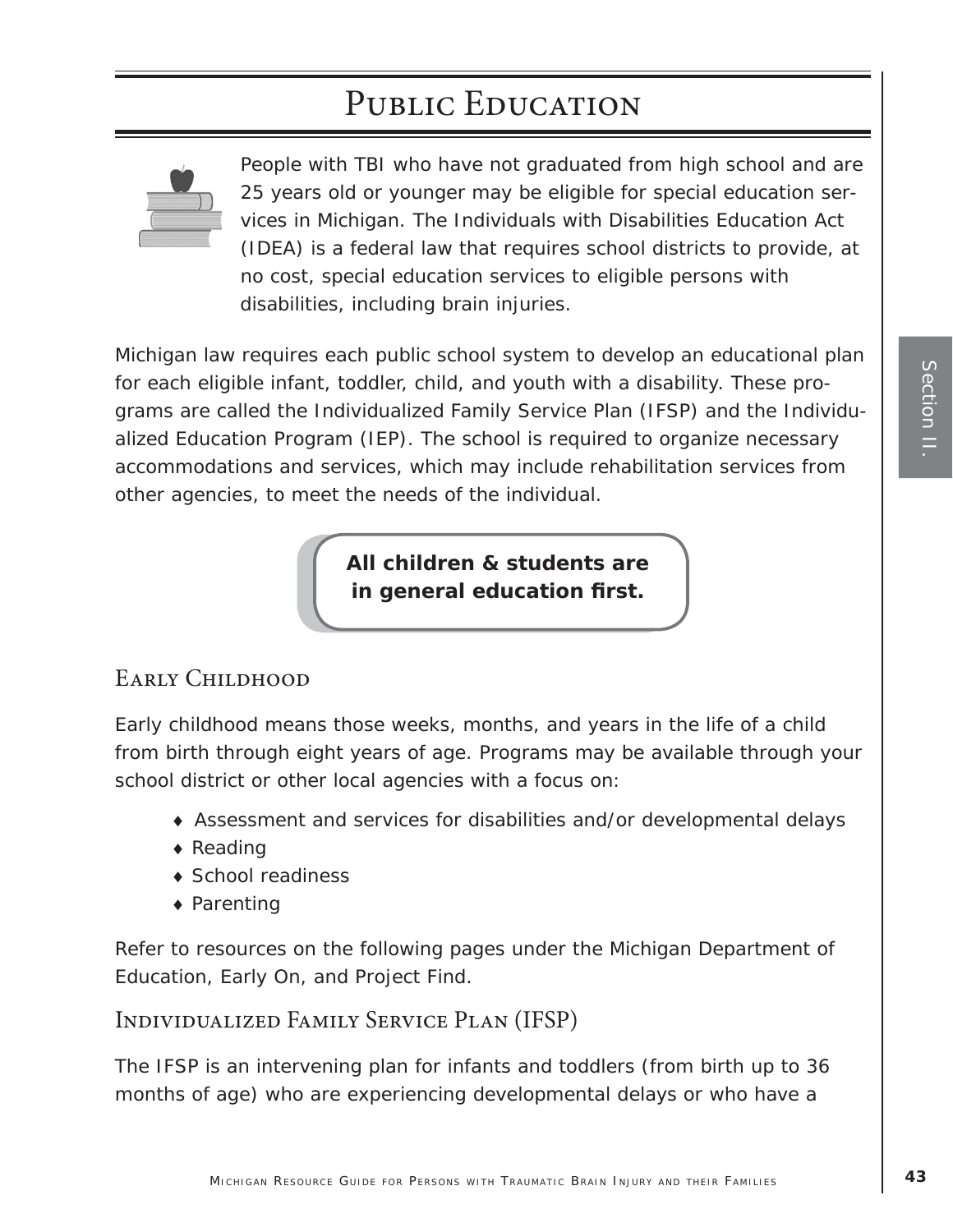diagnosed physical or mental disability that may result in developmental delay. When possible and appropriate, services must be provided in natural environments, including the home, community settings, and settings that are normal for children of the same age without disabilities. Family participation is an integral part of early intervening services that result in positive outcomes for the child.

The infant or toddler's progress is reveiwed every 6 months and evaluated annually, or as needed. Evaluations are done by professionals who interact with the child. The results of the evaluations, along with any other available information from the ongoing assessment with the child and family, are used to determine which services are needed.

## Individualized Education Program (IEP)

All children are in general education first.

**44 Example 12 Example 12 Example 20 Example 20 Example 20 Example 20 Example 20 Example 20 Example 20 Example 20 Example 20 Example 20 Example 20 Example 20 Example 20 Example 20 Example** For eligible children and students, a plan for appropriate services is written in an Individualized Education Program (IEP). In Michigan, the IEP is meant for all students from pre-school (at least three years of age) through high school graduation or age 25. The aim is to make sure all the requirements for the child's education are fulfilled and respond to the individual needs of the child. The services offered to each child will vary depending on the type, level, and severity of the disability. The IEP determines the types of educational programs and services the child is eligible to receive. IEPs *are* transferable between school districts.

Development of the IEP will be carried out by a group of people who know the child best. This group is called the IEP team, and consists of school personnel (such as general and special education teachers and an administrative representative from the school district), family members (the parent/guardian and the student when appropriate), and other professionals who have

## **TIP**

If a parent or guardian requests that their child be tested for special education eligibility, the school has 30 school days to complete an evaluation and hold an Individualized Education Program (IEP) meeting to assess and determine the child's needs.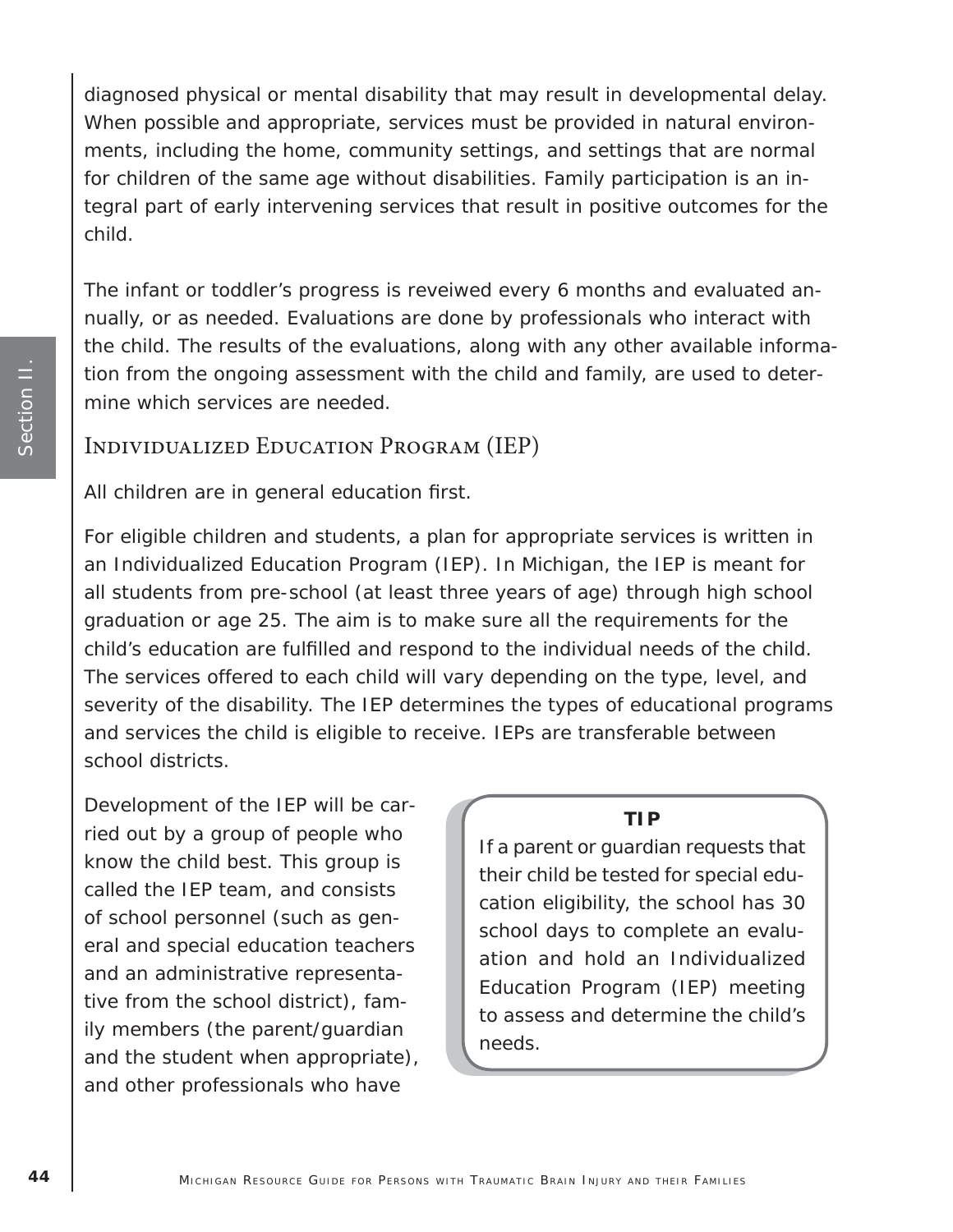knowledge or expertise regarding the child. The student's eligibility and need for specific accommodations and/or services is reviewed every three years or as needed, depending on the child. The type of re-evaluation is determined by the IEP team.

## Transition Planning

The federal law, IDEA, requires transition and/or career planning for students who are eligible for special education. A transition plan arranges an appropriate course of study as students move from adolescence to adulthood. Students agree to learn academic, vocational, and life skills necessary for independent or semi-independent living, including plans for college and employment.

## Accommodations and Supports

Students who do not qualify for special education services through IDEA may still benefit from accommodations under the rules of the Americans with Disabilities Act. **Accommodations** are defined as techniques and materials that allow students with disabilities to complete school or work tasks with greater ease by reducing the effects of the disability. An accommodation is any change in how a student accesses and demonstrates learning that does not substantially change the instructional content.

## College/Postsecondary Education

Section 504 of the Rehabilitation Act of 1973 applies to any public school (pre-kindergarten through college) that receives federal funding and states "no otherwise qualified individual with a disability ... shall, solely by reason of her or his disability, be excluded from participation in, be denied benefit of, or be subjected to discrimination under any program or activity receiving federal financial assistance."

**MICHIGAN RESOURCE THE CONDUCE CONDUCE THE CONDUCE CONDUCE THE COMMATIONS AND SUPPORTS**<br>
And the non-commodations under the rules of the Americans with Dis-<br> **DIATIONS** AND SUPPORTS<br>
And from accommodations under the rules If a student goes on to college and requires accommodations because of a disability, the student must "self-identify" that they need accommodations. Their needs can be verified by a former IEP, Section 504 plan, or a letter from a doctor, clinical rehabilitation worker, licensed social worker, or psychologist. If the college will not make the accommodations, the student or their guardian will need to follow the rules under the Americans with Disabilities Act for requesting accommodations or to file a complaint.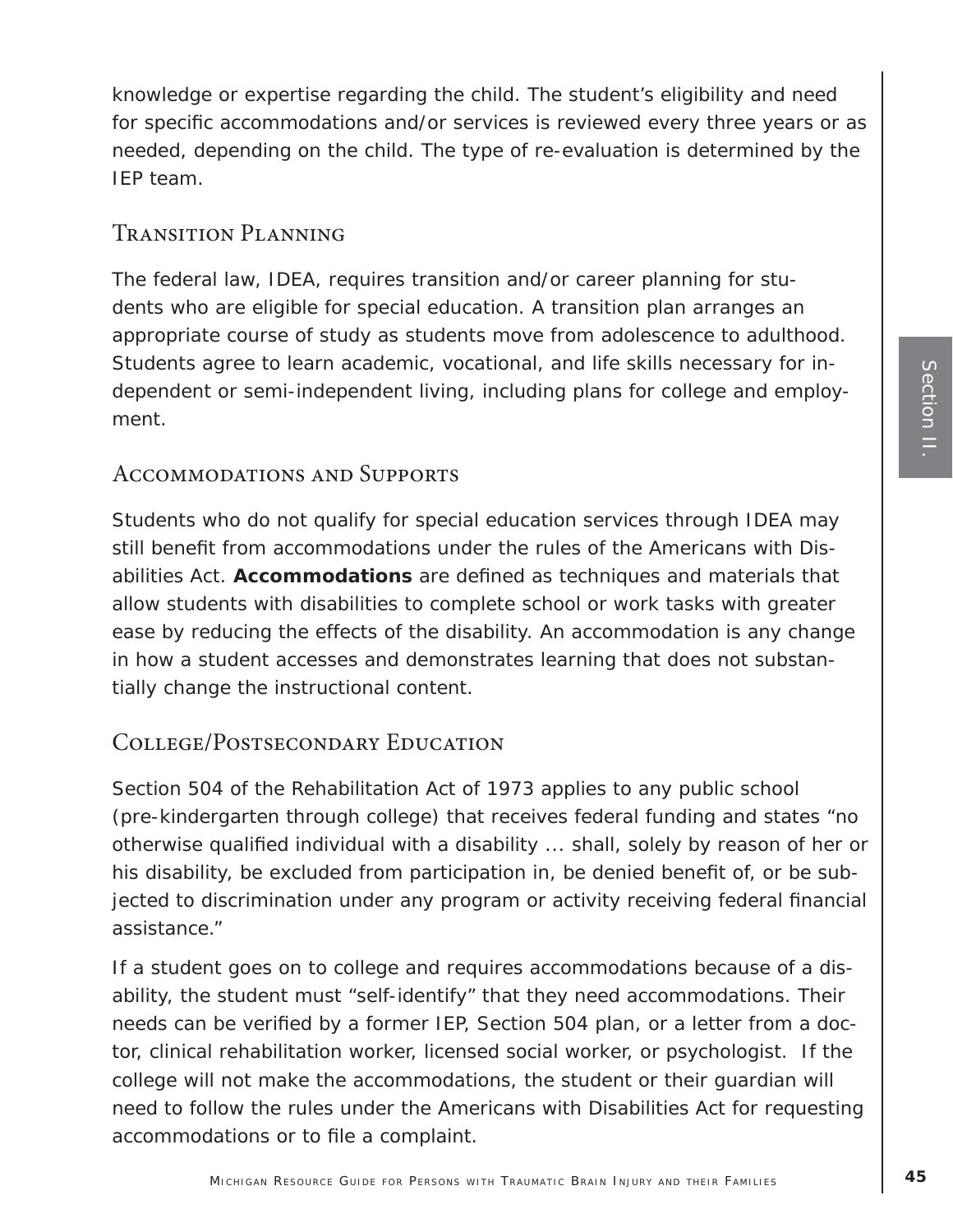#### **BRIDGES4KIDS**

Bridges4Kids is a non-profit organization that provides information and referral services for parents and professionals looking for help for a child. Their extensive website provides information and links to organizations on topics like child development, education issues, disability, gifted children, at-risk children, parenting, and teaching.

*Phone:* No longer operating a toll-free phone line *Website:* www.bridges4kids.org *Additional Contact Information:* See page 82

#### **CENTER FOR EDUCATIONAL NETWORKING (CEN)**

**46** *MICHIGAN RESONSITY CONDUPED TRANSANT Section Act mandated states and <i>Additional Contact Information*: See page 82 **CENTER FOR EDUCATIONAL NETWORKING (CEN)**<br> **CENTER FOR EDUCATIONAL NETWORKING (CEN)**<br>
CENTER FOR EDIC CEN is an Individuals with Disabilities Education Act mandated state initiative of the Michigan Department of Education, Office of Special Education (MDE, OSE). CEN provides the statewide communication framework for all the Michigan mandated activities projects. The work of CEN supports education stakeholder awareness efforts, including websites and technology, print documents, and event coordination. CEN produces publications for the OSE, including the guidance and technical assistance periodical, *FOCUS on Results*.

The CEN website features a calendar of education-related events, education-related news, and links to all the other mandated activities projects, initiatives, and resources.

 *Phone Number:* (888) 463-7656 or (517) 908-3900 *Website*: www.cenmi.org *Additional Contact Information:* See page 83

## **EARLY ON®**

*Early On*® Michigan is the system of early intervention services for infants and toddlers, from birth to three years of age, with disabilities or delays,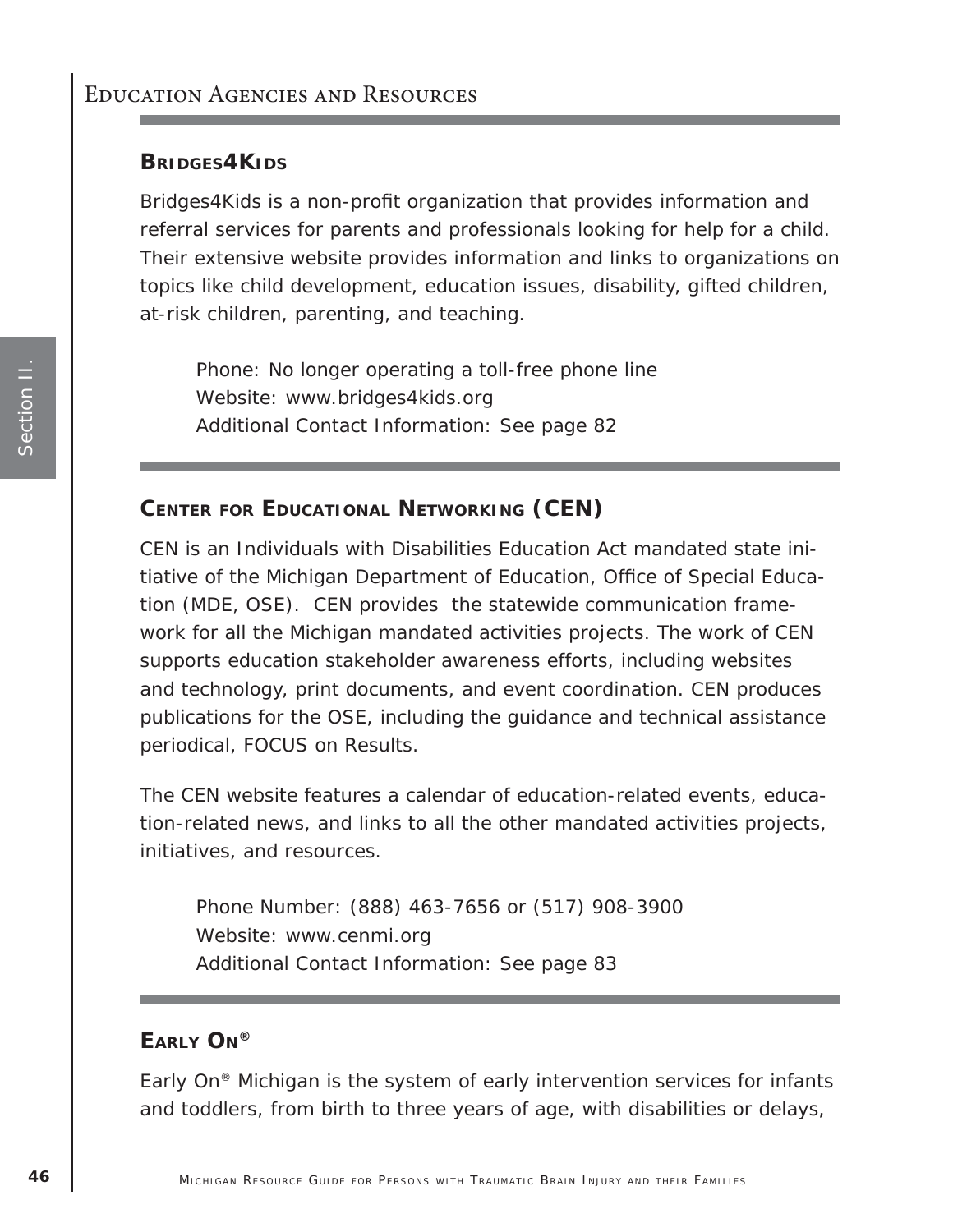and their families. For eligible children, services may include the following:

- Assistive technology
- Physical therapy
- Audiology
- Psychological services
- ◆ Family training and home visits
- ◆ Service coordination
	- Health services
	- Social work
	- Medical services (diagnostic or evaluation purposes)
	- Special instruction
	- Nursing services
	- Speech-language
	- Nutrition services
	- Transportation
	- Occupational therapy
	- Vision

The website of *Early On*® contains numerous links to additional information and resources for children in Michigan.

 *Phone Number:* (800) EarlyOn (800-327-5966) *TTY Phone Number:* (517) 668-2505 *Website*: www.michigan.gov/earlyon *Additional Contact Information:* See page 86

## **PUBLIC SCHOOL, SCHOOL DISTRICT, OR INTERMEDIATE SCHOOL DISTRICT**

Parents may request an evaluation from the special education office at their local school to see if their child is eligible for the IEP or IFSP programs described in the beginning of this section.

*Medical services (diagnostic or evaluation purposes)*<br> **Mursing services**<br> **Mursing services**<br> **Mursing services**<br> **Mursition services**<br> **Mursition and the active particular contains numerous links to additional informa-<br>** *To be eligible*: Special education in Michigan is available for individuals through age 25. A school-based multidisciplinary evaluation team, which includes input from the parent(s)/guardian(s), determines whether the individual has a disability that will make learning difficult without special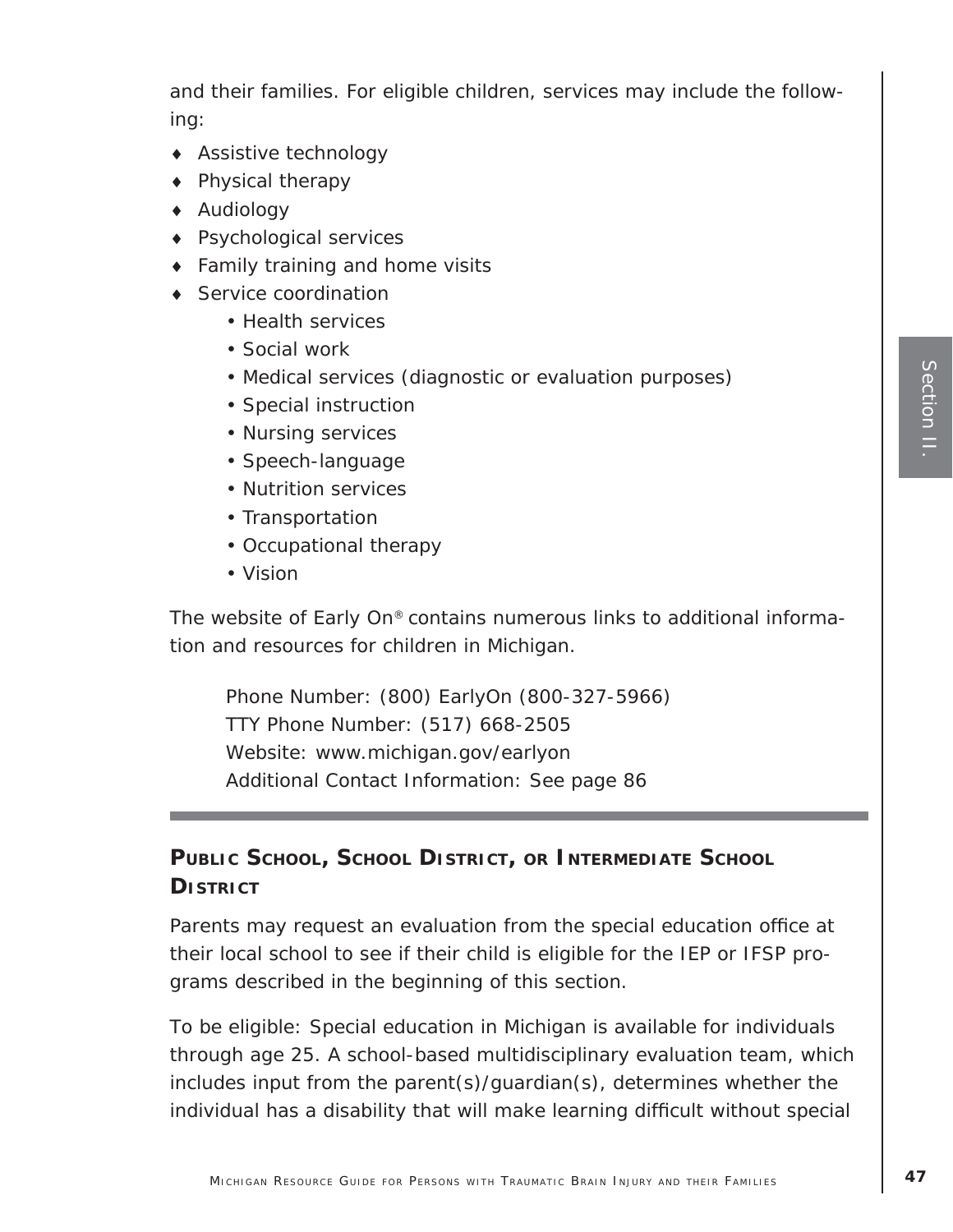services. Persons with a TBI who require special education services most often qualify for those services through one of the following categories: Traumatic Brain Injury (TBI), Physical Impairments (PI), Other Health Impairments (OHI), Learning Disabilities (LD), or Speech and Language Impairments (SLI).

 *Phone Number:* (517) 335-4865 (ages 0-3 years with disabilities) (517) 373-0923 (over 3 years with disabilities) Contact your local school district *Website:* www.michigan.gov/mde *Additional Contact Information:* See page 87

#### **MICHIGAN ALLIANCE FOR FAMILIES**

Michigan Alliance for Families provides information, support, and education for families who have children (birth through 26 years of age) who receive (or may be eligible to receive) special education services. Their goal is to increase the involvement of families in their children's education. To do this, they offer learning opportunities across the state, leadership mentoring, and support.

**Additional Contact Information: See page 87<br>
<b>MICHIGAN ALLIANCE FOR FAMILIES**<br>
MICHIGAN **ALLIANCE FOR FAMILIES**<br>
MICHIGAN **ALLIANCE FOR FAMILIES**<br>
to the formative where children (blrft hrough 26 years of ag<br>
receive (or The work of the Michigan Alliance for Families is based upon requirements of the Individuals with Disabilities Education Act (IDEA) for the state to improve results for children with disabilities, called a 'mandated activities project' and is funded with IDEA dollars through the Michigan Department of Education, Office of Special Education. The current grant is administered by the Arc Michigan. Michigan also has a Parent Training Information Center that is funded by the U.S. Department of Education, Office of Special Education Programs (OSEP).

*Phone Number:* (800) 552-4821 *Website:* www.michiganallianceforfamilies.org  *Additional Contact Information:* See page 89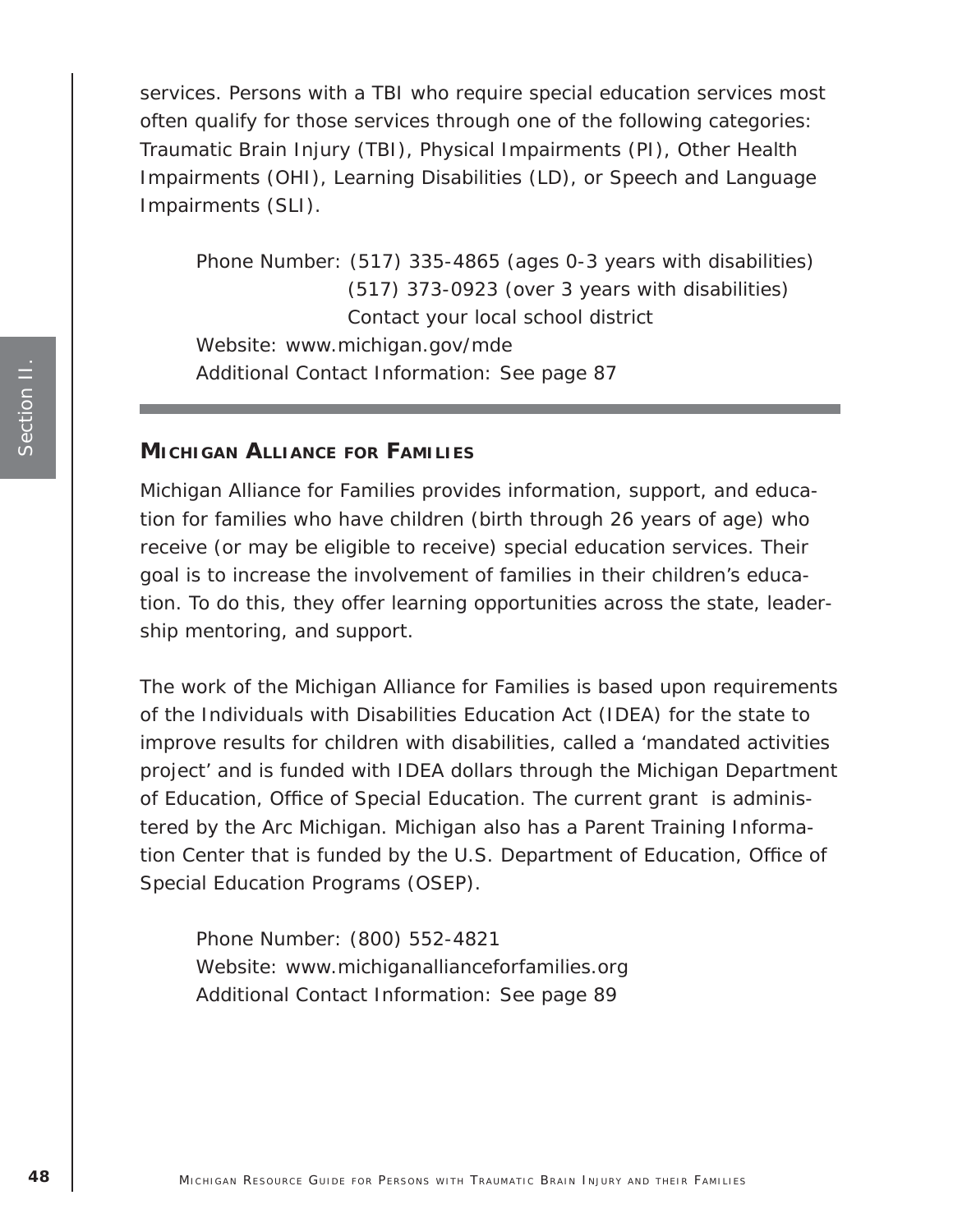## **MICHIGAN DEPARTMENT OF EDUCATION (MDE)**

The Michigan Department of Education (MDE) is Michigan's state agency for public education. The MDE is made up of several offices. Two of those offices are described here because they oversee many programs important for children with disabilities, including those with TBI.

The Michigan Office of Special Education oversees the administrative funding of education and early intervention programs and services for studentswith disabilities. A free appropriate public education (FAPE) is provided to eligible children and youth from age 3 through age 21, according to federal statute and regulations, state statute, administrative rules, and standards.

The federal law, Individuals with Disabilities Education Act (IDEA), established two separate age segments for students with special needs. IDEA Part B refers to special education services for students ages 3 through 21. IDEA Part C refers to early intervention services for infants and toddlers with disabilities from birth to age 3. Michigan special education services extend from birth through 25 (beyond the federal requirement of 21).

The OSE is tasked with implementing and monitoring Part B improvement plans. The OSE has developed a system to advance evidence-based practices in the field of education to support diverse learners. There are 'mandated state initiatives' funded under the IDEA law that address needs identified by new federal and/or state mandates, systemic compliance findings or stakeholder-based concerns.

*MICHIGAN RESONS CONSTANT CONSTANT CONSTANT CONSTANT AND EXECUTIVE ARE SAND ARE SAND ARE SAND AND MANUSION AND MANUSION ACTION AND BANDIDING ARE GUIDE A UNIVERSIDE B DEFINE THEIR ARE STONG B and standards.<br>
FOR PERS TO S* The second office within MDE that is relevant to families and children with disabilities is the Office of Great Start (OGS), which manages IDEA Part C services through its Early On® program. Some infants and toddlers ages birth to three years may be eligible for special education services. The Office of Great Start focuses on ensuring that all children birth to age eight, especially those in highest need, have access to high-quality early learning and development programs and enter kindergarten prepared for success. The MDE website contains useful summaries and links to these and other programs.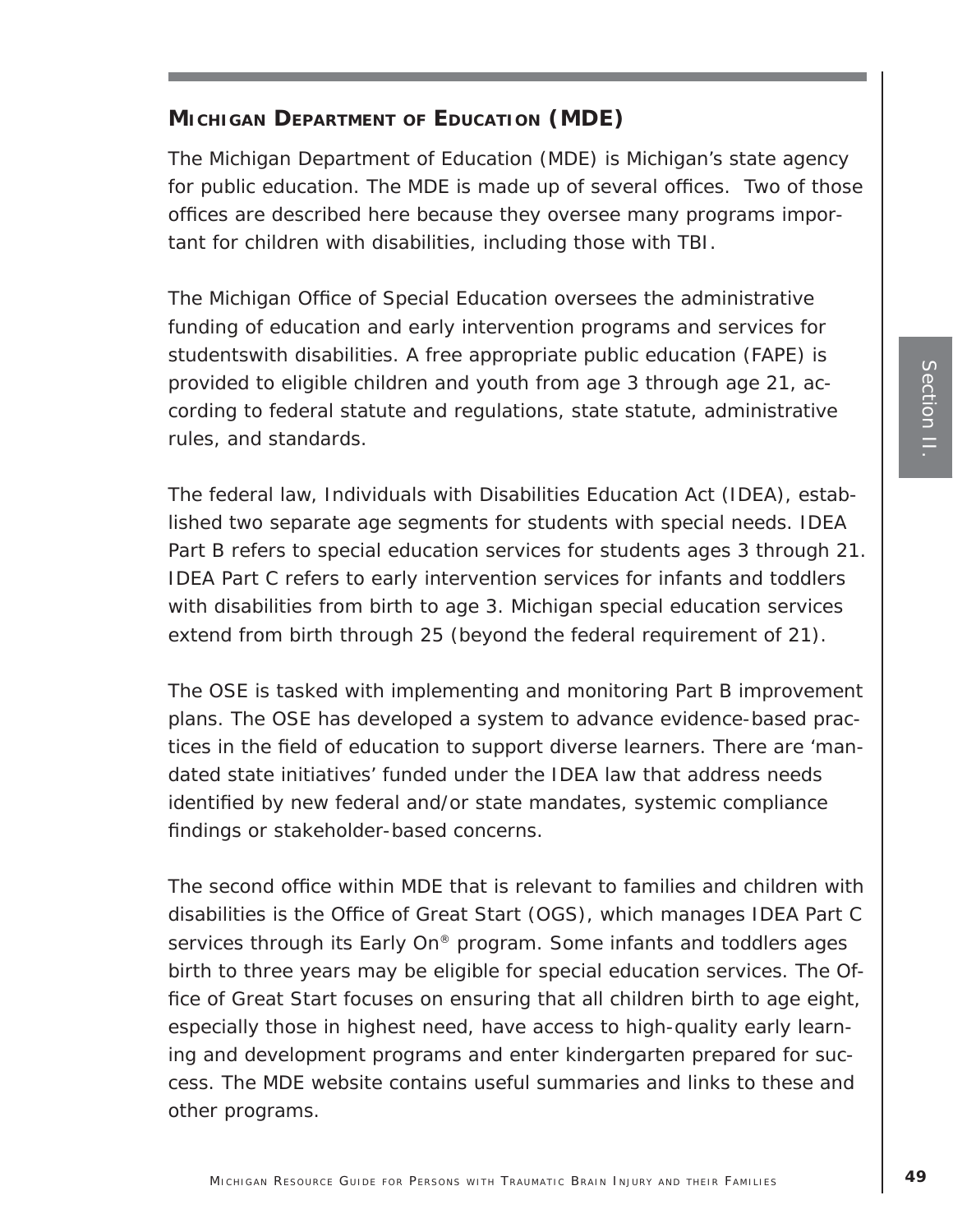*Phone Number:* (517) 373-3324 *Website:* www.michigan.gov/mde  *Additional Contact Information:* See page 90

### **PROJECT FIND**

Project Find refers individuals for a free evaluation to help identify specific characteristics or disabilities that may prevent a young person from learning. The evaluation is the first step in getting the help needed. A free evaluation is available for individuals from birth through age 25.

For those who qualify after the evaluation, the public school system helps find special programs and educational services to meet the individual's needs so he/she can receive the best possible education.

*Phone Number:* (800) 252-0052 *TTY Phone Number:* (517) 668-2505 *Website:* www.projectfindmichigan.org  *Additional Contact Information:* See page 94

## **NATIONAL DISSEMINATION CENTER FOR CHILDREN WITH DISABILITIES (NICHCY)**

**50 Example 10 Example 10 Example 10 Example 10 C MICHIGAN RESONS For those who qualify after the evaluation, the public school syst find special programs and educational services to meet the linkly needs so** NICHCY is a national information center that provides information on disabilities and disability related issues, focusing on children and youth, birth to age 22. It offers a wealth of information, including easy-to-read information on IDEA, the law authorizing early intervention services and special education. There are State Resource Sheets that provide names and contact information of disability agencies and organizations in each state. It produces many articles and publications, a newsletter, and user-friendly personalized assistance.

*Phone Number:* (800) 695-0285 (Voice/TTY) *Website in English:* www.nichcy.org *Website in Spanish:* www.nichcy.org/espanol/ *Additional Contact Information:* See page 94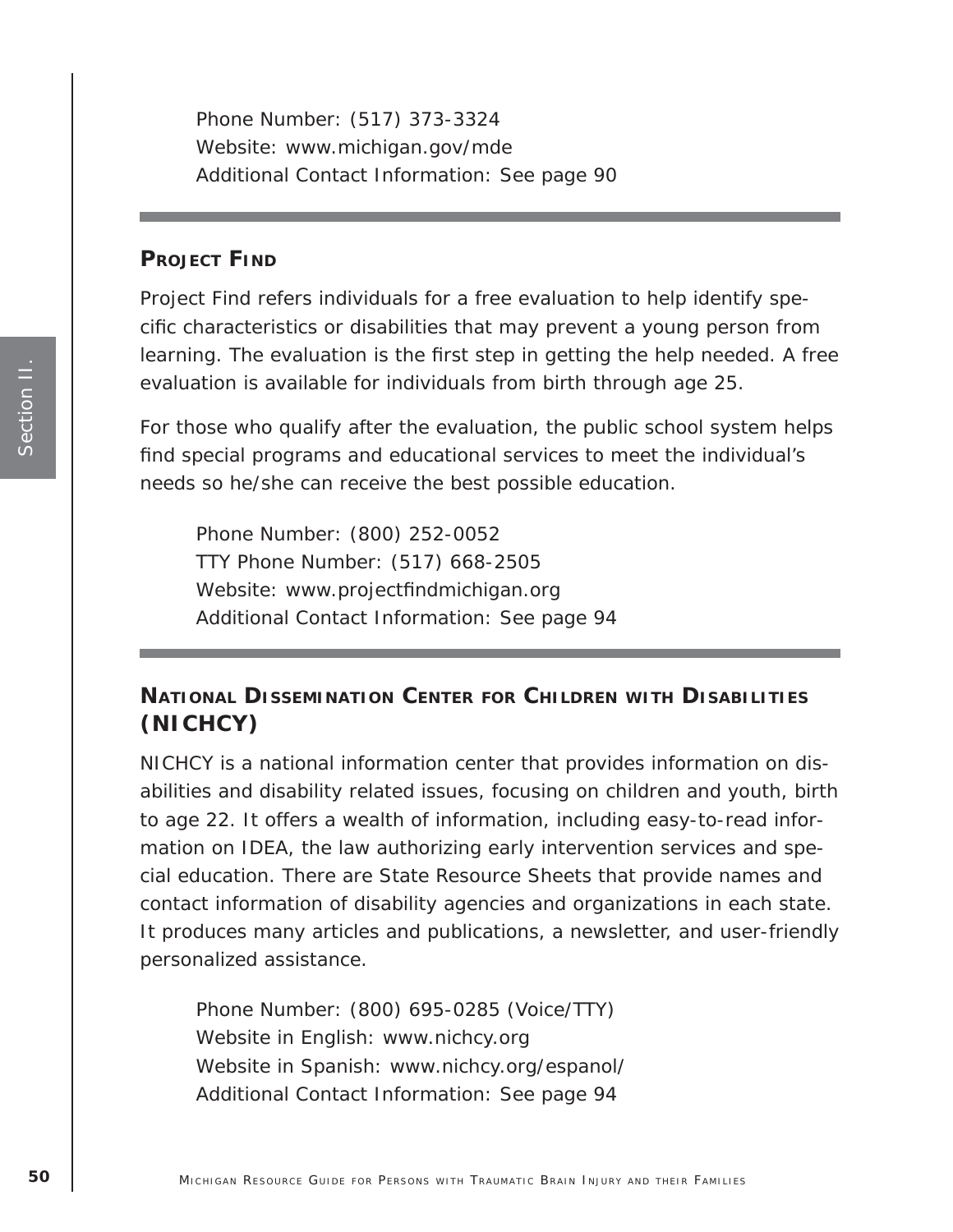## **U.S. DEPARTMENT OF EDUCATION**

This federal department establishes policy for, administers, and coordinates most federal assistance to education for 50 million students in approximately 99,000 public elementary and secondary schools. In school year 2012-13 an estimated \$571 billion was spent related to students' education.16

Within this federal department are two important offices that support state Departments of Education: the Office of Special Education and Rehabilitation Services (OSERS) and within OSERS, the Office of Special Education Programs (OSEP). Their respective websites provide links to a wide variety of educational resources.

*Phone Number:* (800) USA-LEARN (800-872-5327) *Website:* www.ed.gov/parents OSERS: www.ed.gov/osers OSEP: www2.ed.gov/about/offices/list/osers/osep/ index.html *Additional Contact Information:* See page 97

## **TRANSPORTATION**

TBI may affect an individual's driving skills. A person with TBI should consult with a physician before starting to drive again. A driving evaluation may be

necessary. The Secretary of State can conduct evaluations for a fee. In addition, modifications to vehicles may be needed to accommodate the physical changes resulting from an injury. Please note: If you have acquired your injury since the last time you got your driver's license, reapply up to 90 days before your birthday (the day your license expires) in order to have time to appeal a possible denial of license.

#### **TIP**

The local Secretary of State's office can provide handicap parking permits. The local transit office may have information about public transportation or volunteer transportation services for people with disabilities.

16Institute of Education Sciences. Fast Facts. http://nces.ed.gov/fastfacts/display.asp?id=372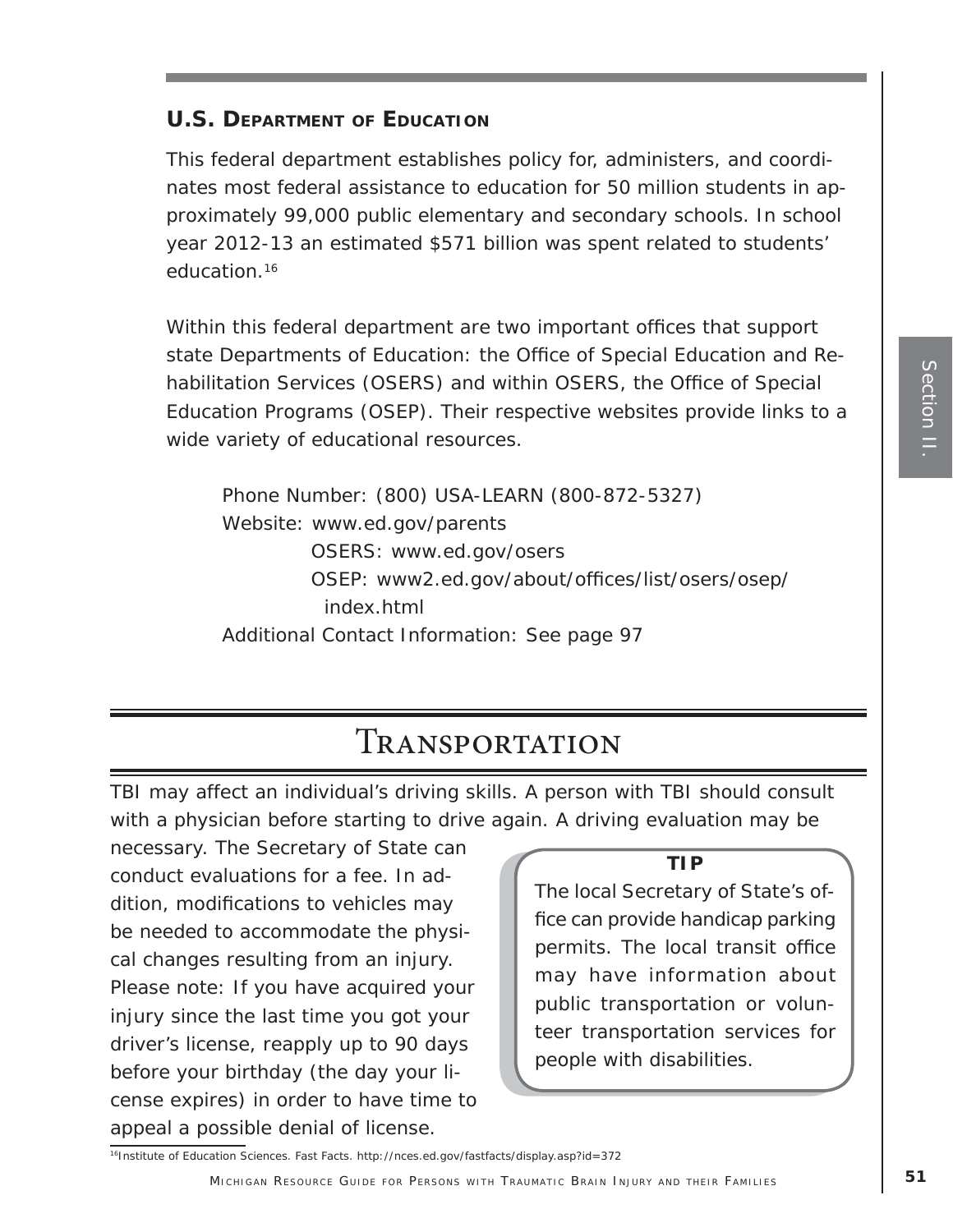#### **AMERICAN RED CROSS**

The American Red Cross is an organization led by volunteers. They provide relief to victims of disasters and help people prevent, prepare for, and respond to emergencies. The American Red Cross also provides community services, such as transportation, helping the homeless, and food and nutrition education.

*Phone Number:* (800) RED-CROSS (800-733-2767) *Website:* www.redcross.org  *Additional Contact Information:* See page 81

#### **LOCAL PUBLIC TRANSIT AGENCIES**

**52** *Phone Number*: (800) RED-CROSS (800-733-2767)<br> *Meditional Contact Information:* See page 81<br> **Local PuBLIc Transit Agencies**<br> **Michigan provides some transportation in all 83 counties.** There<br>
eral urbanized publi Michigan provides some transportation in all 83 counties. There are several urbanized public transit agencies across the state and several nonurbanized transit agencies. The Michigan Department of Transportation (MDOT) administers funding programs to these agencies. Specific information about local public transit services can be obtained by contacting MDOT's Passenger Transportation Division.

*Phone Number:* (517) 373-2090 *Website:* www.michigan.gov/mdot  *Additional Contact Information:* See page 88

#### **MEDICAID**

Medicaid reimburses some transportation expenses of Medicaid beneficiaries for travel to medically necessary health services. If you are enrolled in a Medicaid HMO, contact your HMO. If you are enrolled in a Medicaid Fee for Service plan, contact your local Department of Human Services caseworker.

*To be eligible*: Expenses reimbursed are those paid to a third party (bus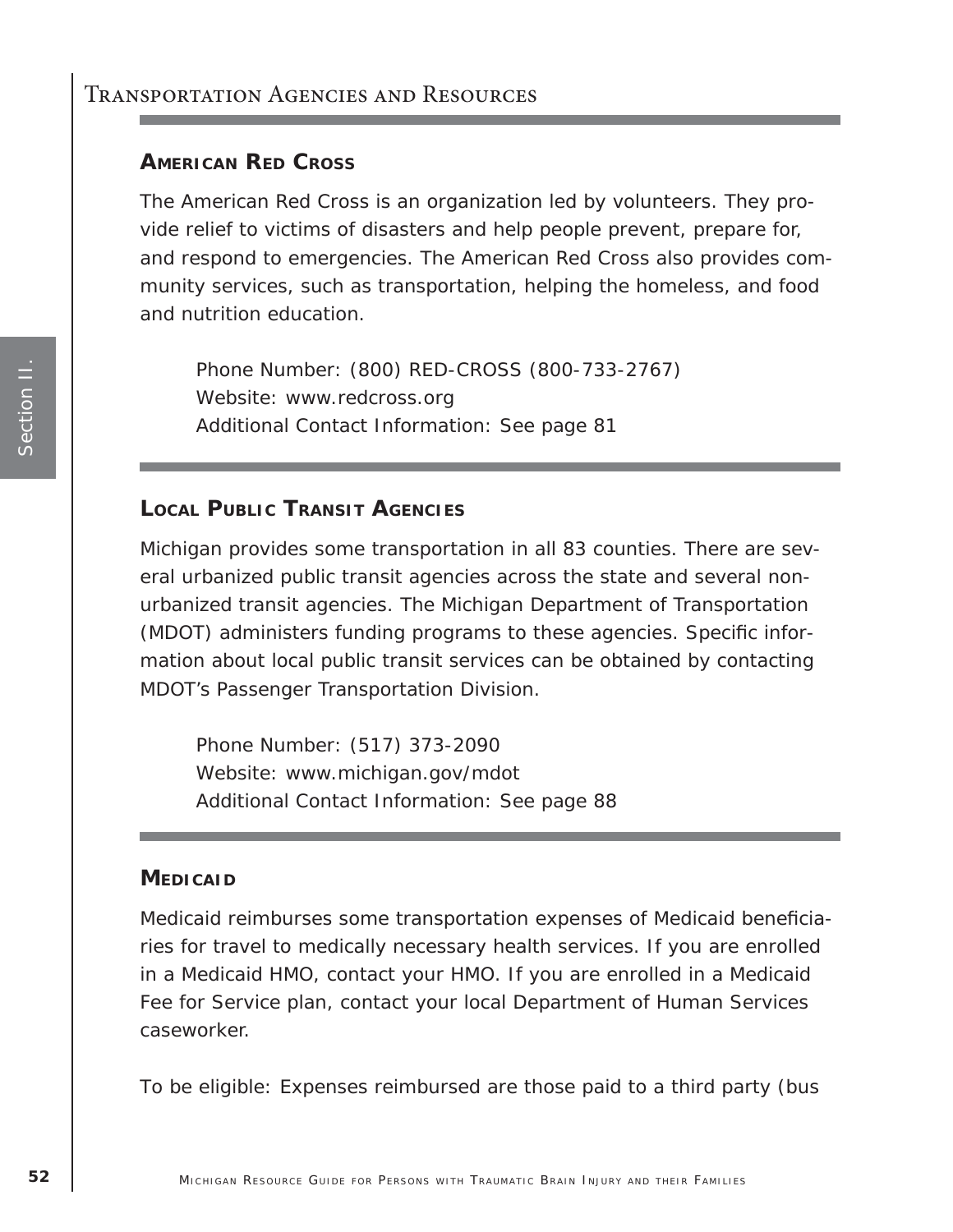or taxi fare, for example) rather than for the individual's gasoline costs. The person with TBI must already be on Medicaid.

*Phone Number:* (800) 803-7174 (Michigan Medicare/Medicaid Assistance Program Counselor) *Website:* www.mmapinc.org  *Additional Contact Information:* See page 88

## Substance Use Disorders

TBI can be associated with alcohol and drug abuse problems. Abuse of alcohol and drugs may become a problem and interfere with recovery during treatment and rehabilitation. Alcohol or drug abuse may cause or increase depression and loneliness, and may further impair judgment and memory. If alcohol or drug abuse was a problem prior to TBI, tolerance of alcohol may be drastically lowered and the risk for acquiring another TBI is increased.<sup>17</sup>

## Alcohol and Drug Abuse Agencies and Resources

## **COORDINATING AGENCIES (CA)**

**MICHIGAN RESOURT ANCE USE DISORDERS**<br> **MICHIGAN RESOURCE AND ANOTE AND ANOTE AND ANOTE AND ANOTE AND ANOTE AND ANOTE AND THE CONSTRAINED THE UNITS (INTERNATION AND THE CONSTRAINED AND ANOTE AND ANOTE AND ANOTE AND ANOTE A** MDCH Bureau of Substance Abuse and Addiction Services contracts with regional CAs for access and referral to substance abuse services. Each CA has an Access Management System (AMS) that ensures proper screening of individuals to arrange for referrals to appropriate substance abuse treatment services. These screenings can be done in person. Some CAs will conduct the screening by phone, depending on the needs of the person seeking services.

To be eligible: Individuals who receive public funding must be screened through the AMS to be authorized for the available substance abuse benefits. Eligibility is based on the need for alcohol or drug abuse treatment.

*Phone Number:* (517) 373-4700

<sup>17</sup>National Resource Center for Traumatic Brain Injury. (2000). The Brain Injury Source Book: Answers to Questions Most Often Asked. Richmond, Virginia: Virginia Commonwealth University, p. 82-84.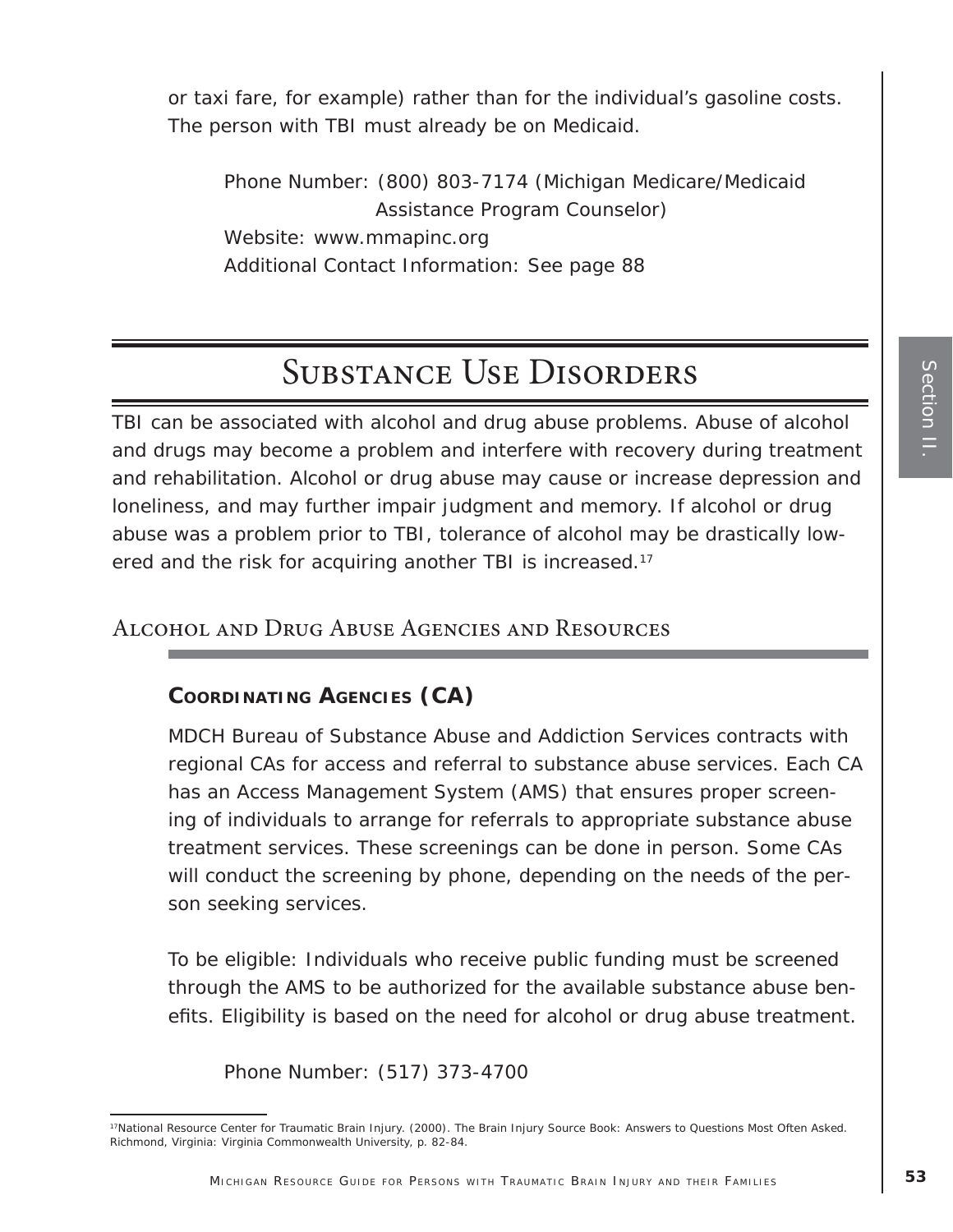# Mental Health

Mood swings, anxiety, depression, and disruptive behaviors are some of the emotional results of TBI that some people may experience. Psychological impairments may appear for numerous reasons: (1) due to neurological damage from TBI, (2) as a result of the traumatic event, and (3) due to dramatic changes in lifestyle following TBI (loss of housing, employment, and peers). Primary care physicians can help decide if assistance for psychological difficulties is needed.<sup>18</sup>

## Mental Health Agencies and Resources

## **COMMUNITY MENTAL HEALTH SERVICES PROGRAMS (CMHSPS)**

CMHSPs provide respite care for persons with severe and persistent mental illnesses, and for persons with developmental disabilities – regardless of their ability to pay. The amount of respite that your family receives will vary depending on your family's needs. Respite may be the only support need identified by your family. Treatment from the CMHSP is not required to receive respite care services.

**54 CONFIDENTIFY CONFIDENTIFY CONFIDENTIFY CONFIDENTIFY CONFIDENTIFY CONFIDENTIFY CONFIDENTIFY CONFIDENTIFY CONFIDENTIFY CONFIDENTIFY CONFIDENTIFY CONFIDENTIFY CONFIDENTIFY CONFIDENTIFY CONFID** To be eligible: Your local CMHSP can determine whether your family is eligible for Community Mental Health Services, including respite care services. Eligibility for services is determined based on several factors, including the nature and severity of the disability. Priority is generally given to families with the greatest need for this service. If your family is found to be eligible for respite, the cost of respite services will be decided based on your family's ability to pay as determined by CMHSP guidelines.

*Phone Number:* (517) 374-6848 *Website:* www.macmhb.org  *Additional Contact Information:* See page 84

<sup>&</sup>lt;sup>18</sup>National Resource Center for Traumatic Brain Injury. (2000). The Brain Injury Source Book: Answers to Questions Most Often Asked. Richmond, Virginia: Virginia Commonwealth University, p. 126-127.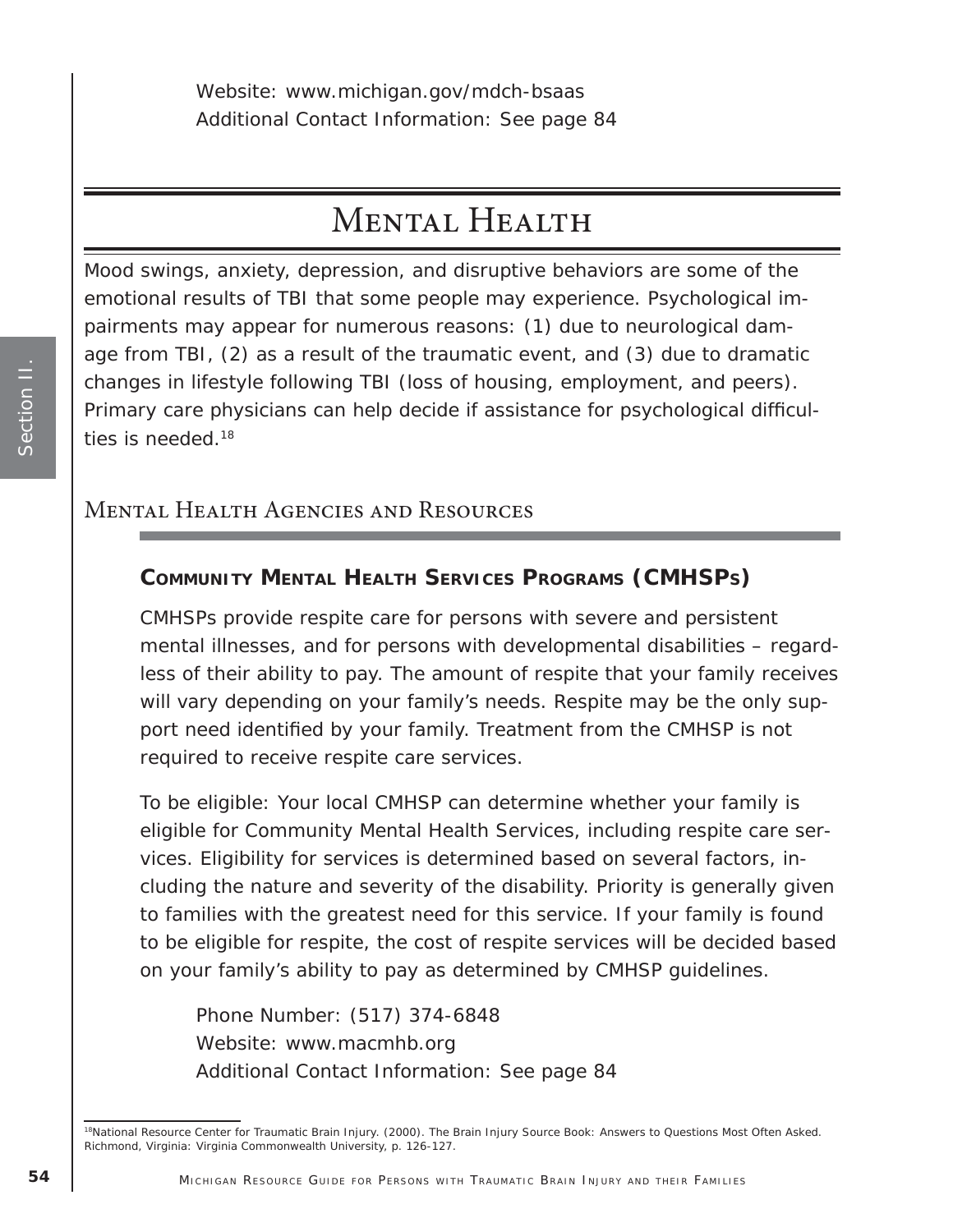# Caregiver Support and Respite Relief

Research and experience have shown that family involvement is very valuable throughout a person's rehabilitation and can even improve a person's level of recovery. However, caring for a family member who has a TBI may be overwhelming. Caregivers may have questions, and may need support to "stay healthy" in the caregiver role. Support groups for individuals with TBI and their caregivers exist statewide. The availability of support groups may vary according to the region. Some groups will focus more on advocacy and problem solving, while others may focus on personal support.

Time off - respite relief - becomes a necessity to prevent "burn-out" and stress between family members as the family meets these new challenges and responsibilities. Respite relief offers caregivers some time for themselves and is generally short-term care - spanning from a few hours to an entire weekend. Emergency or telephone crisis services and/or access to an advocate (social worker, case manager) can also assist a family caregiver during stressful times.

### Caregiver Support Agencies and Resources

### **ARCH NATIONAL RESPITE NETWORK**

This organization runs an online National Respite Locator Service. The service helps parents, caregivers, and professionals find respite services in their state and local area to match their specific needs.

*Phone Number:* (919) 490-5577 *Website:* www.archrespite.org  *Additional Contact Information:* See page 81

### **AREA AGENCIES ON AGING (AAA)**

**MICHIGAN RESOURCE FOR PERSONS AND RESOURCE THEIR INTERNATION CONDUCTS SOME CONDUCT SOMETHING THE SUPPORT SOMETHING THE SUPPORT AGENCIES AND RESOURCES AND AND A SUPPORT AGENCIES AND RESOURCES TO A PHOTOMOPY CONSIDER AND AN** AAAs are regional planning, advocacy, and administrative agencies. The Michigan Office of Services to the Aging (OSA) contracts with 16 regional AAAs and more than 1,300 local community-based agencies offering older adults and family caregivers services in specified geographic regions of the state. Many of these services (including respite care) are also available to adults with disabilities of any age through designated state or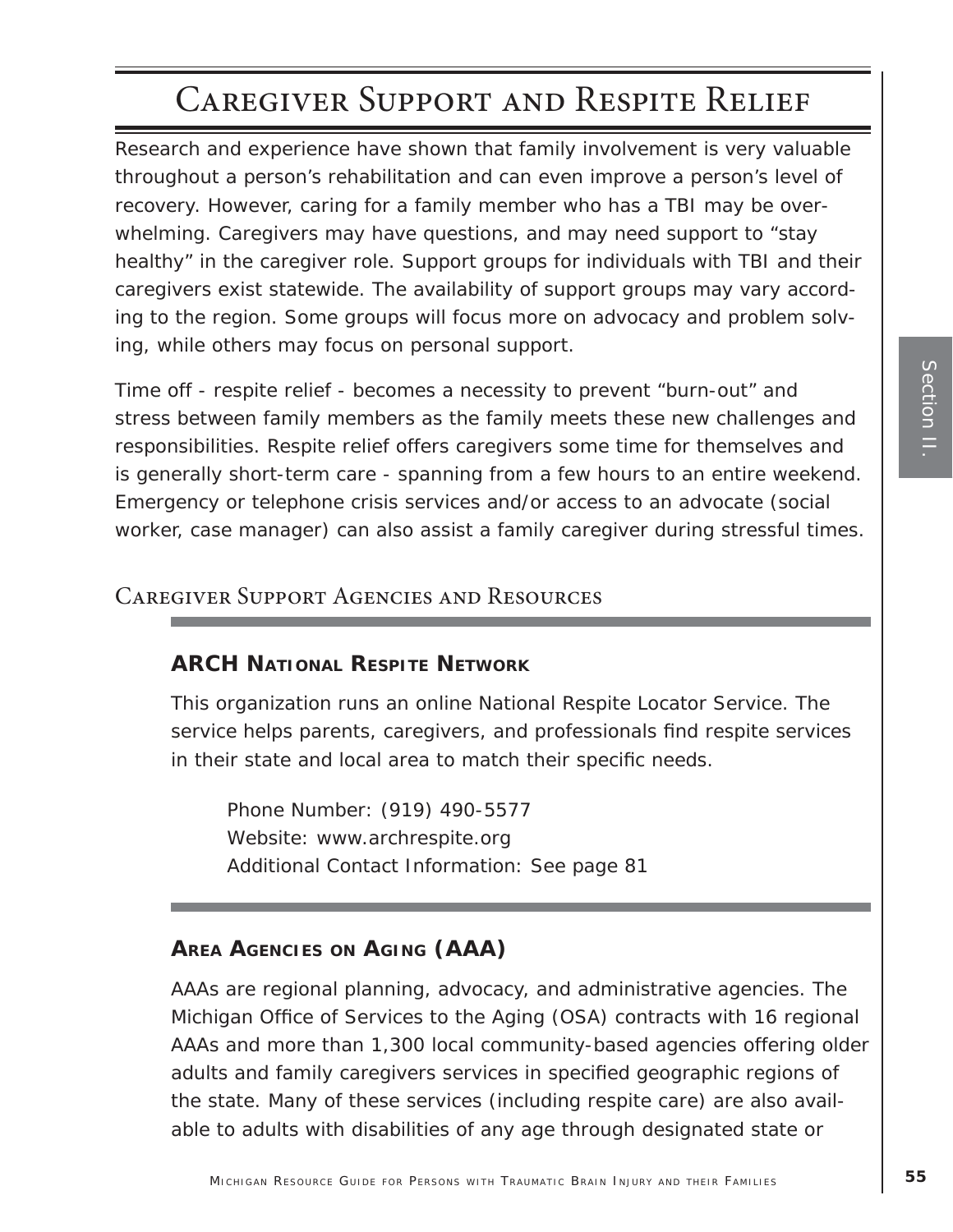federal programs.

*Phone Number:* (517) 373-8230 *Website:* www.michigan.gov/miseniors  *Additional Contact Information:* See page 82

#### **BRAIN INJURY ASSOCIATION OF MICHIGAN (BIAMI)**

BIAMI has local chapters and support groups throughout the state to provide support and encouragement to families and individuals with brain injury. Most groups meet monthly and provide information and assistance, as well as some recreational activities. Additional statewide activities include the "Spring Fling" in May and conferences throughout the year.

*Phone Number:* (810) 229-5880 National Brain Injury Information Center: (800) 444-6443 *Website:* www.biami.org  *Additional Contact Information:* See page 82

### **BRIDGES4KIDS**

Bridges4Kids is a non-profit organization that provides information and referral services for parents and professionals looking for help for a child.

*Phone Number:* No longer operating a toll-free phone line  *Website:* www.bridges4kids.org  *Additional Contact Information:* See page 82

### **COMMUNITY MENTAL HEALTH SERVICES PROGRAMS (CMHSPS)**

**56 Example 10 MICHIGAN RESOLUT RESONS CONTROLLED AND SECTION TRANSPARENT RESOLUT AND AN ANDEL TRANSPARENT CONDUCT AND MADILITY <b>***Phone Number*: (810) 229-5880<br> **Example** *Resons Multional State Munitipy Informatio* CMHSPs provide respite care for eligible families. The amount of respite that your family receives will vary depending on your family's needs. Respite may be the only support need identified by your family. Treatment from the CMHSP is not required to receive respite. (See page 54.)

*To be eligible:* Your local CMHSP can determine whether your family is eli-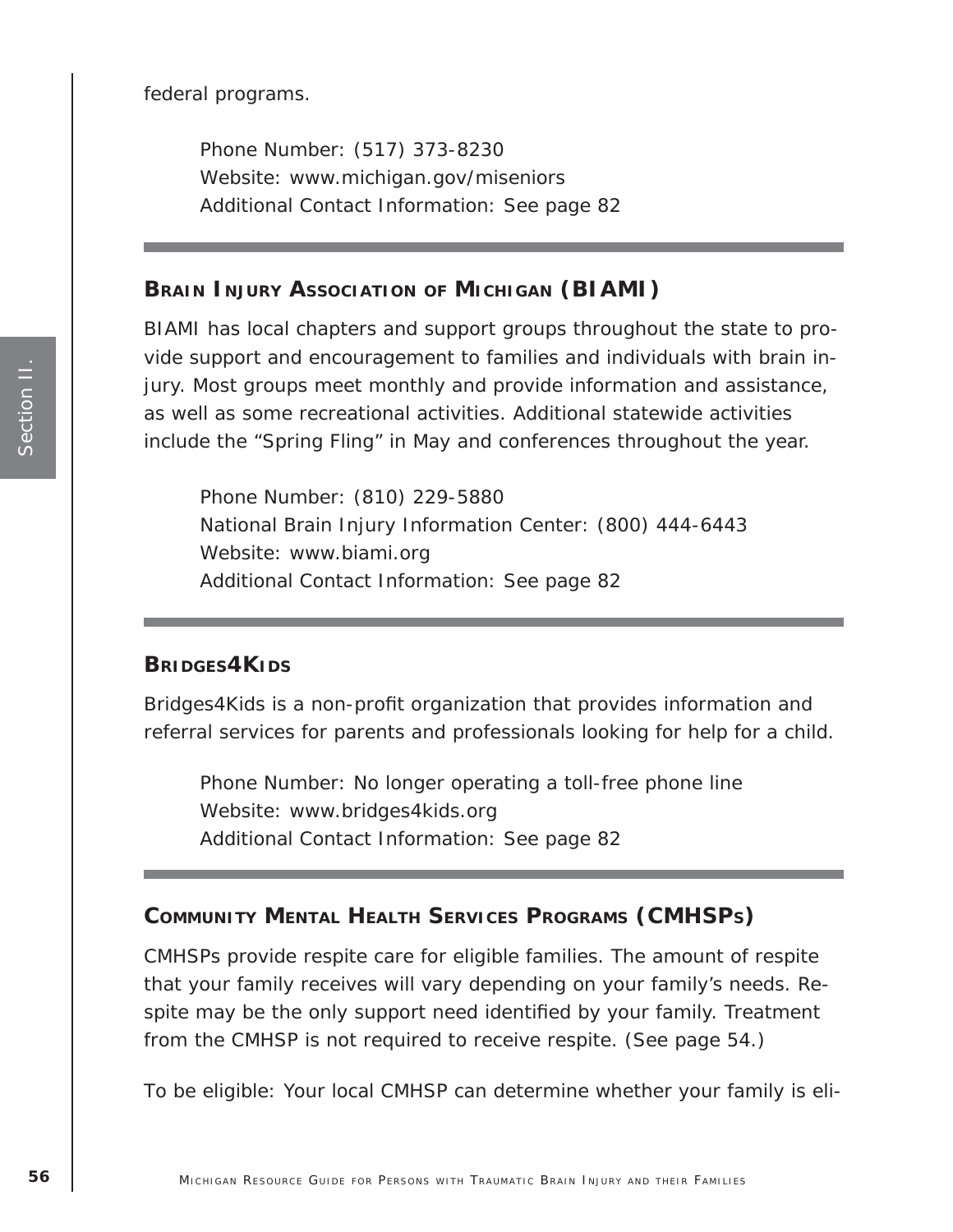gible for Community Mental Health Services, including respite care services. Eligibility for services is determined based on several factors, including the nature and severity of your child's disability. Priority is generally given to families with the greatest need for this service. If your family is found to be eligible for respite, the cost of respite services will be decided based on your family's ability to pay as determined by CMHSP guidelines.

*Phone Number:* (517) 374-6848 *Website:* www.macmhb.org  *Additional Contact Information:* See page 84

### **FAMILY CENTER FOR CHILDREN AND YOUTH WITH SPECIAL HEALTH CARE NEEDS (FCCYSHCN)**

**ENEON CHILDREN AND YOUTH WITH SPECIAL HEALTH<br>
<b>ENEONS (FCCYSHCNI)**<br> *MICHIGAN RESOURCE CONSIDER TRAUMATIC SCIENCIAL SUPPORTION IS a program that provides emotional and informational sup-<br>
to families of children with disa* FCCYSHCN is a program that provides emotional and informational support to families of children with disabilities or special medical needs. FC-CYSHCN provides families with connections to other parents and also offers information regarding community resources. There are several regional support groups throughout the state.

*Phone Number:* (800) 359-3722 *Website:* www.michigan.gov/cshcs  *Additional Contact Information:* See page 86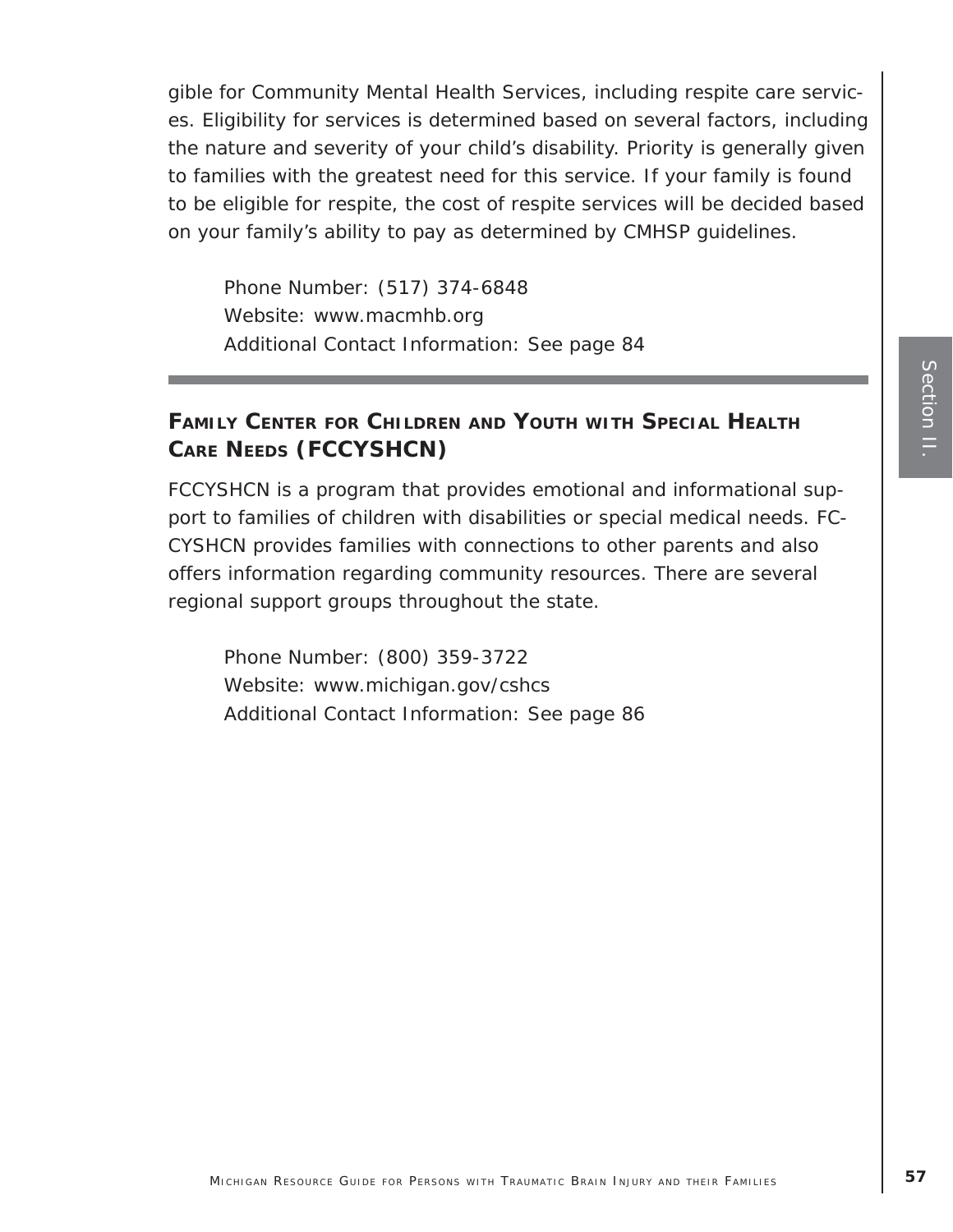### Vocational Rehabilitation and Employment



Individuals may lose certain work skills and abilities after TBI. Learning or relearning skills and abilities is often necessary to resume employment. Some questions to consider before returning to work include:

- If the individual chooses, is he/she healthy enough to consider returning to work?
- Would the individual be able to achieve his/her goal of returning to work if the hours were reduced from what they were previously? **TIP** It is possible to work and main-
- Would the individual be able to achieve his/ her goal of returning to work if special equipment or supervision were provided?

tain Social Security and Medicaid benefits. Refer to the programs "Freedom to Work" and "Ticket to Work," described on pages 49 and 50.

 Would a redesign of duties and responsibilities enable the individual to return to work?

Individuals with TBI may not only need help finding a job, but keeping it. A variety of job supports may be necessary, such as assistive technology, mentoring, coaching, job site adaptations, and scheduling accommodations.

### Vocational Rehabilitation and Employment Agencies and Resources

### **BUREAU OF SERVICES FOR BLIND PERSONS (BSBP)**

**58 Example 10 MICHIGAN RESOURCE SECTION Example 10 COLLAR RESOURCE CONSIDERATION Example 10 COLLAR RESOURCE SECTION 10 COLLAR RESOURCE TRANUMATIC 10 COLLAR RESOURCE AND COLLAR PERSONS WITH TRAUMATIC 1** BSBP (formerly Michigan Commission for the Blind) provides training and other services to individuals who are blind or visually impaired to achieve employment and/or independence. BSBP is a state government agency, funded by state and federal funds, with services provided in all 83 counties of the state. BSBP provides counseling and training in skills for daily living without vision. Depending on an individual's needs and eligibility for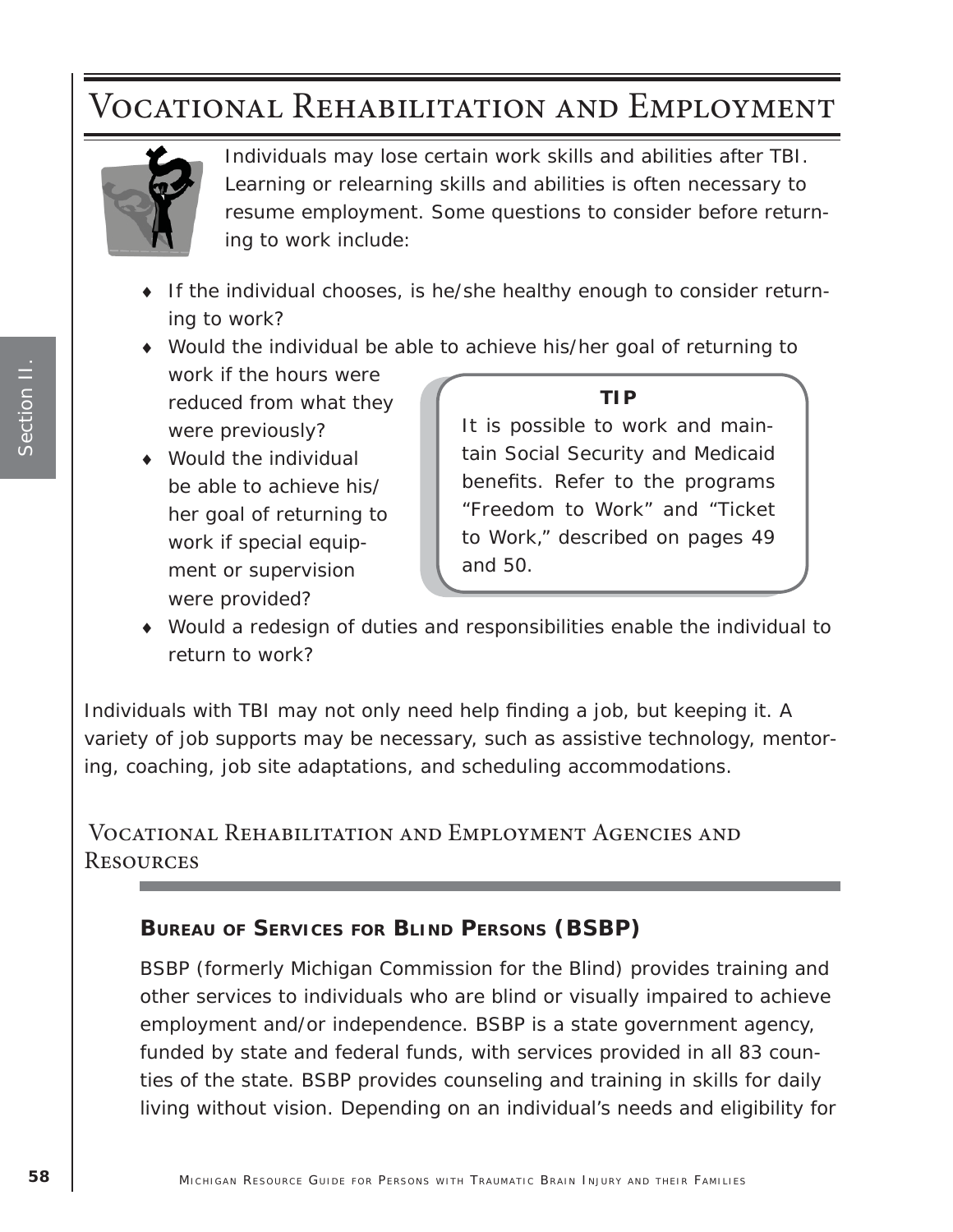specific services, BSBP may also provide some types of adaptive equipment, computer software, and postsecondary education.

To be eligible: Applicants must live in Michigan and must meet specific criteria for legal blindness.

*Phone Number:* (517) 373-2062 *TTY Phone Number:* (517) 373-4025 *Website:* www.michigan.gov/bsbp  *Additional Contact Information:* See page 58

### **DEPARTMENT OF HUMAN SERVICES - MICHIGAN REHABILITATION SERVICES (MRS)**

**MRTMENT OF HUMAN SERVICES - MICHIGAN REHABILITATION**<br> **MICHIGAN RESOURCE CONTIFY**<br> **EXECUTE:**<br> **EXECUTE CONTIFY**<br> **EXECUTE CONTIFY**<br> **EXECUTE CONTIFY**<br> **EXECUTE CONTIFY**<br> **MICHIGAN RESONS** INCLUDED THE MOMENT ON THE BOT A This is a state government program that helps persons with any disability, except legal blindness, to prepare for, enter into, retain, or regain employment. MRS also includes the Business Network Unit that specializes in complex case management and promotion for state and national businesses. The purpose of this program is to maximize productivity and minimize costs associated with disabilities resulting from work-related injuries that could prevent people from returning to work. In addition, MRS assists employers in finding and retaining qualified workers with disabilities. This helps employers save time and money but also maintain a motivated, reliable and dependable workforce.

*To be eligible:* Applicants with TBI may be eligible for services based on medical, psychiatric, or psychological reports from their physician. Medical reports should identify the diagnosis, type of impairment, functional limitations, and recommendations for treatment. Applicants should be prepared to show a Social Security card or resident alien work visa.

*Phone Number:* (800) 605-6722 *TTY Phone Number:* (888) 605-6722 *Website:* www.michigan.gov/mrs  *Additional Contact Information:* See page 85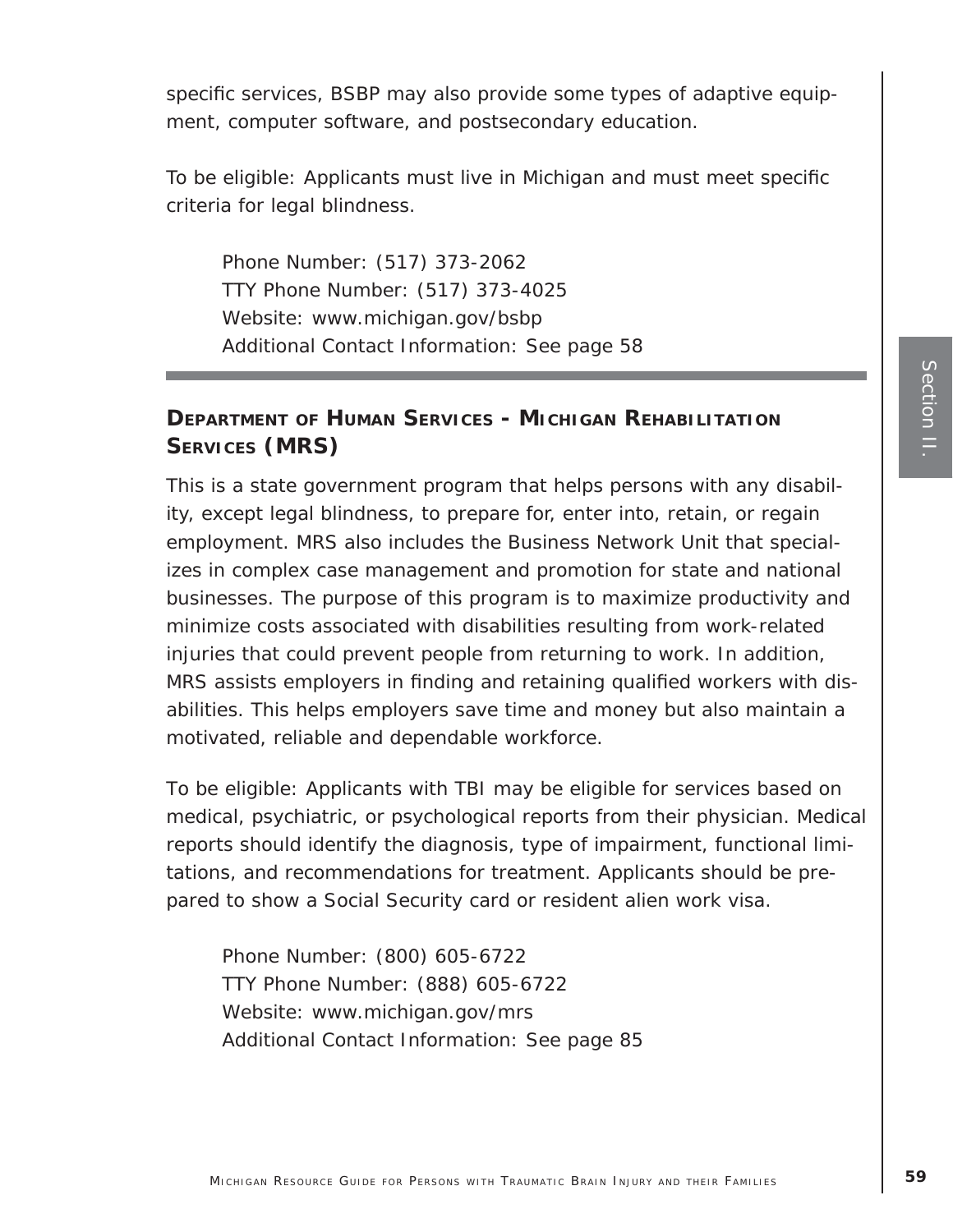### **FREEDOM TO WORK MEDICAID**

Michigan residents with disabilities may now work, earn more money, and save more of their earnings without losing their Medicaid coverage. The new Freedom to Work (FTW) Medicaid program under Michigan Public Act 32 of 2003 removes limits that may have kept some individuals with disabilities from working or returning to work.

**60 Example on Mork Medicald" or "PEM 174." People on Medical<br>
ble for Medicald, with qualifying disabilities, anged 16 through 64<br>
may be eligible. There are additional lincome and asset limitation<br>
individuals with dis** *To be eligible:* Applications for Freedom to Work Medicaid are made through county Department of Human Services (DHS) offices by asking for "Freedom to Work Medicaid" or "PEM 174." People on Medicaid or eligible for Medicaid, with qualifying disabilities, aged 16 through 64 years old may be eligible. There are additional income and asset limitations. Some individuals with disabilities that access Medicaid through what is known as a "spend-down" or "deductible" are not eligible.

*Phone Number:* (517) 373-2035 (Ask for your county information) *Website:* www.michigan.gov/dhs  *Additional Contact Information:* See page 87

### **MICHIGAN WORKS!**

Michigan Works! agencies oversee a variety of programs to help employers find skilled workers and to help job seekers find satisfying careers. There are programs to help people who face serious barriers to employment to obtain help to get and keep a job.

*Phone Number:* (800) 285-9675 *Website:* www.michiganworks.org  *Additional Contact Information:* See page 93

### **TICKET TO WORK**

Ticket to Work is a voluntary program that offers Social Security beneficiaries with disabilities a variety of choices in obtaining the support and services they need to help them go to work and achieve their employment goals. If you receive Social Security Disability Insurance (SSDI) or Supplemental Security Income (SSI) benefits based on disability or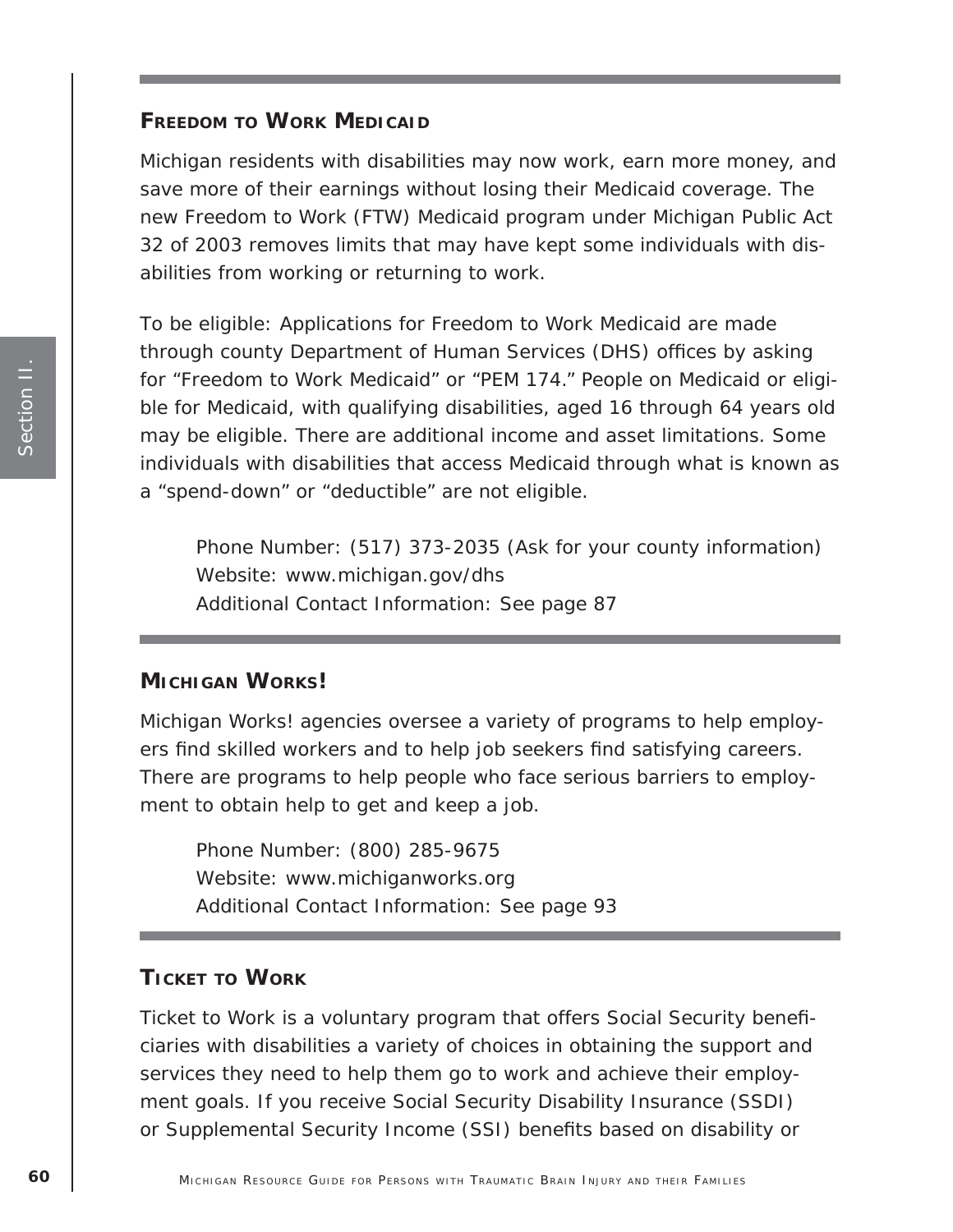blindness, and would like to work or increase your current earnings, this program can help you get vocational rehabilitation, training, job referrals, and other ongoing support and services to do so.

To be eligible: Applications for this program should be made directly to Maximus, Inc., a private company working with the Social Security Administration to help manage the Ticket to Work program. Maximus, Inc. can answer questions about the Ticket to Work program and can provide the contact information for area Employment Networks.

*Phone Number:* (866) 968-7842  *TDD Number:* (866) 833-2967 *Website:* www.yourtickettowork.com  *Additional Contact Information:* See page 96

### **UNITED CEREBRAL PALSY (UCP) OF MICHIGAN – MICHIGAN TELEWORK LOAN FUND (MTLF)**

The MTLF provides low interest loans that enable people with disabilities to purchase computer technology and/or equipment they need to work from home for an employer or to establish their own home-based businesses. In addition, employers may obtain loans to purchase such equipment on behalf of employees with disabilities who work from home.

*To be eligible*: Michigan residents with disabilities and their employers are eligible to apply. Having cerebral palsy is not a requirement.

*Phone Number:* (517) 203-1200 (800) 828-2714 (Michigan Only) *Website:* www.michiganloanfunds.org  *Additional Contact Information:* See page 93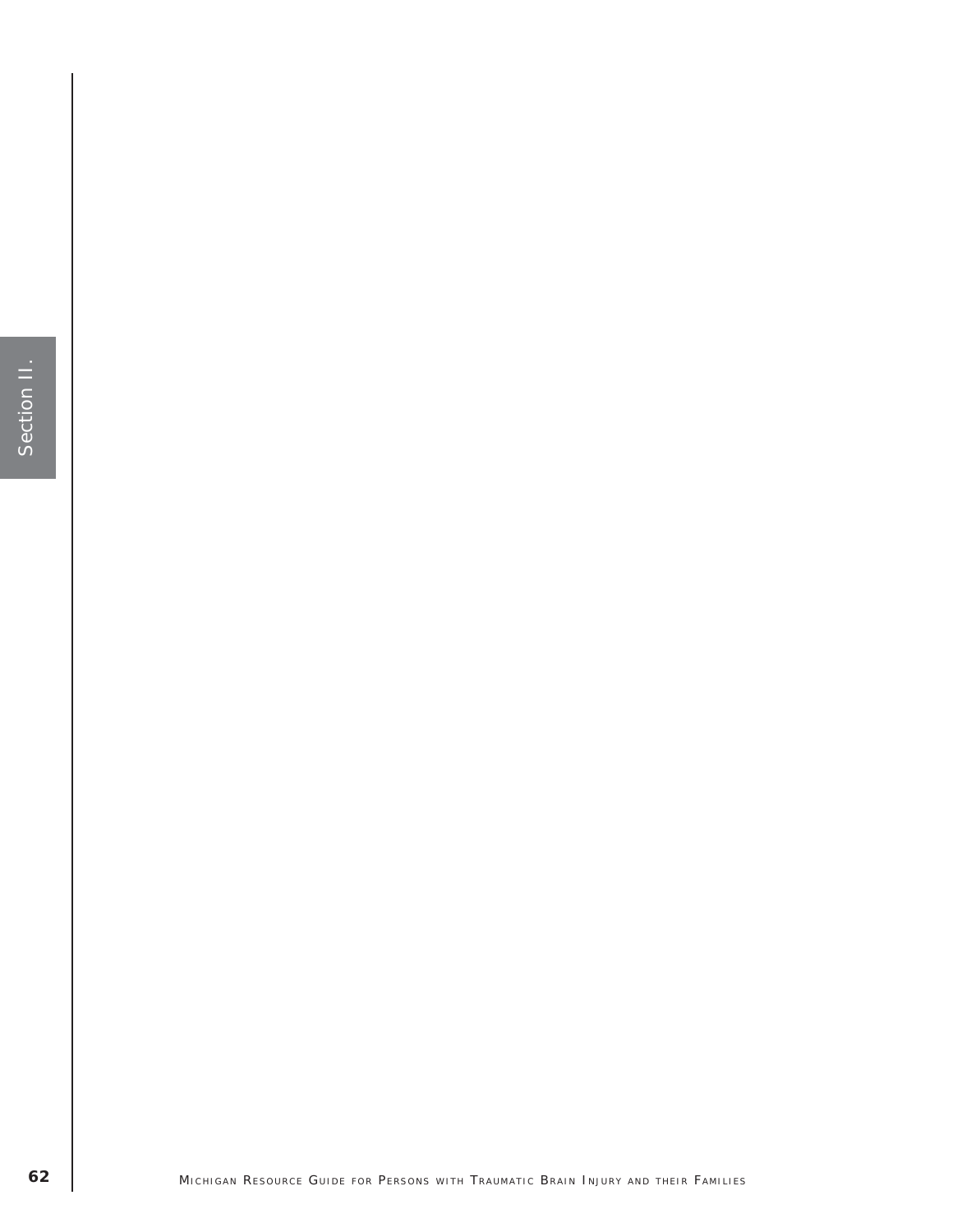# **SECTION III** FINANCIAL SUPPORT FOR HEALTH CARE AND LOST INCOME

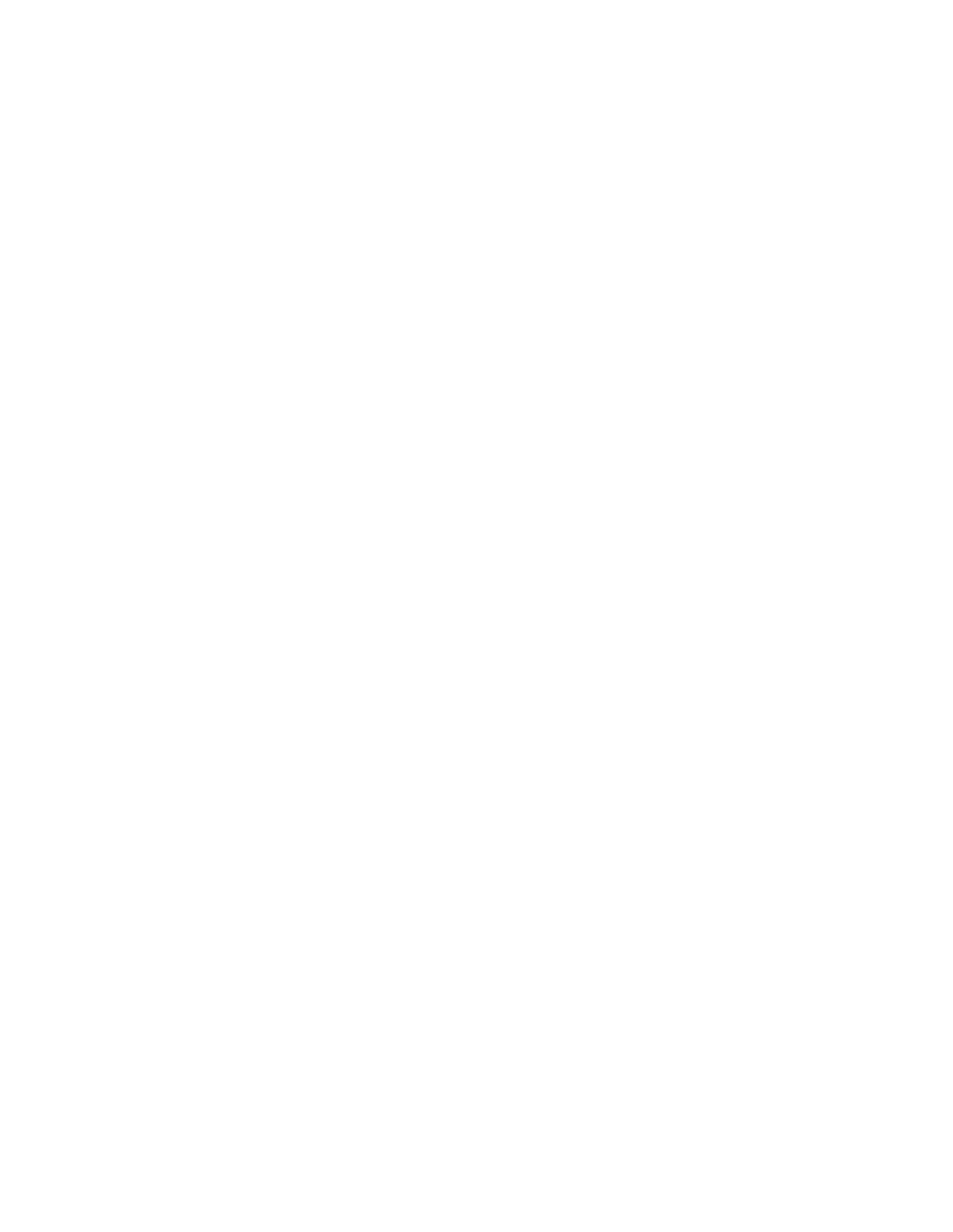### **INTRODUCTION**

This section reviews sources of financial coverage for both health care and lost income for the individual and family members. The first three sources of financial assistance listed below (Michigan No-Fault Automobile Insurance, Crime Victim Compensation Program, and Workers' Compensation) are available to certain individuals based on the events that led to the brain injury.

Traditional health care coverage should cover most medical expenses related to brain injuries. Depending on the type of insurance policy, expenses related to rehabilitation and durable medical equipment, such as wheelchairs and walkers, may be covered.

#### **TIP**

Most insurance programs have specific time limits for filing claims or reimbursement. Be sure to keep all records and written documentation.

Many employers offer private long term care insurance as part of an overall ben-

efits package. Disability benefits are also offered by many employers to cover those who become disabled due to an accident or illness not related to their job. Check with your employer to see if you are covered under special long term care or disability benefits plans.

Many individuals lack long term care and disability insurance. Individuals who do have private health care coverage could lose it if they are not able to work after a brain injury. Therefore this section includes an overview of the types of public assistance for which individuals living with brain injury may qualify.

# No-Fault Automobile Insurance

*MICHIER RESOURE FOR PERSONS CUIDER CUIDER AND ABOURT AREOVER CUIDER AREOVER CUIDER AREOVER CUIDER AREOVER AREOVER CUIDER AREOVER CUIDER AREOVER AREOVER AREOVER AREOVER AREOVER AREOVER AREOVER AREOVER AREOVER AREOVER* Michigan has the most comprehensive no-fault auto insurance system in the nation. If the vehicle you were injured in was insured in Michigan, you/your injured family member will be provided with medical care and rehabilitation related to the injury for as long as these services are necessary. You will also be eligible for wage loss benefits and \$20 per day for replacement services for up to three years. Moreover, a pedestrian or bicyclist in an accident involving a motor vehicle will also be covered. Note: There may be a time limit for filing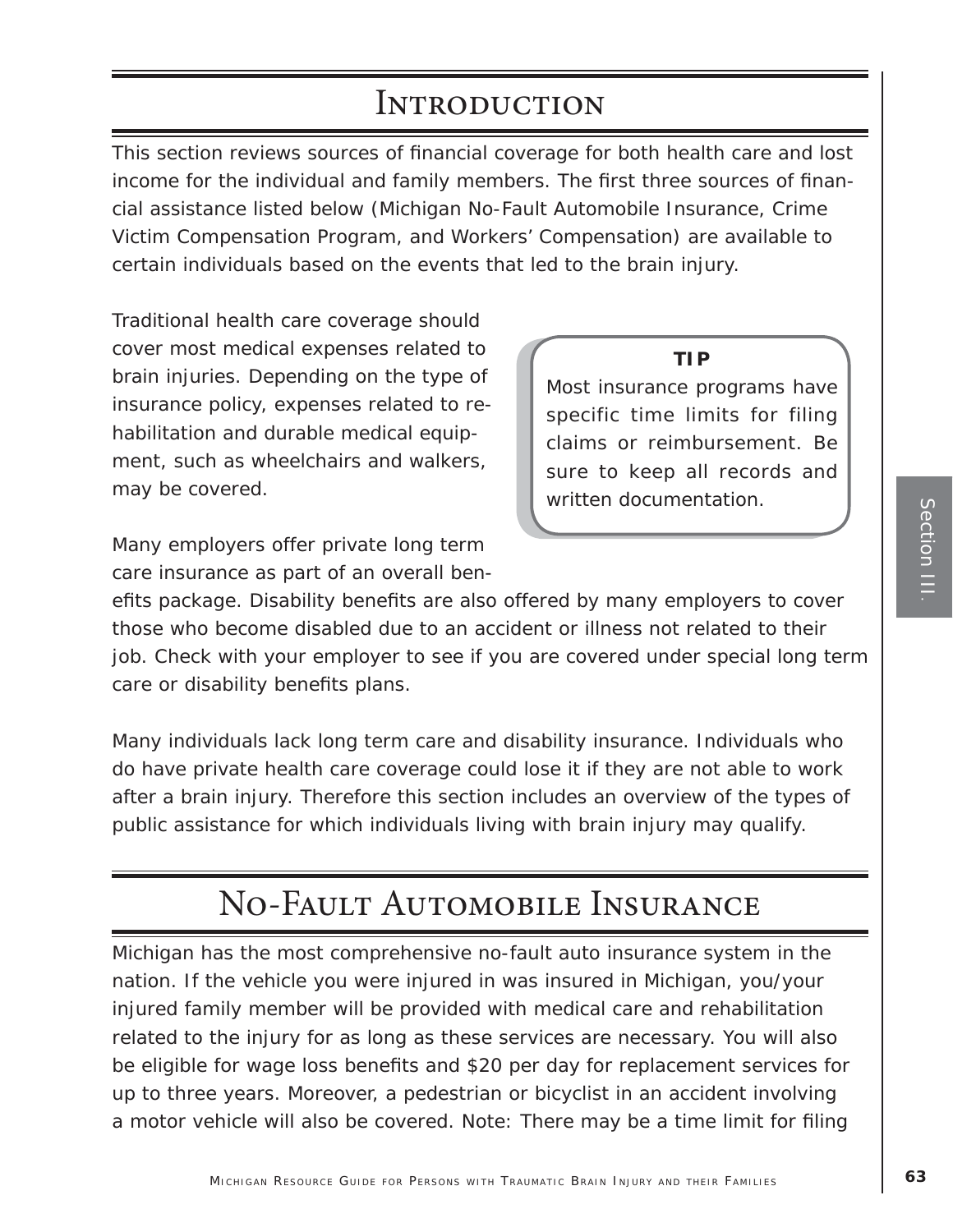claims. Individuals covered by this program may not be eligible for other public programs mentioned in this *Guide*.

The Michigan Department of Licensing and Regulatory Affairs, Department of Insurance and Financial Services has published a consumer's guide to no-fault automobile insurance in Michigan. This guide is to help consumer's understand your no-fault insurance policy, explain the mandatory coverages required under no-fault, and optional coverages. The guide also provides an explaination of different factors that affect the cost of your insurance and offers you suggestions for lowering your insurance rates. The Guide can be accessed online at http:// www.michigan.gov/documents/cis\_ofis\_noflt\_gd\_25094\_7.pdf

 *Phone Number:* (877) 999-6442  *Website:* www.michigan.gov/difs  *Additional Information:* See page 94

## MICHIGAN DEPARTMENT OF COMMUNITY Health's Crime Victim Compensation Program

The Crime Victim Compensation Program provides financial help to physically injured victims of a crime. Assistance is available for unpaid medical bills, loss of earnings or support, burial payments, rehabilitation assistance, and counseling. This program is a last resort funding resource with a limited reimbursement available to each eligible victim or victim's family.

**Example 14 CHIGAN DEPARTMENT OF COMMUNIT**<br> **FORMATIVE FORMATIVE FORMATIC**<br> **EXAMPLE COMPENSATIC**<br> **EXAMPLE FORMATIC**<br> **FORMATIVE PROGRAM**<br> **FORMATIC PROGRAM**<br> **FORMATIC PROGRAM**<br> **FORMATIC PROGRAM**<br> **FORMATIC PROGRAM**<br> *To be eligible*: The person must be the victim of a crime that occurred in Michigan, and as a result of that crime, must have sustained physical injury. The crime must be reported to law enforcement within 48 hours of its occurrence, and the victim must cooperate with police investigation and prosecution of the offender(s). The claim must be filed within one (1) year of the date of the crime. (More information is available from the agency.)

 *Phone Number:* (517) 373-7373  *Website:* www.michigan.gov/crimevictim  *Additional Contact Information:* See page 90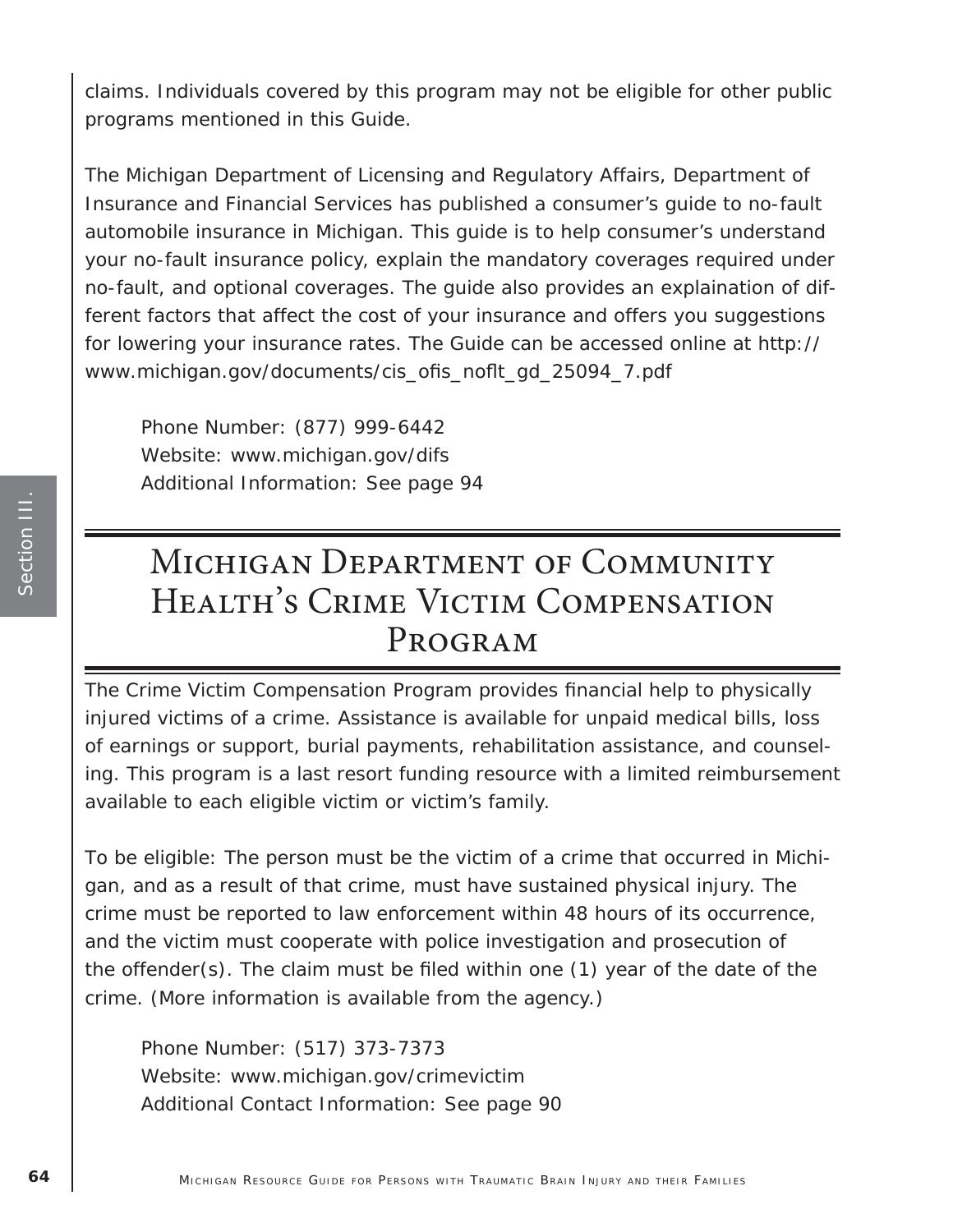# Workers' Compensation

Workers' Compensation is a mandate under the Workers' Disability Compensation Act. It pays for all reasonable and necessary medical care for a work-related injury. If TBI occurs while performing job-related duties, the employer must be informed as soon as possible. A worker has up to 2 years to file a claim with his or her employer. If the employer does not report the injury, the worker can contact the Workers' Compensation Agency directly. In most circumstances, workers can be reimbursed for out-of-pocket payments to treat a covered work injury. Loss of wages caused by the work-related injury may also be paid.

 *Phone Number:* (888) 396-5041  *Website:* www.michigan.gov/wca  *Additional Contact Information:* See page 100

## SOCIAL SECURITY ADMINISTRATION (SSA)

In addition to providing retirement benefits, the Social Security Administration of the United States government provides benefits to persons with disabilities through the two programs described below.

> *Phone Number:* (800) 772-1213  *(TTY):* (800) 325-0778  *Website:* www.ssa.gov  *Additional Information:* See page 96

**TIP**

There are federal and state sources of cash assistance and coverage of health care costs for people with disabilities. In addition to applying for social security disability benefits, you should contact your local DHS office to see if you qualify for other resources.

**MICHAL SECURITY ADMINISTRATION (SSA)**<br> **EXECURITY ADMINISTRATION (SSA)**<br> **EXECURE AND**<br> **EXECURE AND FAMILIES** through the two processions are considered and otherage of<br>
indices benefits to persons<br>
indices benefits to p **Social Security Disability Insurance (SSDI)** protects workers and families against loss of income due to disability. The amount of payment depends on how much the number holder has worked and paid into the Social Security system via taxes. Some Michigan government agencies may refer to this category of benefits as "Retirement, Survivor and Disability Insurance" or "'RSDI."

*To be eligible:* In order to qualify, a person must have a disability that is expected to keep them from working for at least one year, or have a condition that will result in death. The condition must qualify as a disability as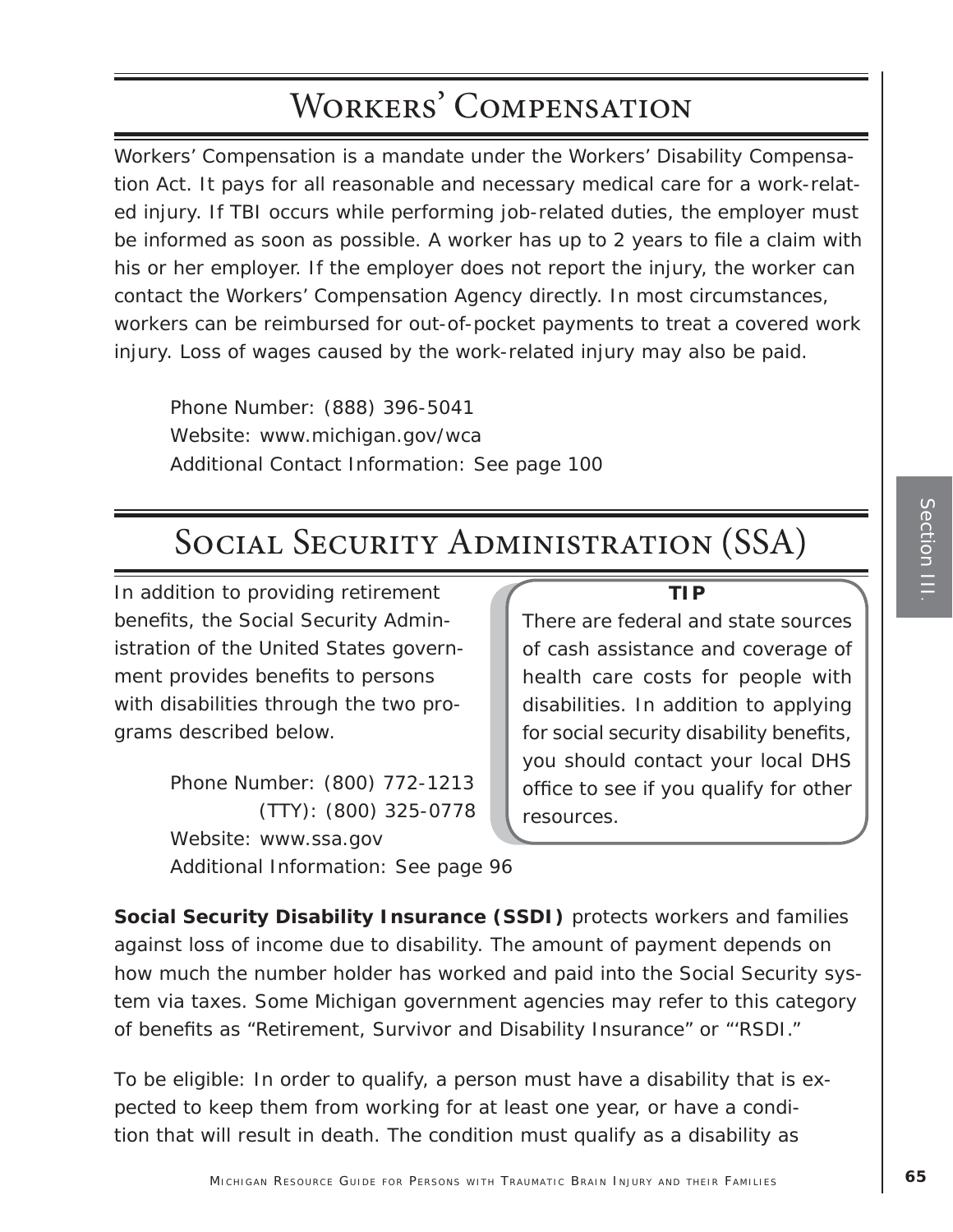determined by Social Security law. Beneficiaries must be below the age of 65 years. Certain family members of workers with disabilities are also entitled to benefits (such as spouses and unmarried children under the age of 18 years). There are also survivor benefits when the family financial provider dies.

**Supplemental Security Income (SSI)** provides financial assistance to people with disabilities who have limited income and resources even if they have not worked. Payments are not based on previous earnings and are meant to supplement current earnings or other income. Both children and adults can qualify for SSI. Those who qualify for SSI, also qualify for Medicaid, and possibly for food stamps and other forms of assistance.

*To be eligible*: In order to qualify, a person must have a disability that is expected to keep them from working for at least one year, or have a condition that will result in death. Also, the person must be below the age of 65 years and meet the income/resources criteria for the program. Social Security law determines if a disability qualifies a person for benefits.

### **MEDICARE**

Medicare is health insurance for people age 65 or older, under age 65 with certain disabilities, and any age with end-stage renal disease (permanent kidney failure requiring dialysis or a kidney transplant).

Most people get their Medicare health care coverage in one of two ways. Your costs vary depending on your plan, coverage, and the services you use.

and meet the income/resources criteria for the program. Social Security<br>
determines if a disability qualifies a person for benefits.<br> **MEDICARE**<br>
MEDICARE<br>
MEDICARE<br>
MEDICARE<br>
Tailure requiring dialysis or a kidney transpl  *Phone Number:* (800) 633-4227 (If you are on Medicare and have questions) (800) 803-7174 (Michigan Medicare/Medicaid Assistance Program (MMAP) Counselor)  *Website:* www.mmapinc.org  *Additional Contact Information:* See page 88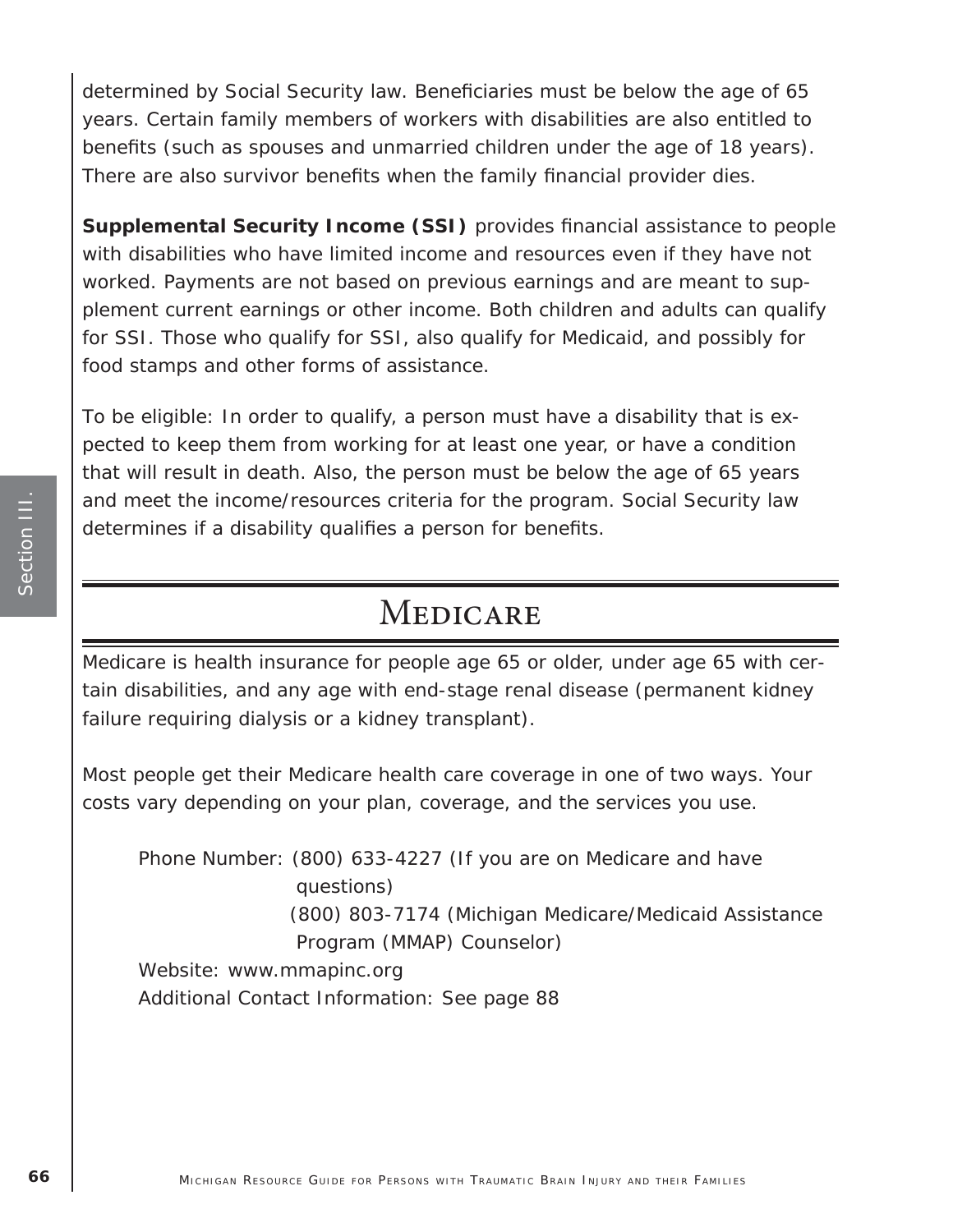| <b>Original Medicare Plan</b>                                                                                                                                                              |           | <b>OR</b> | <b>Medicare Advanta</b>                                                           |
|--------------------------------------------------------------------------------------------------------------------------------------------------------------------------------------------|-----------|-----------|-----------------------------------------------------------------------------------|
| Part A                                                                                                                                                                                     | Part B    |           | <b>HMOs and</b>                                                                   |
| (Hospital)                                                                                                                                                                                 | (Medical) |           | Called "Part C,"                                                                  |
| Medicare provides this coverage. Part B<br>is optional. You have your choice of                                                                                                            |           |           | combines your Par<br>and Part B (I                                                |
| doctors. Your costs may be higher than<br>in Medicare Advantage Plans.                                                                                                                     |           |           | Private insurance com<br>by Medicare provide th                                   |
|                                                                                                                                                                                            |           |           | Generally, you must se<br>plan. Your costs may b                                  |
| Part D<br>(Prescription Drug Coverage)                                                                                                                                                     |           |           | the Original Medicare I<br>may get extra benefits                                 |
| You can choose this coverage. Private                                                                                                                                                      |           |           |                                                                                   |
| companies approved by Medicare run<br>these plans. Plans cover different<br>drugs. Medically necessary drugs must<br>be covered.                                                           |           |           | Part I<br>(Prescription Dru<br>Most Part C plans cove<br>drugs. If they don't, yo |
| ┿                                                                                                                                                                                          |           |           | to choose this coverag                                                            |
| <b>Medigap (Medicare Supplement</b><br><b>Insurance) Policy</b>                                                                                                                            |           |           | different drugs. Medica<br>drugs must be covered                                  |
| You can choose to buy this private<br>coverage (or an employer/union may<br>offer similar coverage) to fill in gaps in<br>Part A and Part B coverage. Costs vary<br>by policy and company. |           |           |                                                                                   |

#### **Mge Plans like PPOs**

this option t A (Hospital) **Medical)** 

panies approved his coverage. ee doctors in the pe lower than in Plan, and you may get extra benefits.

#### ר<br> **Part D g Coverage)**

er prescription ou may be able e. Plans cover ally necessary drugs must be covered.

# **MEDICAID**

**MICHIGAN RESOURCE THEIR PERSONS THEIR PERSONS THEIR CONDUCT ON A PROBATIC CONDUCT AND A PART B CONTINUING BRAIN THEIR CONDUCT AND A PART B CONTINUITY OF A PART PROPERTY AND AND A PART PROPERTY <b>AND ATTENT S** a public pr Medicaid is a public program for eligible persons with limited income and assets who may also be disabled. Examples of services that may be covered by Medicaid are inpatient and outpatient hospital services, routine physical exams, mental health services, home health care, pharmacy, dental care, and transportation. Accessing Medicaid services begins with contacting the local Department of Human Services (DHS) office. Persons with disabilities who are already on Medicare may still be eligible for Medicaid coverage.

*To be eligible*: Medicaid has certain income and asset requirements. A person's eligibility for Medicaid is determined by DHS. Those who qualify for SSI also qualify for Medicaid.

 *Phone Number:* (800) 803-7174 (Michigan Medicare/Medicaid Assistance Program (MMAP) Counselor)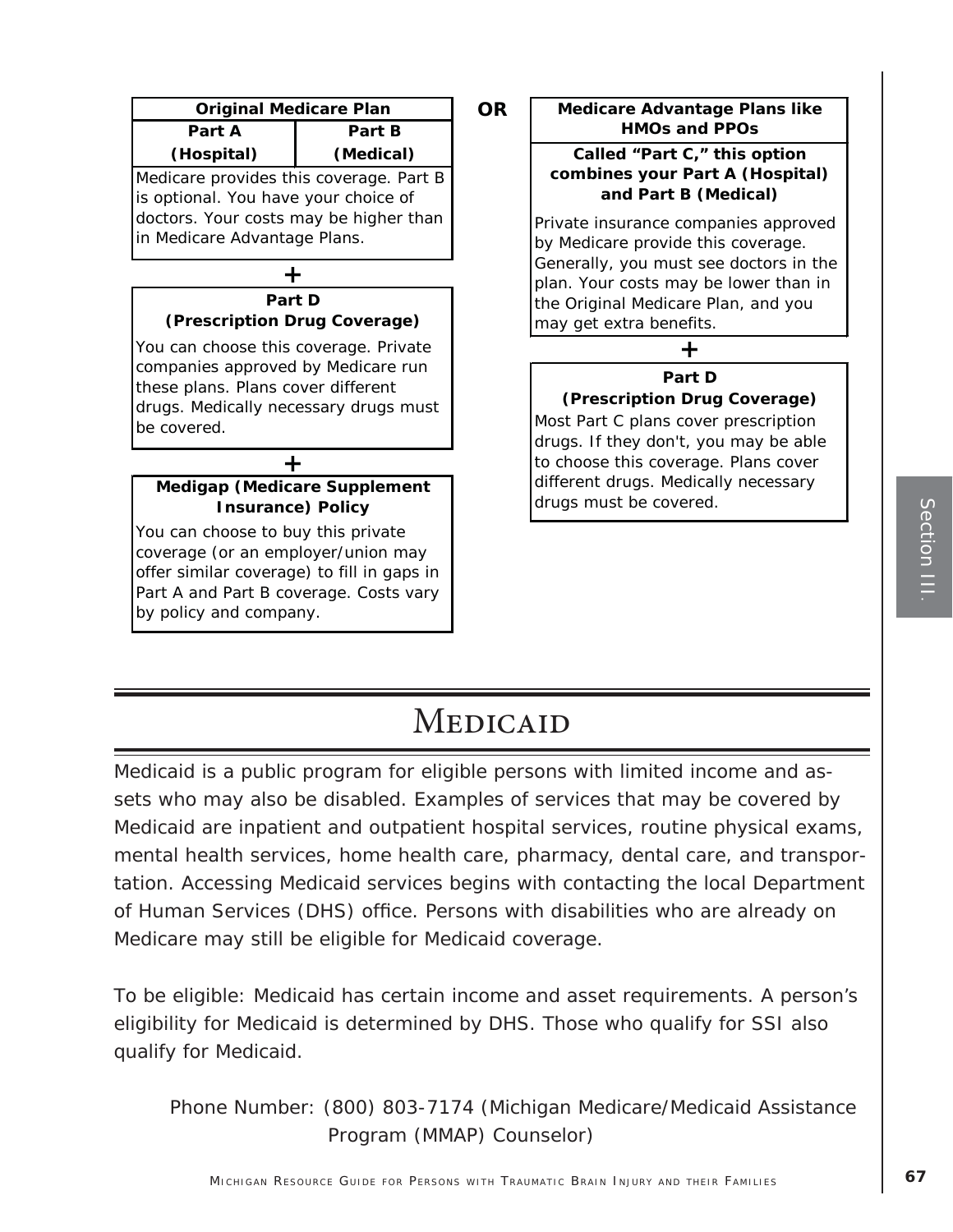(800) 642-3195 (Medicaid Beneficiary Helpline)  *Website:* www.mmapinc.org  *Additional Contact Information:* See page 88

### Department of Human Services (DHS)

DHS is a state department that determines whether or not individuals may be eligible for Medicaid programs. DHS also runs programs to provide financial and food assistance to low income families and individuals. (Medicaid was described above. Services provided by DHS-Adult Services are described on pages 13 and 17). Other programs available through DHS are described below. It is best to ask for the program you are interested in by name.

 *Phone Number:* (517) 373-2035  *Website:* www.michigan.gov/dhs  *Additional Contact Information:* See page 85

*Mathional Contact Information*: See page 85<br> **Additional Contact Information**: See page 85<br> **Adult Medical Program CAMP**), also known as the Adult Benefit Wai<br>
vides health instruction coverage to persons between the ages Adult Medical Program (AMP), also known as the Adult Benefit Waiver, provides health insurance coverage to persons between the ages of 18 and 65, including basic medical, mental health, and substance abuse benefits. Some counties require an individual to be enrolled within the county health plan to receive AMP benefits. This program is only available during open-enrollment periods. Please contact your local DHS office to inquire about eligibility and application information.

**Family Independence Program (FIP)** provides cash assistance to families with children and pregnant women to help them pay for living expenses, such as rent, heat, utilities, clothing, food, and personal care items. Help with transportation, childcare and other needs related to employment and training may be provided. FIP has a time limit of 60 Temporary Assistance to Needy Families (TANF) funded months, with some exceptions.

To be eligible: Children in the family must be under age 18, or age 18 or 19 and attending high school full-time and expected to graduate before age 20. A person must be a Michigan resident and intend to remain in Michigan. In addition, you cannot be receiving cash assistance from another state. There are additional eligibility requirements not included here.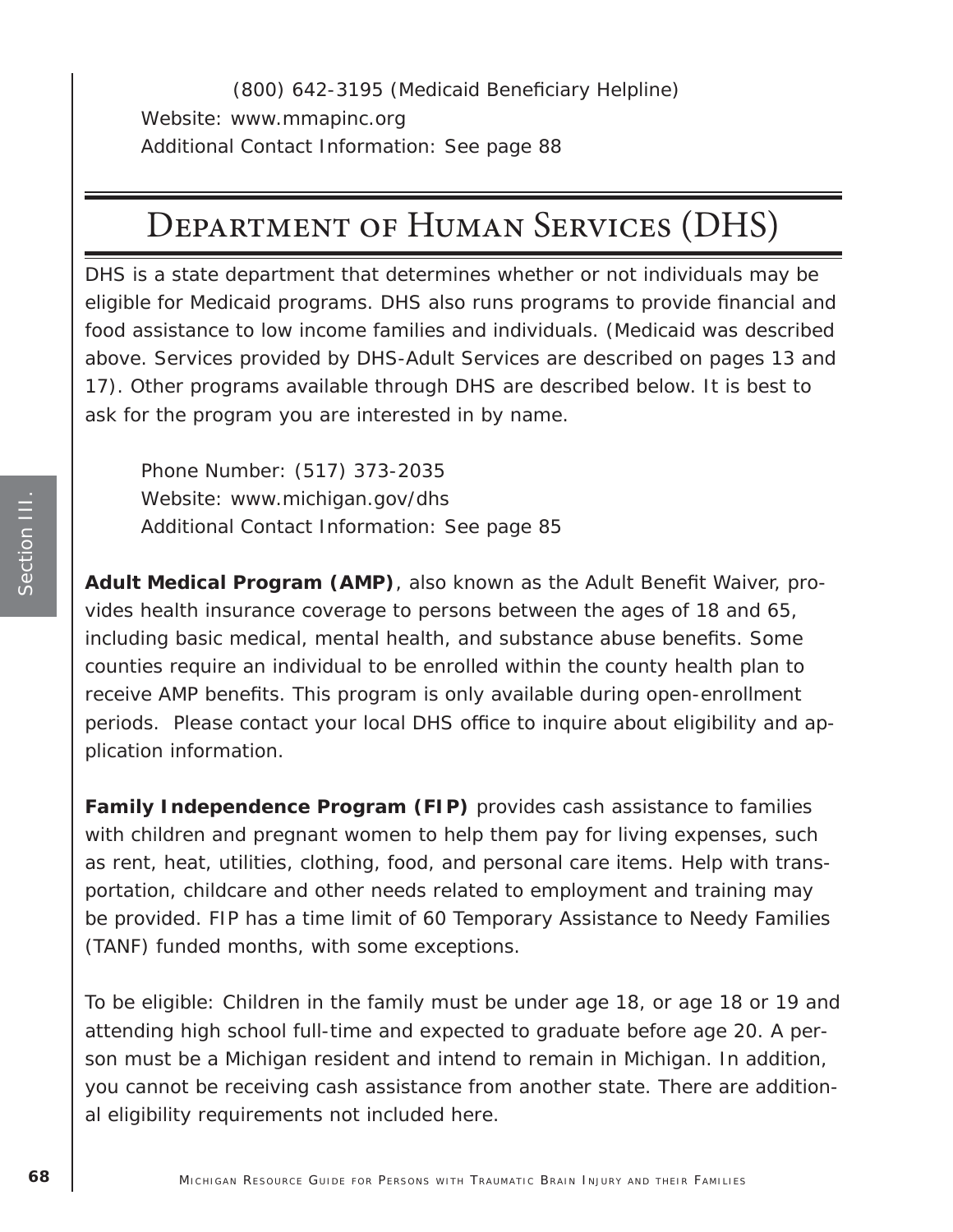**Food Assistance Program (FAP)**, formerly known as Food Stamps, provides financial assistance to low-income persons to purchase food. Benefits are issued using electronic technology and a debit card known as the Bridge Card.

To be eligible: Generally, eligibility for food assistance depends on the financial situation of all members of the household group. All persons who live together and purchase and prepare food together are considered to be members of the same household group.

**State Disability Assistance (SDA)** offers temporary cash assistance for living expenses while individuals with a disability are waiting for approval of SSI benefits, or if the disability is likely to last between 90 days to 1 year only. SDA may also be provided to the caretaker of a person with a disability.

*MICHIGAN RESONS* **A** *A MICHIGAN RESOURCE A A A Michigan resident and intend to remain and not be receiving cash assistance from another state. There are eligibility requirements not included here.<br> MICHIGAN DEPARTMENT To be eligible:* To receive SDA, a person must be disabled, caring for a disabled person, or age 65 or older. It is necessary for a DHS specialist to certify that you are disabled. A person must be a Michigan resident and intend to remain in Michigan and not be receiving cash assistance from another state. There are additional eligibility requirements not included here.

# Dental Services - Michigan Department of Community Health (MDCH)

The Division of Family and Community Health in MDCH offers the two dental assistance programs described below.

**Dental Treatment Fund for Persons with Developmental Disabilities:** Dental services are provided by a private dentist or community dental clinic who is reimbursed for services. Dental providers have to be part of the Delta Dental Plan network and submit treatment plans to Delta for approval.

*To be eligible*: Individuals must have a developmental disability and be referred by a Community Mental Health Services Program (CMHSP). (See page 37 for eligibility information for CMHSP services.)

 *Phone Number:* (517) 335-8388  *Website:* www.michigan.gov/oralhealth  *Additional Contact Information:* See page 85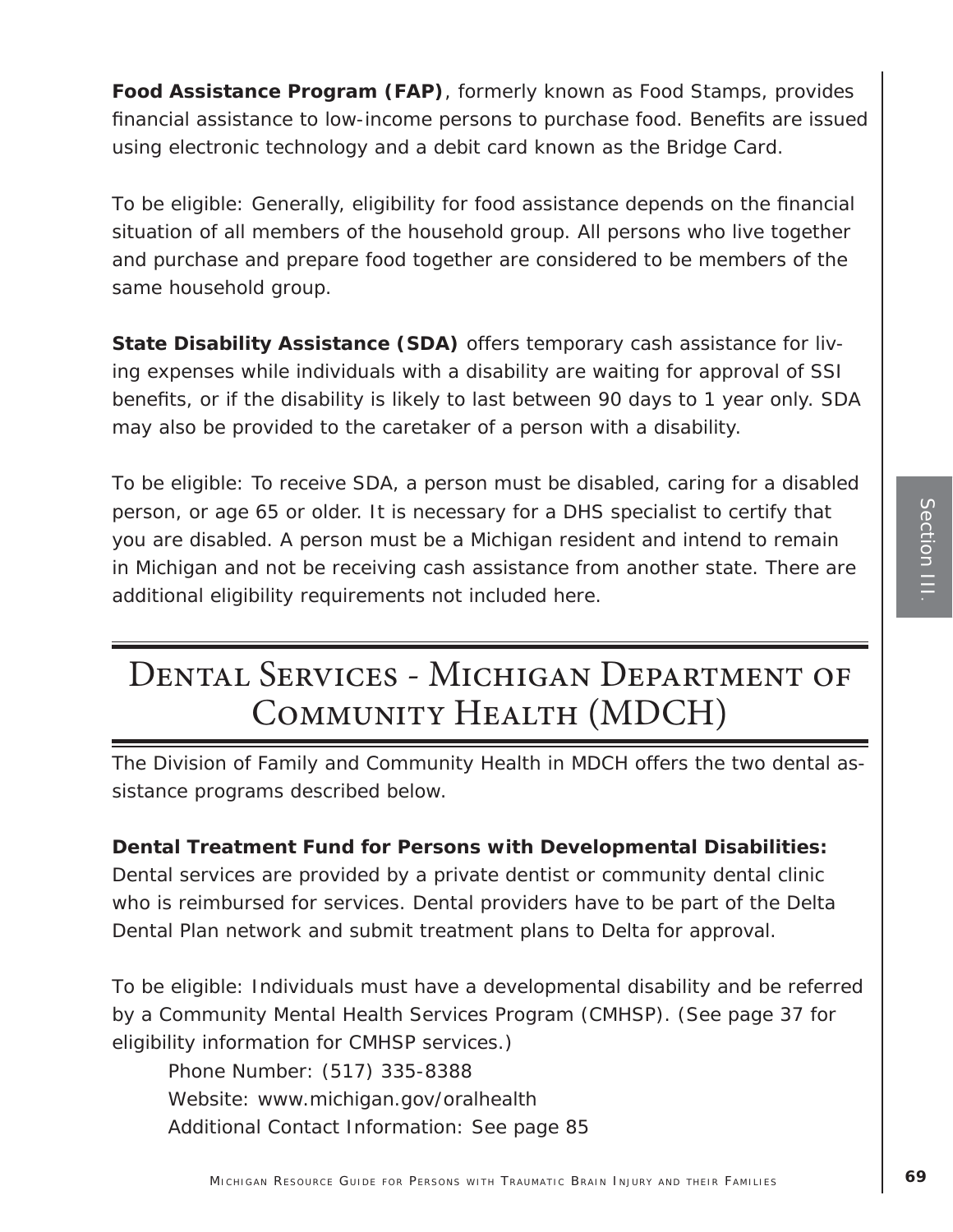**Dental Lifeline Network:** This program provides extensive dental treatment (not just cleaning and check-up). Patients are linked to volunteer private dental offices through a referral network. Extensive treatments, such as orthodontics, must be medically necessary. Sometimes there is a waiting list for services.

*To be eligible*: Persons must be permanently disabled, chronically ill, or elderly, and meet income criteria.

*Phone Number:* (800) 850-5913 (Note: Macomb, Monroe, Oakland, St. Clair, Lenawee, Livingston, Lapeer, Washtenaw, and Wayne Counties only) (866) 263-4067 (All other Michigan Counties) *Website:* www.nfdh.org  *Additional Contact Information:* See page 85

### Benefits and Services for Military Veterans

**70 712 70** *MICHIGAN RESOURCES FOR MILITARY WETERANS* **<b>178 18 bigger** caused by improvised explosive develocing to the material resources (IEDS), motrists, verifice accuracy and Families in the section of section TBI is being called the "hallmark injury" faced by veterans in Iraq and Afghanistan. TBI may be caused by improvised explosive devices (IEDs), mortars, vehicle accidents, grenades, bullets, mines, and falls. The extent of damage from brain injury is not always realized until the soldier comes home to his or her community; and even then it might not be recognized as a brain injury.

### **Veterans and Family Members**

Michigan is proud of you and grateful for your sacrifices. For more information about services that may be available to you, you are encouraged to contact the Joint Veterans Council of Michigan at (800) 772-4323, or www.michigan.gov/vetbenefits.

If you were exposed to a blast injury and

are experiencing symptoms of brain injury, further screening and/or evaluation may be right for you.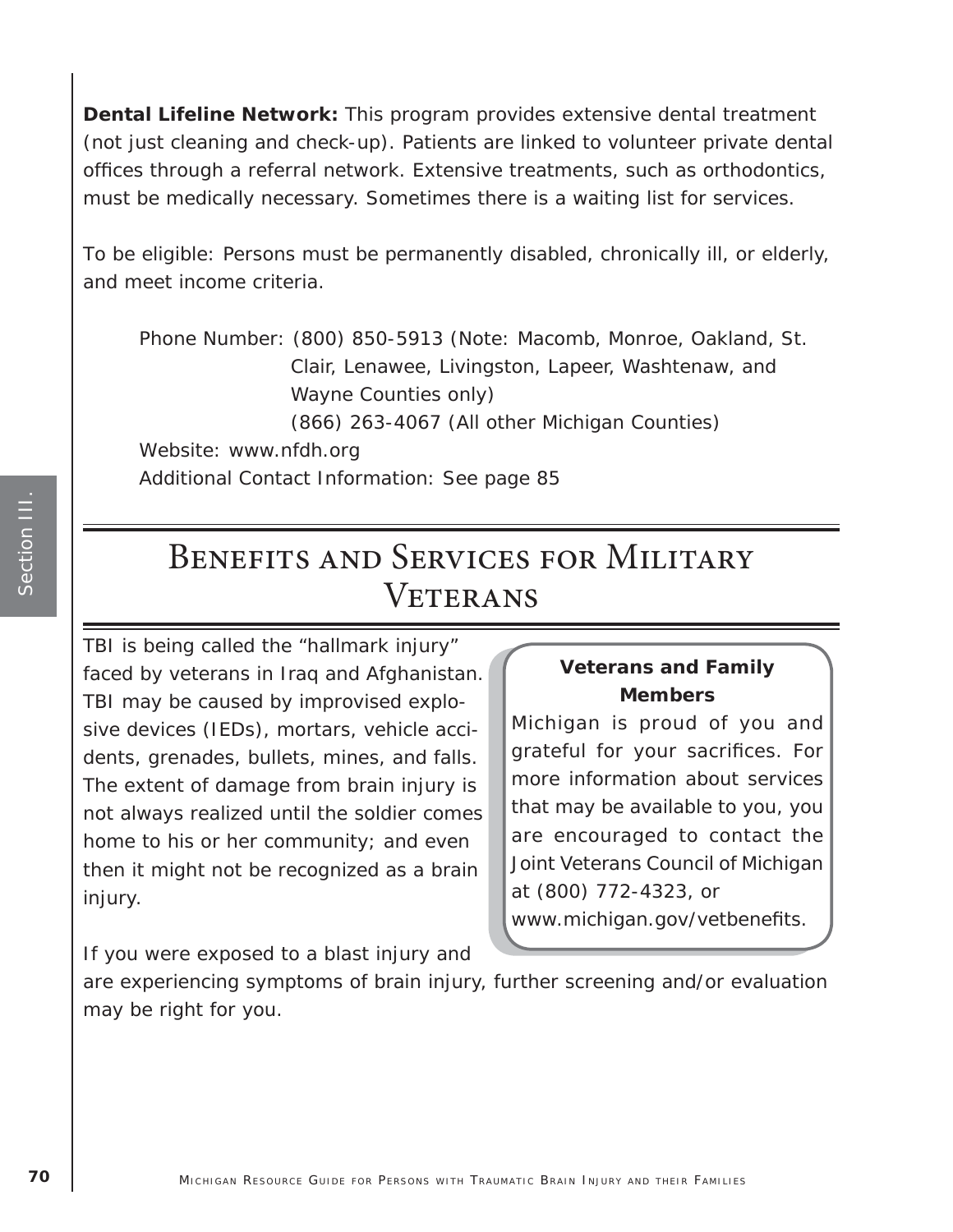### **BRAIN INJURY ASSOCIATION OF MICHIGAN (BIAMI)**

BIAMI works to improve the lives of those affected by brain injury through education, advocacy, research, and local support groups. In 2007, BIAMI created a Veteran's Program specifically to help combatants returning from Iraq and Afghanistan with TBI.

 *Phone Number*: (800) 772-4323 *Website*: www.biami.org *Additional Contact Information*: See page 82

### **DEPARTMENT OF VETERANS AFFAIRS (VA)**

Veterans of the United States Armed Forces may be eligible for a broad range of programs and services provided by the federal Department of Veterans Affairs (VA), including:

- $\bullet$  Disability benefits
- ◆ Education and training
- ◆ Health care
- $\bullet$  Dependent and survivor benefits
- Home loan guarantee

*To be eligible*: Eligibility for most VA benefits is based upon discharge from active military service under other than dishonorable conditions. Active service means full-time service, other than active duty for training, as a member of the Army, Navy, Air Force, Marine Corps, or Coast Guard, or as a commissioned officer of the Public Health Service, Environmental Science Services Administration, or National Oceanic and Atmospheric Administration, or its predecessor, the Coast and Geodetic Survey.

Those seeking a VA benefit for the first time must submit a copy of their service discharge form (DD-214, DD-215, or for WWII veterans, a WD form), which documents service dates and type of discharge. The veteran's service discharge form should be kept in a safe location accessible to the veteran and next of kin or designated representative. Or, they must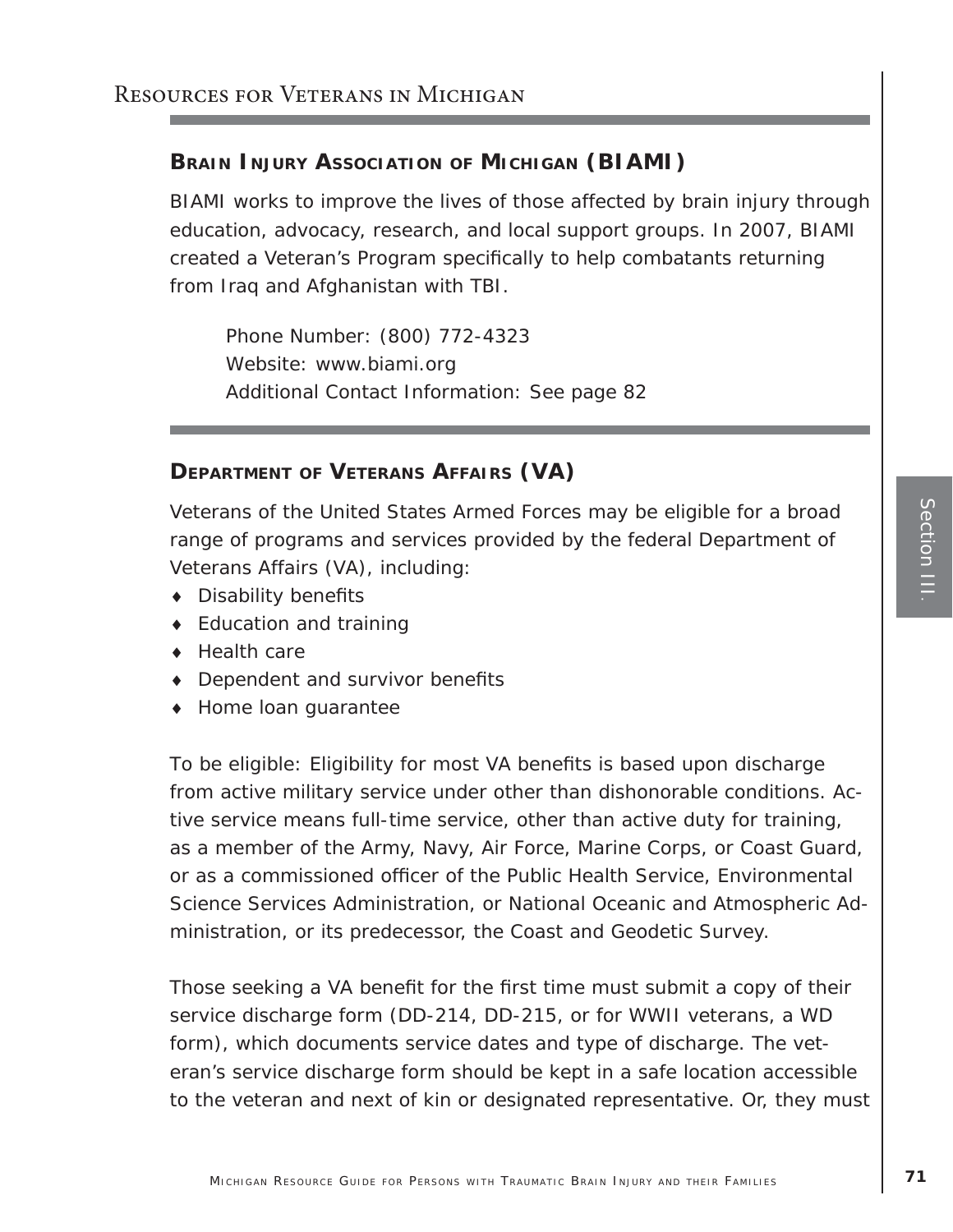give their full name, military service number, and branch and dates of service.

*Phone Number*: (800) 827-1000 (VA Benefits) (877) 222-8387 (Health Care Benefits) *Website*: www.va.gov *Additional Contact Information*: See page 97

### **DEFENSE AND VETERANS BRAIN INJURY CENTER (DVBIC)**

The DVBIC is a collaboration between the Departments of Defense and Veterans Affairs. It serves active duty military, their dependents, and veterans with TBI. It develops and provides TBI-specific evaluation, treatment, and follow-up care. The DVBIC produces a number of materials that are helpful for understanding TBI and how to best treat and manage the long-term effects of TBI. Research conducted by the DVBIC has helped define optimal care for survivors of TBI.

 *Phone Number*: (800) 870-9244 *Website*: www.dvbic.org *Additional Contact Information*: See page 84

### **MICHIGAN VETERANS COUNTY COUNSELORS AND VETERANS SERVICE ORGANIZATIONS (VSOS)**

The Michigan Veterans County Counselors and the VSOs are valuable resources to assist our veterans in understanding and obtaining deserved benefits. A list of key VSOs in Michigan is in Section V of this *Guide (see page)*.

**72** *MICHIGAN RESOURCE CUIDER AND ACCELERATES Section III. Phone Number.* **(800) 870-9244<br>** *Phone Number.* **(800) 870-9244<br>** *Website:* **www.dvblc.org<br>** *Additional Contact Information:* **See page 84<br>
<b>MICHIGAN VETERANS COUNTY**  *Phone Number*: (517) 335-6523 (Contact the Michigan Department of Military and Veterans Affairs) *Website*: www.michigan.gov/veterans (click on "County Contacts for Veterans") *Additional Contact Information*: See page 98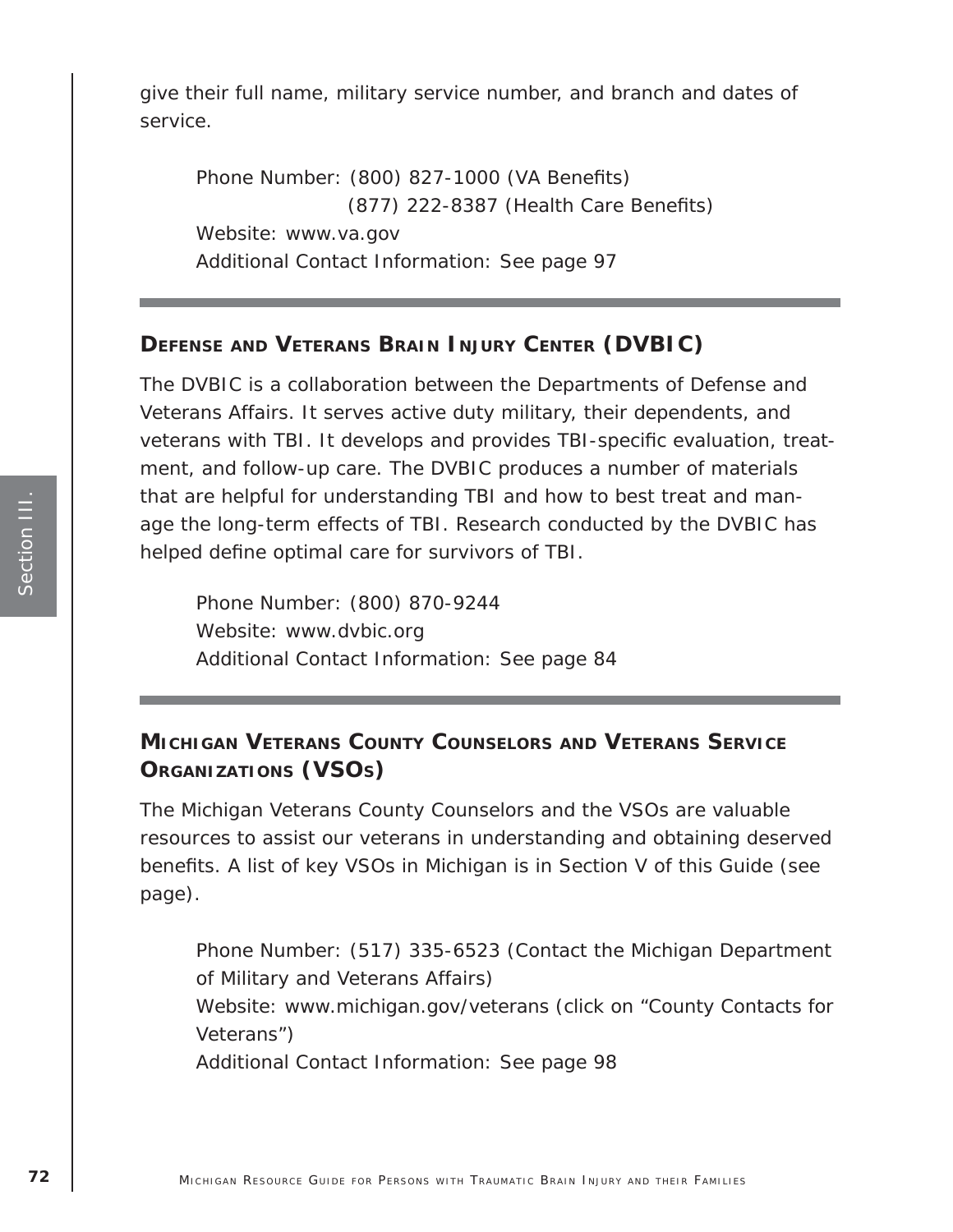### **MICHIGAN VETERANS TRUST FUND**

This trust fund provides *temporary* grants for emergencies or hardships to eligible wartime veterans, and their families, residing in the state. The trust fund cannot provide assistance for long-term problems or chronic fi nancial difficulties. The assistance must be essential and not for the relief of an inconvenience, or the purchase of a want or desire.

 *Phone Number*: (517) 373-3130 *Website*: www.michigan.gov/vetbenefits *Additional Contact Information*: See page 98

### **JOINT VETERANS COUNCIL OF MICHIGAN**

The Joint Veterans Council of Michigan was formed in 2005 to help coordinate the resources available to returning veterans. The Council's mission is to coordinate, collaborate, leverage, and integrate available resources to assist all past, present, and future veterans in Michigan, as well as their families.

*Phone Number*: (800) 455-5228 *Website*: www.michigan.gov/vetbenefits *Additional Contact Information*: See page 98

### Programs Specifically for Children

### **MI CHILD AND HEALTHY KIDS PROGRAMS**

*MICHIGAN RESONSCE CUIDER CONSTRANT CONSTRANT CONSTRANT CONSTRANT CONSTRANT CONSTRANT CONSTRANT CONSTRANT CONSTRANT CONSTRANT CONSTRANT CONSTRANT CONSTRANT CONSTRANT CONSTRANT CONSTRANT CONSTRANT CONSTRANT CONSTRANT CONSTR* MI Child is for uninsured children under 19 years of age. It is a state-wide program that provides health care coverage to children who have not had comprehensive employer based health coverage in the last 6 months. MI Child covers inpatient and outpatient care, regular checkups, immunizations, emergency care, dental, mental health, and substance abuse services. There is a small monthly premium for MI Child coverage. Healthy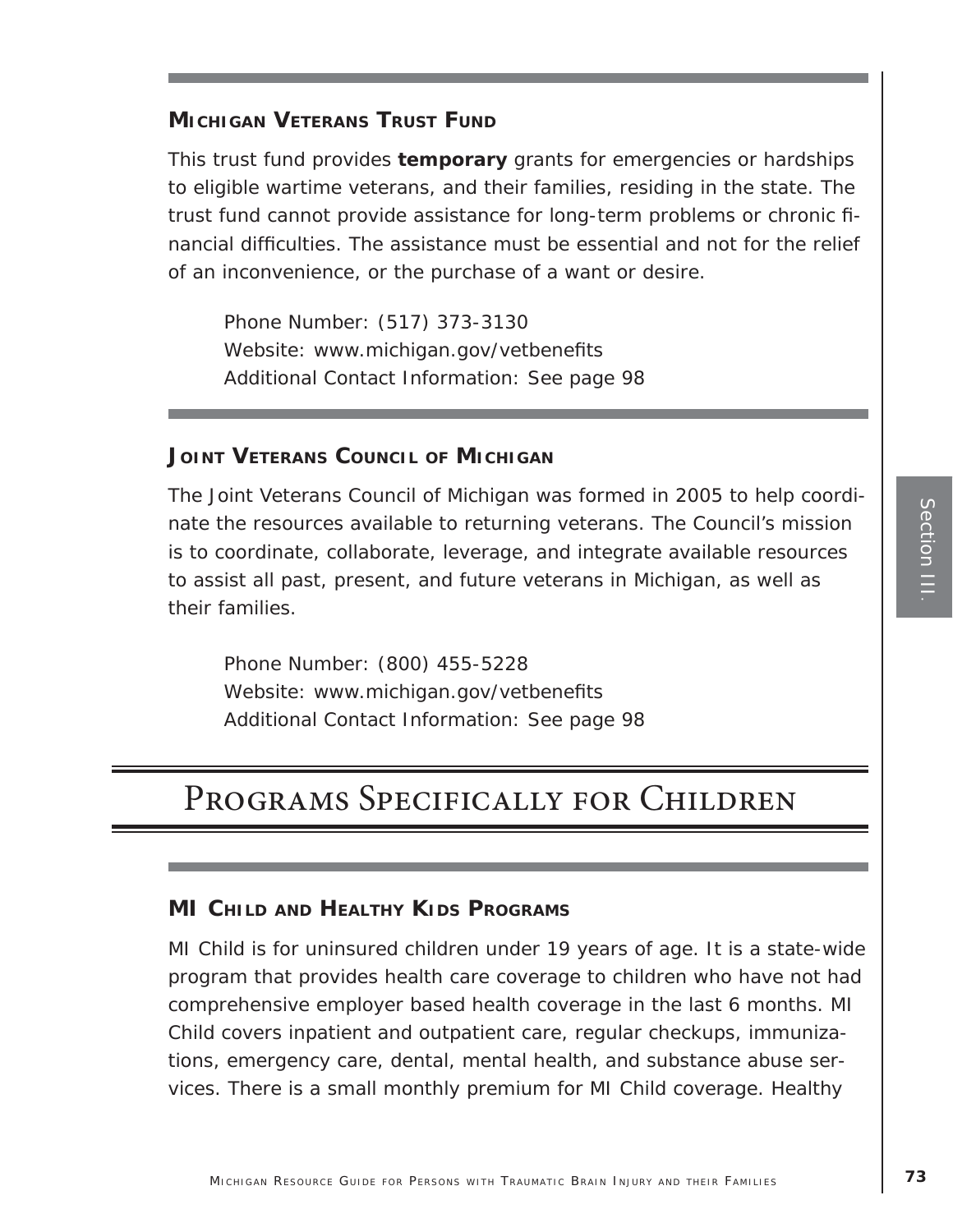Kids is free Medicaid coverage for children.

To be eligible: There is one application process for MI Child and Healthy Kids. Eligibility is determined through the MI Child application. Each program has its own financial eligibility criteria. You can apply for MI Child and Healthy Kids through the website or by calling the toll-free phone number below to request an application. Applications are also available at local health departments and DHS offices.

 *Phone Number*: (888) 988-6300 *Website*: www.michigan.gov/michild *Additional Contact Information*: See page 89

### **CHILDREN'S SPECIAL HEALTH CARE SERVICES (CSHCS)**

**74 74 74** *MICHIGAN RESOURCE CUIDERT ANOTEST <b>74 <i>MICHIGAN RESOLURERT SECTIONS CONSTRANS CONSTRANS CONSTRANS CONSTRANS CONSTRANS CONSTRANS CONSTRANS CONSTRANS CONSTRANT AND AND PERSONS CONSTRANT CONSTRANT CONSTRANT* This program provides payment for specialized medical care and treatment for individuals with certain conditions. This service is available to children from birth to 21 years of age (or longer under certain conditions).

*To be eligible:* Medical eligibility is determined by submitting a medical report to the CSHCS state office. The CSHCS office at the local health department can help parents or individuals obtain a medical report that determines eligibility.

*Phone Number*: (800) 359-3722 *Website*: www.Michigan.gov/cshcs *Additional Contact Information*: See page 83

### **CHILDREN'S WAIVER PROGRAM (CWP)**

The CWP is a federal entitlement program that provides Medicaid funded home and community-based services to children (under age 18) who are eligible for, and at risk of, placement into an Intermediate Care Facility for the Mentally Retarded (ICF/MR).

Children with developmental disabilities and who have challenging behav-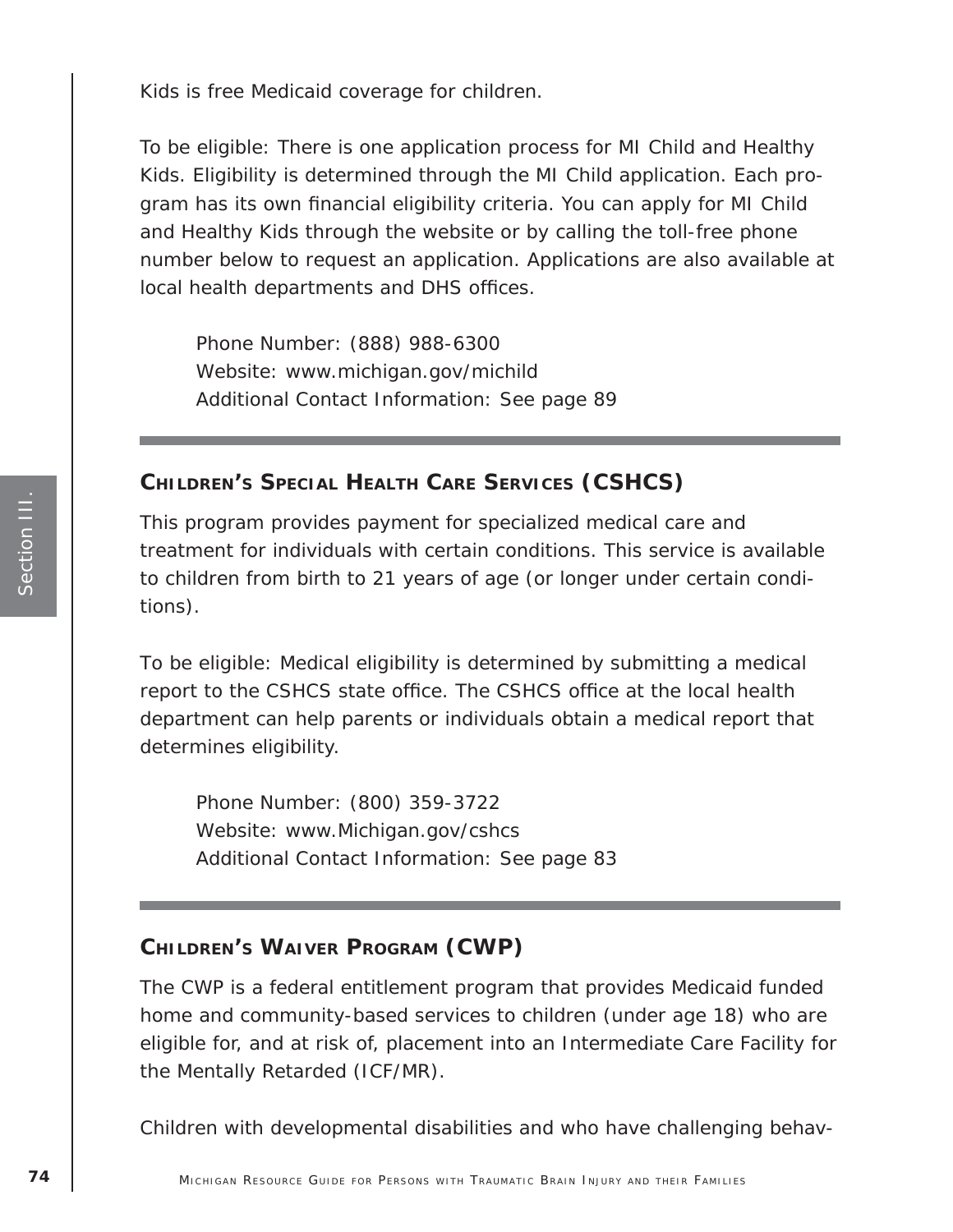iors and/or complex medical needs are served through this program.

The CWP enables children to remain in their parents' home or return to their parents' home from out-of-home placements while receiving regular Medicaid State Plan services (case management, private duty nursing) and waiver services, regardless of their parents' income.

The waiver services include:

- Family training
- Non-family training
- Specialty services (such as music, recreation, art, and massage therapy)
- Community living supports
- Transportation
- ◆ Respite care
- Environmental accessibility adaptations
- ◆ Specialty medical equipment

**Example 18 and Explority and approach and a comparison the program statewide. Although the program is at capacity, a waiting list is maintained using a priority rating**  $\frac{1}{2}$ **<br>
<b>EXPLUSE TRAUMATIC BRAIN INTERNATIVE CONSU** The program has a capacity to serve 435 children statewide. Although the program is at capacity, a waiting list is maintained using a priority rating system to add new children to the program when openings occur.

To request more information regarding eligibility or to submit a prescreen application for the program contact your local Community Mental Health Services Program.

*Phone Number*: (517) 374-6848 *Website*: www.macmhb.org *Additional Contact Information*: See page 84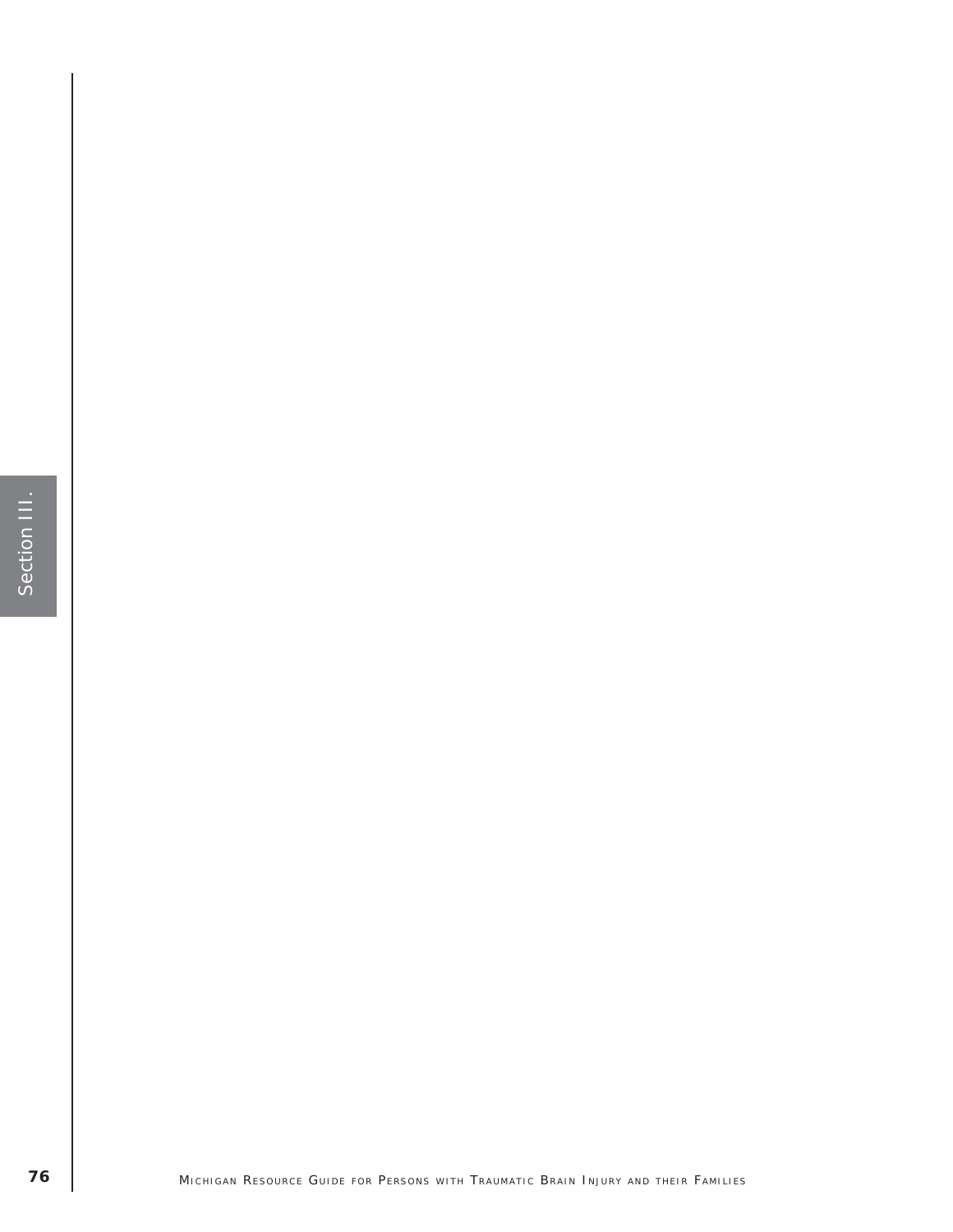# **SECTION IV** SUMMARY OF SERVICES OFFERED BY SELECTED GOVERNMENT AND PRIVATE AGENCIES

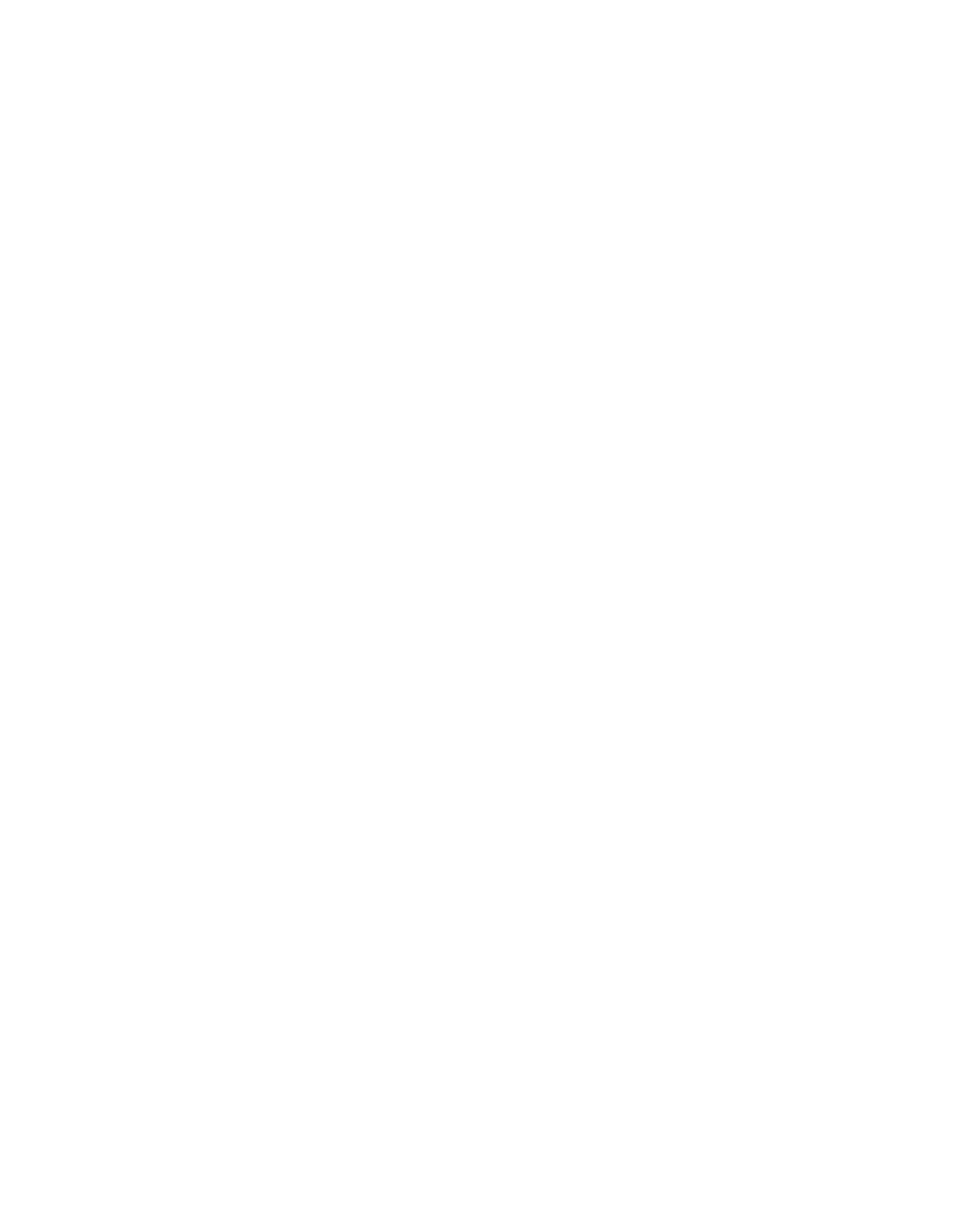|                                                                                                       | TABLE 1: SOU                  |                                |                                 |                  | RCES OF FINANCIAL SUPPORT <sup>1</sup> FOR SERVICES |                  |                              |                      |
|-------------------------------------------------------------------------------------------------------|-------------------------------|--------------------------------|---------------------------------|------------------|-----------------------------------------------------|------------------|------------------------------|----------------------|
| Agency Name                                                                                           | Income/<br>Support<br>General | Assessment &<br>Rehabilitation | Technology<br>Assistive         | & Care<br>Living | Transportation                                      | Mental<br>Health | and Drug<br>Alcohol<br>Abuse | Caregiver<br>Support |
| Children's Special Health<br>Care Services                                                            |                               |                                | ↘                               | ↘                | ↘                                                   |                  |                              | ↘                    |
| Children's Waiver                                                                                     |                               | ↘                              | ↘                               | ↘                |                                                     | ↘                |                              | ↘                    |
| Community Mental<br>Health Services<br>Programs                                                       |                               |                                |                                 |                  |                                                     |                  |                              |                      |
| Department of Human<br>Services                                                                       | ↘                             |                                | $\searrow$                      |                  | ↘                                                   |                  |                              |                      |
| Public Housing Authority)<br>Development (through<br>MSHDA and/or Local<br>Housing and Urban          |                               |                                |                                 |                  |                                                     |                  |                              |                      |
| Compensation Program<br>MDCH - Crime Victim                                                           | ↘                             | ↘                              | ↘                               |                  |                                                     | $\searrow$       |                              |                      |
| Medicaid                                                                                              |                               |                                |                                 | $\rightarrow$    | ↘                                                   | ↘                | ↘                            |                      |
| Memorandum of<br>Understanding<br>Medicaid TBI                                                        |                               |                                |                                 |                  |                                                     |                  |                              |                      |
| Medicare                                                                                              |                               | ↘                              | ↘                               |                  |                                                     | ↘                | ↘                            |                      |
| MI Child & Healthy Kids                                                                               |                               |                                |                                 |                  |                                                     |                  |                              |                      |
| MI Choice Program                                                                                     |                               | ↘                              | ↘                               | ↘                |                                                     | ↘                | ↘                            | ↘                    |
| No-Fault Automobile<br>Insurance                                                                      | (for 3 Years)                 |                                |                                 |                  | ↘                                                   |                  |                              |                      |
| Social Security Benefits                                                                              | ↘                             |                                |                                 |                  |                                                     |                  |                              |                      |
| Compensation <sup>2</sup><br>Workers'                                                                 | ↘                             |                                | ↘                               | ↘                |                                                     | ↘                |                              |                      |
| The term "financial support" does not imply<br><sup>2</sup> Workers' Compensation is for work related |                               | injuries.                      | a cash benefit in all instances |                  |                                                     |                  |                              |                      |
|                                                                                                       |                               | Section IV.                    |                                 |                  |                                                     |                  |                              |                      |
|                                                                                                       |                               |                                |                                 |                  |                                                     |                  |                              |                      |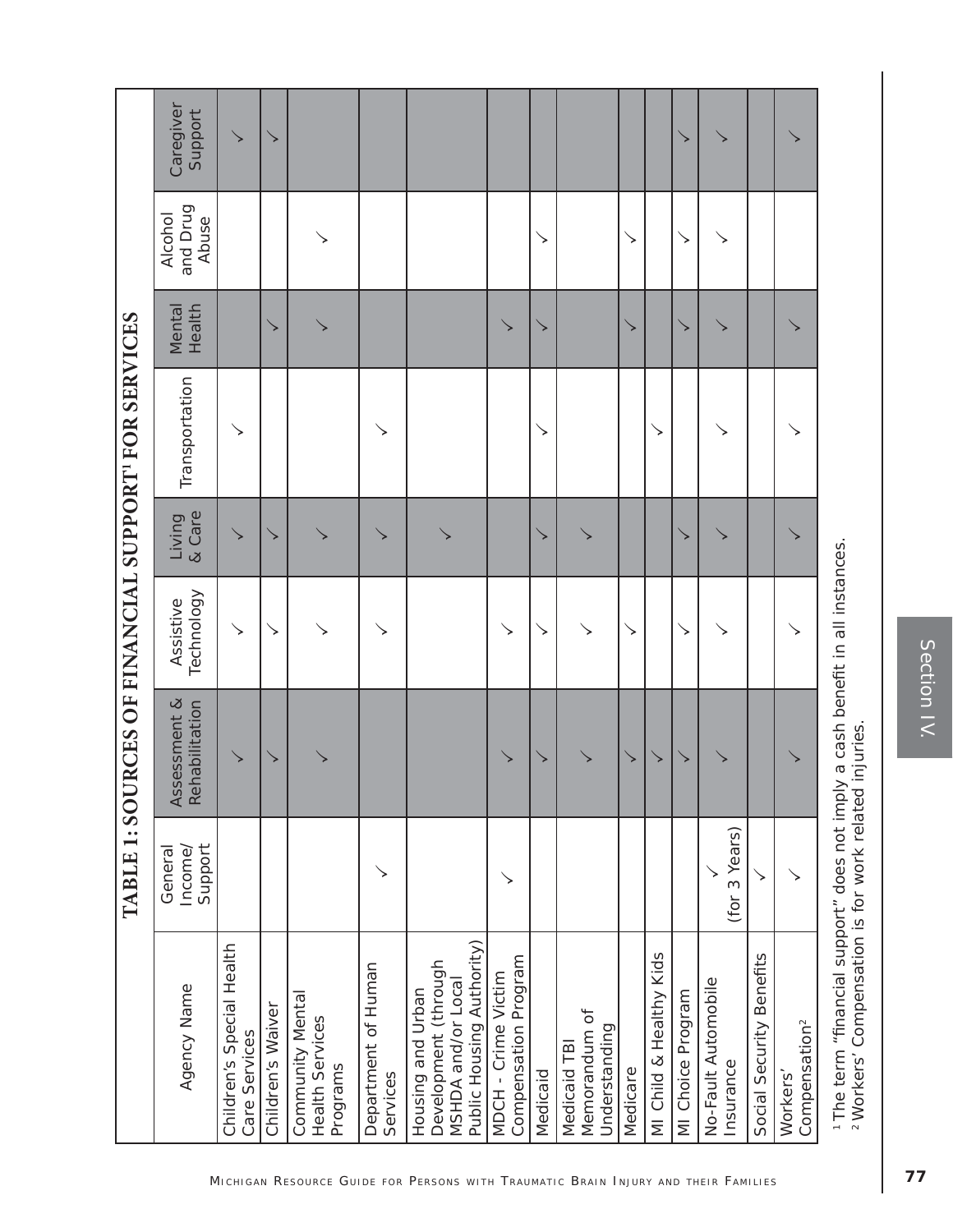| <b>Service Service</b>                                                                                                |
|-----------------------------------------------------------------------------------------------------------------------|
|                                                                                                                       |
|                                                                                                                       |
| <b>Contract Contract Contract Contract Contract Contract Contract Contract Contract Contract Contract Contract Co</b> |
|                                                                                                                       |
|                                                                                                                       |
|                                                                                                                       |

|             |                                              | Assistance<br>Vocational                  |                          | 1/R                          |                                | 1/R                                  | $I/R$ ; $D$                                                                        |                                                     | $\Box$                                  | 1/R                                                       |                                                |                                      |                                   |
|-------------|----------------------------------------------|-------------------------------------------|--------------------------|------------------------------|--------------------------------|--------------------------------------|------------------------------------------------------------------------------------|-----------------------------------------------------|-----------------------------------------|-----------------------------------------------------------|------------------------------------------------|--------------------------------------|-----------------------------------|
|             |                                              | & Respite<br>Caregiver<br>Support         |                          | ≏<br>$\overline{\mathbb{R}}$ | $\bigcap$<br>IR                | $\Box$<br> /R                        | $I/R$ ; $D$                                                                        | 1/R                                                 | $\overline{\mathsf{I}}$                 | 1/R                                                       |                                                |                                      |                                   |
|             |                                              | Health<br>Mental                          |                          | 1/R                          |                                |                                      | $\Box$                                                                             | 1/R                                                 | 1/R                                     | $\Box$                                                    |                                                |                                      |                                   |
|             |                                              | Alcohol<br>& Drug<br>Abuse                | $I/R$ ; D                | 1/R                          |                                |                                      | $I/R$ ; $D$                                                                        | 1/R                                                 | $\overline{\mathsf{I}}$                 |                                                           |                                                |                                      |                                   |
|             | TABLE 2: SELECTED MICHIGAN SERVICE PROVIDERS | Transportation                            |                          | ≏                            |                                | $I/R$ ; $D$                          | $I/R$ ; $D$                                                                        | 1/R                                                 | 1/R                                     |                                                           |                                                |                                      |                                   |
|             |                                              | Education<br>Public                       |                          |                              | 1/R                            |                                      |                                                                                    |                                                     | $\mathsf{I}\times\mathsf{R}$            | 1/R                                                       |                                                | 1/R                                  |                                   |
| Section IV. |                                              | & Care<br>Living                          |                          | 1/R                          | 1/R                            | 1/R                                  | $I/R$ ; $D$                                                                        | $\Box$<br> /R;                                      | 1/R                                     | 1/R                                                       |                                                | I/R                                  | LEGEND                            |
|             |                                              | Technology<br>Assistive                   |                          | $\leq$                       |                                | 1/R                                  | $I/R$ ; D                                                                          | $I/R$ ; $D2$                                        | $\supset$                               | 1/R                                                       | 1/R                                            |                                      |                                   |
|             |                                              | $\infty$<br>Rehabilitation<br>Assessment  |                          |                              |                                | $\hfill \Box$                        | $I/R$ ; $D$                                                                        |                                                     | $\Box$                                  | 1/R                                                       | $\Box$                                         | 1/R                                  |                                   |
|             |                                              | Assistance<br>Advocacy<br>and/or<br>Legal | $I/R$ ; D                |                              | $I/R$ ; $D$                    | $\hfill \Box$                        |                                                                                    | $I/R$ ; $DT$                                        | 1/R                                     | $\leq$                                                    | $I/R$ ; D                                      |                                      |                                   |
|             |                                              | Agency Name                               | Coordinating<br>Agencies | Area Agencies<br>on Aging    | Association of<br>Brain Injury | Independent<br>Centers for<br>Living | Mental Health<br>Community<br>Programs<br>Services                                 | Human Services<br>- Adult Services<br>Department of | Rehabilitation<br>LARA - MI<br>Services | Foundation of<br>Epilepsy<br>$\overline{\overline{\geq}}$ | Memorandum of<br>Understanding<br>Medicaid TBI | <b>MI</b> Department<br>of Education | Direct Services for Advocacy only |
| 78          |                                              |                                           |                          |                              |                                |                                      | MICHIGAN RESOURCE GUIDE FOR PERSONS WITH TRAUMATIC BRAIN INJURY AND THEIR FAMILIES |                                                     |                                         |                                                           |                                                |                                      |                                   |

I/R = Information and Referral Services

D = Direct Services (actual provider of service such as counseling, etc.)

<sup>2</sup> Sometimes available through physical Disability Services Program<br><sup>3</sup> Services available to veterans only 2 Sometimes available through physical Disability Services Program 3 Services available to veterans only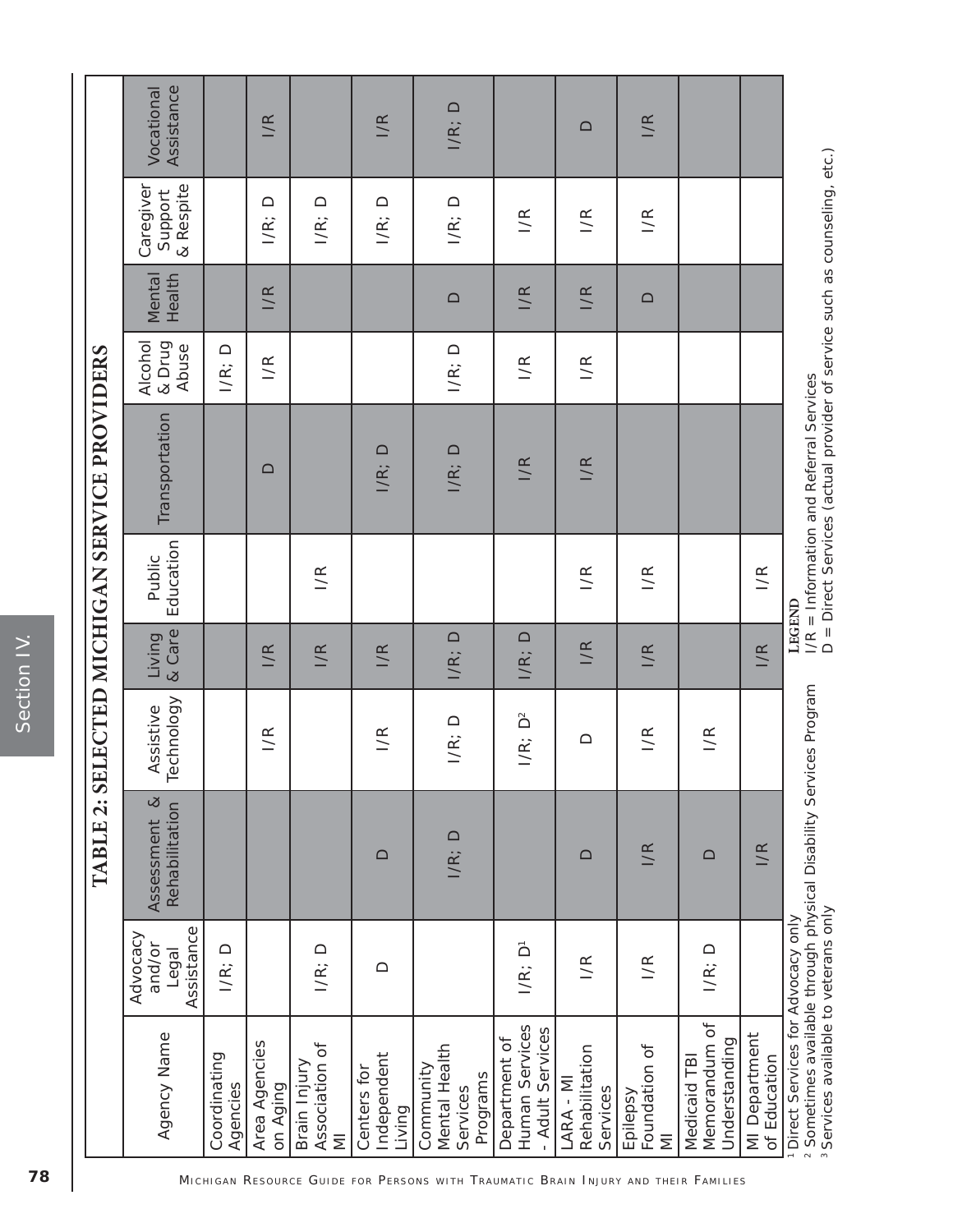|                                                                                    |                                                                                                                                                                                     |                                           |                                   |                         |                  |                     | TABLE 2: SELECTED MICHIGAN SERVICE PROVIDERS (continued)                                                             |                            |                  |                                   |                          |
|------------------------------------------------------------------------------------|-------------------------------------------------------------------------------------------------------------------------------------------------------------------------------------|-------------------------------------------|-----------------------------------|-------------------------|------------------|---------------------|----------------------------------------------------------------------------------------------------------------------|----------------------------|------------------|-----------------------------------|--------------------------|
|                                                                                    | Agency Name                                                                                                                                                                         | Assistance<br>Advocacy<br>and/or<br>Legal | Rehabilitation<br>Assessment<br>∞ | Technology<br>Assistive | & Care<br>Living | Education<br>Public | Transportation                                                                                                       | Alcohol<br>& Drug<br>Abuse | Mental<br>Health | & Respite<br>Caregiver<br>Support | Assistance<br>Vocational |
|                                                                                    | Rights Coalitions<br>MI Disability                                                                                                                                                  | 1/R                                       | 1/R                               | 1/R                     | 1/R              |                     |                                                                                                                      |                            |                  |                                   |                          |
|                                                                                    | MI Legal Aid<br>Services                                                                                                                                                            | 1/R                                       |                                   |                         |                  |                     |                                                                                                                      |                            |                  |                                   |                          |
|                                                                                    | Care Connections<br>MI Long Term                                                                                                                                                    | 1/R                                       | 1/R                               | 1/R                     |                  |                     | 1/R                                                                                                                  | 1/R                        | 1/R              | 1/R                               | 1/R                      |
|                                                                                    | Advocacy Services<br>MI Protection and                                                                                                                                              | $\Box$<br>$ R\rangle$                     | 1/R                               | 1/R                     | 1/R              |                     | 1/R                                                                                                                  | 1/R                        | 1/R              | 1/R                               | 1/R                      |
|                                                                                    | Community Care<br>MI Quality<br>Council                                                                                                                                             |                                           |                                   |                         | $\Box$<br> /R;   |                     |                                                                                                                      |                            |                  | $I/R$ ; $D$                       |                          |
|                                                                                    | MI State Housing<br>Development<br>Authority                                                                                                                                        |                                           |                                   |                         | $\Box$<br> /R;   |                     |                                                                                                                      |                            |                  |                                   |                          |
|                                                                                    | Public Housing<br>Development<br>Authority                                                                                                                                          |                                           |                                   |                         | $\Box$<br> /R;   |                     |                                                                                                                      |                            |                  |                                   |                          |
|                                                                                    | Public Transit<br>Agencies                                                                                                                                                          |                                           |                                   |                         |                  |                     | $I/R$ ; $D$                                                                                                          |                            |                  |                                   |                          |
|                                                                                    | School District                                                                                                                                                                     |                                           | $\Box$                            | $\Box$                  |                  | $\Box$              | ≏                                                                                                                    | 1/R                        | 1/R              | 1/R                               | $\Box$<br> /R;           |
| MICHIGAN RESOURCE GUIDE FOR PERSONS WITH TRAUMATIC BRAIN INJURY AND THEIR FAMILIES | United Cerebral<br>(UCP Michigan)<br>Palsy                                                                                                                                          |                                           |                                   | $I/R$ ; $D$             |                  | 1/R                 |                                                                                                                      |                            |                  |                                   | 1/R                      |
|                                                                                    | United Way                                                                                                                                                                          | 1/R                                       | 1/R                               | $\leq$                  |                  |                     | 1/R                                                                                                                  | $\leq$                     | 1/R              | $\leq$                            | 1/R                      |
|                                                                                    | Veterans Affairs,<br>Department of 3                                                                                                                                                |                                           | $\Box$                            | $\supset$               | ≏                |                     | 1/R                                                                                                                  | $\hfill \Box$              | $\Box$           | $\bigcirc$                        | $\Box$                   |
|                                                                                    | <sup>2</sup> Sometimes available through physical Disability Services Program<br><sup>3</sup> Services available to veterans only<br><sup>1</sup> Direct Services for Advocacy only |                                           |                                   |                         | LEGEND           |                     | D = Direct Services (actual provider of service such as counseling, etc.)<br>I/R = Information and Referral Services |                            |                  |                                   |                          |
| 79                                                                                 |                                                                                                                                                                                     |                                           |                                   | Section IV.             |                  |                     |                                                                                                                      |                            |                  |                                   |                          |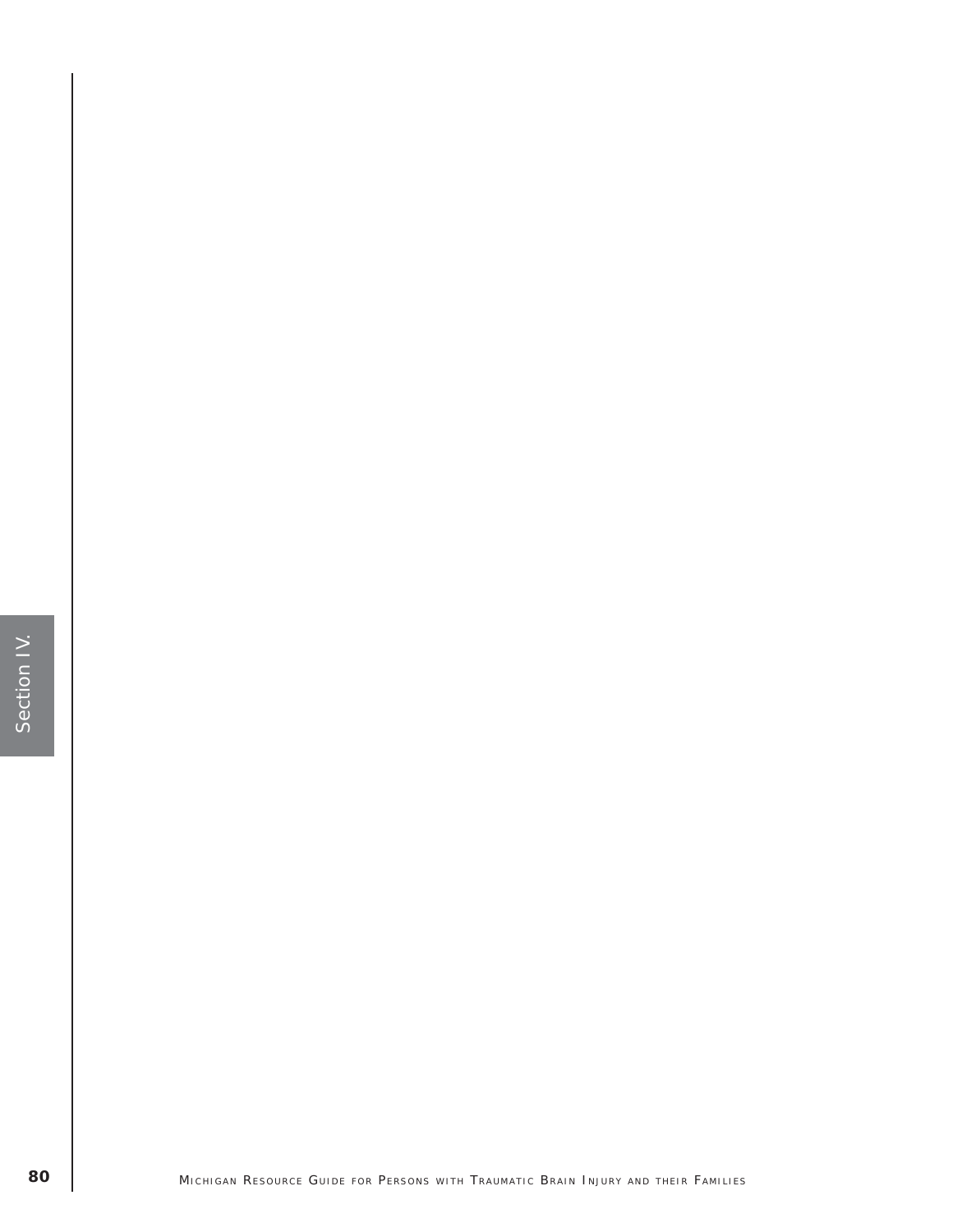# **SECTION V** CONTACT INFORMATION FOR AGENCIES, RESOURCES AND PROGRAMS

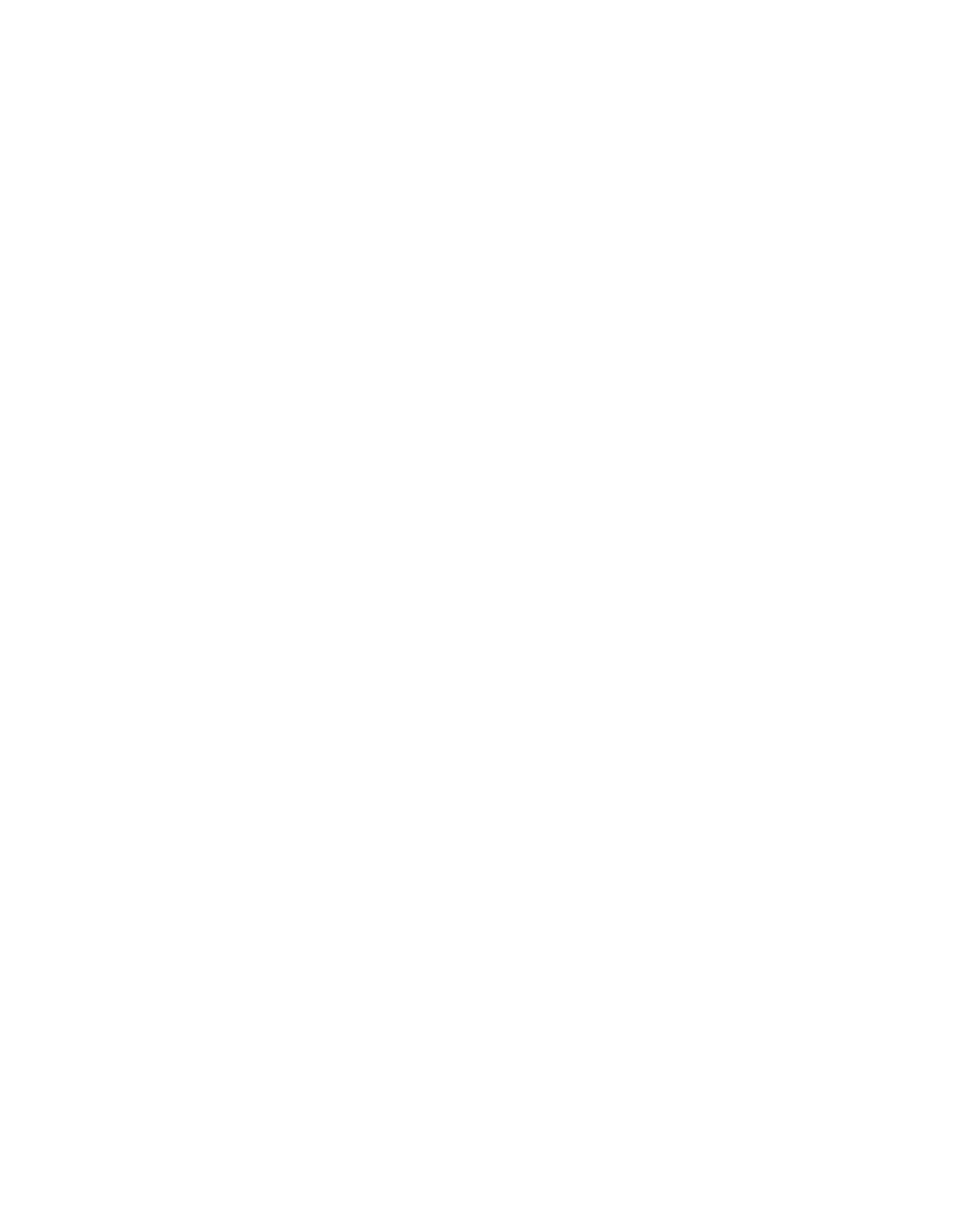| 8630 Fenton Street, Suite 930<br>Silver Spring, MD 20910<br>$(800)$ 227-0216<br>$(301)$ 608-8912 (TTY)<br>E-mail: abledata@macrointernational.com                                                                                 |  |
|-----------------------------------------------------------------------------------------------------------------------------------------------------------------------------------------------------------------------------------|--|
|                                                                                                                                                                                                                                   |  |
|                                                                                                                                                                                                                                   |  |
|                                                                                                                                                                                                                                   |  |
|                                                                                                                                                                                                                                   |  |
|                                                                                                                                                                                                                                   |  |
| Website: www.abledata.com                                                                                                                                                                                                         |  |
|                                                                                                                                                                                                                                   |  |
| See Department of Human Services on page 85. When calling, ask for<br>information regarding the Adult Medical Program.                                                                                                            |  |
|                                                                                                                                                                                                                                   |  |
| Contact information for your local chapter is available in the phone<br>book or vist the website and select "find your local Red Cross."<br>You can also call the American Red Cross National Headquarters at<br>$(800)$ 773-2767 |  |
| Website: www.redcross.org                                                                                                                                                                                                         |  |
| Local chapter number:                                                                                                                                                                                                             |  |
| Americans with Disabilities Act (ADA) Information Line 9                                                                                                                                                                          |  |
| U.S. Department of Justice                                                                                                                                                                                                        |  |
| $(800)$ 514-0301                                                                                                                                                                                                                  |  |
| $(800)$ 514-0383 (TTY)                                                                                                                                                                                                            |  |
| Website: www.ada.gov                                                                                                                                                                                                              |  |
|                                                                                                                                                                                                                                   |  |
| Chapel Hill Training-Outreach Project, Inc.                                                                                                                                                                                       |  |
| 800 Eastowne Dr. Suite 105                                                                                                                                                                                                        |  |
| Chapel Hill, NC 27514                                                                                                                                                                                                             |  |
| $(919)$ 490-5577                                                                                                                                                                                                                  |  |
| Website: www.archrespite.org                                                                                                                                                                                                      |  |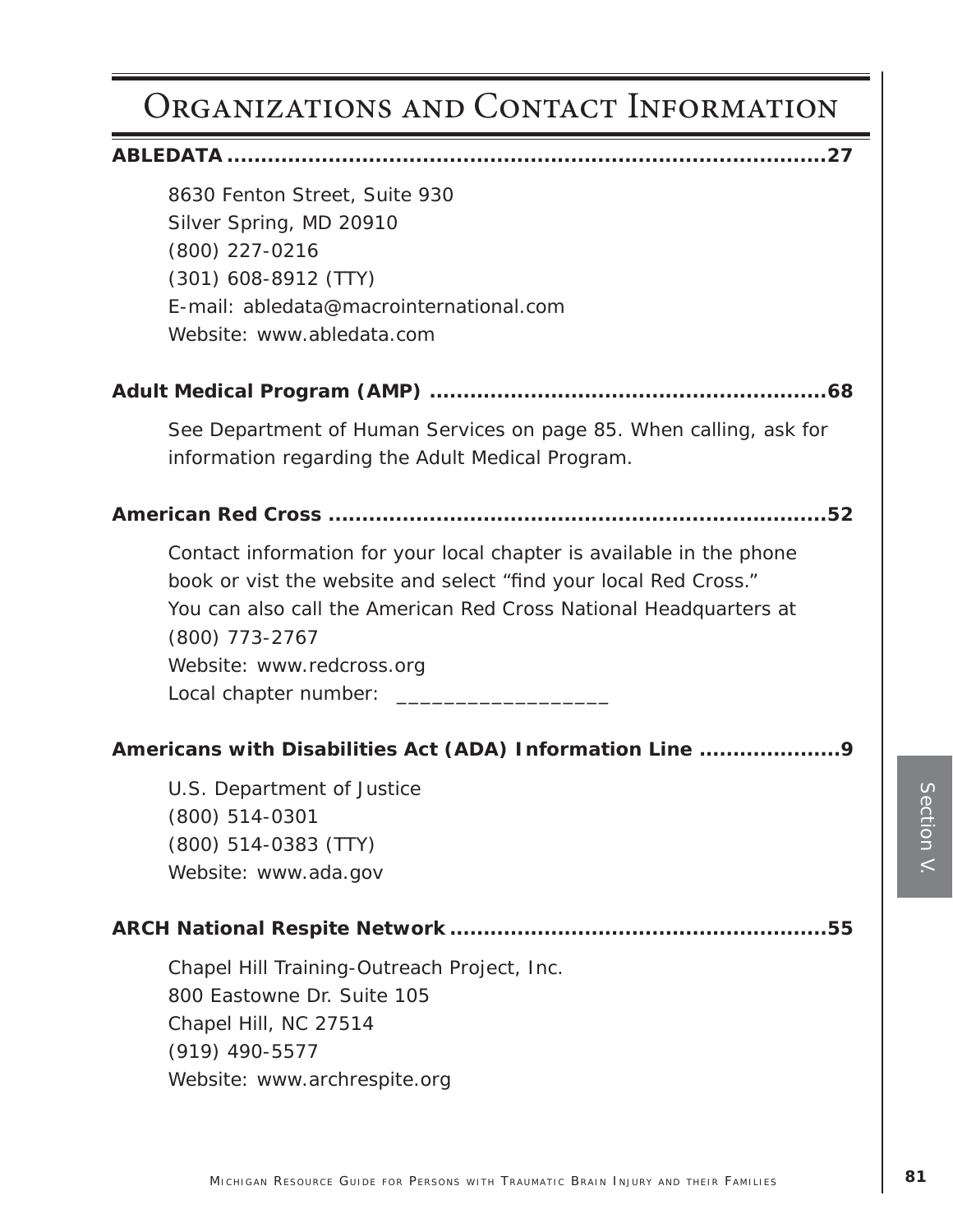|            | To find the AAA in your area, go to the website:                                                                                                    |
|------------|-----------------------------------------------------------------------------------------------------------------------------------------------------|
|            | www.michigan.gov/miseniors. (Click, "Search for Agencies", "Area Agency<br>on Aging.") You                                                          |
|            | can also call the Michigan Office of Services to the Aging (OSA) at (517)<br>373-8230 and ask for the contact information for the AAA in your area. |
|            |                                                                                                                                                     |
|            | Website: www.atxchange.org                                                                                                                          |
|            | Email: ATX@prosynergy.org                                                                                                                           |
|            | Brain Injury Association of America (BIAA) 11, 28                                                                                                   |
|            | 1608 Spring Hill Road, Suite 110                                                                                                                    |
|            | Vienna, VA 22182                                                                                                                                    |
|            | Main Office: (703) 761-0750                                                                                                                         |
|            | National Brain Injury Information Center: (800) 444-6443                                                                                            |
|            | Website: www.biausa.org                                                                                                                             |
|            | Brain Injury Association of Michigan (BIAMI)  12, 18, 24, 35, 56, 71                                                                                |
|            | 7305 Grand River, Suite 100                                                                                                                         |
|            | Brighton, MI 48114                                                                                                                                  |
|            | Main Office: (810) 229-5880                                                                                                                         |
| Section V. | National Brain Injury Information Center: (800) 444-6443                                                                                            |
|            | Veterans: (800) 772-4323                                                                                                                            |
|            | E-mail: info@biami.org                                                                                                                              |
|            | Website: www.biami.org                                                                                                                              |
|            | Local chapter or support group: _______________________                                                                                             |
|            |                                                                                                                                                     |
|            | Website: www.bridges4kids.org                                                                                                                       |
|            | E-mail: info@bridges4kids.org (Email Bridges4kids for more information                                                                              |
|            | and referral specialists                                                                                                                            |
|            |                                                                                                                                                     |
|            |                                                                                                                                                     |
| 82         | MICHIGAN RESOURCE GUIDE FOR PERSONS WITH TRAUMATIC BRAIN INJURY AND THEIR FAMILIES                                                                  |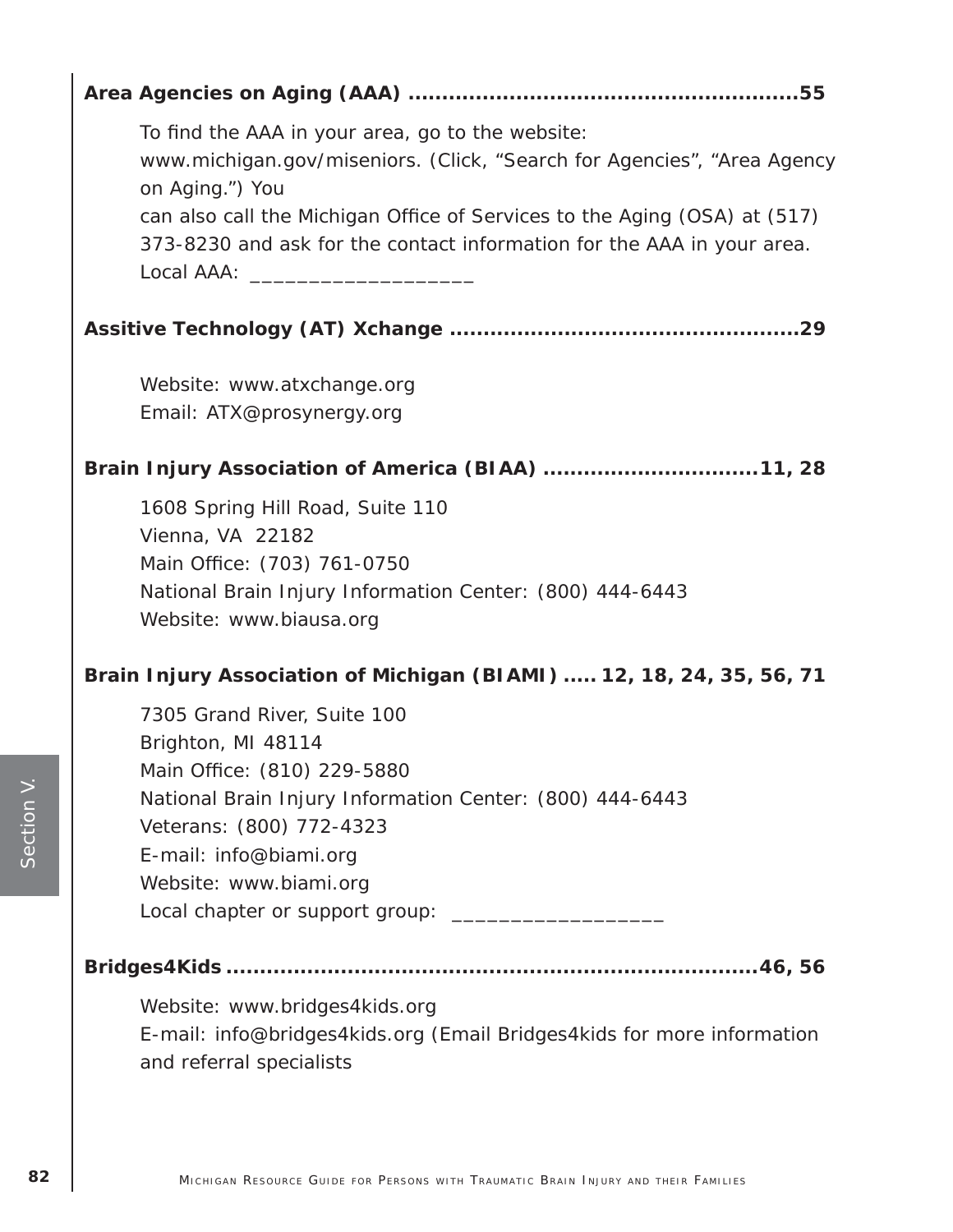| 6412 Centurion, Suite 130<br>Lansing, MI 48917<br>(888) 463-7656<br>$(517)$ 908-3900<br>Email: info@cenmi.org<br>Website: www.cenmi.org                                                                                                                                                                                                                                         |           |
|---------------------------------------------------------------------------------------------------------------------------------------------------------------------------------------------------------------------------------------------------------------------------------------------------------------------------------------------------------------------------------|-----------|
|                                                                                                                                                                                                                                                                                                                                                                                 |           |
| Look in your phone book or contact the Disability Network/Michigan.<br>$(517)$ 339-0539<br>Website: www.dnmichigan.org (See Member Locator for local office con-<br>tact information)                                                                                                                                                                                           |           |
|                                                                                                                                                                                                                                                                                                                                                                                 |           |
| You may contact the Fund directly at: (517) 241-7420; or call the CSHCS<br>Family Phone Line at (800) 359-3722.<br>You may also call and ask to speak to the Children with Special Health<br>Care Services Program at your local health department (listed in the<br>phone book under "County Government").<br>Email: csnfund@michigan.gov<br>Website: www.michigan.gov/csnfund |           |
| Children's Special Health Care Services (CSHCS)74                                                                                                                                                                                                                                                                                                                               |           |
| Contact your local health department listed in the phone book under<br>"County Government."<br>MDCH-CSHCS<br>P.O. Box 30734<br>Lansing, MI 48909-8234<br>(800) 359-3722<br>Email: cshcsfc@michigan.gov<br>Website: www.Michigan.gov/cshcs<br>Local contact for CSHCS: ____________________                                                                                      | Section V |
| MICHIGAN RESOURCE GUIDE FOR PERSONS WITH TRAUMATIC BRAIN INJURY AND THEIR FAMILIES                                                                                                                                                                                                                                                                                              | 83        |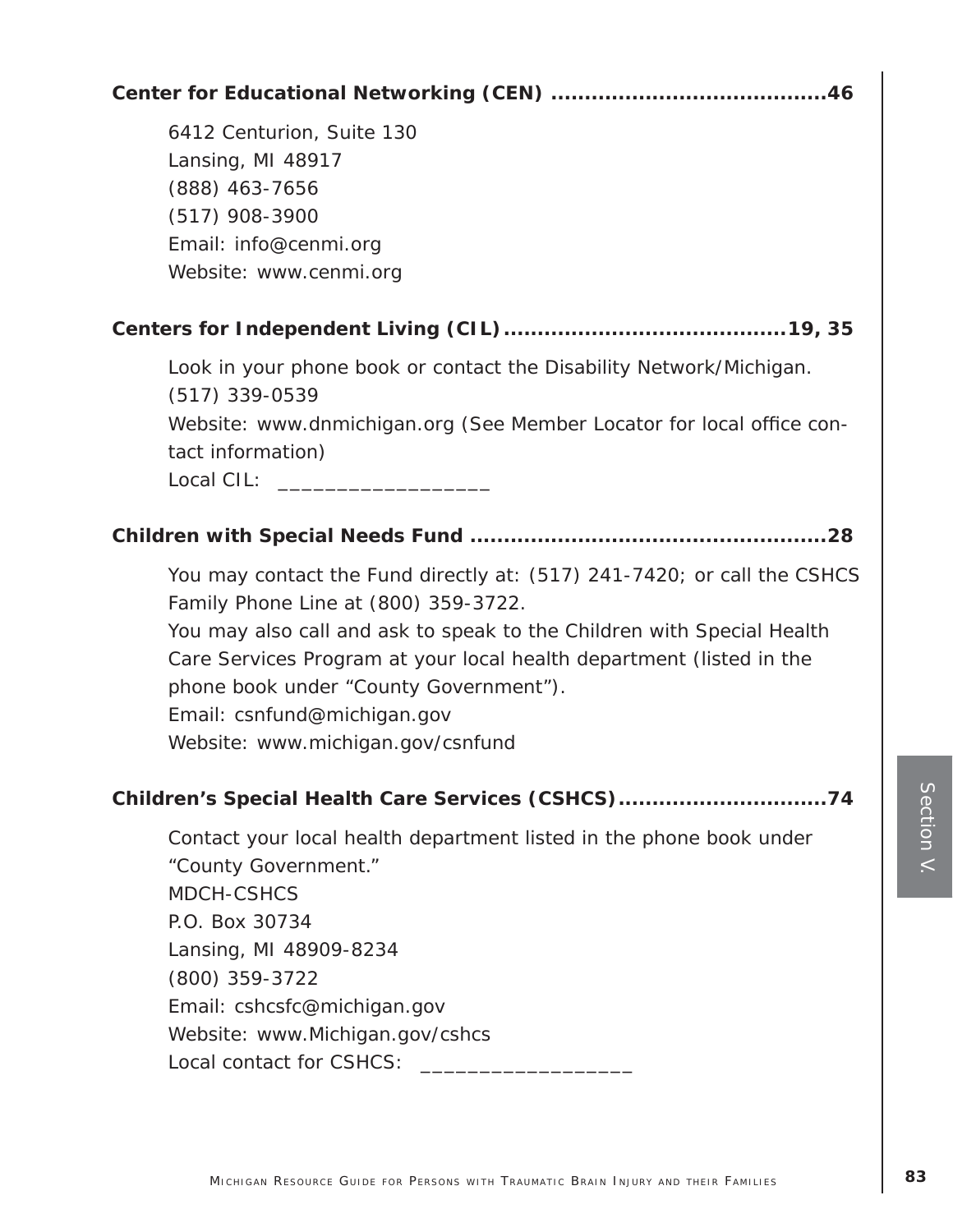|            | This program is provided by the Community Mental Health Services<br>Programs (CMHSP). See Community Mental Health Services Programs<br>below.                                                                                                                                                                                                                                                           |
|------------|---------------------------------------------------------------------------------------------------------------------------------------------------------------------------------------------------------------------------------------------------------------------------------------------------------------------------------------------------------------------------------------------------------|
|            | Community Mental Health Services Programs (CMHSPs)37, 54, 56                                                                                                                                                                                                                                                                                                                                            |
|            | The phone number for your local CMHSP is available in the phone book.<br>Look under "County Government" or possibly under "Mental Health Ser-<br>vices" in the yellow pages.<br>Or, you may contact:<br>Michigan Association of Community Mental Health Boards (MACMHB)<br>426 South Walnut<br>Lansing, MI 48933<br>$(517)$ 374-6848<br>Website: www.macmhb.org<br>Local CMHSP: _______________________ |
|            | Coordinating Agencies (CA) - Substance Abuse53                                                                                                                                                                                                                                                                                                                                                          |
|            | There are several regional Coordinating Agencies in Michigan. You may<br>call the MDCH Bureau of Substance Abuse and Addiction Services at (517)<br>373-4700.<br>Website: www.michigan.gov/mdch-bsaas<br>Local CA: ______________________                                                                                                                                                               |
|            |                                                                                                                                                                                                                                                                                                                                                                                                         |
| Section V. | See Michigan Department of Community Health - Crime Victim Compen-<br>sation Program on page 90.                                                                                                                                                                                                                                                                                                        |
|            | Defense and Veterans Brain Injury Center (DVBIC) 72                                                                                                                                                                                                                                                                                                                                                     |
|            | Walter Reed Army Medical Center<br>Building 1, Room B209<br>6900 Georgia Avenue NW<br>Washington, DC 20307-5001<br>(800) 870-9244                                                                                                                                                                                                                                                                       |
| 84         | MICHIGAN RESOURCE GUIDE FOR PERSONS WITH TRAUMATIC BRAIN INJURY AND THEIR FAMILIES                                                                                                                                                                                                                                                                                                                      |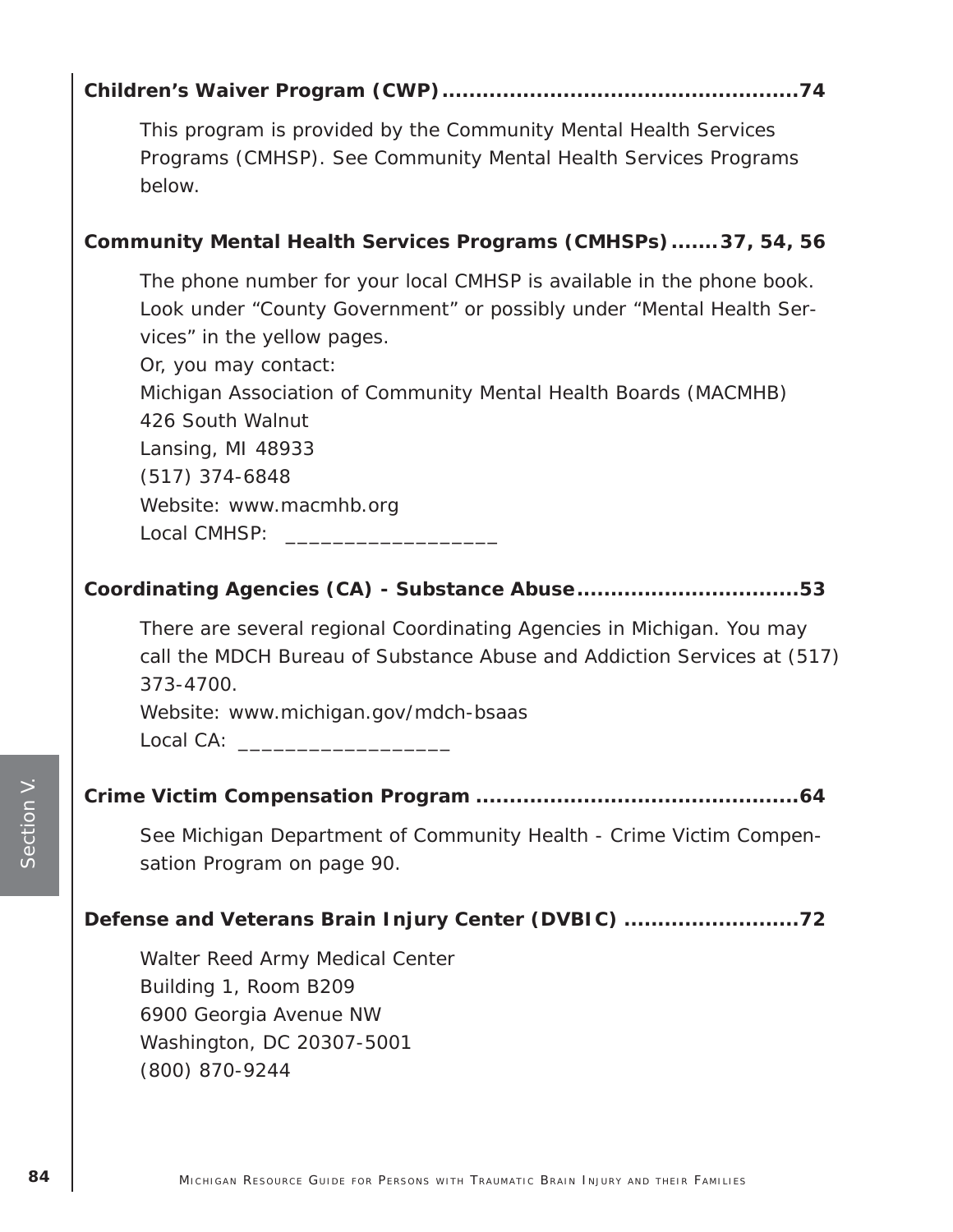Website: www.dvbic.org

# **Dental Services - Michigan Department of Community Health .....69, 70**

Dental Treatment Fund for Persons with Developmental Disabilities MDCH Oral Health Program (517) 335-8388 Website: www.michigan.gov/oralhealth

Dental Lifeline Network (800) 850-5913 (Note: Macomb, Monroe, Oakland, St. Clair, Lenawee, Livingston, Lapeer, Washtenaw, and Wayne Counties only) (866) 263-4067 (all other Michigan counties) Website: www.nfdh.org

# **Department of Human Services (DHS) ..............................................68**

Every county in the state has a local DHS office and contact information is available in the phone book under "State Government" or "County Government." You may also call the Lansing office at (517) 373-2035 and ask for the phone number for the county in which you live. Website: www.michigan.gov/dhs Local DHS offi ce: \_\_\_\_\_\_\_\_\_\_\_\_\_\_\_\_\_\_

### **Department of Human Services (DHS) - Adult Services ...............13, 37**

Contact your local Department of Human Services office (see Department of Human Services). When calling, ask to speak with an adult services worker.

*MICHIGAN RESOURCE GUIDE FOR PERSONS WITH TRAUMATIC BRAIN INJURY AND THEIR FAMILIES*<br> **MICHIGAN RESOURCE GUIDE FOR PERSONS WITH TRAUMATIC BRAIN INJURY AND THEIR FAMILIES<br>
<b>MICHIGAN RESOURCE GUIDE FOR PERSONS WITH TRAUMATIC Adult Protective Services** can be contacted by calling the local Department of Human Services office or by contacting the 24 hour Abuse and Neglect phone line at (855) 444-3911.

# **Department Of Human Services - Michigan Rehabilitation Services (MRS) ................................................................................................59**

For the address and phone number of the local office nearest your county of residence, call the Customer Service Desk: (800) 605-6722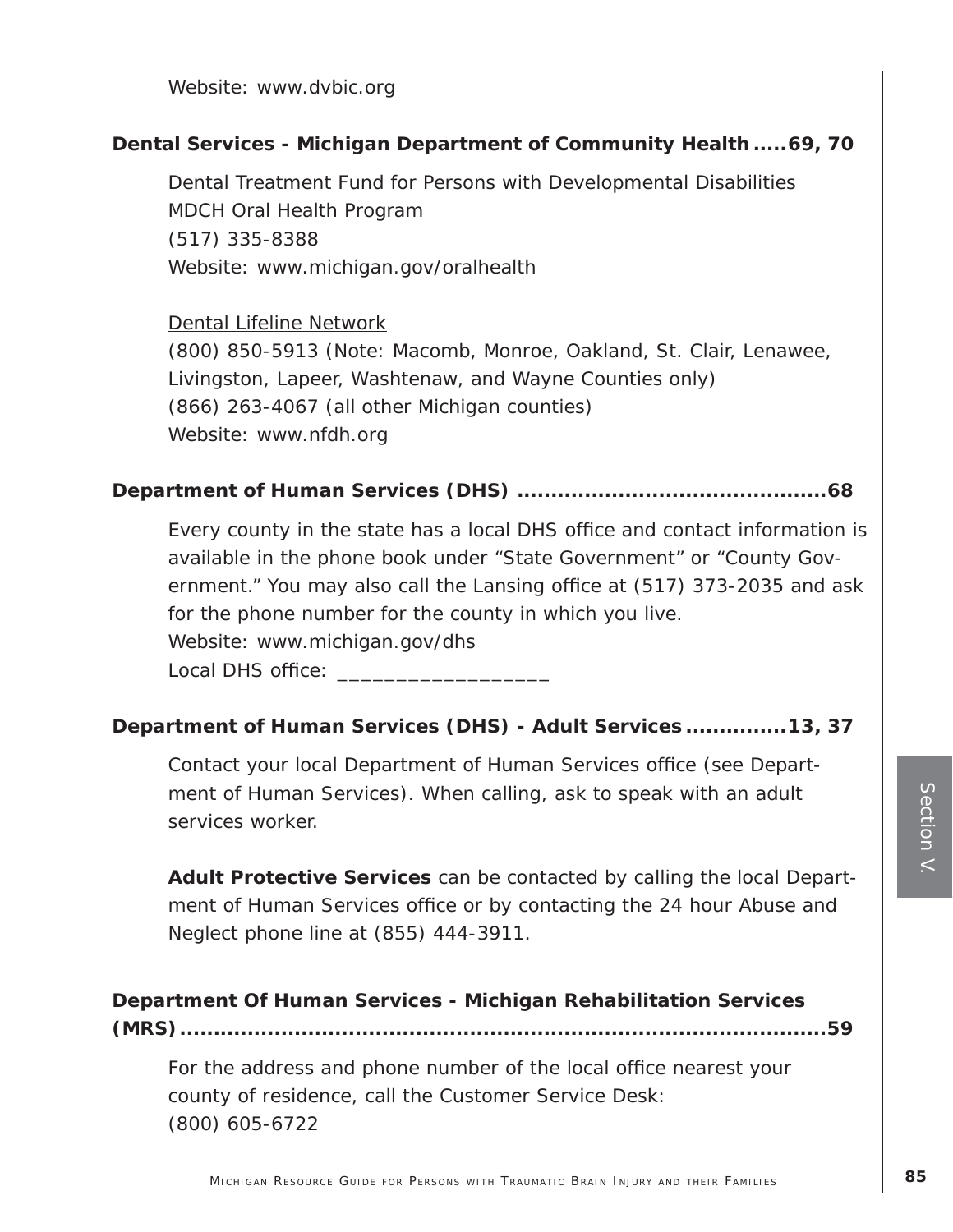|            | $(888)$ 605-6722 (TTY)<br>You can also search using the Office Locator on the MRS website:<br>www.michigan.gov/mrs |
|------------|--------------------------------------------------------------------------------------------------------------------|
|            |                                                                                                                    |
|            | Website: www.disability.gov                                                                                        |
|            |                                                                                                                    |
|            | (800) 327-5966                                                                                                     |
|            | $(517)$ 668-2505 (TTY)                                                                                             |
|            | Email: eoreferral@edzone.net                                                                                       |
|            | Website: www.michigan.gov/earlyon                                                                                  |
|            |                                                                                                                    |
|            | 25200 Telegraph Rd., Suite 110                                                                                     |
|            | Southfield, MI 48033                                                                                               |
|            | (800) 377-6226                                                                                                     |
|            | Email: info@epilepsymichigan.org                                                                                   |
|            | Website: www.epilepsymichigan.org                                                                                  |
|            | Family Center for Children and Youth with Special Health Care Needs                                                |
|            | <b>Cadillac Place</b>                                                                                              |
| Section V. | 3056 W. Grand Boulevard, Suite 3-350                                                                               |
|            | Detroit, MI 48207-6056                                                                                             |
|            | (800) 359-3722                                                                                                     |
|            | Email: cshcsfc@michigan.gov                                                                                        |
|            | Website: www.michigan.gov/cshcs                                                                                    |
|            |                                                                                                                    |
|            | See Department of Human Services on page 85. The FIP is also referred<br>to as cash assistance.                    |
|            |                                                                                                                    |
|            | See Department of Human Services on page 85.                                                                       |
| 86         | MICHIGAN RESOURCE GUIDE FOR PERSONS WITH TRAUMATIC BRAIN INJURY AND THEIR FAMILIES                                 |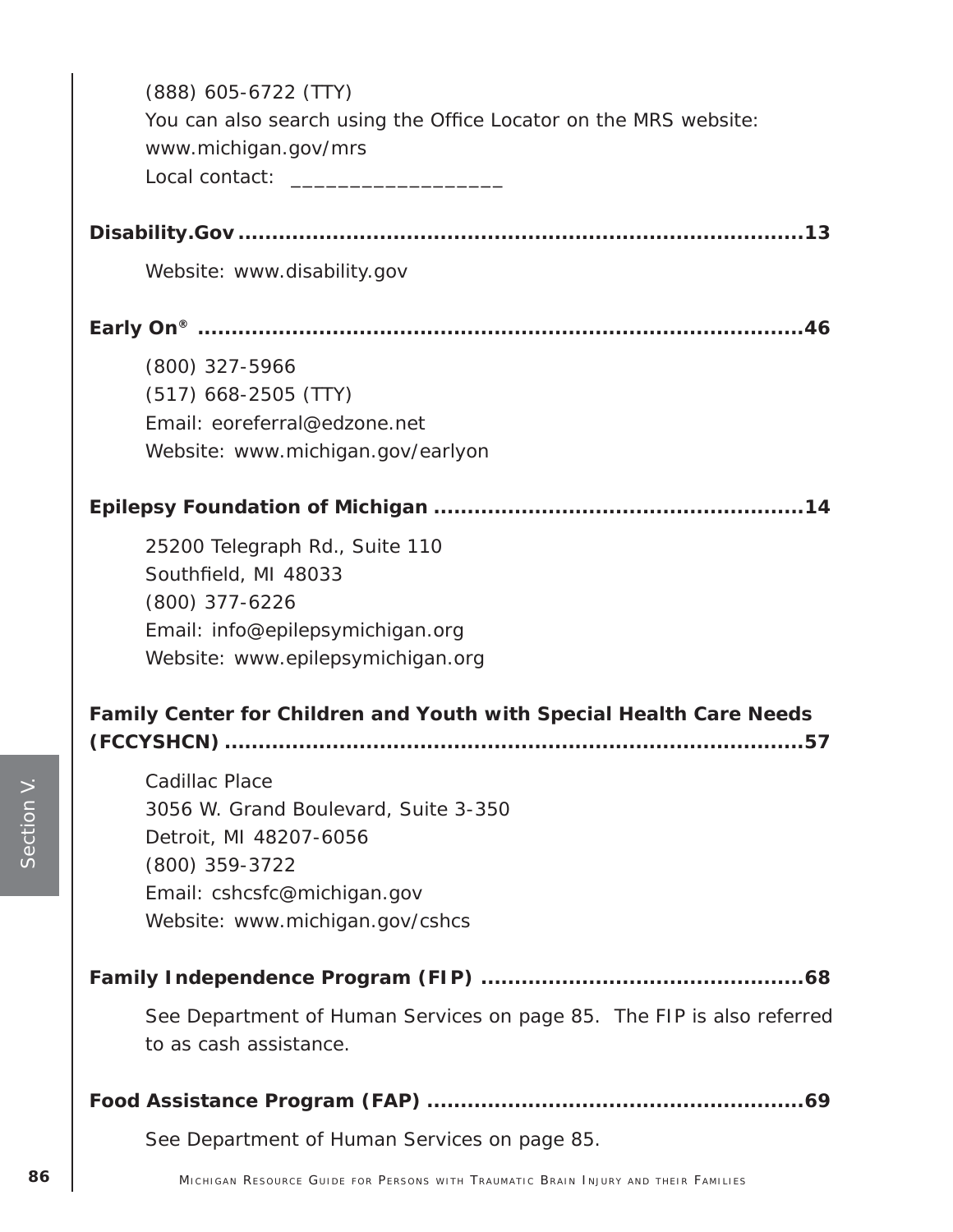| Contact the Department of Human Services (Page 85).                                |                        |           |
|------------------------------------------------------------------------------------|------------------------|-----------|
|                                                                                    |                        |           |
| 7413 Westshire Drive                                                               |                        |           |
| Lansing, Michigan 48917                                                            |                        |           |
| $(517)$ 627-1561                                                                   |                        |           |
| Website: www.hcam.org                                                              |                        |           |
|                                                                                    |                        |           |
| Federal contact information:                                                       |                        |           |
| 451 7th Street S.W.                                                                |                        |           |
| Washington, DC 20410                                                               |                        |           |
| $(202)$ 708-1112                                                                   |                        |           |
| $(202)$ 708-1455 (TTY)                                                             |                        |           |
| Email: MI_Webmanager@hud.gov                                                       |                        |           |
| Website: www.hud.gov                                                               |                        |           |
| Michigan offices:                                                                  |                        |           |
| McNamara Federal Building                                                          | 99 Monroe Ave. NW      |           |
| 477 Michigan Ave., Suite 1700                                                      | Suite 402              |           |
| Detroit, MI 48226                                                                  | Grand Rapids, MI 49503 |           |
| $(313)$ 226-7900                                                                   | $(616)$ 456-2100       |           |
| Phoenix Building                                                                   |                        | Section V |
| 801 S. Saginaw, 4th Floor                                                          |                        |           |
| Flint, MI 48502                                                                    |                        |           |
| $(810)$ 766-5112                                                                   |                        |           |
|                                                                                    |                        |           |
| Look in the yellow pages of the telephone book under "schools" to lo-              |                        |           |
| cate your local ISD. You may also look up local schools and intermediate           |                        |           |
| school districts on the web at: http://cepi.state.mi.us/EEM/                       |                        |           |
| Information Desk: (517) 335-0505                                                   |                        |           |
| Email: cepi@michigan.gov                                                           |                        |           |
| Local ISD: ____________________                                                    |                        |           |
| MICHIGAN RESOURCE GUIDE FOR PERSONS WITH TRAUMATIC BRAIN INJURY AND THEIR FAMILIES |                        | 87        |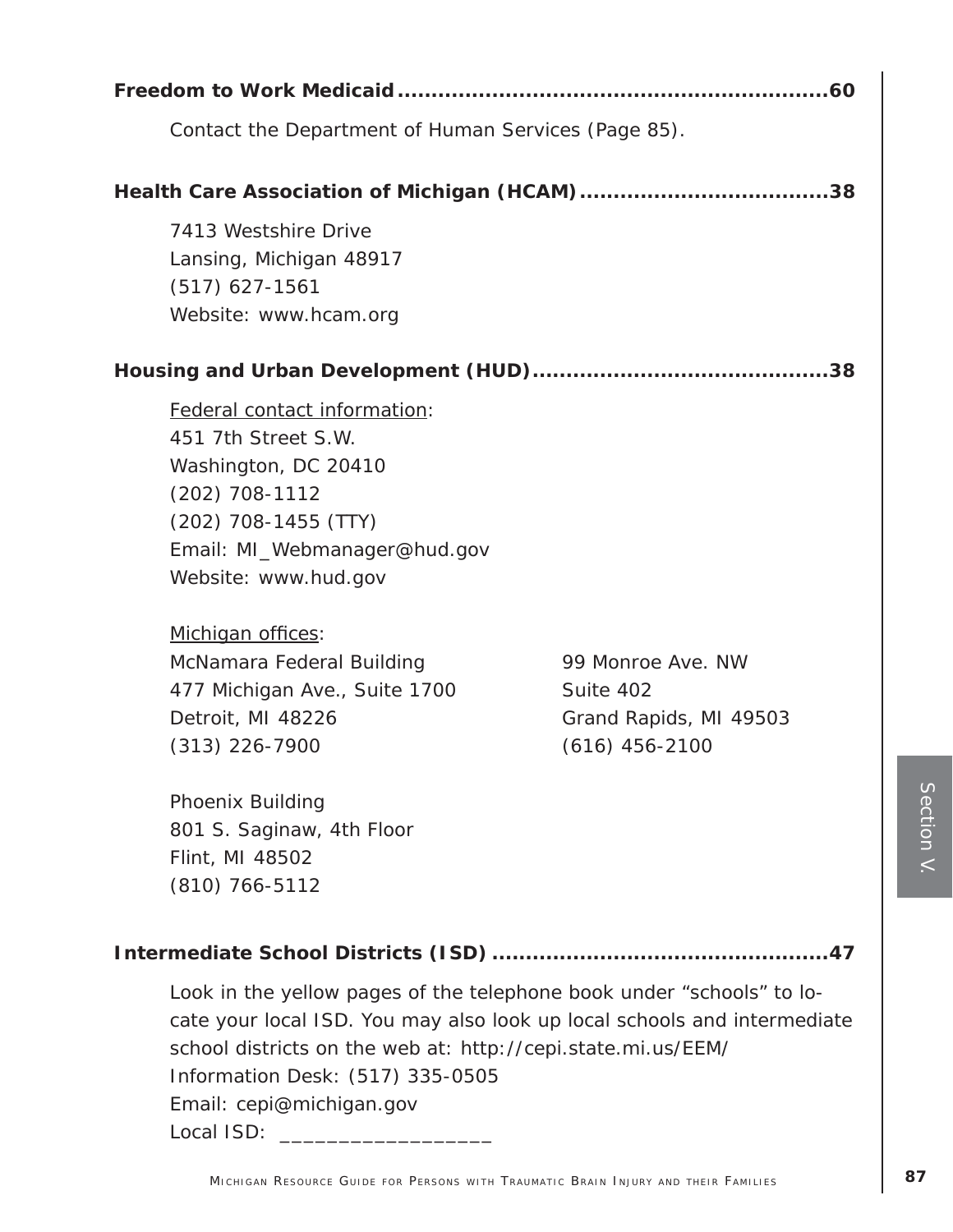|            | 201 North Washington Square, Suite 920<br>Lansing, MI 48933                                                                                                                                                                                                       |
|------------|-------------------------------------------------------------------------------------------------------------------------------------------------------------------------------------------------------------------------------------------------------------------|
|            | $(517)$ 323-3687<br>Website: www.leadingagemi.org                                                                                                                                                                                                                 |
|            |                                                                                                                                                                                                                                                                   |
|            | $(517)$ 373-2090<br>Website: www.michigan.gov/mdot                                                                                                                                                                                                                |
|            |                                                                                                                                                                                                                                                                   |
|            | For questions about eligibility, contact the Department of Human Ser-<br>vices (see Department of Human Services on page 85). Or, contact a<br>Michigan Medicare/Medicaid Assistance Program (MMAP) Counselor at<br>$(800)$ 803-7174.<br>Website: www.mmapinc.org |
|            | For questions after you have applied and are approved for Medicaid, con-<br>tact Michigan's Medicaid Beneficiary Helpline at (800) 642-3195.                                                                                                                      |
|            | Medicaid Traumatic Brain Injury Memorandum of Understanding                                                                                                                                                                                                       |
|            | <b>Capitol Commons Center</b><br>400 S. Pine<br>Lansing, MI 48933                                                                                                                                                                                                 |
| Section V. | $(517)$ 241-8474<br>Website: www.michigan.gov/tbi                                                                                                                                                                                                                 |
|            |                                                                                                                                                                                                                                                                   |
|            | To enroll in Medicare, contact your local Social Security office (see<br>Social Security Administration on page 96).                                                                                                                                              |
|            | If you are on Medicare and have questions, contact Medicare directly at<br>(800) 633-4227.                                                                                                                                                                        |
|            | Or, older adults, persons with disabilities and their caregivers who re-                                                                                                                                                                                          |
| 88         | MICHIGAN RESOURCE GUIDE FOR PERSONS WITH TRAUMATIC BRAIN INJURY AND THEIR FAMILIES                                                                                                                                                                                |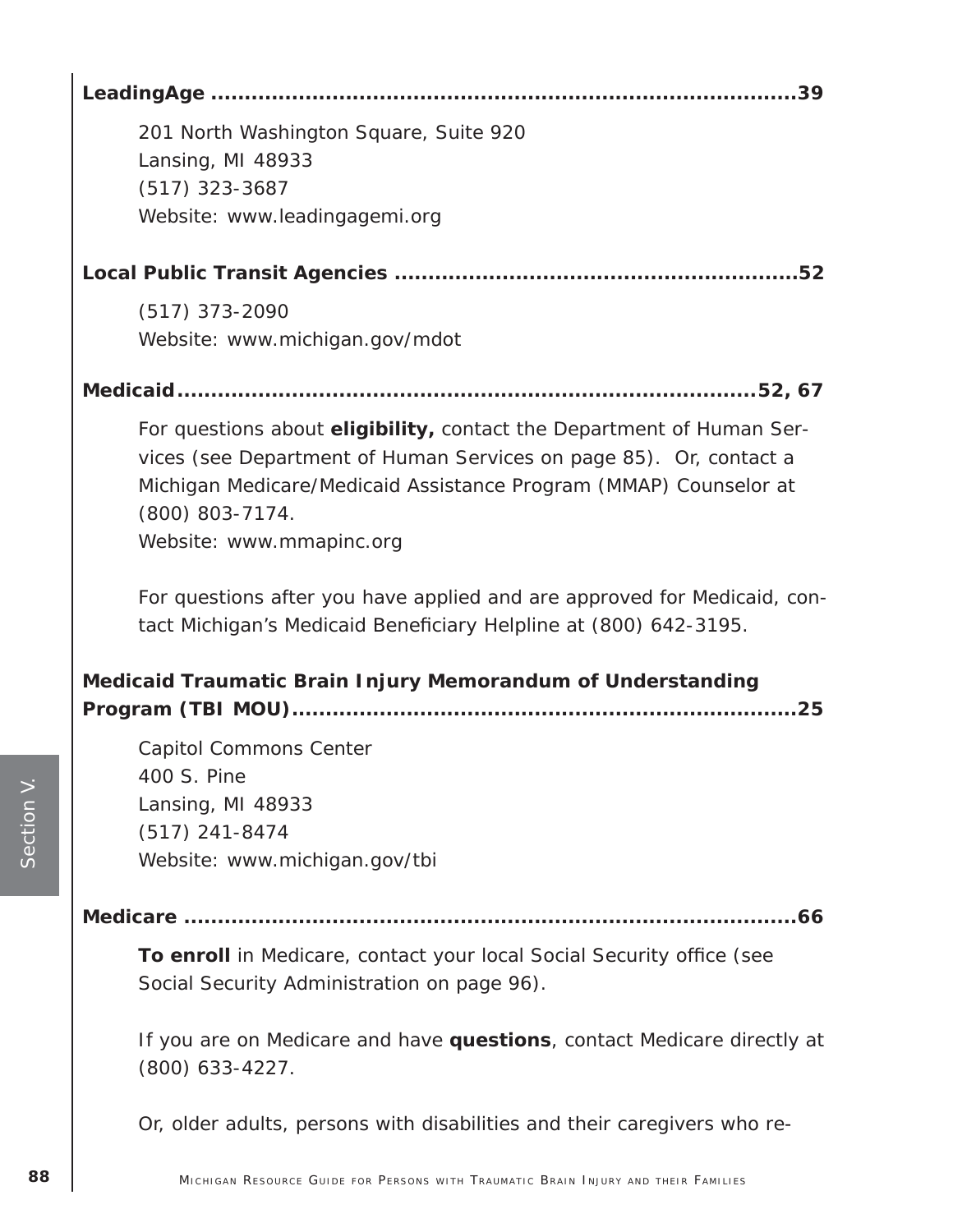ceive Medicare or Medicaid may contact a Michigan Medicare/Medicaid Assistance Program (MMAP) Counselor at (800) 803-7174. Website: www.mmapinc.org

# **MI Child and Healthy Kids .................................................................73**

You can apply for MI Child and Healthy Kids through the website or by calling a toll-free phone number to request an application. Applications are also available at local health departments and DHS offices. (888) 988-6300 Website: www.michigan.gov/michild Or, contact your local Department of Human Services (DHS) office (see

DHS on page 85). When calling, ask for information regarding MI Child and Healthy Kids.

### **MI Choice Program ............................................................................39**

Program agents are located throughout the state. To find a local agent, visit the following website or contact the Michigan Department of Community Health at (517) 241-8474.

Website: www.michigan.gov/mdch (Search for "MI Choice Program.") Local program agency: \_\_\_\_\_\_\_\_\_\_\_\_\_\_\_\_\_\_

### **Michigan Alliance for Families (a program of The Arc Michigan) ........48**

1819 South Wagner Road, P.O. Box 1406 Ann Arbor, MI 49106-1406 (800) 552-4821 Email: info@michiganallianceforfamilies.org Website: www.michiganallianceforfamilies.org

*MICHIGAN RESOURCE GUIDE FOR PERSONS WITH TRAUMATIC BRAIN INJURY AND THEIR FAMILIES*<br> *MICHIGAN*<br> *MICHIGAN MAF* Director<br> **AICHIGAN**<br> **MICHIGAN 48910-1652**<br> **AICHIGAN ACCOD**<br> **MICHIGAN RESOURCE GUIDE FOR PERSONS WITH TR** Sherri Boyd, MAF Director The Arc Michigan 1325 South Washington Ave. Lansing, Michigan 48910-1652 Phone: (800) 292-7851 ext 105 E-mail: sherri@michiganallianceforfamilies.org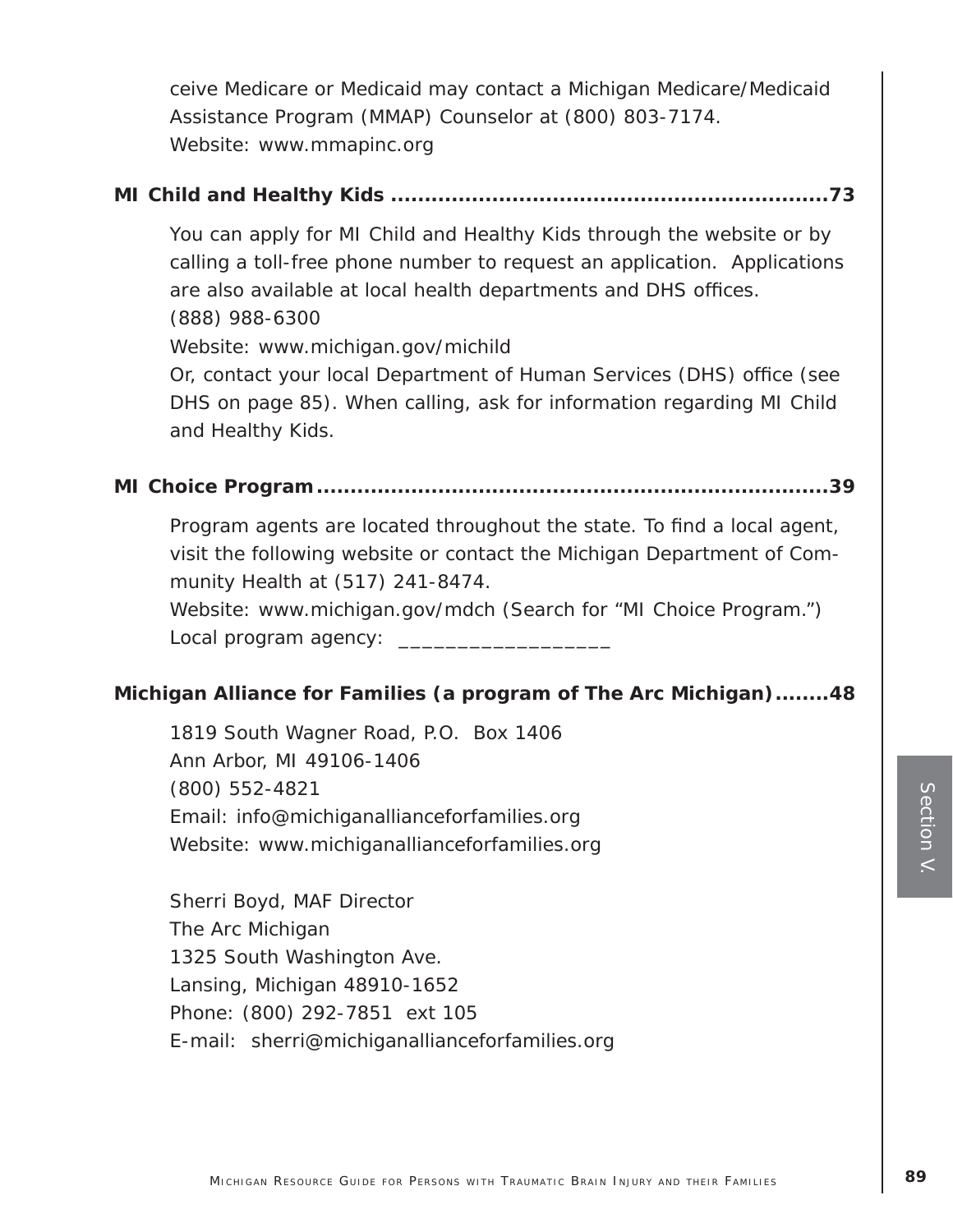|            | 15441 Middlebelt Road<br>Livonia, MI 48154<br>$(800)$ 482-0118                                                                                                                                  |
|------------|-------------------------------------------------------------------------------------------------------------------------------------------------------------------------------------------------|
|            | Email: MALA@miassistedliving.org<br>Website: www.miassistedliving.org                                                                                                                           |
|            |                                                                                                                                                                                                 |
|            | For information or to apply on-line visit www.michiganloanfunds.org. Or,<br>information can be obtained from United Cerebral Palsy Michigan (see<br>United Cerebral Palsy Michigan on page 97). |
|            |                                                                                                                                                                                                 |
|            | $(800)$ 482-3604<br>$(877)$ 878-8464 (TTY)                                                                                                                                                      |
|            | Website: www.michigan.gov/mdcr<br>Local MDCR office: ______________________                                                                                                                     |
|            | Michigan Department of Community Health - Crime Victim                                                                                                                                          |
|            | Lewis Cass Building<br>320 S. Walnut Street                                                                                                                                                     |
|            | Lansing, MI 48913                                                                                                                                                                               |
|            | $(517)$ 373-7373<br>Website: www.michigan.gov/crimevictim                                                                                                                                       |
| Section V. | Michigan Department of Community Health (MDCH) - Traumatic Brain                                                                                                                                |
|            | TBI Project Director, Michael Daeschlein: (517) 335-5322<br>Website: www.michigan.gov/tbi                                                                                                       |
|            | Free online training about TBI is available at: www.mitbitraining.org<br>E-mail: info@mitbitraining.org                                                                                         |
|            |                                                                                                                                                                                                 |
|            | Michigan Department of Education<br>608 W. Allegan Street                                                                                                                                       |
| 90         | MICHIGAN RESOURCE GUIDE FOR PERSONS WITH TRAUMATIC BRAIN INJURY AND THEIR FAMILIES                                                                                                              |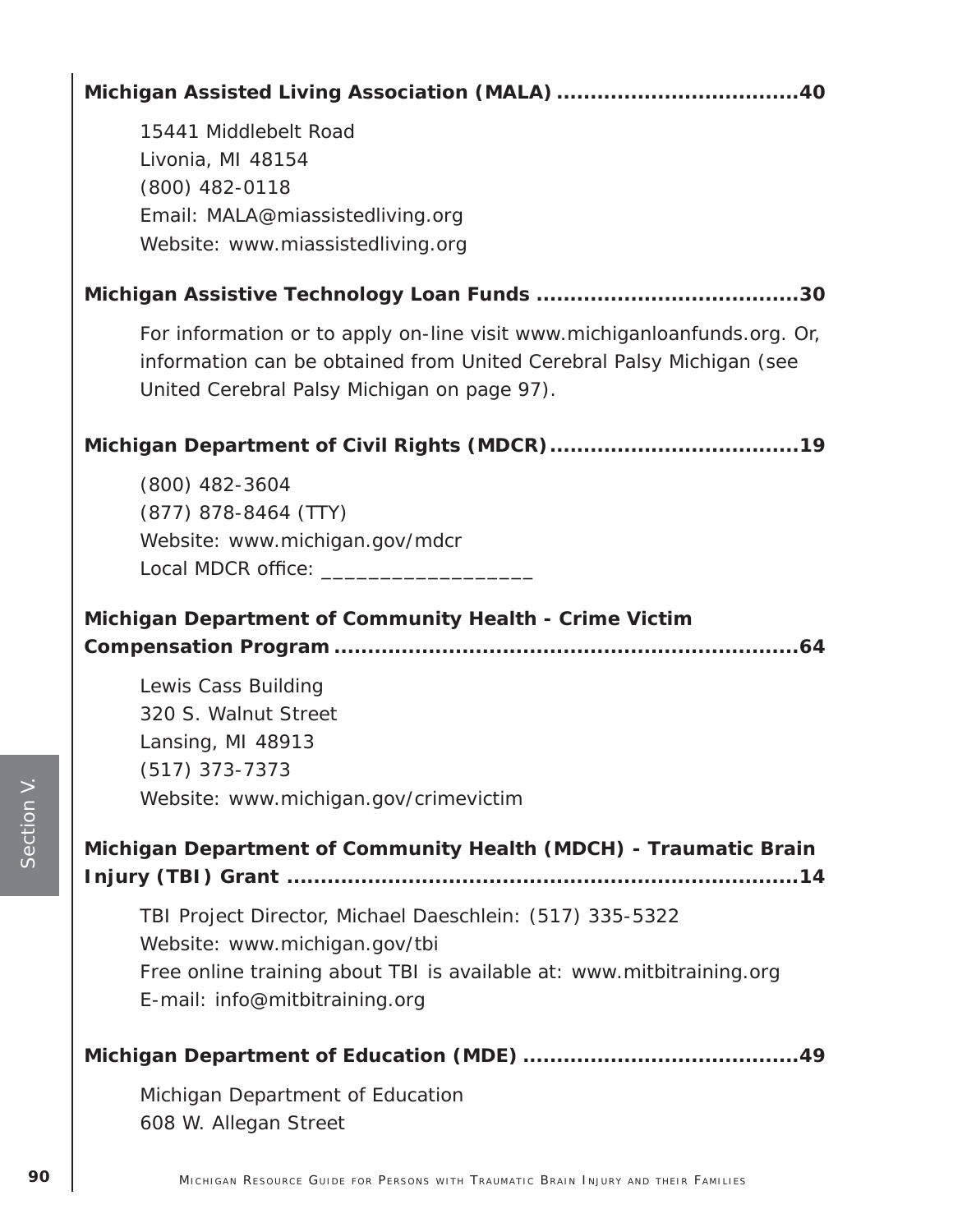P.O. Box 30008 Lansing, MI 48909 (517) 373-3324 E-mail: MDEweb@michigan.gov Website: www.michigan.gov/mde

# **Michigan Department of Licensing and Regulatory Affairs - Bureau of Services for Blind Persons (BSBP) ....................................................58**

BSBP central office is located in Lansing. There are also eight field offices throughout Michigan and the BSBP Training Center in Kalamazoo. Call the numbers below to be connected to your local office.

Bureau of Services for Blind Persons 201 N. Washington Square, 2nd Floor P.O. Box 30652 Lansing, MI 48909 (517) 373-2062 (517) 373-4025 (TTY) Website: www.michigan.gov/bsbp Local BSBP office: \_\_\_\_\_\_\_\_\_\_

**Michigan Department of Licensing and Regulatory Affairs - Bureau of Health Care Services (LARA - BHCS) ............................................40, 41**

BHCS P.O. Box 30070 Lansing, MI 48909 (517) 335-1980 Email: bhcsinfo@michigan.gov Website: www.michigan.gov/bhcs

Health Facilities Division P.O. Box 30664 Lansing, MI 48909 (517) 241-2629 Website: www.michigan.gov/healthfacilities

Health Professions Division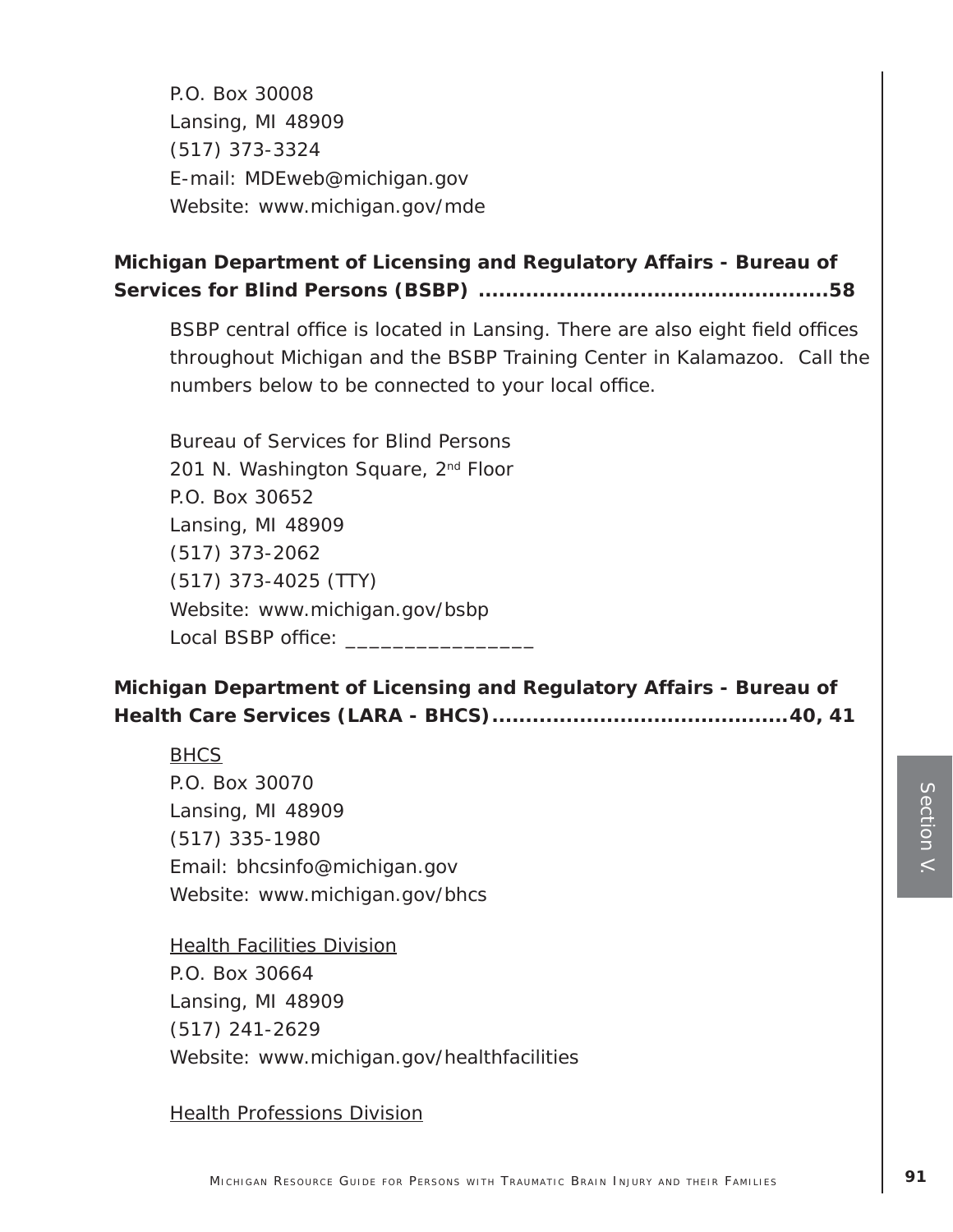P.O. Box 30664 Lansing, MI 48909 (517) 335-0918 Website: www.michigan.gov/healthlicense

#### Long Term Care Division

 P.O. Box 30664 Lansing, MI 48909 (517) 241-2629 (313) 465-00340 (Detroit) (989-732-8062 (Gaylord) Website: www.michigan.gov/longtermcare

### **Michigan Disability Rights Coalition (MDRC) ......................................20**

3498 East Lake Lansing Road., Suite 100 East Lansing, MI 48823 (800) 760-4600 (517) 333-2477 Website: www.copower.org

### **Michigan Legal Aid ............................................................................20**

Look in the phone book under "Legal Aid" to find the number for local services or visit www.MichiganLegalAid.org.

### **Michigan Long Term Care Ombudsman Program ...............................20**

(866) 485-9393 Website: www.michigan.gov/ltc

### **Michigan Protection and Advocacy Service, Inc. (MPAS) ...................21**

**<sup>92</sup>** *MICHIGAN RESOURCE GUIDE FOR PERSONS WITH TRAUMATIC BRAIN INJURY AND THEIR FAMILIES* Section V. Section V. 4095 Legacy Parkway Suite 500 Lansing, MI 48911 (800) 288-5923 (voice or TTY) (517) 487-1755 Website: www.mpas.org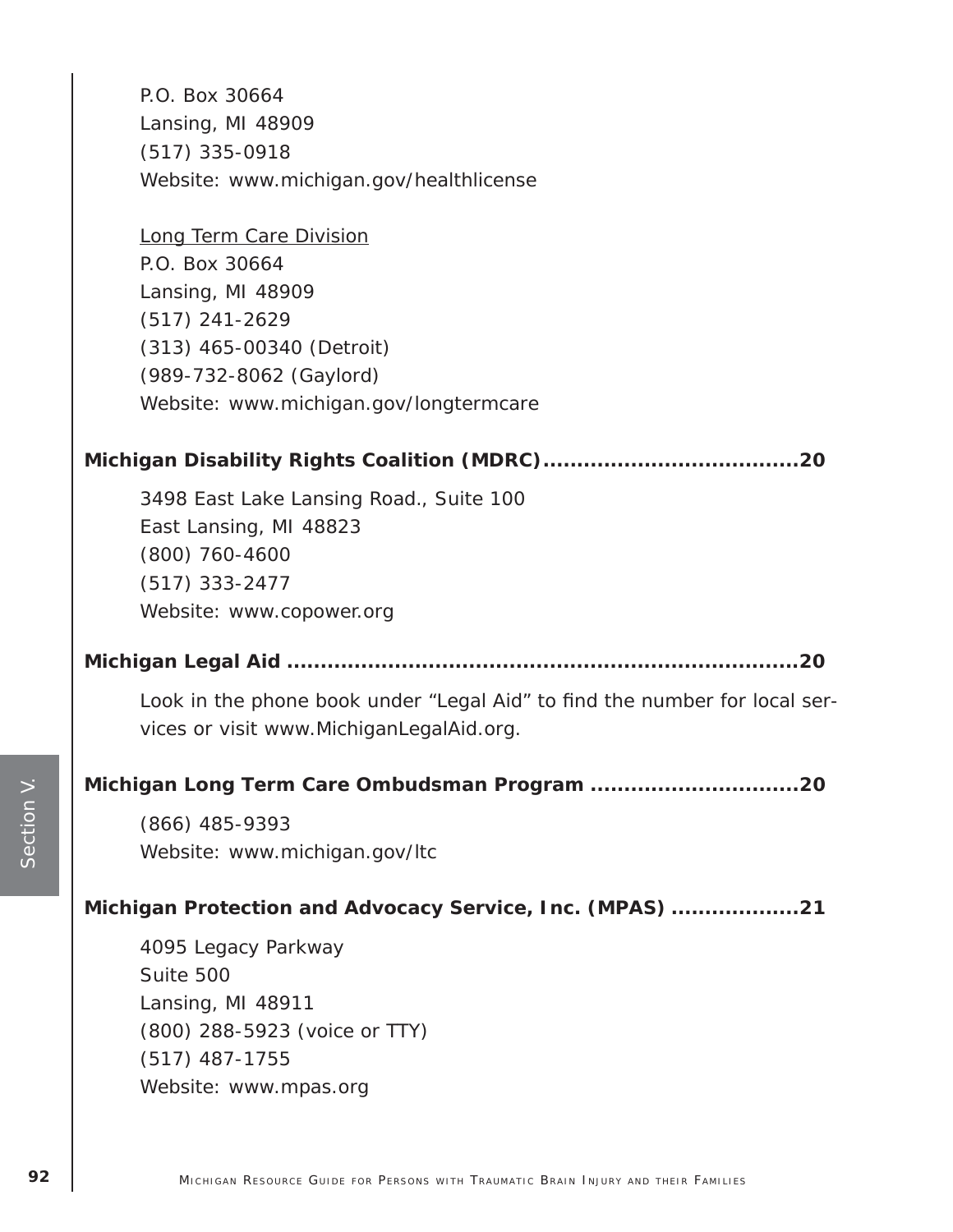| See Department of Human Services - MRS on page 85.                                 |            |
|------------------------------------------------------------------------------------|------------|
| Michigan Quality Community Care Council (QC3) 41                                   |            |
| 3186 Pine Tree Road                                                                |            |
| Lansing, MI 48911                                                                  |            |
| $(800)$ 979-4662                                                                   |            |
| Website: www.mqccc.org                                                             |            |
| Michigan State Housing Development Authority (MSHDA)41                             |            |
| 735 East Michigan Avenue                                                           |            |
| Lansing, MI 48909                                                                  |            |
| or                                                                                 |            |
| P.O. Box 30044                                                                     |            |
| Lansing, MI 48909                                                                  |            |
| $(517)$ 373-8370                                                                   |            |
| $(800)$ 382-4568 (TTY)                                                             |            |
| (313) 465-3540 (Detroit Office)                                                    |            |
| To find the Housing Choice Voucher (Section 8) office nearest you:                 |            |
| Call: (517) 373-9344                                                               |            |
| E-mail: mshdaWebMaster@michigan.gov (address is case sensitive)                    |            |
| To find information about a variety of MSHDA programs:                             |            |
| Website: www.michigan.gov/mshda                                                    |            |
| Local Housing Choice Voucher (Section 8) office: _______________________________   | Section V. |
|                                                                                    |            |
|                                                                                    |            |
| For information or to apply on-line visit www.michiganloanfunds.org. Or,           |            |
| information can be obtained from United Cerebral Palsy Michigan (see               |            |
| United Cerebral Palsy Michigan on page 97).                                        |            |
|                                                                                    |            |
| $(800)$ 285-9675                                                                   |            |
| Website: www.michiganworks.org                                                     |            |
|                                                                                    |            |
| MICHIGAN RESOURCE GUIDE FOR PERSONS WITH TRAUMATIC BRAIN INJURY AND THEIR FAMILIES | 93         |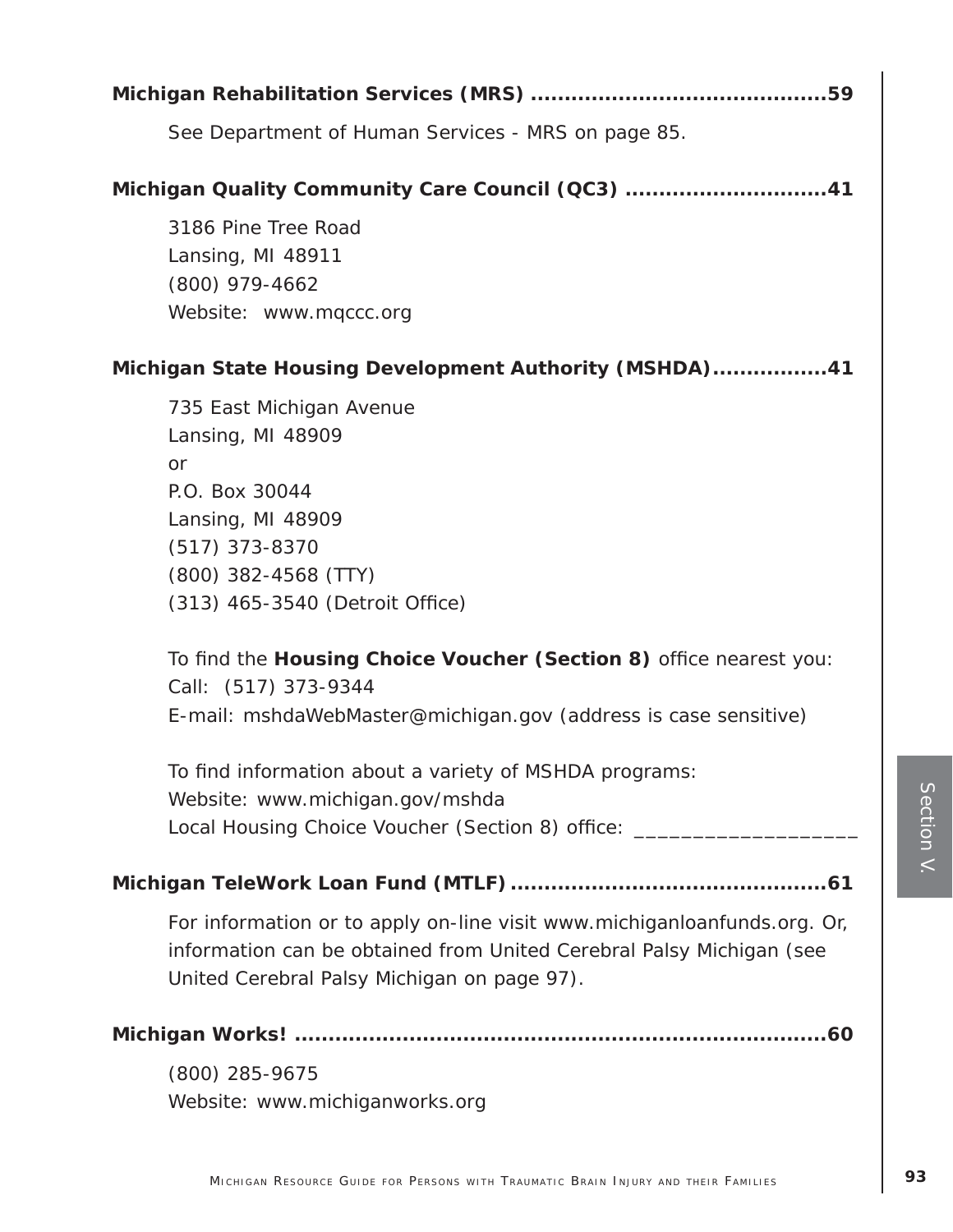|            | $(800)$ 760-4600                                                                           |
|------------|--------------------------------------------------------------------------------------------|
|            | $(517)$ 333-2477                                                                           |
|            | Website: www.copower.org/assistive-tech.html                                               |
|            | Michigan's Integrated Technology Support (MITS)29                                          |
|            | 6500 Centurion Drive, Suite 220                                                            |
|            | Lansing, MI 48917                                                                          |
|            | $(517)$ 908-3930                                                                           |
|            | E-mail: info@mitsweb.org<br>Website: www.mits.cenmi.org                                    |
|            | National Dissemination Center for Children with Disabilities50                             |
|            | (800) 695-0285 (Voice/TTY)                                                                 |
|            | Website in English: www.nichcy.org                                                         |
|            | Website in Spanish: www.nichy.org/espanol/                                                 |
|            |                                                                                            |
|            | National Resource Center for Traumatic Brain Injury (NRC for TBI)14                        |
|            | P.O. Box 980542                                                                            |
|            | Richmond, VA 23298-0542                                                                    |
|            | $(804)$ 828-9055                                                                           |
|            | Website: www.tbinrc.com                                                                    |
|            | .64                                                                                        |
|            | Contact your insurance claims manager, or                                                  |
| Section V. | Licensing and Regulatory Affairs, Department of Insurance and Financial<br><b>Services</b> |
|            | P.O. Box 30220                                                                             |
|            | Lansing, MI 48090-7720                                                                     |
|            | $(877)$ 999-6442                                                                           |
|            | Website: www.michigan.gov/difs                                                             |
|            | 50                                                                                         |
|            | 13109 Schavey Rd., Suite 4                                                                 |
|            | DeWitt, MI 48820                                                                           |
|            | $(800)$ 252-0052                                                                           |
|            | $(517)$ 668-2505 (TTY)                                                                     |
| 94         | MICHIGAN RESOURCE GUIDE FOR PERSONS WITH TRAUMATIC BRAIN INJURY AND THEIR FAMILIES         |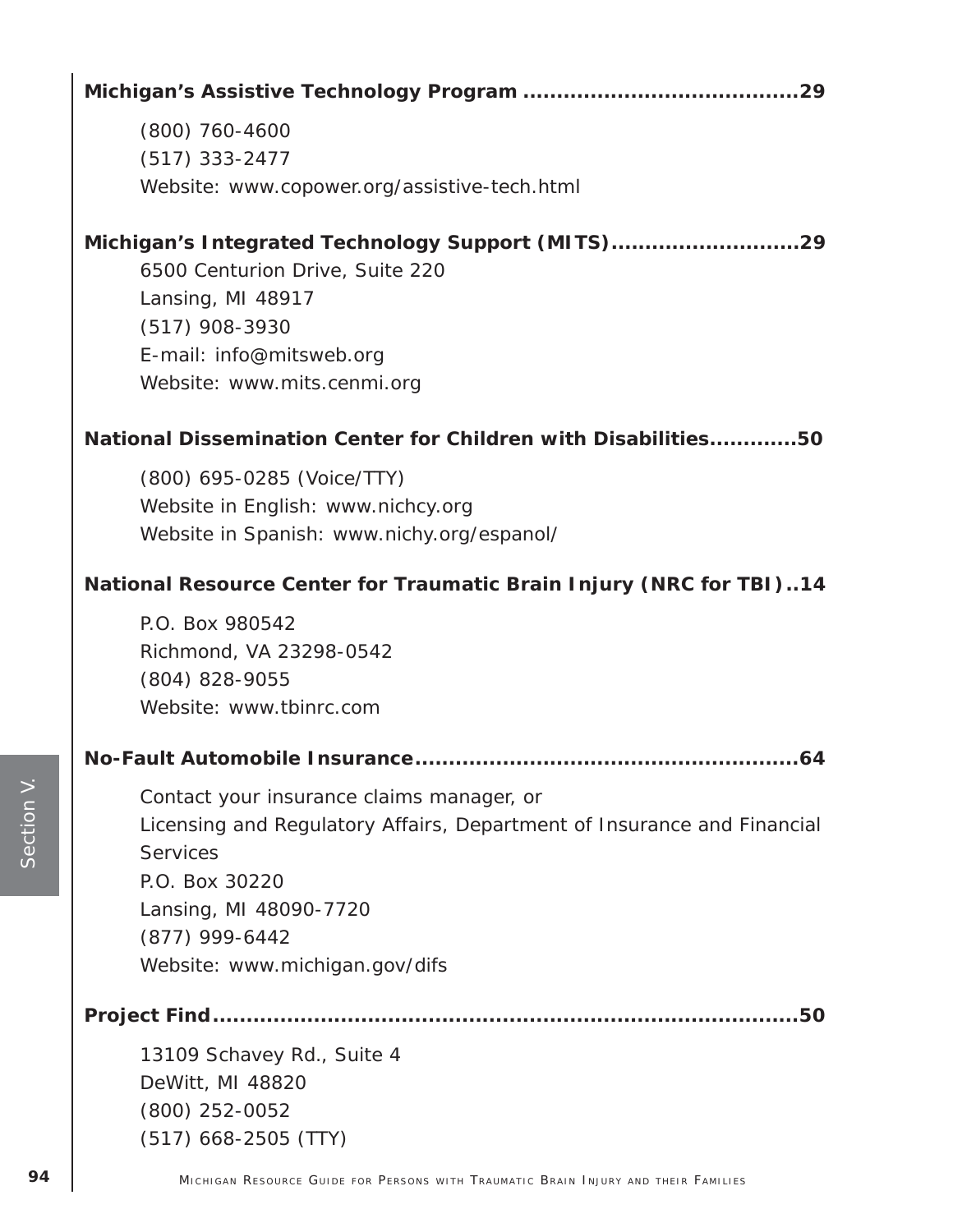Email: eoreferral@edzone.net Website: www.projectfindmichigan.org

# **Public Housing Authorities ................................................................42**

Check the phone book under "City Government" or "County Government" for the housing commission in your area. The HUD website, www.hud.gov, provides a link to listings of local public housing authorities. Your local Michigan State Housing Development Authority (MSHDA) should also be able to provide contact information.

Local public housing authority: \_\_\_\_\_\_\_\_

# **Public Schools - Special Education & Early Intervention Services ......25**

For special education services, parents should contact the local school district administrative office and ask to speak with the administrator responsible for special education services. MDE can help locate the appropriate local official to be contacted. Parents may also contact their Intermediate School District (ISD). Michigan's ISDs are responsible for overseeing the delivery of special education services. Look in the yellow pages of the phone book under "Schools."

*MICHIGAN RESOURCE GUIDE FOR PERSONS WITH TRAUMATIC BRAIN INJURY AND THEIR FAMILIES*<br> **MICHIGAN RESOURCE GUIDE CONDEMNATION**<br> **MICHIGAN RESOURCE GUIDE CONDEMNATION**<br> **MICHIGAN RESOURCE GUIDE FOR PERSONS WITH TRAUMATIC BRAI** Michigan Department of Education P.O. Box 30008 Lansing, MI 48909 (517) 335-4865 (For children with disabilities ages 0-3 years) (517) 373-0923 (For children over 3 years with disabilities) Website: www.michigan.gov/mde (Search for "Special Education.") Local administrator for special education:

# **Public Transit Agencies .....................................................................52**

For information regarding local public transit service in your area contact the Michigan Department of Transportation at:

State Transportation Building 425 W. Ottawa Street P.O. Box 30050 Lansing, MI 48909 (517) 373-0471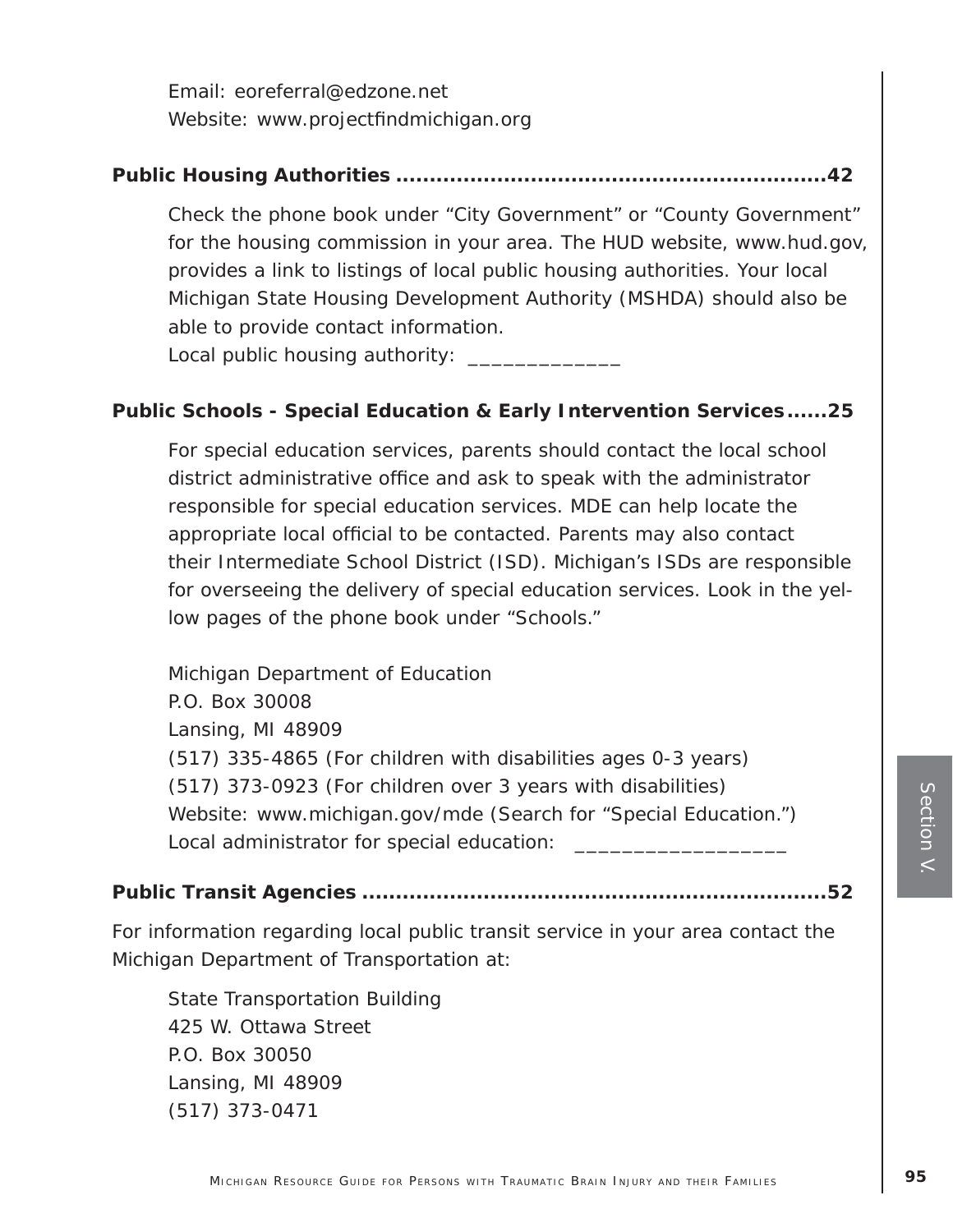|            | Website: www.michigan.gov/mdot (Search for "public transit providers.")                                                                                                                                                                                                                                                                                                               |
|------------|---------------------------------------------------------------------------------------------------------------------------------------------------------------------------------------------------------------------------------------------------------------------------------------------------------------------------------------------------------------------------------------|
|            |                                                                                                                                                                                                                                                                                                                                                                                       |
|            | Monica Bellamy (MDCH): (313) 456-4360<br>Website: www.michigan.gov/mdch (Search for "Shelter Plus Care.")                                                                                                                                                                                                                                                                             |
|            |                                                                                                                                                                                                                                                                                                                                                                                       |
|            | Find your local Social Security office in the phone book under "Federal<br>Government" or call one of these toll-free numbers:<br>(800) 772-1213<br>(800) 325-0778 (TTY)<br>Website: www.ssa.gov<br>Local Social Security office:<br>For eligibility questions while your disability claim is pending, call the<br>Michigan Disability Determination Service Hotline, (800) 753-9157. |
|            |                                                                                                                                                                                                                                                                                                                                                                                       |
|            | See Social Security Administration on this page.                                                                                                                                                                                                                                                                                                                                      |
|            |                                                                                                                                                                                                                                                                                                                                                                                       |
|            | See Department of Human Services on page 85. When calling, ask for<br>information regarding the State Disability Assistance program.                                                                                                                                                                                                                                                  |
|            |                                                                                                                                                                                                                                                                                                                                                                                       |
| Section V. | See Social Security Administration above.                                                                                                                                                                                                                                                                                                                                             |
|            |                                                                                                                                                                                                                                                                                                                                                                                       |
|            | Maximus, program manager, Toll-free line: (866) 968-7842<br>Maximus, program manager, Toll-free TDD line: (866) TDD-2WORK, (866)<br>833-2967.<br>Website: www.yourtickettowork.com                                                                                                                                                                                                    |
|            | United Cerebral Palsy Assistive Technology Center in Michigan's Upper                                                                                                                                                                                                                                                                                                                 |
|            | UCP Michigan, Assistive Technology Center                                                                                                                                                                                                                                                                                                                                             |
| 96         | MICHIGAN RESOURCE GUIDE FOR PERSONS WITH TRAUMATIC BRAIN INJURY AND THEIR FAMILIES                                                                                                                                                                                                                                                                                                    |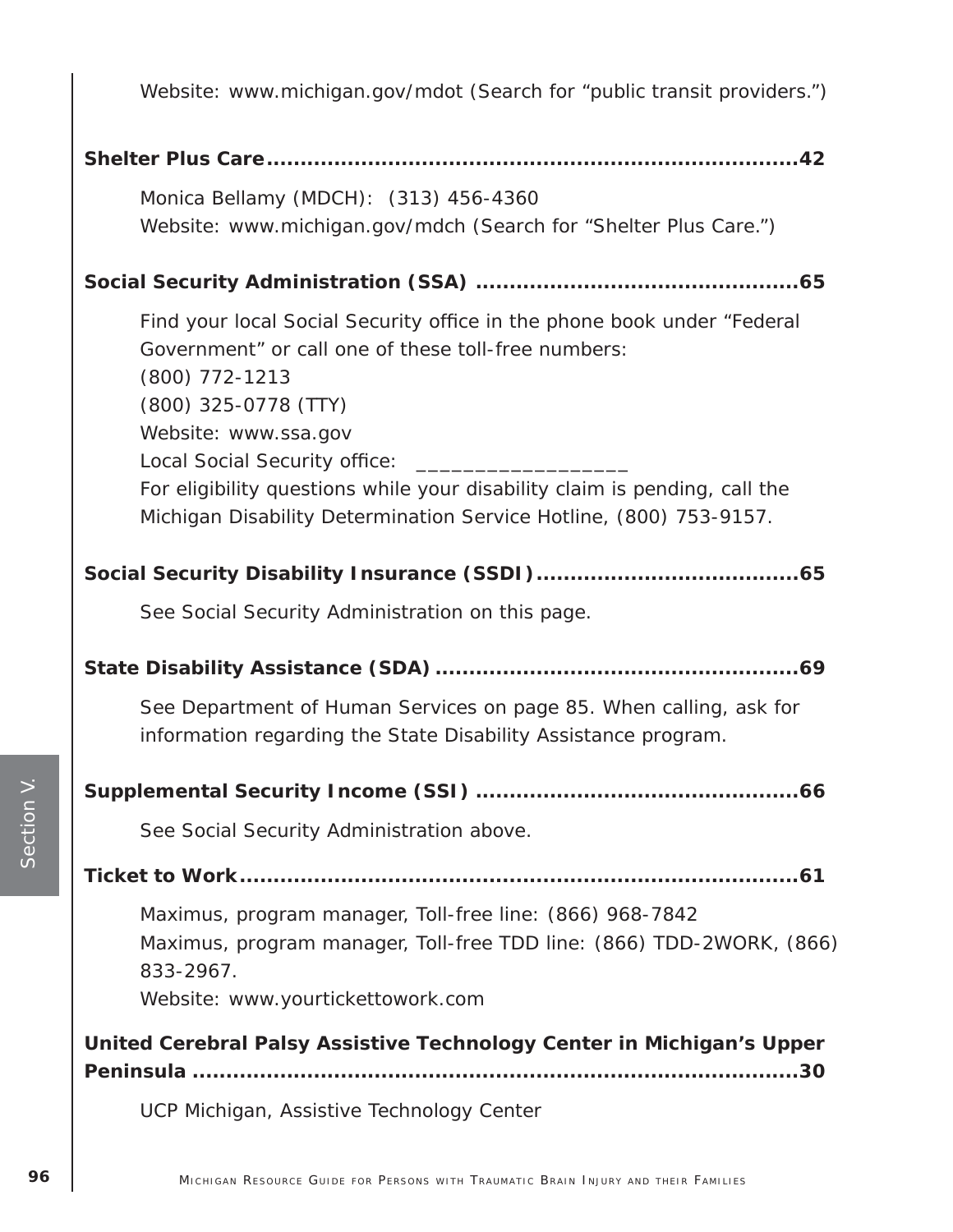| 321 E. Ohio St.<br>Marquette, MI 49855<br>$(906)$ 226-9903<br>Website: www.ucpatcenter.org                                                                                               |            |
|------------------------------------------------------------------------------------------------------------------------------------------------------------------------------------------|------------|
| United Cerebral Palsy (UCP) of Michigan 15, 21, 30                                                                                                                                       |            |
| 3401 E. Saginaw, Suite 216<br>Lansing, MI 48912<br>(800) 828-2714 (Michigan Only)<br>$(517)$ 203-1200<br>Website: www.ucpmichigan.org                                                    |            |
|                                                                                                                                                                                          |            |
| Locate your local United Way office in the business pages of the phone<br>book or call this number for a list of local offices: (517) 371-4360 or call 2-1-1<br>for resources            |            |
| Website: www.uwmich.org<br>Local contact: ___________________                                                                                                                            |            |
|                                                                                                                                                                                          |            |
| Office of Special Education and Rehabilitative Services<br>U.S. Department of Education<br>400 Maryland Ave. SW<br>Washington, DC 20202<br>$(202)$ 245-7468<br>Website: www.ed.gov/osers | Section V. |
|                                                                                                                                                                                          |            |
| VA Benefits: (800) 827-1000                                                                                                                                                              |            |
| Health Care Benefits: (877) 222-8387<br>Website: www.va.gov                                                                                                                              |            |
| <b>VA Regional Office</b><br>McNamara Federal Building<br>477 Michigan Avenue<br>Detroit, MI 48226<br>$(800)$ 827-1000                                                                   |            |
| MICHIGAN RESOURCE GUIDE FOR PERSONS WITH TRAUMATIC BRAIN INJURY AND THEIR FAMILIES                                                                                                       | 97         |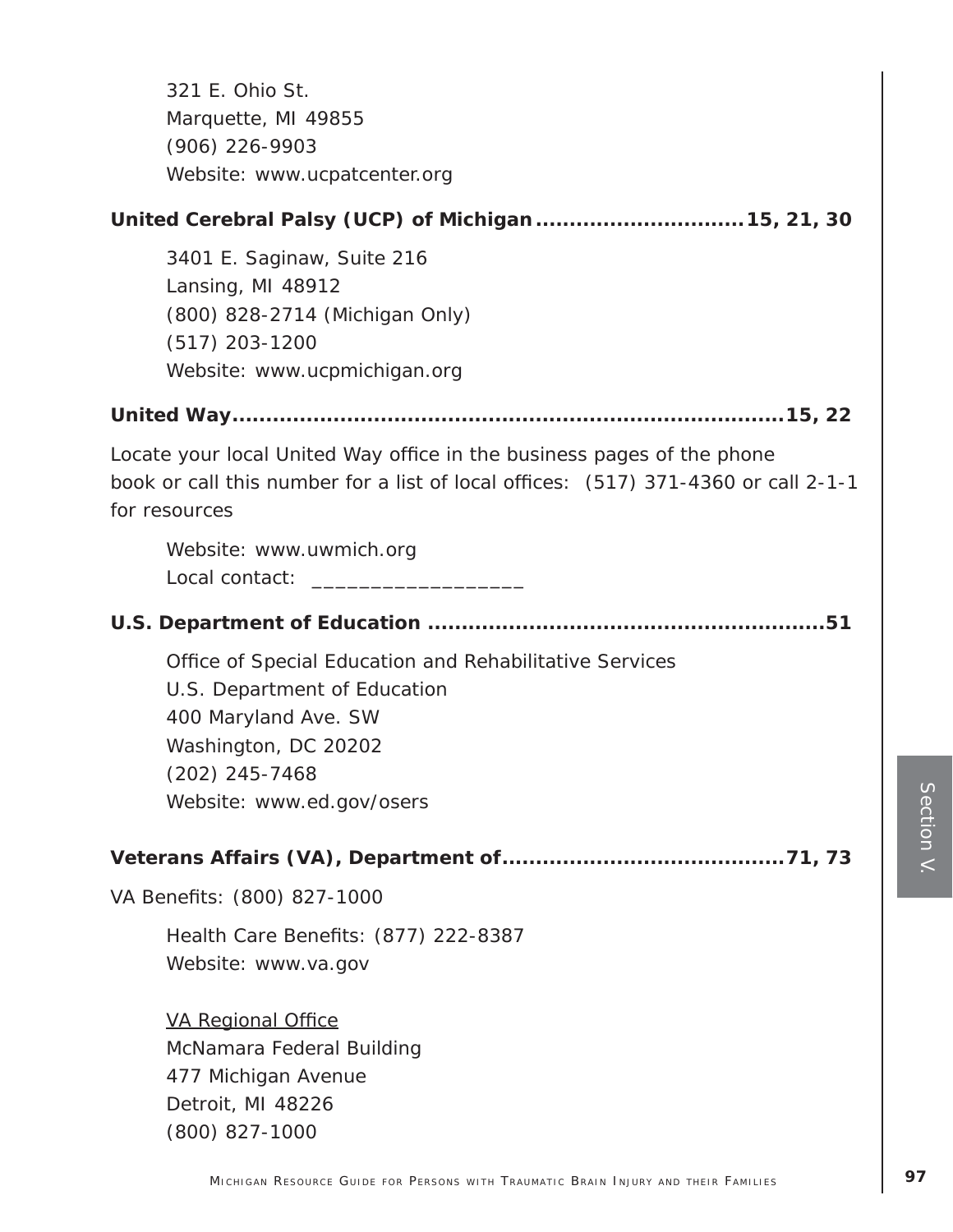Veterans Integrated Service Network 11: Veterans in Partnership (Serves Michigan's Lower Peninsula and portions of Illinois and Indiana) P.O. Box 134002 Ann Arbor, MI 48113-4002 (734) 222-4300

Veterans Integrated Service Network 12: VA Great Lakes Health Care System (Serves Michigan's Upper Peninsula, Wisconsin, Illinois, and Northwest Indiana) P.O. Box 5000, Building 18 Hines, IL 60141-5000 (708) 202-8400

Michigan Department of Military and Veterans Affairs 3423 N. Martin Luther King Jr. Blvd. Lansing, MI 48906 517-335-6523 Website: www.michigan.gov/dmva

To contact a **Veterans County Counselor** (county level points of contact for veterans information), call the Michigan Department of Military and Veterans Affairs (listed above) or go to the website, www.michigan.gov/ veterans, and click on "County Contacts for Veterans" on the left-hand margin of the window.

Local contact:

For more information about the **Michigan Veterans Trust Fund**<br>your County Counselor or (517) 373-3130.<br>Website: www.Michigan.gov/vetbenefits<br>For more information about services available in Michigan, also t<br>contacting the For more information about the **Michigan Veterans Trust Fund**, contact your County Counselor or (517) 373-3130. Website: www.Michigan.gov/vetbenefits

For more information about services available in Michigan, also try contacting the **Joint Veterans Council of Michigan** at (800) 455-5228 Website: www.Michigan.gov/vetbenefits

# **Veterans Service Organizations .........................................................72**

The VA produces a Directory of VSOs that may be accessed on its website, www1.va.gov/vso/. Contact information for many VSOs active in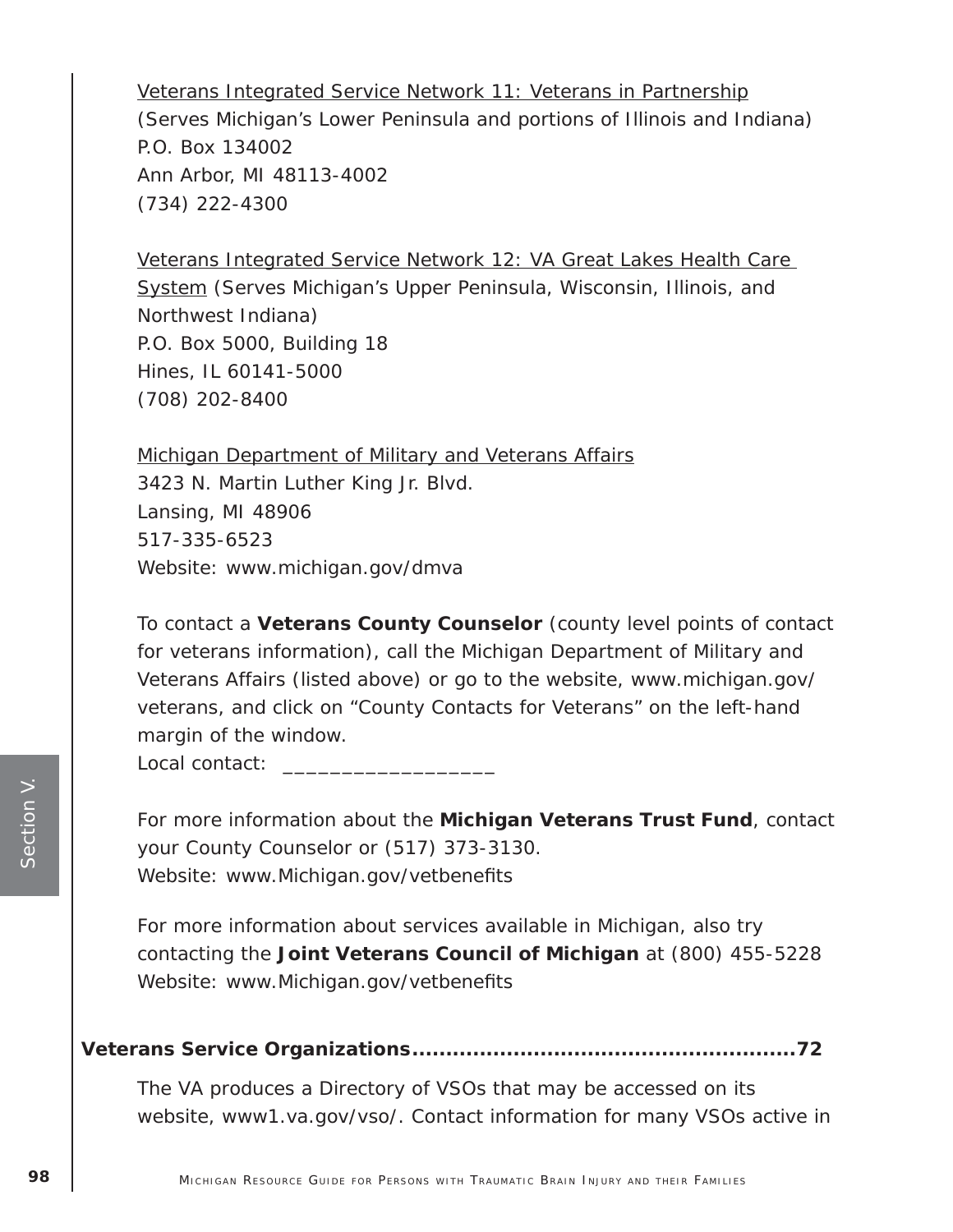#### **The American Legion**

477 Michigan Avenue, Room 1210 Detroit, MI 48226 (313) 964-6640

#### www.legion.org

#### **American Red Cross**

Joseph Moffatt, Executive Director AFES Room, NE 2-038 2025 E. Street, NW Washington, DC 20006 (202) 303-5834

#### www.redcross.org

#### **AMVETS**

5489 Main St. Dryden, MI 48428 (810) 796-3876 www.amvets.org/michigan

#### **Catholic War Veterans**

477 Michigan Avenue, Room 1225 Detroit, MI 48226 (313) 471-3896

#### **Disabled American Veterans** 477 Michigan Avenue, Room 1200

Detroit, MI 48226 (313) 964-6595

**Jewish War Veterans** Jack Weiss 477 Michigan Avenue, Room 1225 Detroit, MI 48226 (313) 471-3897

**Marine Corps League** James Tuohy 477 Michigan Avenue, Room 1232 Detroit, MI 48226 (313) 964-6830

#### james.tuohy@vba.va.gov

# **Military Order of the Purple Heart**

Cynthia Cranford 477 Michigan Avenue, Room 1226 Detroit, MI 48226 (313) 964-6888 cynthia.cranford@vba.va.gov

**Paralyzed Veterans of America** Charles Henning 477 Michigan Avenue, Room 1233 Detroit, MI 48226 (313) 471-3996 charlesh@pva.org

**Polish Legion of American Veterans** John Kozlowski Michigan Commander mi@plav.org

#### www.plav.org

**Veterans of Foreign Wars** Dan Crocker 477 Michigan Avenue, Room 1215 Detroit, MI 48226 (313) 964-6510

#### daniel.crocker@vba.va.gov

**Vietnam Veterans of America** Phil Smith 477 Michigan Avenue, Room 1231 Detroit, MI 48226 (313) 961-9568

phil.smith@vba.va.gov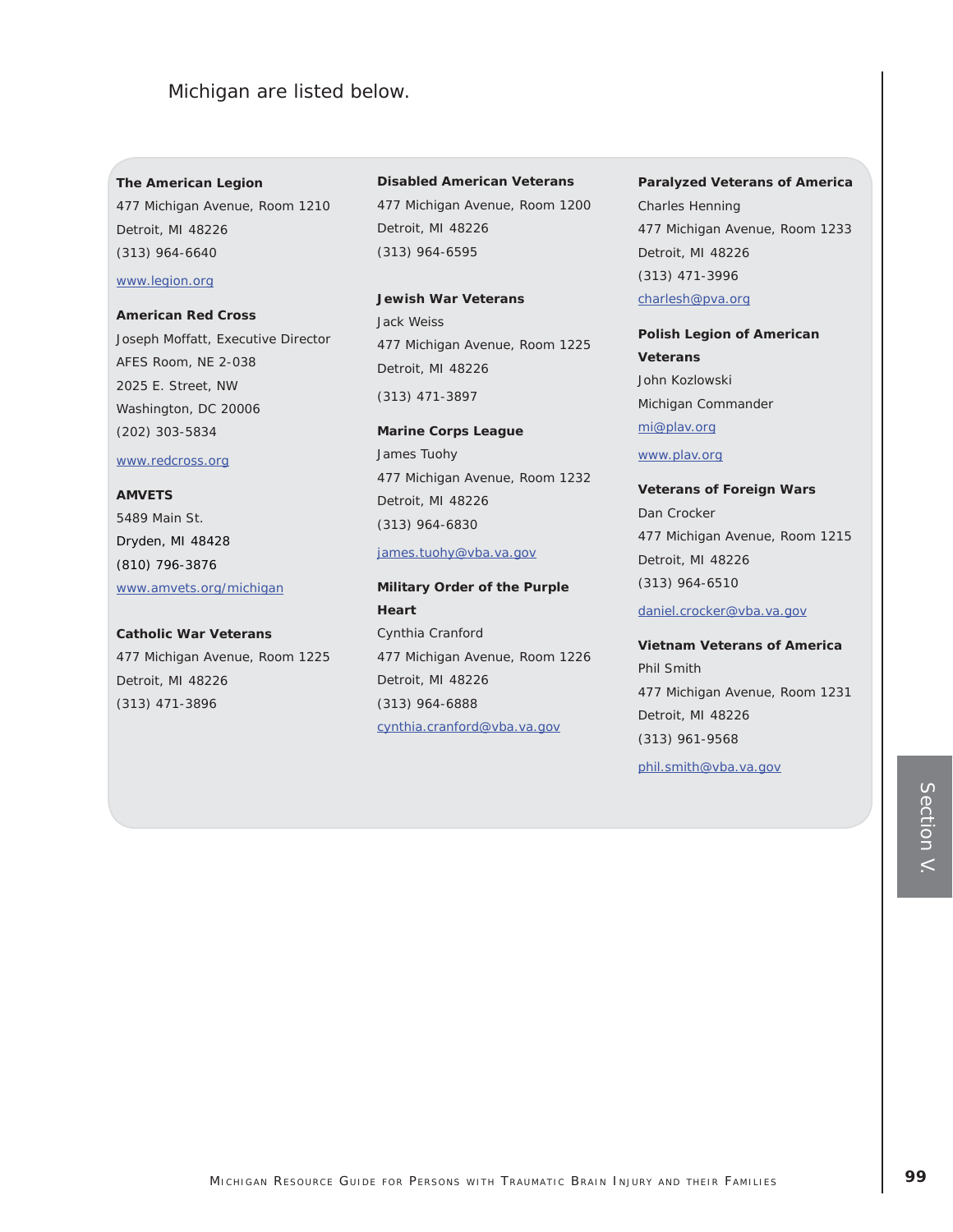# **Workers' Compensation Agency ........................................................65**

To report an injury or apply for benefits, contact: Michigan Department of Labor and Economic Growth Workers' Compensation Agency P.O. Box 30016 Lansing, MI 48909 888-396-5041 Website: www.michigan.gov/wca

If a **Notice of Dispute** is received from the workers' compensation insurance company, obtain an Application for Mediation by contacting: State of Michigan Workers' Compensation Agency P.O. Box 30016 Lansing, MI 48909 (888) 396-5041

If **benefits are denied** by a magistrate, obtain information on how to appeal this decision by contacting: Workers' Compensation Appellate Commission P.O. Box 30468 Lansing, MI 48909 (517) 373-8020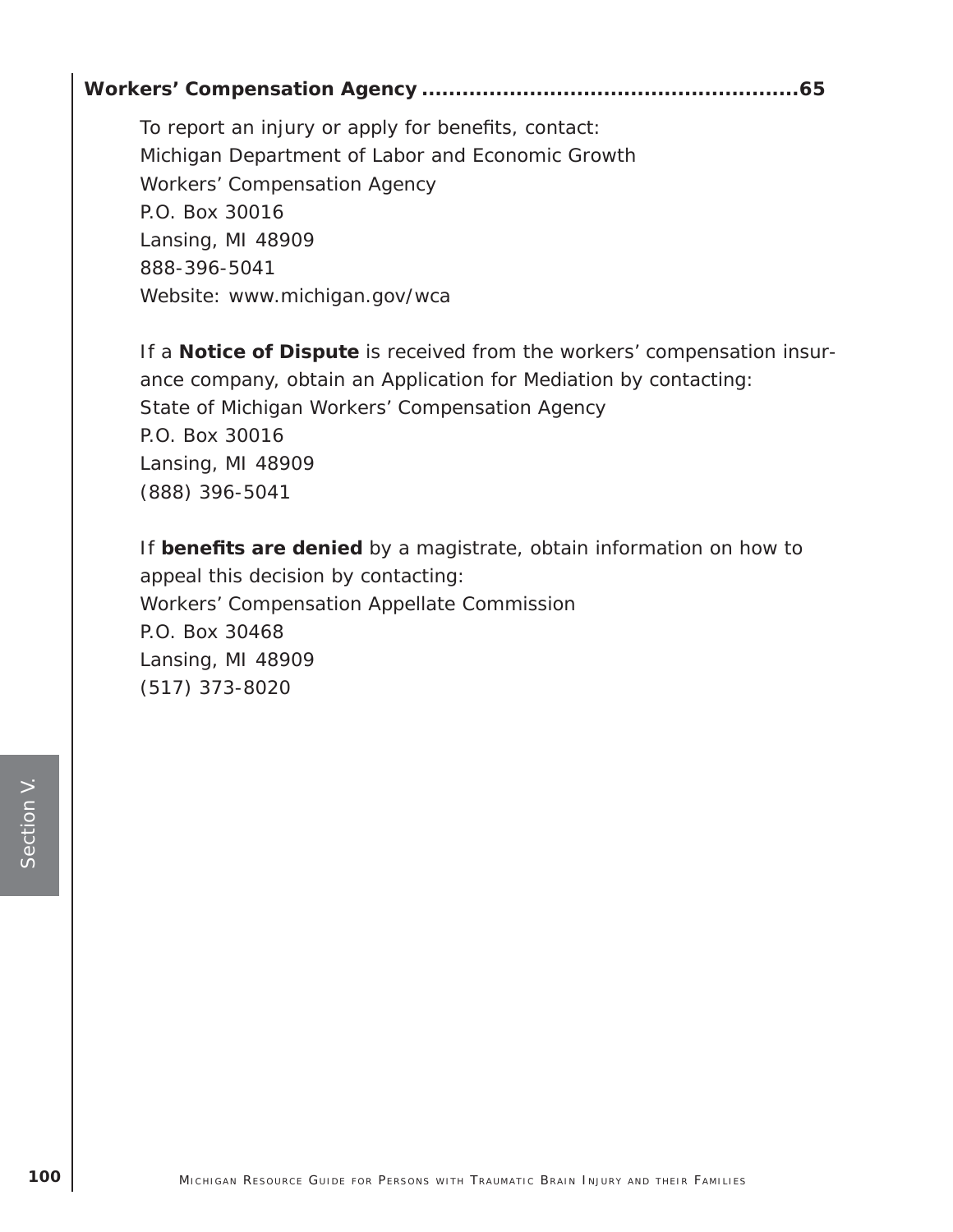# **SECTION VI** GLOSSARY OF TERMS



*MICHIGAN RESOURCE GUIDE FOR PERSONS WITH TRAUMATIC BRAIN INJURY AND THEIR FAMILIES*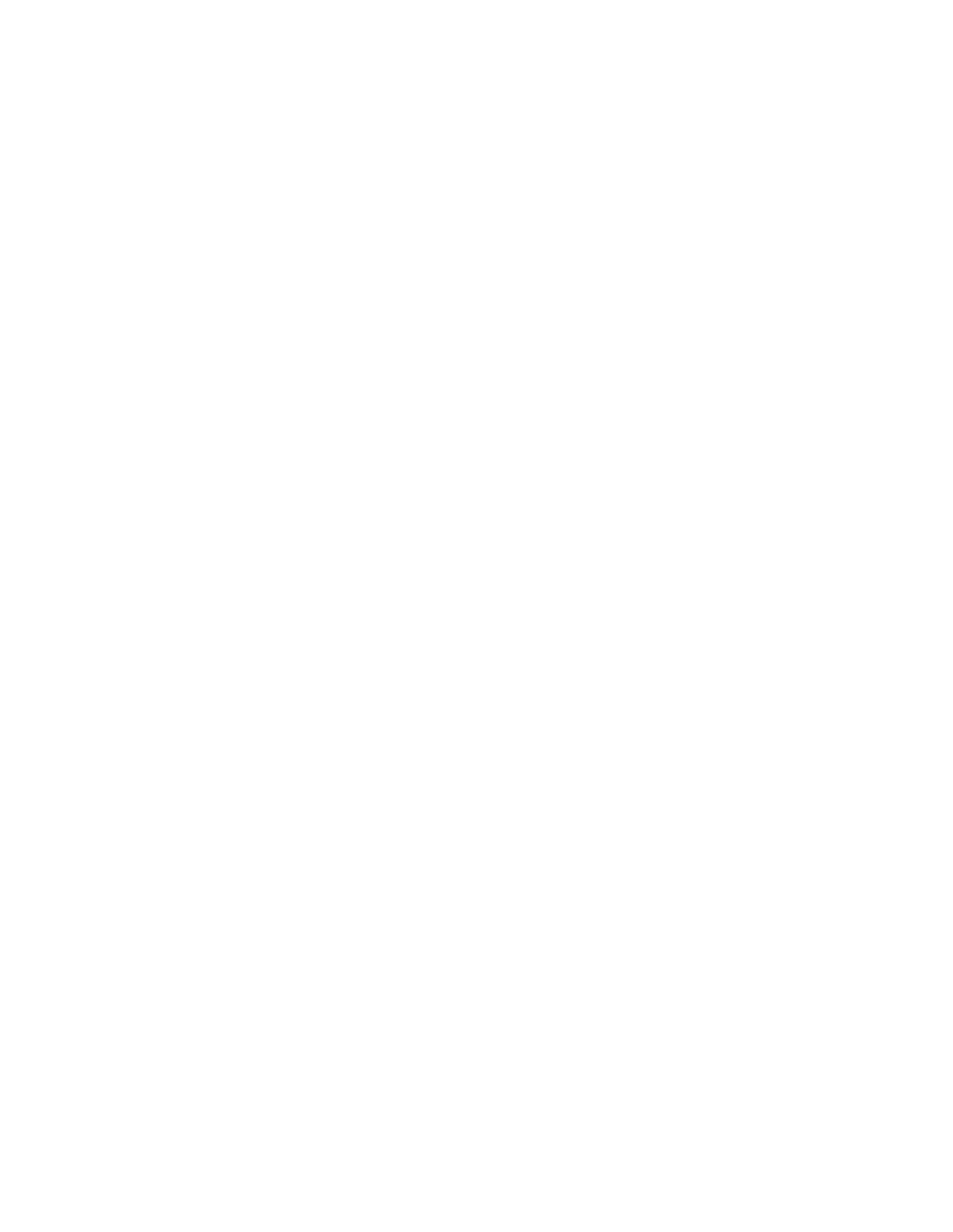# A

**Acquired brain injury (ABI) -** an injury to the brain that has occurred after birth and includes: TBI, stroke, near suffocation, infections in the brain, and others. The term does not apply to brain injuries that are congenital (present since birth) or degenerative (progressive deterioration of brain tissue), or brain injuries caused by birth trauma.

**Advocacy** - the act of pleading or arguing in favor of something such as a cause, idea or policy; active support.

**Advocate** - to argue for a cause, or plead on another's behalf for education, legal or vocational rights; or a person who argues for their own, or another person's rights.

**Assistive Technology** - any technology that enables someone to do something that they normally cannot do. A special device which assists in the performance of self care, work or play/leisure activities or physical exercise.

**Attorney (specializing in TBI cases)** - advocates for fair medical treatment, services and compensation for persons with TBI and their families.

# B

**Beneficiary** - the person named to receive benefits.

# $\mathcal{C}$

**Case manager** - a person who assesses, plans, implements, coordinates, monitors and evaluates the options and services required to meet an individual's health needs to promote quality, cost-effective outcomes.

**Chronic** - marked by long duration or frequent recurrence.

**Clinical psychiatrist** - provides psychotherapy, counseling and consultation to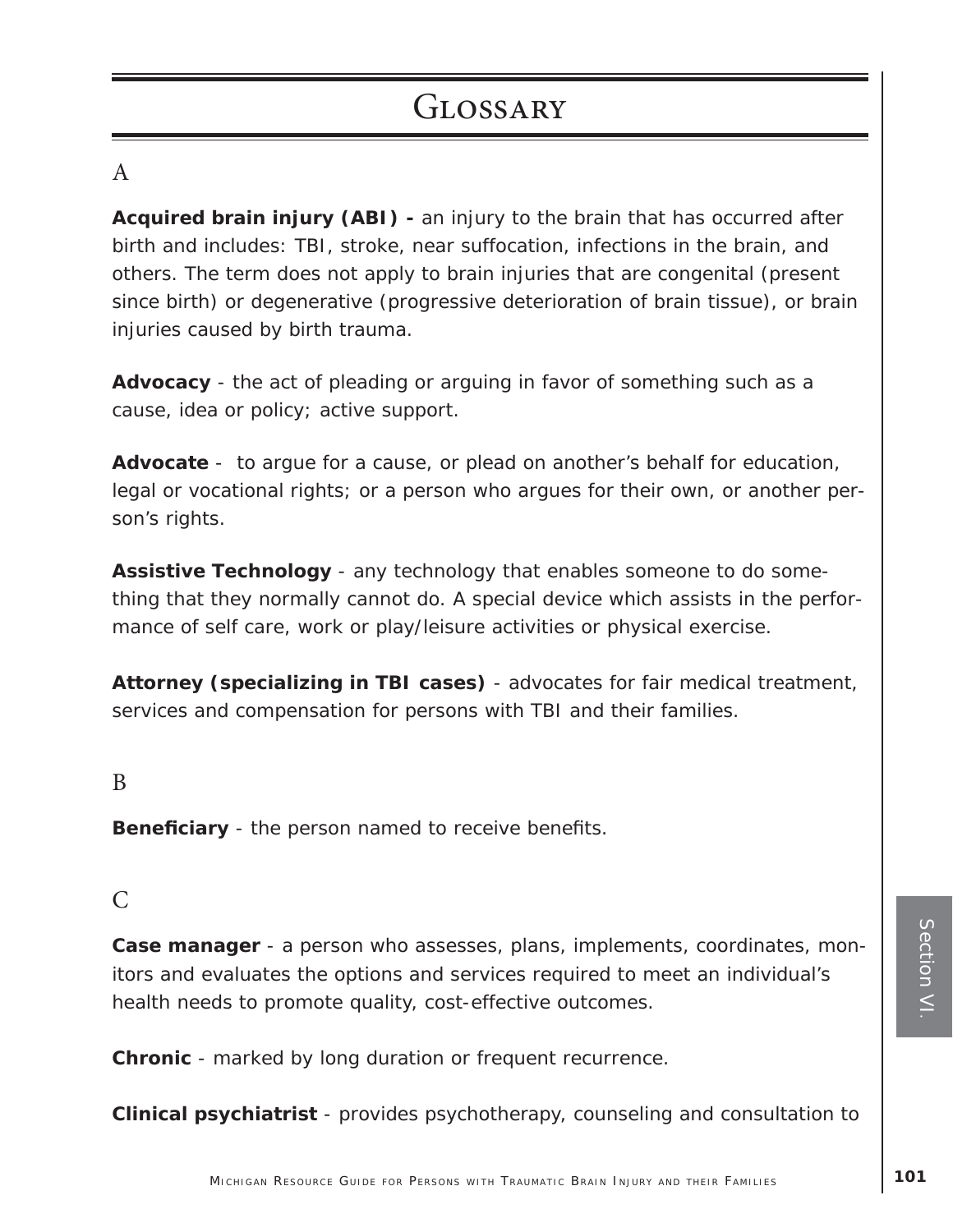persons with TBI and their family members; can prescribe medication.

**Cognitive** - refers to functions of the brain and how one thinks or reasons.

**Concussion** - another term for mild TBI. (See definition of mild TBI below.)

**Criteria** - standard on which a judgement or decision may be based.

# I

**IDEA** - "Individuals with Disabilities Education Act." Authorized in 1991 it includes "traumatic brain injury" as a disability category for those students requiring special education services.

# $\mathbf{L}$

**Long term care** - the medical, social, personal care, and supportive services needed by people who are unable to care for themselves due to a chronic illness or condition. It's different from acute health care because assistance is required for an indefinite period of time, and because recovery of function may be incomplete.

# M

**Medicaid** - a jointly funded, federal-state health coverage program for certain low-income people.

**Medicare** - a federal health insurance program for people age 65 and over, those who have permanent kidney failure, and certain people with disabilities.

**102 Mild traumatic brain injury** - disruption of the normal function of the caused by a blow or jolt to the head. Mild TBI is the same thing as a c sion. After a mild TBI, some people lose consciousness or are "knocked **Mild traumatic brain injury** - disruption of the normal function of the brain caused by a blow or jolt to the head. Mild TBI is the same thing as a concussion. After a mild TBI, some people lose consciousness or are "knocked out," but you can have a mild TBI without losing consciousness. Some people are simply dazed or confused. Sometimes whiplash can cause a mild TBI. Although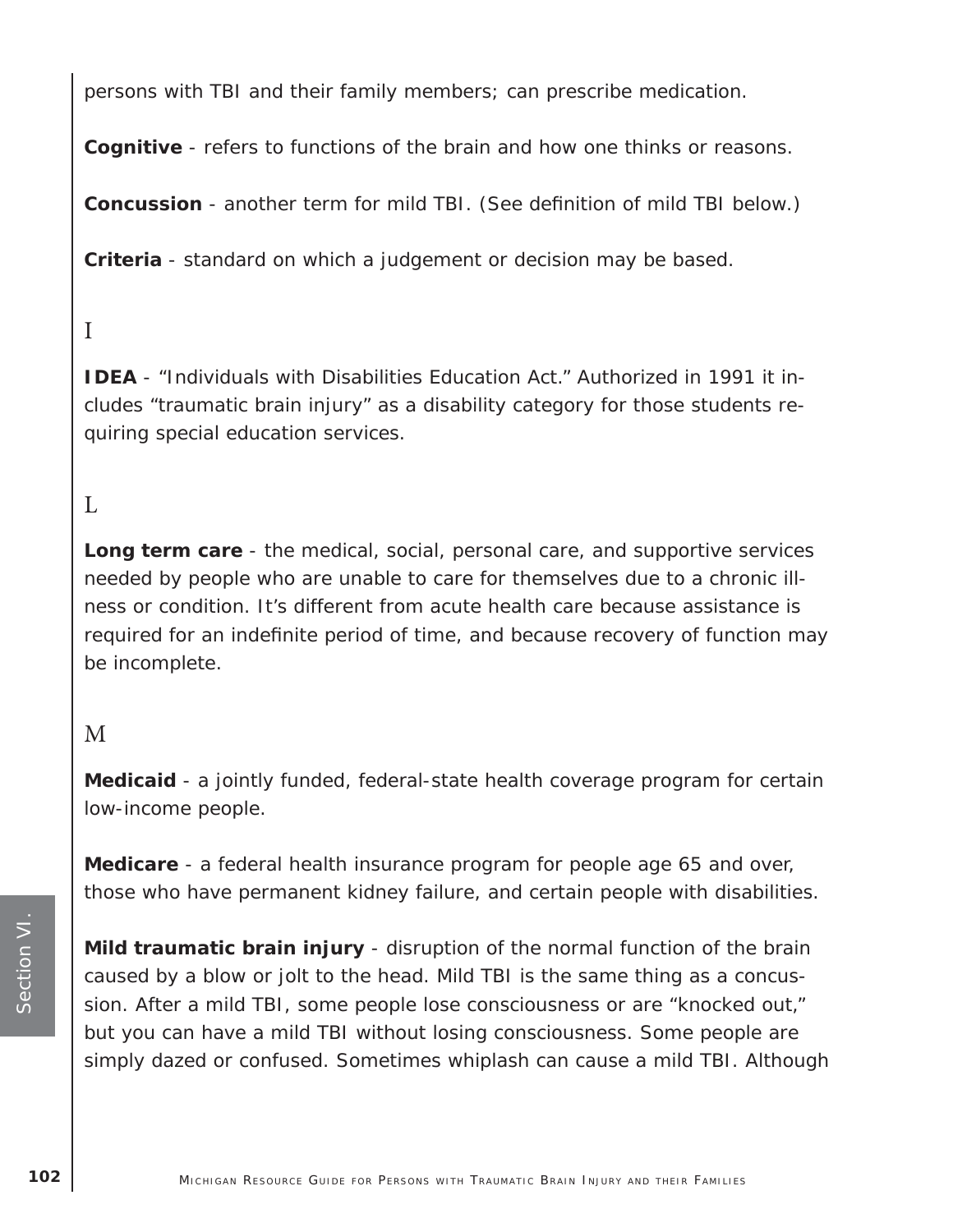mild TBI is not usually life threatening, in some cases the effects can be serious.19

# N

**Neurologist** - physician who diagnoses and treats disorders of the nervous system.

**Neuropsychiatrist** - physician who specializes in treating disorders of the brain, nerves and muscles; can prescribe medication.

**Neuropsychologist** - evaluates the relationship between brain and behavior; conducts extensive testing and counseling; does not prescribe medication.

**Neurosurgeon** - physician who may perform brain surgery; often coordinates patient care in acute hospitalization.

# $\Omega$

**Occupational therapy (OT)** - the use of self-care, work, and play activities to increase independent function, enhance development, and prevent disability. OT may include the adaptation of a task or the environment to achieve maximum independence. An **occupational therapist** is a professional who helps a person to regain skills in activities of daily living (such as dressing, eating, and bathing) and routine "occupations" (such as cooking, shopping, scheduling, and driving).

# P

**ET (PINIR)** - physician who specializes in physical medicine and rena-<br>an expert in neurologic and physical rehabilitation, trained to diag-<br>reat disabling conditions.<br>**Therapy (PT)** - treatment that uses physical agents **Physiatrist (PMR)** - physician who specializes in physical medicine and rehabilitation; an expert in neurologic and physical rehabilitation, trained to diagnose and treat disabling conditions.

**Physical therapy (PT)** - treatment that uses physical agents such as exercise

<sup>19</sup>Centers for Disease Control and Prevention. U.S. Department of Health and Human Services (2007). Facts about Concussion and Brain Injury: Where to get help. Web site: http://0-www.cdc.gov.mill1.sjlibrary.org/ncipc/tbi/default.htm#PDF.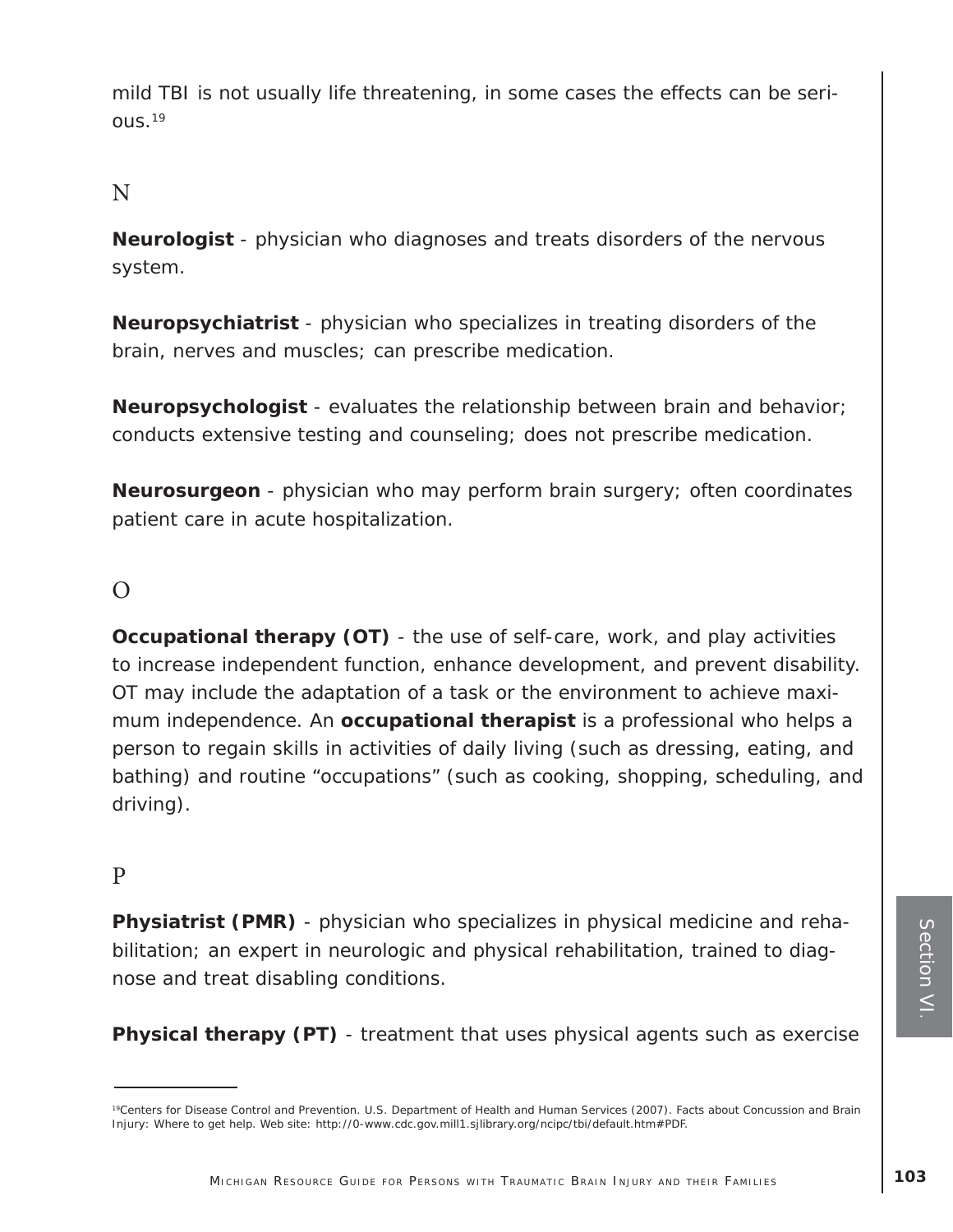and massage to restore or facilitate recovery of physical abilities. A **physical therapist** is a professional who treats injury or physical dysfunction with exercises and other physical treatments to restore or facilitate recovery of physical abilities.

**Prepaid Inpatient Health Plan (PIHP)** - used to describe the local entity that the Michigan Department of Community Health contracts with to provide Medicaid managed mental health services and supports.

**Psychiatrist** - a physician who specializes in the treatment of behavioral disorders and mental disease; can prescribe medication.

**Psychologist** - a person who studies the science of mental process and behavior and conducts extensive testing and counseling; cannot prescribe medications.

# R

**Recreation therapy (RT)** - treatment to help persons with TBI learn new leisure and recreational skills or adapt old ones to improve quality of life. A **recreation therapist** is a professional who helps persons with TBI learn new recreational skills to improve quality of life.

**Referral** - to send or direct for treatment, aid, information or decision.

**Rehabilitation** - the return of function after injury or illness, often with the assistance of a variety of medical professionals.

**Rehabilitation services**- services that help a person recover and improve from TBI.

**Reimburse** - to pay back.

**Resource** - a source of supply, support or information.

**104 Resource** - a source of supply, support or information.<br> **104** *MICHIGAN RESOURCE GUIDE FOR PERSONS WITH TRAUMATIC BRAIN INJURY AND THEIR FAMILIES* **Respite care** - a means for taking over the care of a person temporarily (a few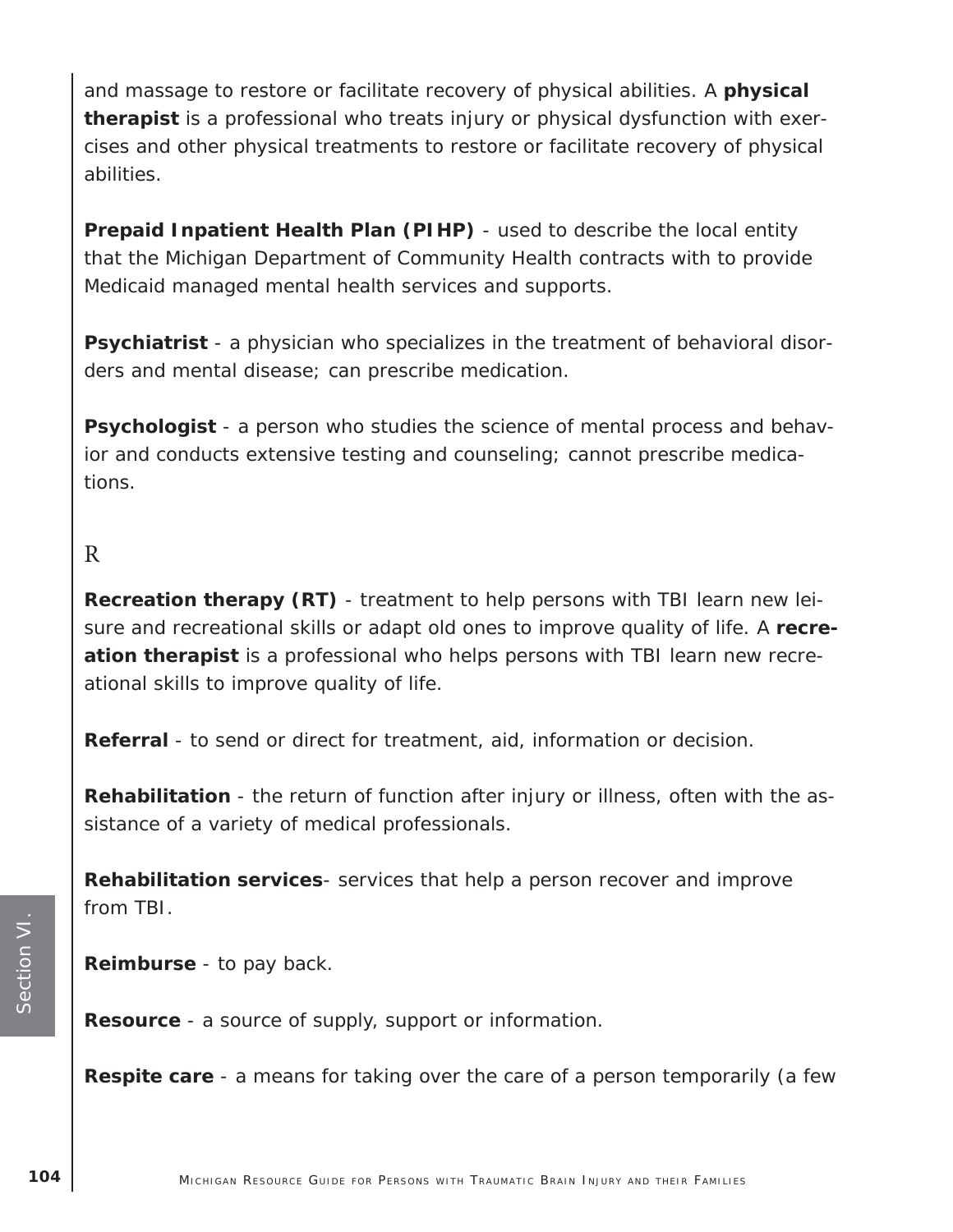hours to a few days) to provide a period of relief for the primary caregiver.

S

**Social worker** - advocates and arranges post-hospital or post-rehabilitation services and programs for persons with TBI and their families. Also provides counseling for persons with TBI and family members.

**Speech/language therapist** - evaluates and treats communication skills, including writing, speaking and understanding written and spoken language.

# T

**TBI nurse specialist** - organizes and oversees day to day care.

**To be eligible** - requirements that need to be met in order to be eligible for, or to enroll in a program.

# V

**Vocational** - related to, or being in training for a skill or trade to be pursued as a career.

**Vocational specialist** - facilitates development of employment skills and locating a job or returning to work.